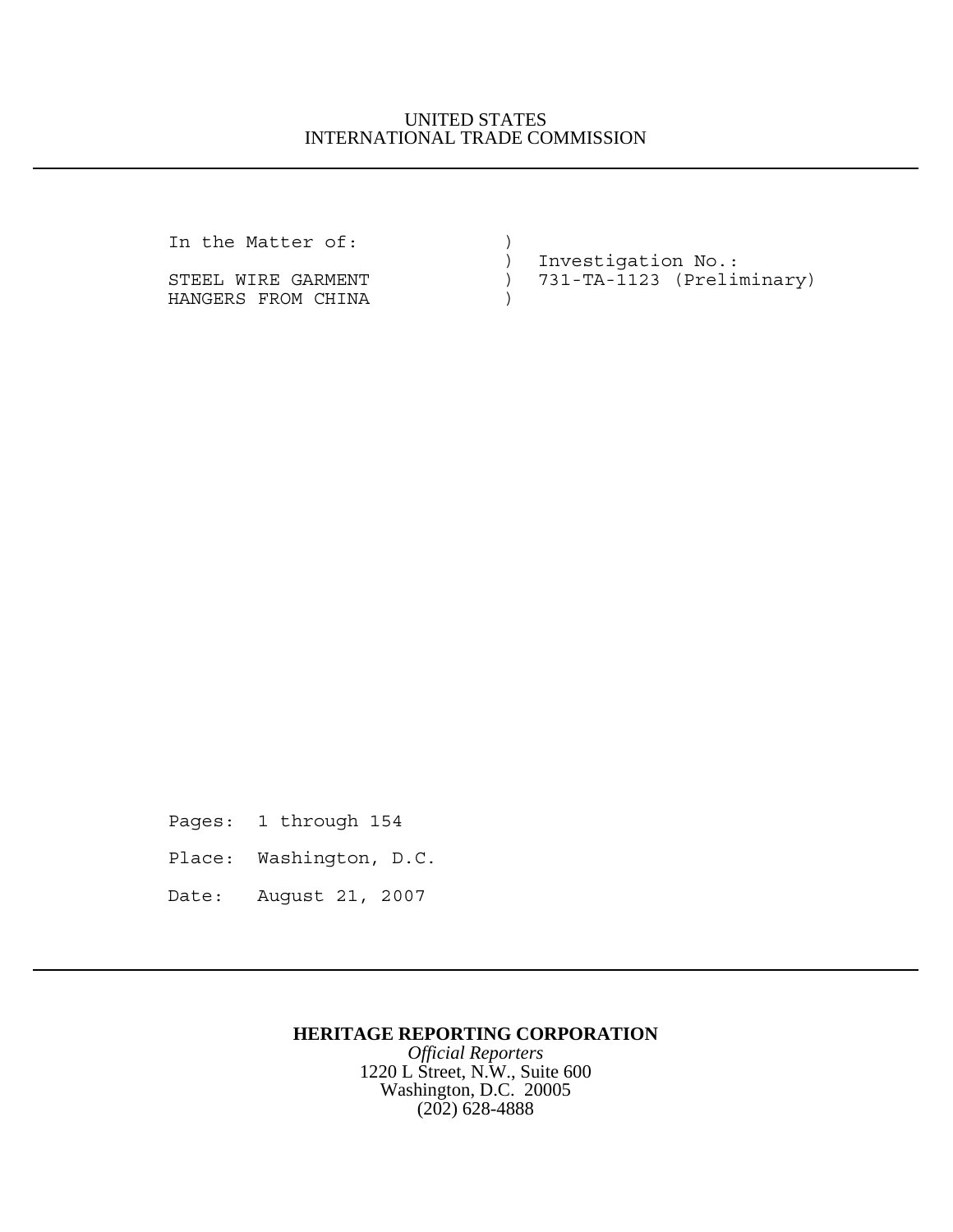#### THE UNITED STATES INTERNATIONAL TRADE COMMISSION

| In the Matter of:  |                             |
|--------------------|-----------------------------|
|                    | ) Investigation No.:        |
| STEEL WIRE GARMENT | ) 731-TA-1123 (Preliminary) |
| HANGERS FROM CHINA |                             |

Tuesday, August 21, 2007

Room No. 101 U.S. International Trade Commission 500 E Street, S.W. Washington, D.C.

The preliminary conference commenced, pursuant to notice, at 9:33 a.m., at the United States International Trade Commission, ROBERT CARPENTER, Director of Investigations, presiding.

APPEARANCES:

On behalf of the International Trade Commission:

## Staff:

ROBERT CARPENTER, DIRECTOR OF INVESTIGATIONS FRED RUGGLES, INVESTIGATOR DOUGLAS CORKRAN, SUPERVISORY INVESTIGATOR MICHAEL HALDENSTEIN, ATTORNEY/ADVISOR WILLIAM GREENE, ECONOMIST CHARLES YOST, AUDITOR KAREN TAYLOR, INDUSTRY ANALYST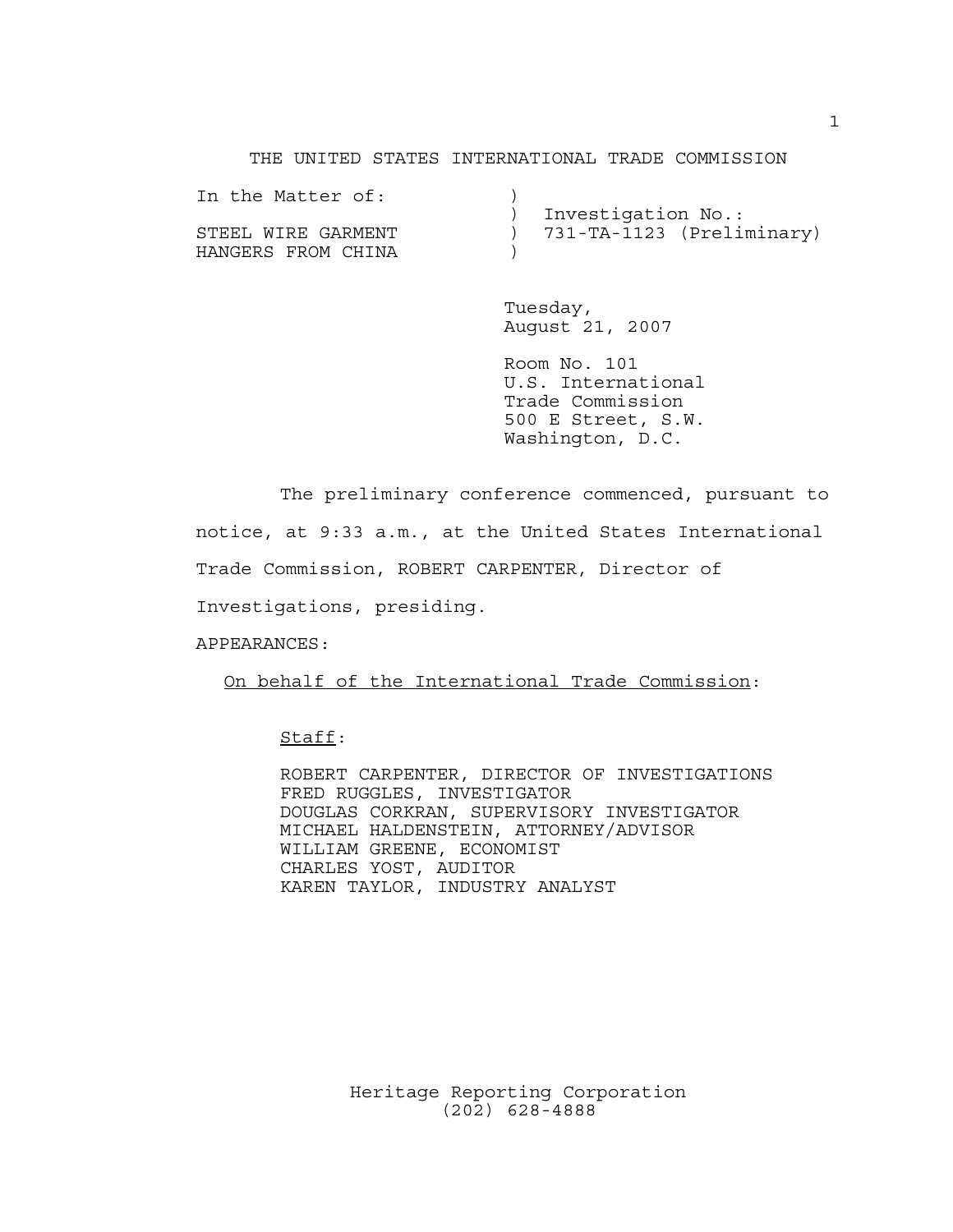APPEARANCES: (cont'd.)

In Support of the Imposition of Antidumping Duty Orders:

On behalf of M&B Metal Products Co., Inc.:

MILTON M. MAGNUS, III, President, M&B Metal Products Co., Inc. CATHY J. CRONIC, Controller and Secretary/ Treasurer, M&B Metal Products Co., Inc. STEVEN M. PEDELTY, Sales Representative, M&B Metal Products Co., Inc. PATRICK J. MAGRATH, Economist, Georgetown Economic Services

FREDERICK P. WAITE, Esquire KIMBERLY R. YOUNG, Esquire Vorys, Sater, Seymour & Pease, LLP Washington, D.C.

In Opposition to the Imposition of Antidumping Duty Orders:

On behalf of China Chamber of Commerce for I/E of Light Industrial Products & Arts-Crafts; Shaoxing Guochao Metallic Products Co., Ltd.; Shaoxing Liangbao Metal Products Co., Ltd.; Shaoxing Shun Ji Metal Clotheshorse Co.; Shaoxing Dingli Metal Clothes Horse Co., Ltd.; Shaoxing Gangyuan Metal Manufacture Co.; Shangyu Baoxiang Metal Manufacture Co.; Shaoxing Tongzhou Metal Manufacture Co.; Shaoxing Andrew Metal Manufacture Co. Shaoxing Zhangbao Metal Manufacture Co.; Pujiang County Command Metal Products Co.; and Ningbo Dasheng Hanger Co.:

JEFF NEELEY, Esquire ROBERT D. STANG, Esquire Greenberg Traurig, LLP Washington, D.C.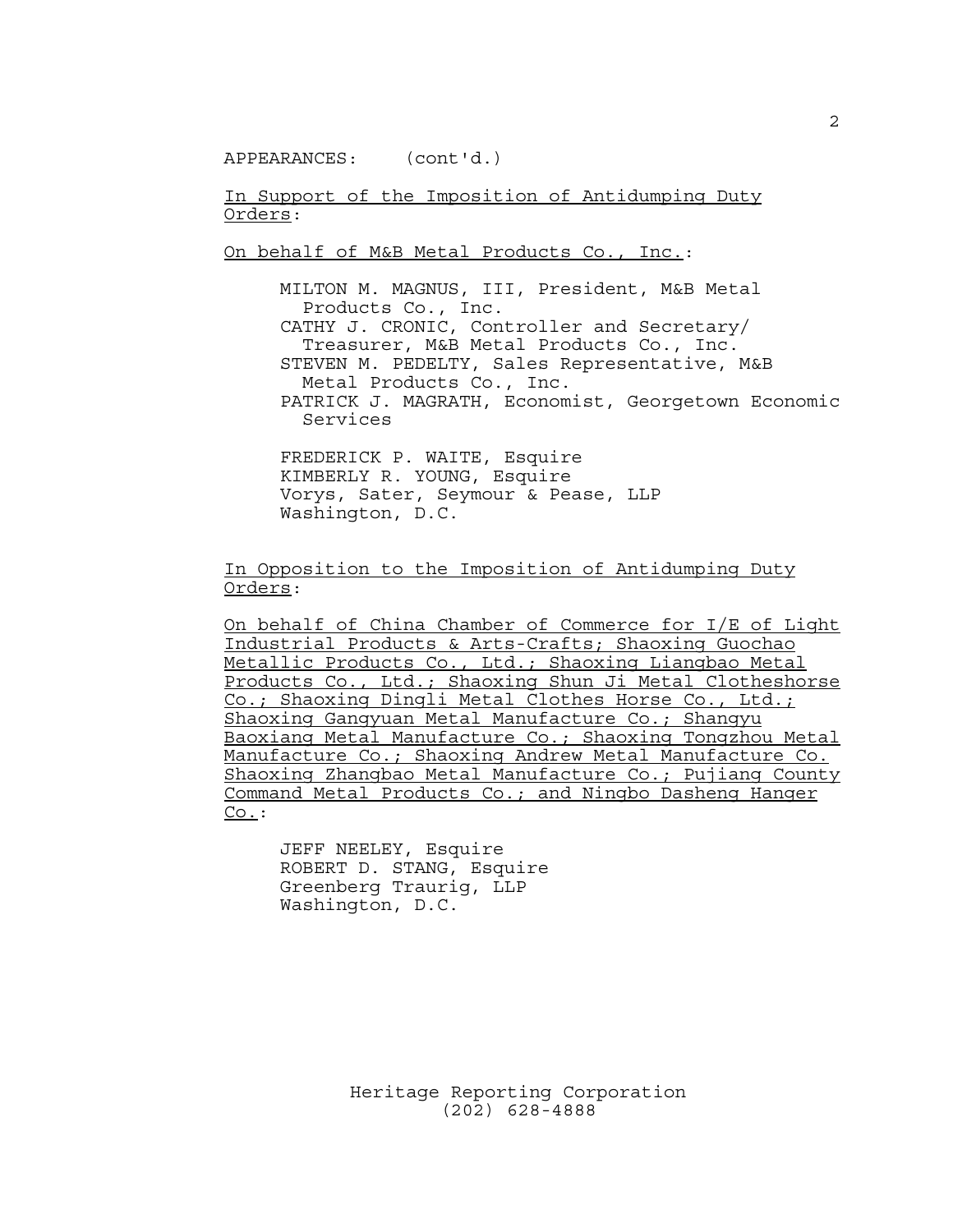APPEARANCES: (Cont'd.)

#### On behalf of Laidlaw Corp.; United Wire Hanger Corp; and Fabricare Choice Distributors Group:

TOM SCHULTZ, CEO, Laidlaw Corp. BRENT McWILLIAMS, Vice President Sales, Laidlaw Corp. LAWRENCE GOLDMAN, President, United Wire Hanger Corp. JOEL GOLDMAN, Executive Vice President and Secretary/Treasurer, United Wire Hanger Corp. EDDY W. McLOUD, National Accounts Manager, Fabricare Choice Distributors Group

WILLIAM PERRY, Esquire RONALD WISLA, Esquire Garvey Schubert Barer Washington, D.C.

On behalf of Market Direct International, LLC:

WEIXIONG ZHONG, President, Market Direct International, LLC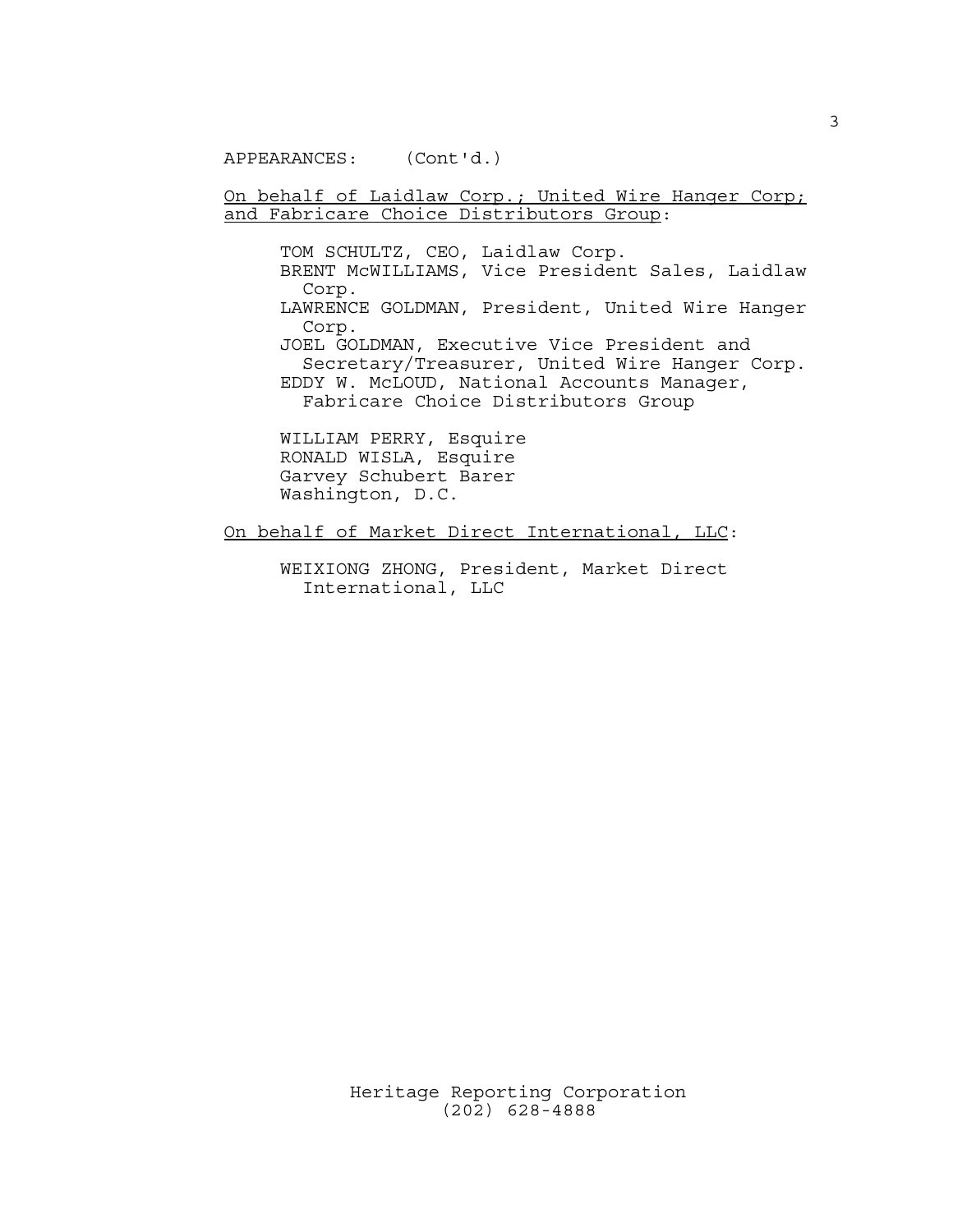# $\underline{\texttt{I}} \underline{\texttt{N}} \underline{\texttt{D}} \underline{\texttt{E}} \underline{\texttt{X}}$

| OPENING STATEMENT OF FREDERICK P. WAITE, ESQUIRE,<br>VORYS, SATER, SEYMOUR & PEASE, LLP                     | $7\phantom{.0}$ |
|-------------------------------------------------------------------------------------------------------------|-----------------|
| OPENING STATEMENT OF WILLIAM PERRY, ESQUIRE,<br>GARVEY SCHUBERT BARER                                       | 11              |
| STATEMENT OF FREDERICK P. WAITE, ESQUIRE,<br>VORYS, SATER, SEYMOUR & PEASE, LLP                             | 13              |
| STATEMENT OF MILTON M. MAGNUS, III, PRESIDENT,<br>M&B METAL PRODUCTS CO., INC.                              | 14              |
| STATEMENT OF STEVEN M. PEDELTY, SALES<br>REPRESENTATIVE, M&B METAL PRODUCTS CO., INC.                       | 25              |
| STATEMENT OF PATRICK J. MAGRATH, ECONOMIST,<br>GEORGETOWN ECONOMIC SERVICES                                 | 33              |
| STATEMENT OF JEFF NEELEY, ESQUIRE,<br>GREENBERG TRAURIG, LLP                                                | 78              |
| STATEMENT OF WILLIAM PERRY, ESQUIRE,<br>GARVEY SCHUBERT BARER                                               | 91              |
| STATEMENT OF TOM SCHULTZ, CEO, LAIDLAW CORP.                                                                | 92              |
| STATEMENT OF JOEL GOLDMAN, EXECUTIVE VICE<br>PRESIDENT AND SECRETARY/TREASURER, UNITED WIRE<br>HANGER CORP. | 104             |
| STATEMENT OF BRENT MCWILLIAMS, VICE PRESIDENT<br>SALES, LAIDLAW CORP.                                       | 108             |
| STATEMENT OF EDDY W. MCLOUD, NATIONAL ACCOUNTS<br>MANAGER, FABRICARE CHOICE DISTRIBUTORS GROUP              | 110             |
| STATEMENT OF WEIXIONG ZHONG, PRESIDENT, MARKET<br>DIRECT INTERNATIONAL, LLC                                 | 113             |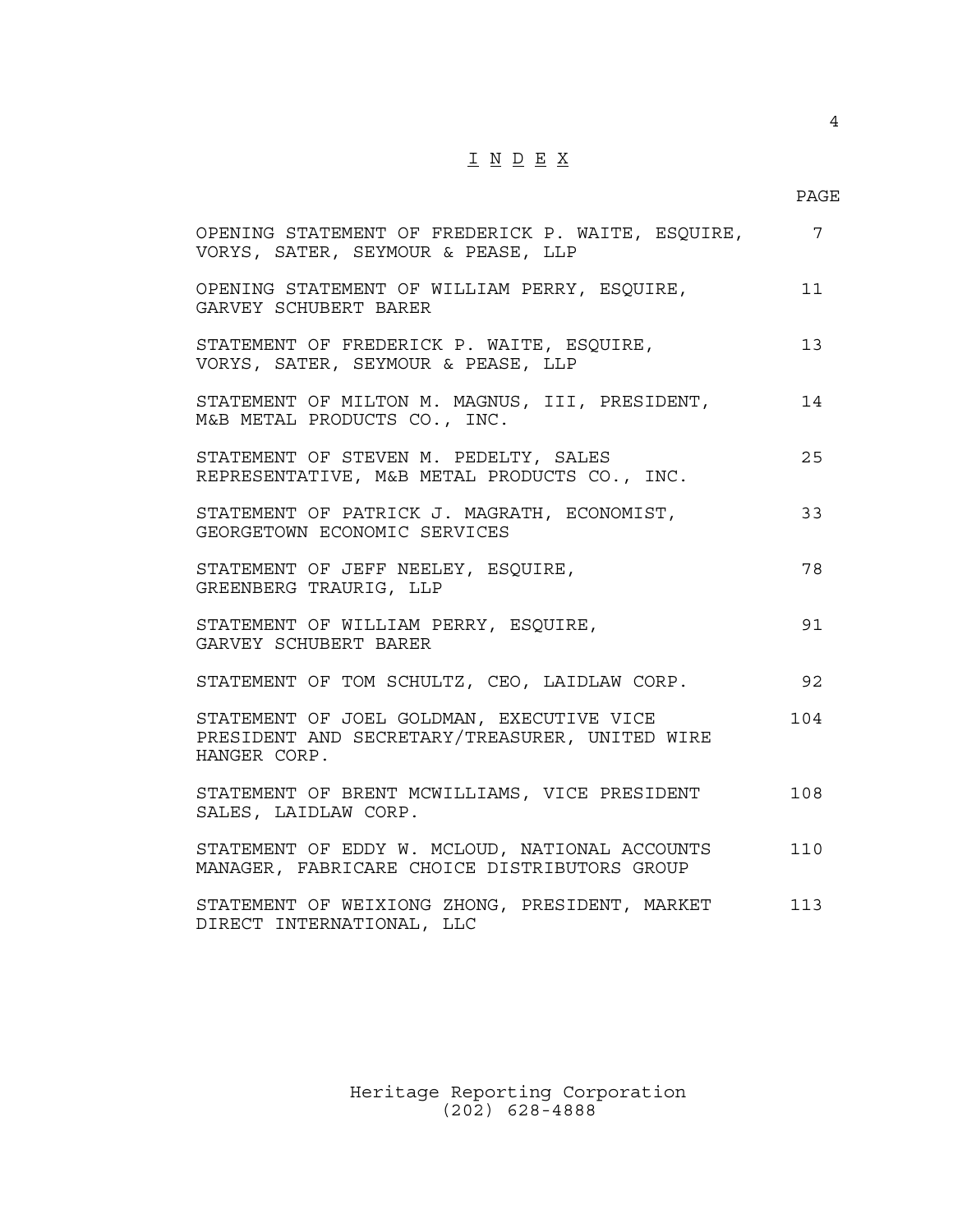#### $I N D E X (cont'd)$

|  |  |                                    |  | CLOSING STATEMENT OF FREDERICK P. WAITE, ESQUIRE, | 149 |
|--|--|------------------------------------|--|---------------------------------------------------|-----|
|  |  | VORYS, SATER, SEYMOUR & PEASE, LLP |  |                                                   |     |

CLOSING STATEMENT OF WILLIAM PERRY, ESQUIRE, 149 GARVEY SCHUBERT BARER

CLOSING STATEMENT OF JEFF NEELEY, ESQUIRE, 150 GREENBERG TRAURIG, LLP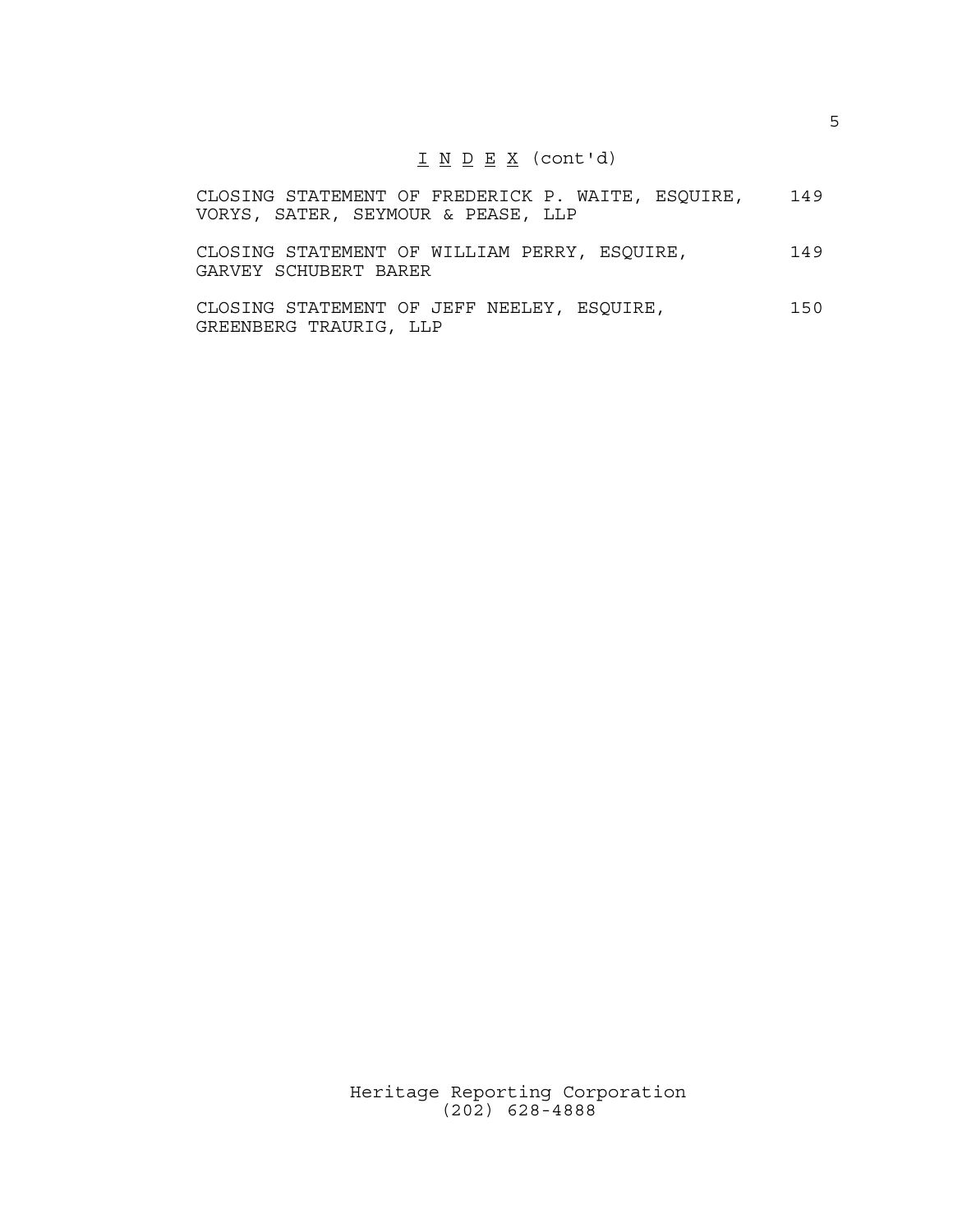Heritage Reporting Corporation (202) 628-4888 P R O C E E D I N G S (9:33 a.m.) MR. CARPENTER: Good morning, and welcome to the United States International Trade Commission's conference in connection with the preliminary phase of antidumping investigation No. 731-TA-1123 concerning imports of Steel Wire Garment Hangers From China. My name is Robert Carpenter. I'm the Commission's Director of Investigations, and I will preside at this conference. Among those present from the Commission staff are, from my far right, Fred Ruggles, the investigator; Douglas Corkran, the supervisory investigator; on my left, Michael Haldenstein, the attorney/advisor; Bill Greene, the economist; Charles Yost, the auditor; and Karen Taylor, the industry analyst. I understand the parties are aware of the time allocations. I would remind speakers not to refer in your remarks to business proprietary information and to speak directly into the microphones. We also ask you to state your name and affiliation for the record before beginning your presentation. Are there any questions? (No response.)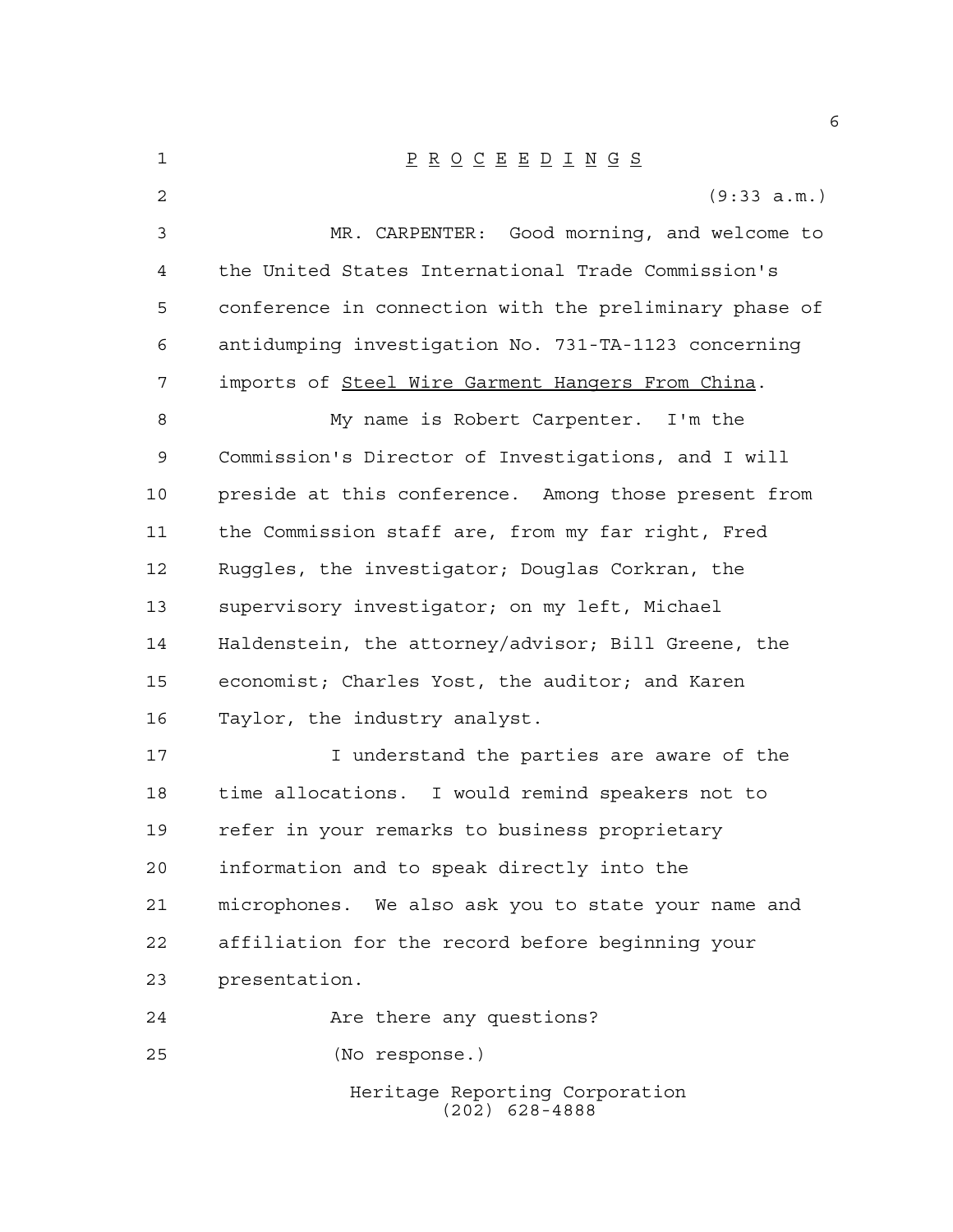MR. CARPENTER: If not, welcome, Mr. Waite. Please proceed with your opening statement.

 MR. WAITE: Good morning, Mr. Carpenter and members of the Commission staff. My name is Fred Waite. I am with the firm of Vorys, Sater, Seymour & Pease. I am here on behalf of the Petitioner in this investigation, M&B Metal Products Company, Inc., the last remaining national producer of steel wire garment hangers in the United States.

 I was here four short years ago on behalf of M&B Hangers and two other domestic hanger manufacturers asking the Commission for relief under Section 421 from the surge of Chinese imports. At that time imports from China had risen from 29 million hangers in 1997 to over 400 million during the first nine months of 2002.

 By contrast, Chinese imports during the first six months of this year alone were over one billion hangers. That's billion with a B. At the current rate, Chinese hanger imports will exceed 2.5 billion hangers by the end of 2007.

 The legal standard in the 421 case required the Commission to determine whether imports were increasing rapidly, whether the domestic industry was materially injured and whether the rapidly increasing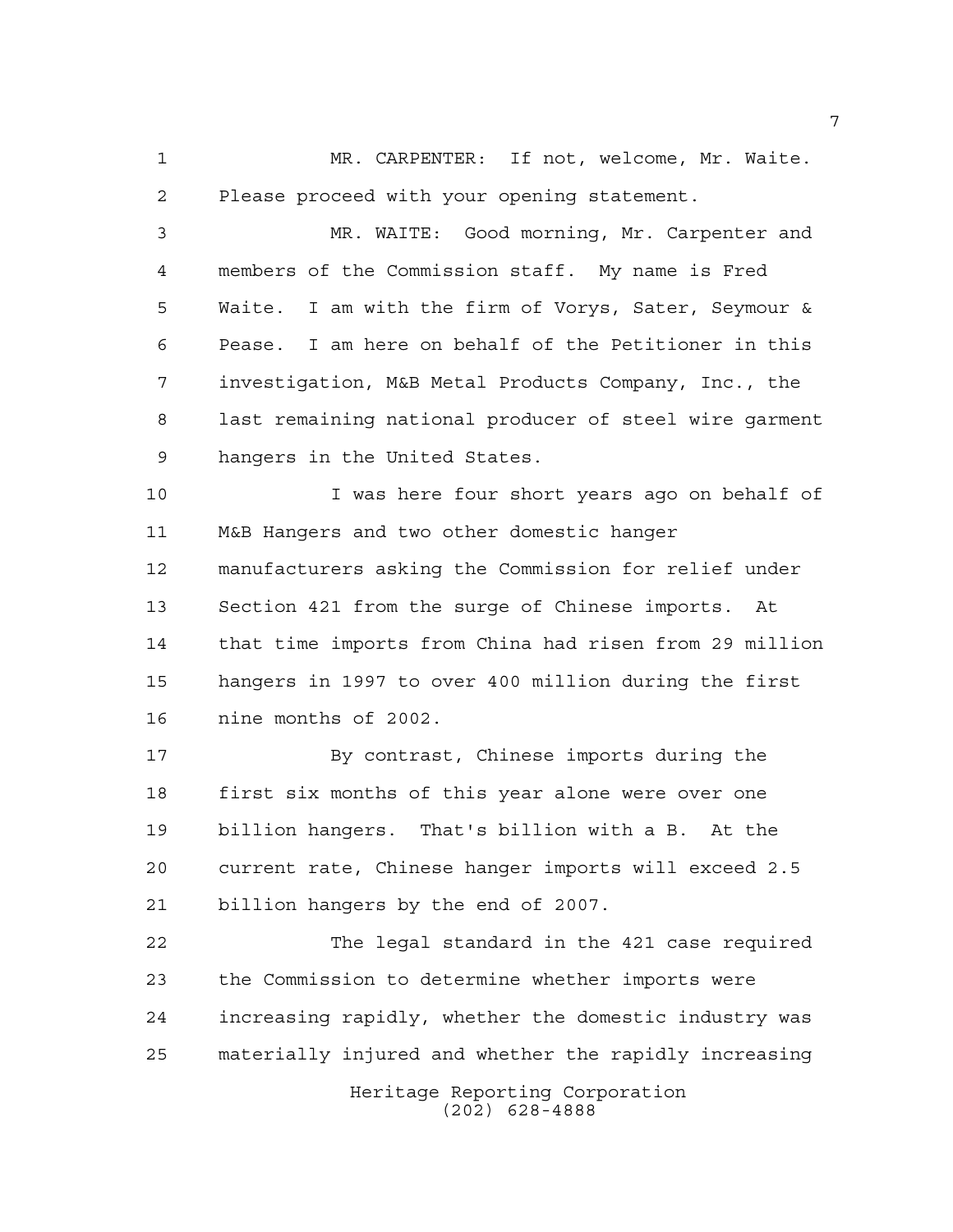imports were a significant cause of that material injury.

 By a unanimous vote, the Commission found that imports of hangers from China were rapidly increasing, that the domestic industry was materially injured and that the increasing imports from China were a significant cause of the material injury. I mention this much higher legal standard only because conditions in this industry today have gotten much, much worse over the last three and a half years.

 In the Section 421 case, the Commission found that the indicators relating to the condition of the domestic industry had remained steady during much of the period of that investigation before sharply declining in 2001 and interim 2002.

 Not only did the domestic industry experience sharp decreases in production, net sales, capacity utilization and market share, but the domestic industry went from operating at a profit during much of that period to an operating loss as imports from China flooded the market.

 Almost immediately after the President announced that he was not granting any meaningful relief to this industry in the 421 case, the largest garment hanger producer in the world, Cleaners Hanger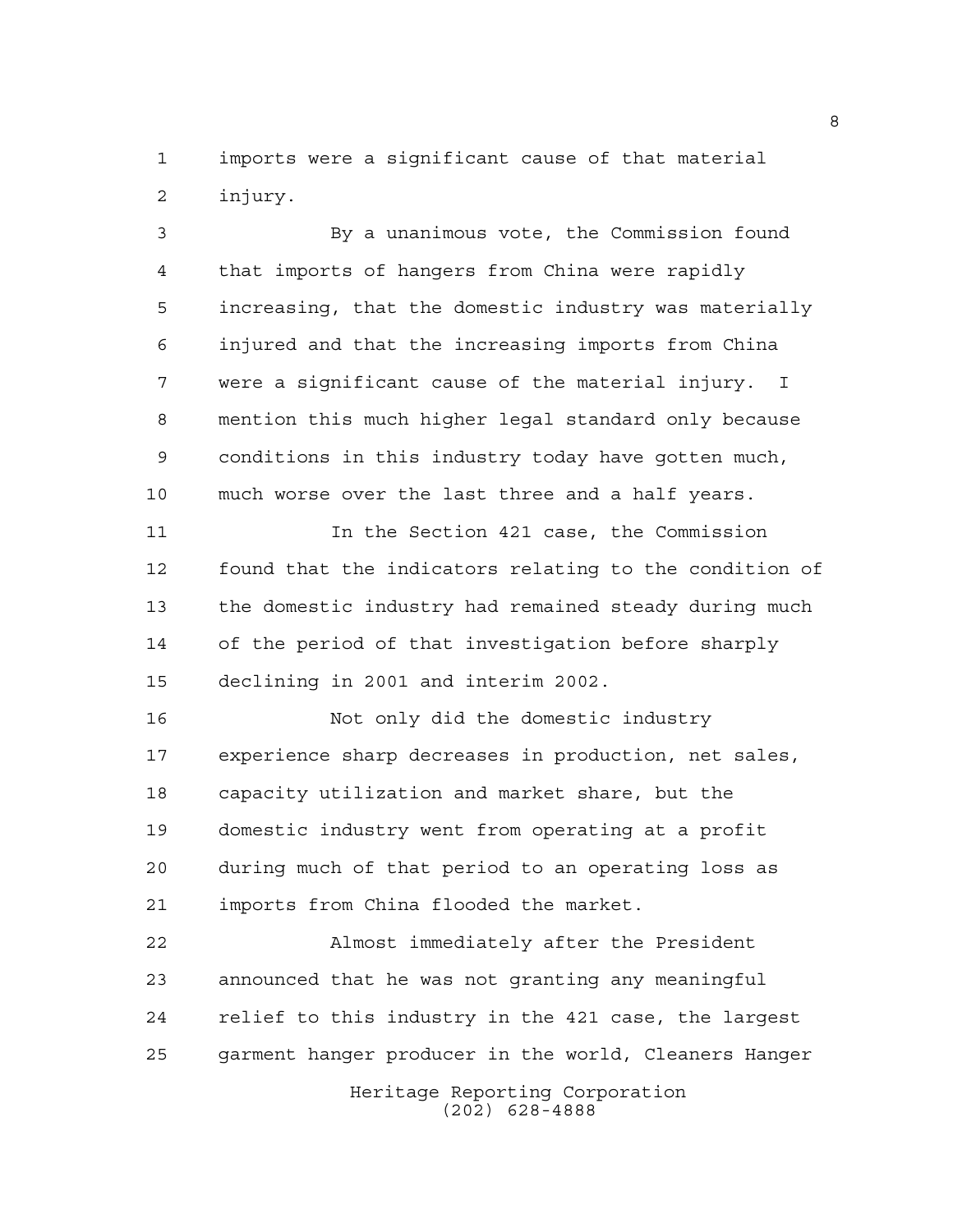Company, filed for bankruptcy and shut down all of its domestic hanger plants. Since then, one-by-one nearly all of the U.S. companies that had been producing hangers in this country for 40, 50, even 60 years shuttered their hanger production.

 Two of the companies you will be hearing from later today, Laidlaw and United Wire Hanger, had long traditions of making hangers in the United States. United started manufacturing in the early 1960s, but in June 2006 the company announced the closure of its U.S. operations.

 Laidlaw started running its first hanger machine in 1931, according to the company's website, but after opposing the Section 421 case Laidlaw methodically shut down every one of its U.S. hanger plants, and the last one ceased production at the end of 2006.

 Both of these companies have surrendered their manufacturing in order to become importers and distributors of Chinese hangers. Their business plan appears to be if you can't beat them, join them.

Heritage Reporting Corporation Since the 421 case, M&B Hangers has fought to maintain its operations in the face of an ever increasing tsunami of Chinese imports at lower and lower prices. The company has gradually moved its

(202) 628-4888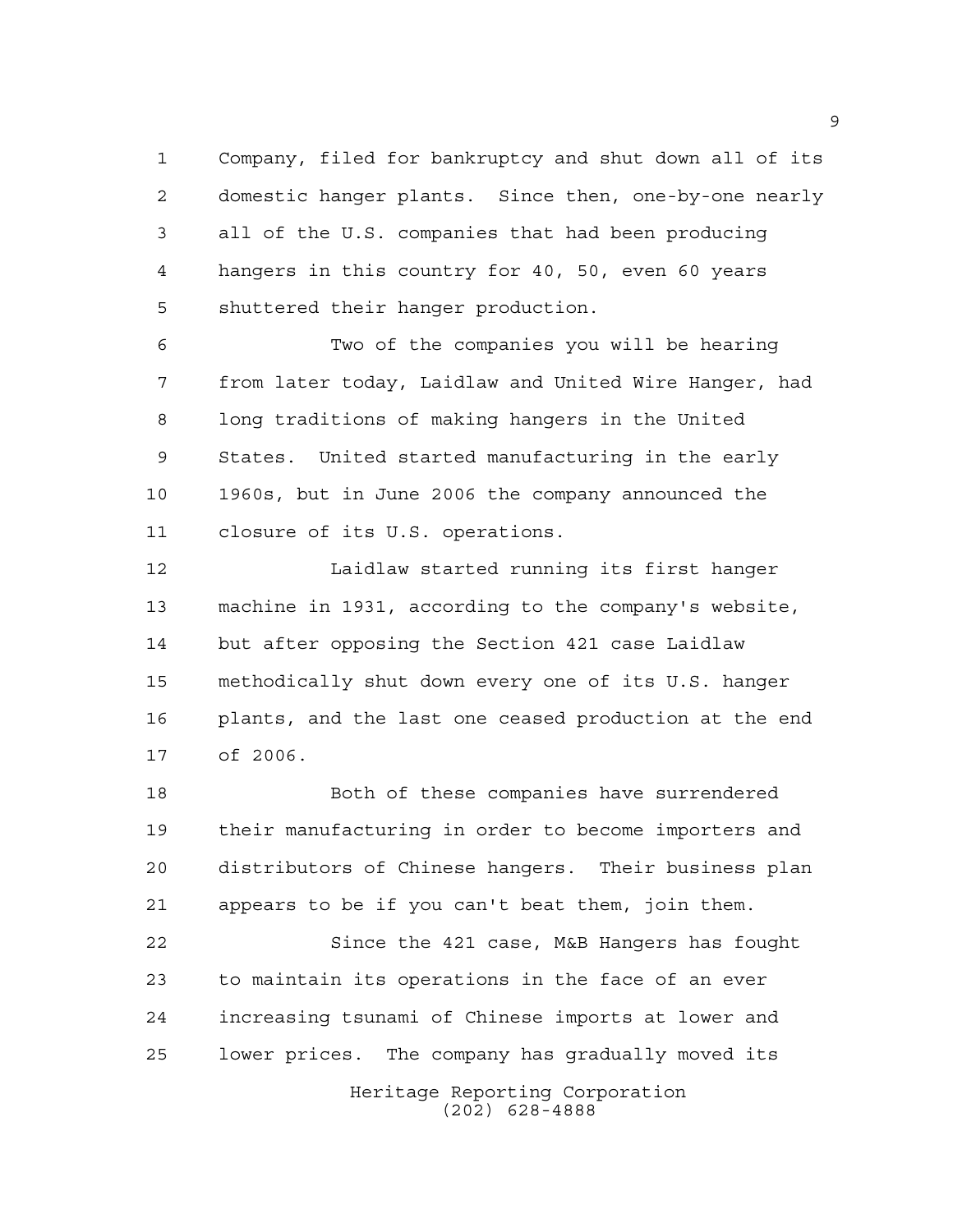U.S. production away from the lowest priced hangers where the Chinese have completely penetrated the market.

 But despite all of its efforts, M&B Hangers was forced to close its hanger plant in South Hill, Virginia, in May 2005. In February of this year, M&B made the difficult decision to lay off 20 employees at its Leeds, Alabama, plant and reduce its shifts from three to two.

 This was in direct response to the loss of a significant U.S. customer that decided at the end of 2006 to award its business to suppliers who are sourcing 100 percent of their hangers from China. This was probably the largest single lost sale that we reported to the Commission on behalf of M&B, but there are too many more examples just like this one.

 M&B Hangers and the domestic hanger industry cannot continue to withstand the onslaught of dumped imports from China without the timely application of our trade laws. If relief is not granted soon, this industry will be gone forever.

 Mr. Carpenter, we look forward to presenting our witnesses at this conference and to responding to your questions. Thank you.

Heritage Reporting Corporation (202) 628-4888 MR. CARPENTER: Thank you, Mr. Waite.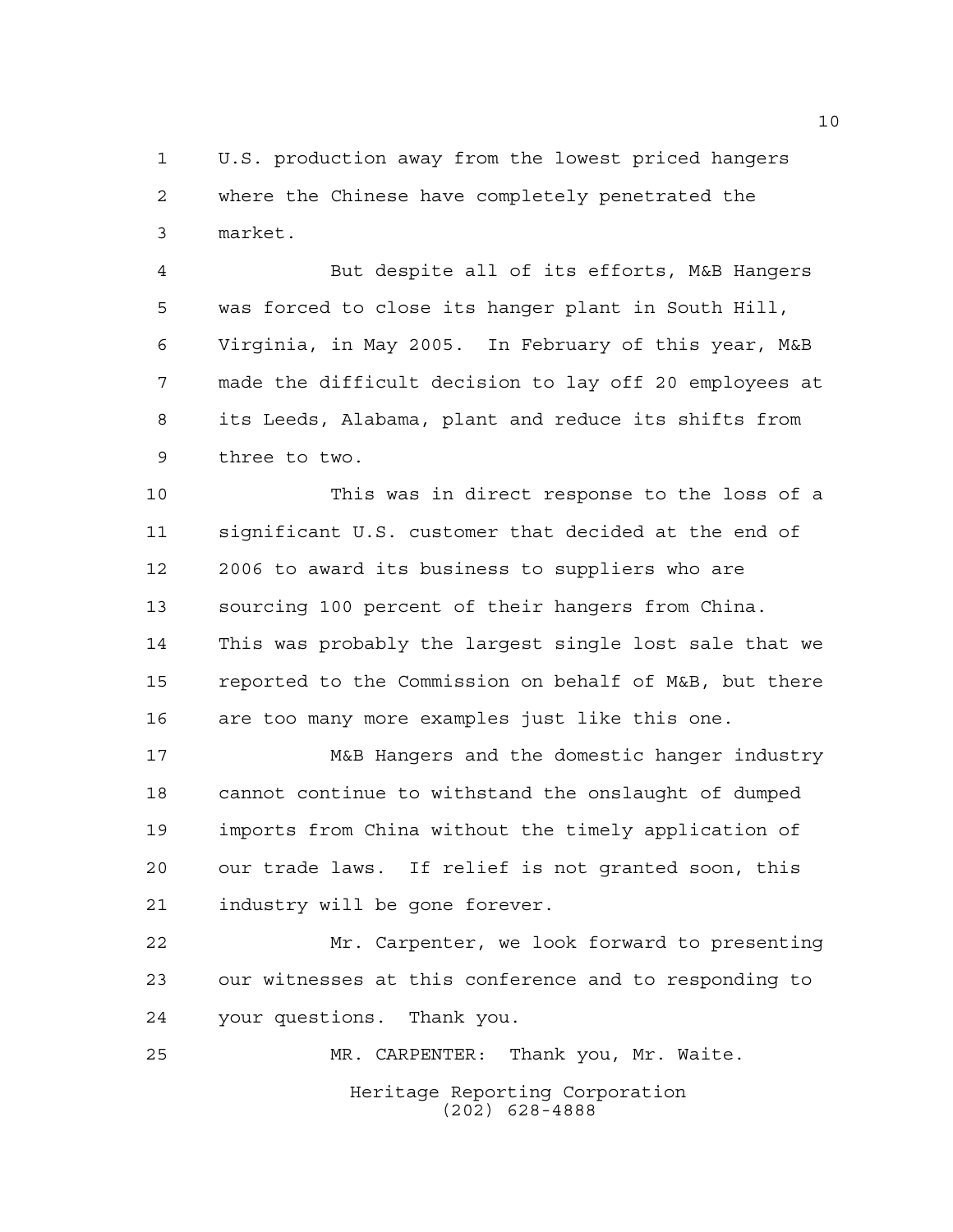1 Mr. Perry?

 MR. PERRY: William Perry of the law firm Garvey Schubert & Barer representing Laidlaw and United Wire in these proceedings.

5 This is a **Bratsk** case. This is probably the best example of the issue to date. M&B brought this case not to protect its U.S. production operation, but to protect its Mexican factory with substantial lower costs than its U.S. operations. Under Bratsk, the Court of Appeals for the Federal Circuit said that the Commission must do the following:

 "Where commodity products are at issue and fairly traded, price competitive, nonsubject imports are in the market, the Commission must explain why the elimination of subject imports would benefit the domestic industry instead of resulting in the nonsubject imports' replacement of the subject imports' market share without any beneficial impact on domestic producers."

 Who says that this case is a Bratsk case? The President of the United States. In denying relief under the Section 421 case the President stated the following:

Heritage Reporting Corporation (202) 628-4888 "Furthermore, there is a strong possibility that if additional tariffs on Chinese wire hangers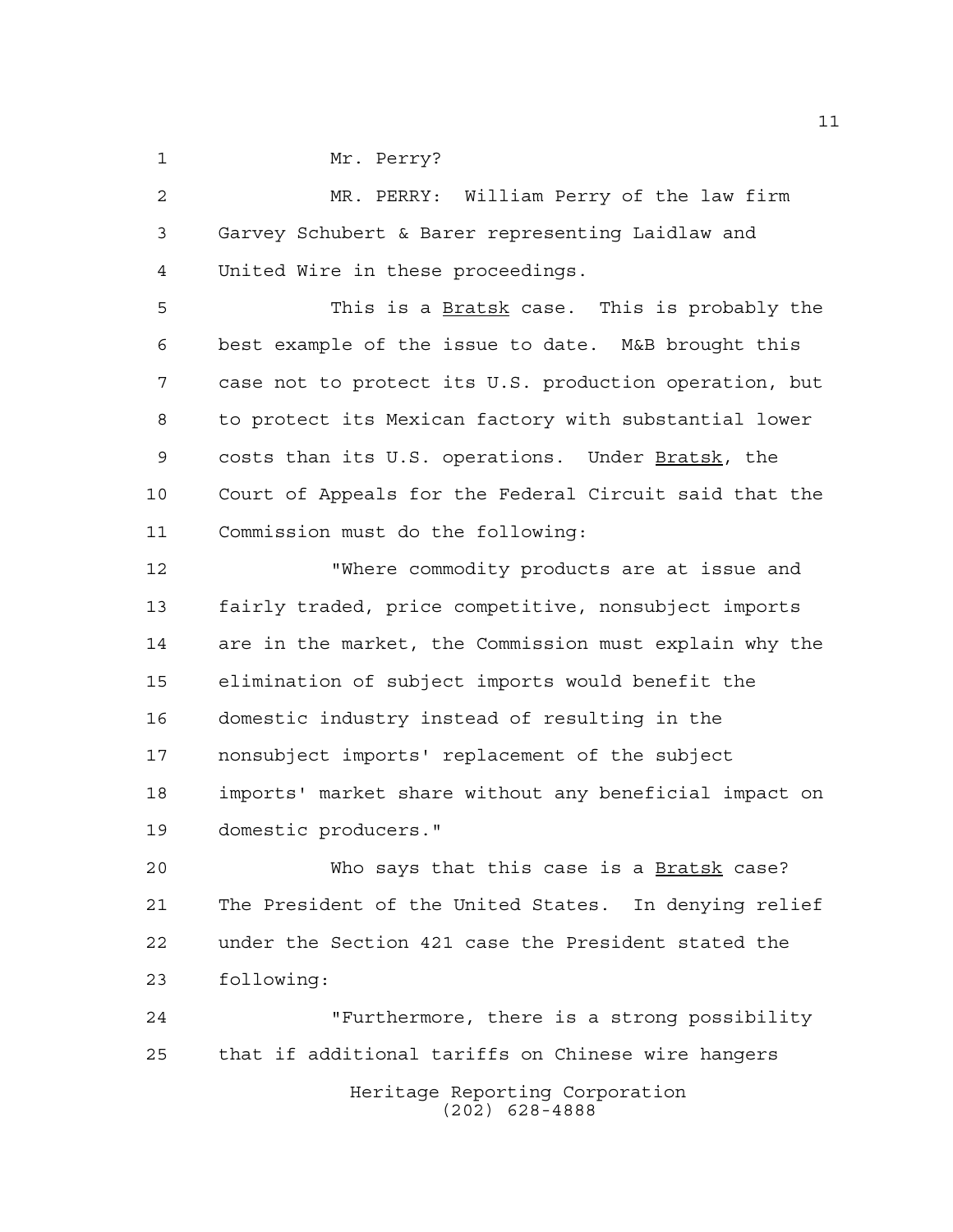were imposed production would simply shift to third countries, which could not be subject to the Section 421's China specific restrictions. In that event, import relief would have little or no benefit for any domestic producer."

 M&B was one of the Petitioners in the Section 421 case, and they had a Mexican plant at that time. We will demonstrate that M&B precipitated the crisis by first going to Mexico, which forced the other U.S. companies to go to China to compete with the lower cost Mexican companies.

 I mean, from Laidlaw's estimates the cost of production in the United States for a steel wire garment hanger is \$42 per 1,000. In Mexico it's \$31 per 1,000. In China it's \$28 per 1,000. If there's an antidumping order imposed, why would M&B increase its U.S. production? It makes more profits by expanding its Mexican production.

 We will show that at the exact time that M&B closed its Virginia plant because of Chinese imports it increased the number of workers in its Mexican plant. When they talk about a lost sale to a big U.S. company, we'll say that U.S. customer, M&B was really supplying them out of Mexico, not out of the United States. I mean, this is a Bratsk case pure and

> Heritage Reporting Corporation (202) 628-4888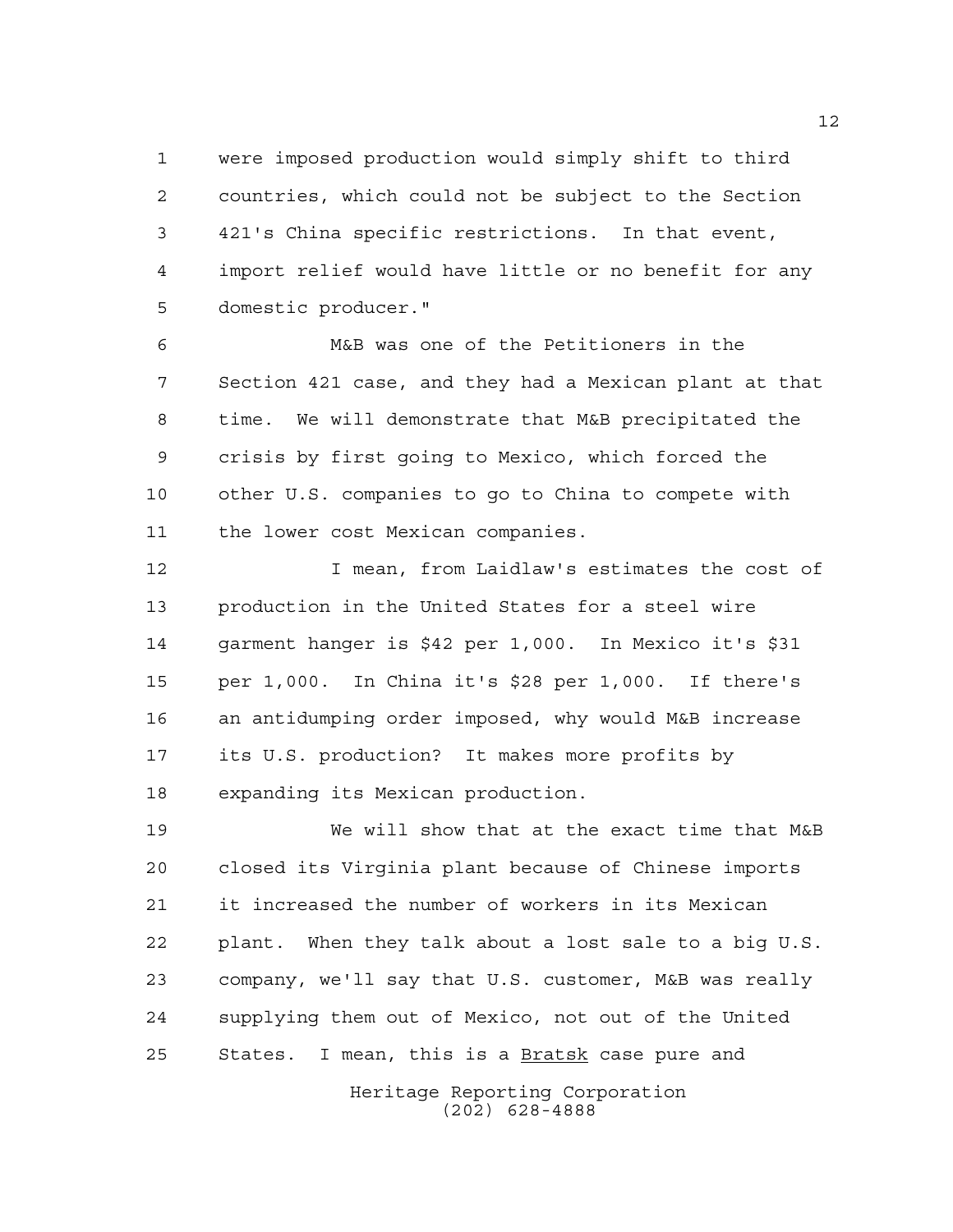simple.

| $\overline{a}$ | It's kind of interesting. My good friend                |
|----------------|---------------------------------------------------------|
| 3              | over there, Mr. Fred Waite, was the lawyer for the      |
| 4              | Ukrainians and he won the Bratsk aluminum case. I       |
| 5              | know that the Commission does not like this case.       |
| 6              | They've even had people up on the Hill screaming about  |
| 7              | it, but the point is this is the law, so I am going to  |
| 8              | be very interested to find out how Mr. Waite deals      |
| 9              | with this issue.                                        |
| $10$           | Thank you very much.                                    |
| 11             | MR. CARPENTER: Thank you, Mr. Perry.                    |
| 12             | Mr. Waite, at this time if you could bring              |
| 13             | your panel forward, please?                             |
| 14             | MR. WAITE: Thank you again, Mr. Carpenter.              |
| 15             | I think we're sorted out. Again for the record my       |
| 16             | name is Fred Waite representing the Petitioner in this  |
| 17             | investigation.                                          |
| 18             | Our panel today consists of Mr. Milton                  |
| 19             | Magnus to my right. He is president of M&B Metal        |
| 20             | Products Company. To his right is Dr. Patrick           |
| 21             | Magrath, who needs no introduction in this forum.<br>To |
| 22             | Pat's right is Mr. Steve Pedelty, a sales               |
| 23             | representative for M&B Hangers.                         |
| 24             | On my immediate left is Cathy Cronic, who is            |
| 25             | controller and secretary/treasurer of M&B Hangers, and  |
|                | Heritage Reporting Corporation<br>$(202)$ 628-4888      |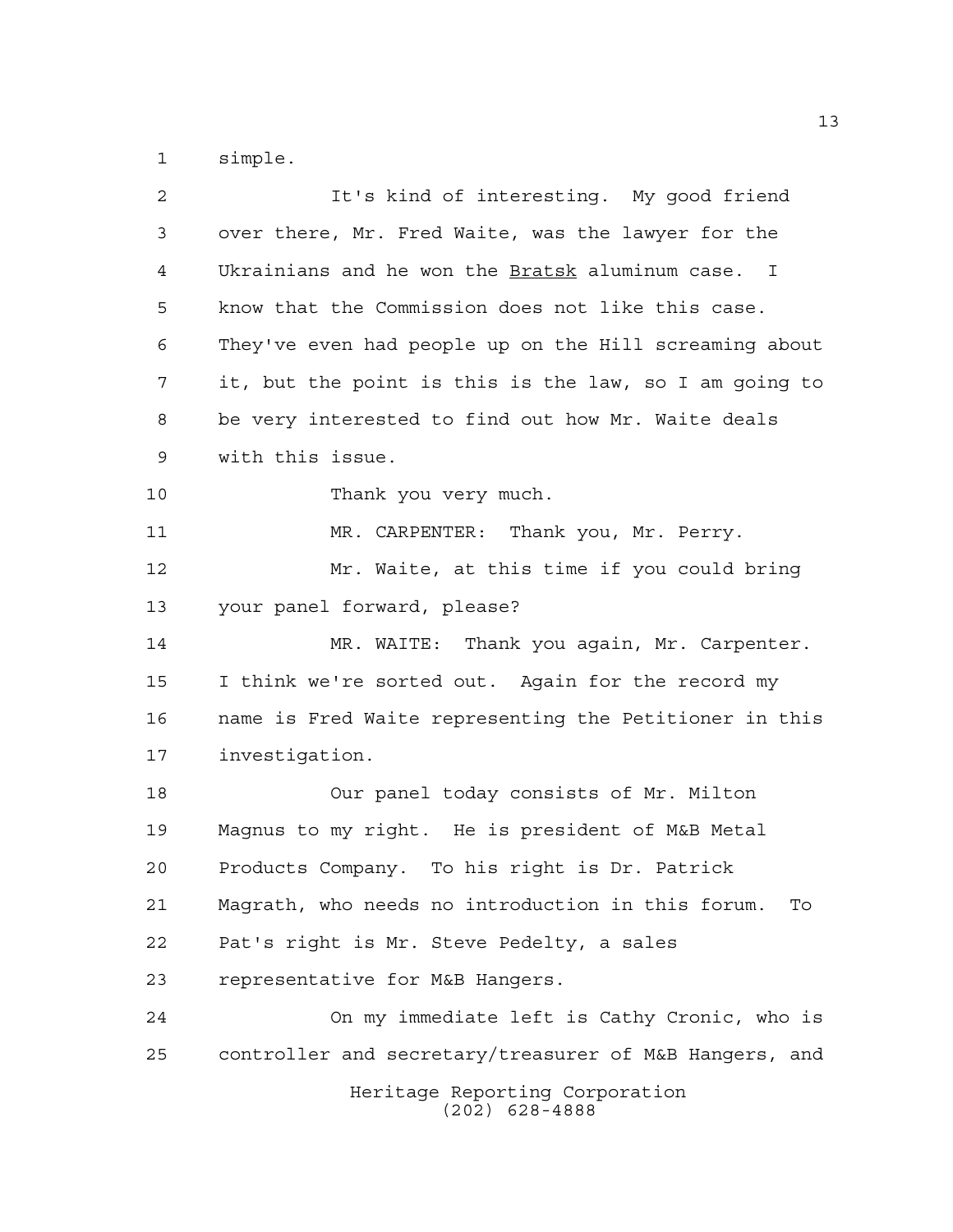last, but not least, is my colleague, Kimberly Young, of Vorys, Sater, Seymour & Pease.

 Mr. Magnus will start our presentation this morning.

 MR. MAGNUS: Good morning. I am Milton M. Magnus, III, president of M&B Metal Products Company, Inc., better known as M&B Hangers. We manufacture steel wire garment hangers in Leeds, Alabama, and Mexico. For simplicity, I'll refer to steel wire garment hangers in the rest of my testimony as hangers.

 M&B, along with two smaller producers, Metro Supply in California and Ganchos NV in Puerto Rico, are the only remaining producers of hangers in the United States. Unfairly traded imports from China have decimated our industry, and we are the sole surviving companies.

 Four and a half years ago I testified before the International Trade Commission in a Section 421 case regarding increased imports of hangers from China. At that time, three domestic hanger producers -- United Wire Hanger, who is opposing this antidumping petition, along with M&B Hangers and CHC Industries -- joined together seeking relief from a surge of imported hangers from China that was hurting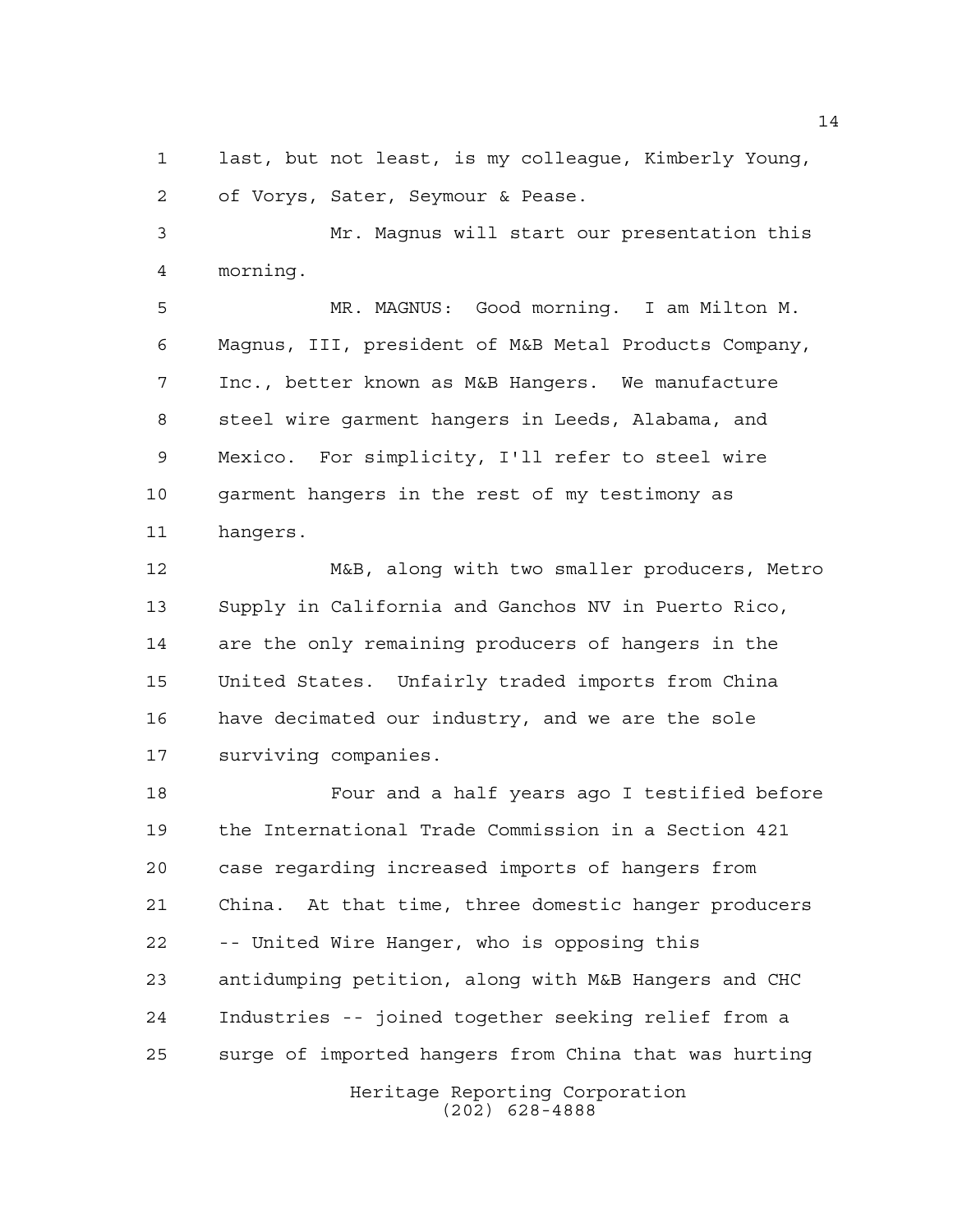our industry.

 Laidlaw Corporation, which was a significant domestic producers at the time, opposed the Section 421 case, just as its successor, Laidlaw LLC, which now has no U.S. hanger production, is opposing this antidumping case.

 As you probably know, the Commission voted unanimously in our 421 case in favor of the domestic hanger industry and recommended import relief, but President Bush declined to take any action. That was in early 2003.

 Since then, CHC Industries, which was the largest hanger producer in the world and one of the petitioners in the 421 case, declared bankruptcy and closed their five U.S. production facilities. United, which was also a petitioner in the 421 case, stopped producing hangers in New Jersey, and we closed our M&B production facility in Virginia, leaving only our plant in Alabama.

 I guess you could say Laidlaw won the 421 case, but then again Laidlaw's employees certainly lost when the company subsequently closed every one of the U.S. hanger plants and shifted entirely to importing from China.

Heritage Reporting Corporation (202) 628-4888 Along with these national producers, Nagel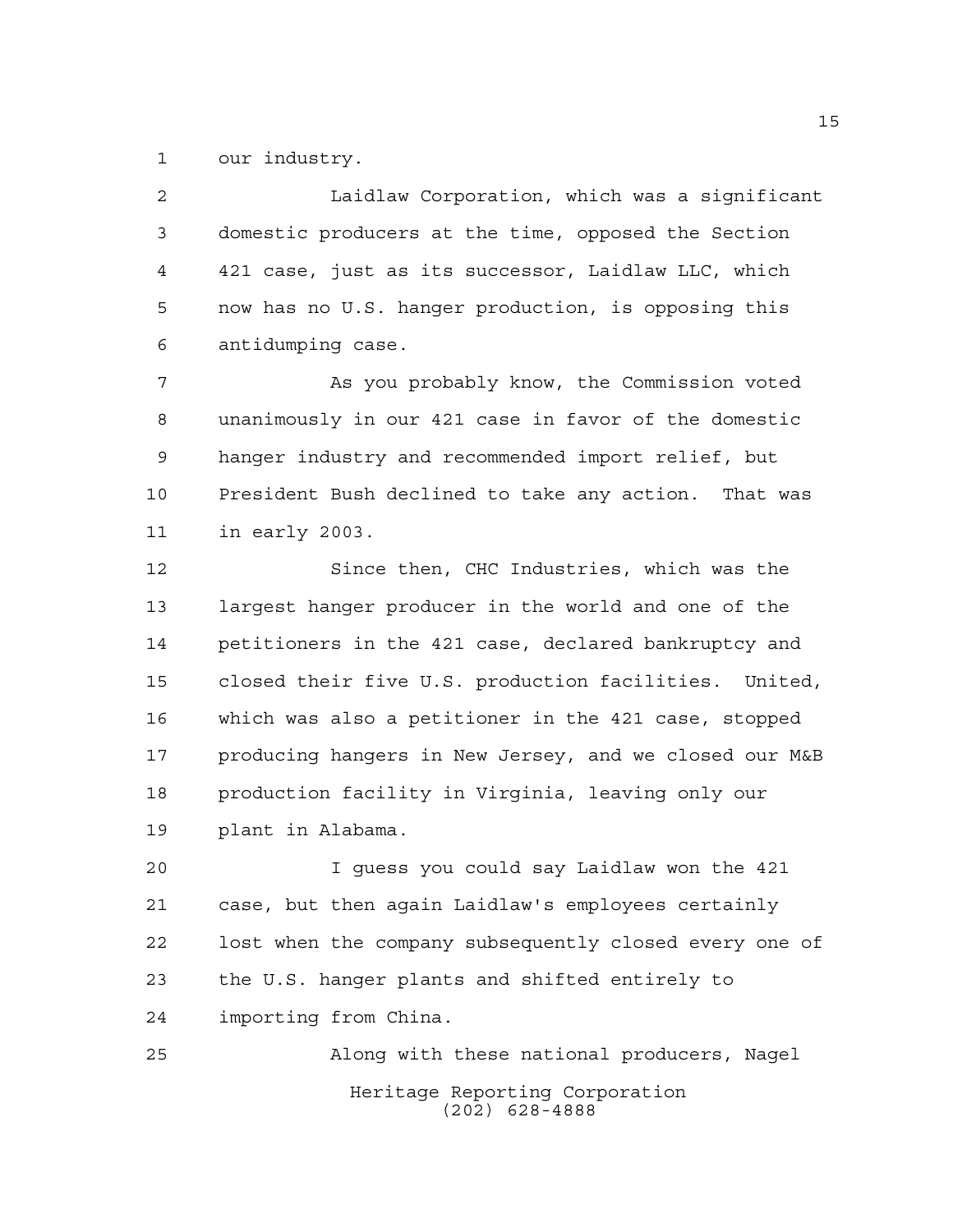or U.S. Hanger shut down its U.S. hanger production. Navisa closed its plant in Texas. East West Supply in California and Rocky Mountain Hanger in Colorado also stopped producing hangers in the United States. In total, 14 domestic hanger facilities have closed their doors since the end of the Commission's Section 421 investigation. We are here to stop that trend.

 I am sad to see former U.S. producer United here today opposing us. After supporting the 421 case, United chose to abandon its U.S. production and import from China instead.

 Laidlaw's new owners, who shut down the last of the company's U.S. hanger facilities at the end of last year, have stated publicly that their goal was to produce hangers in China, not in the United States.

 Navisa, who up until April of this year produced hangers in the United States, stopped producing due to Chinese competition, according to a note that the company left for its employees on a padlocked door at their Brenham, Texas, plant.

 It is very clear our industry has not just been harmed by imports from China. It has been virtually destroyed. The only way to recover is through relief granted under the antidumping proceeding.

> Heritage Reporting Corporation (202) 628-4888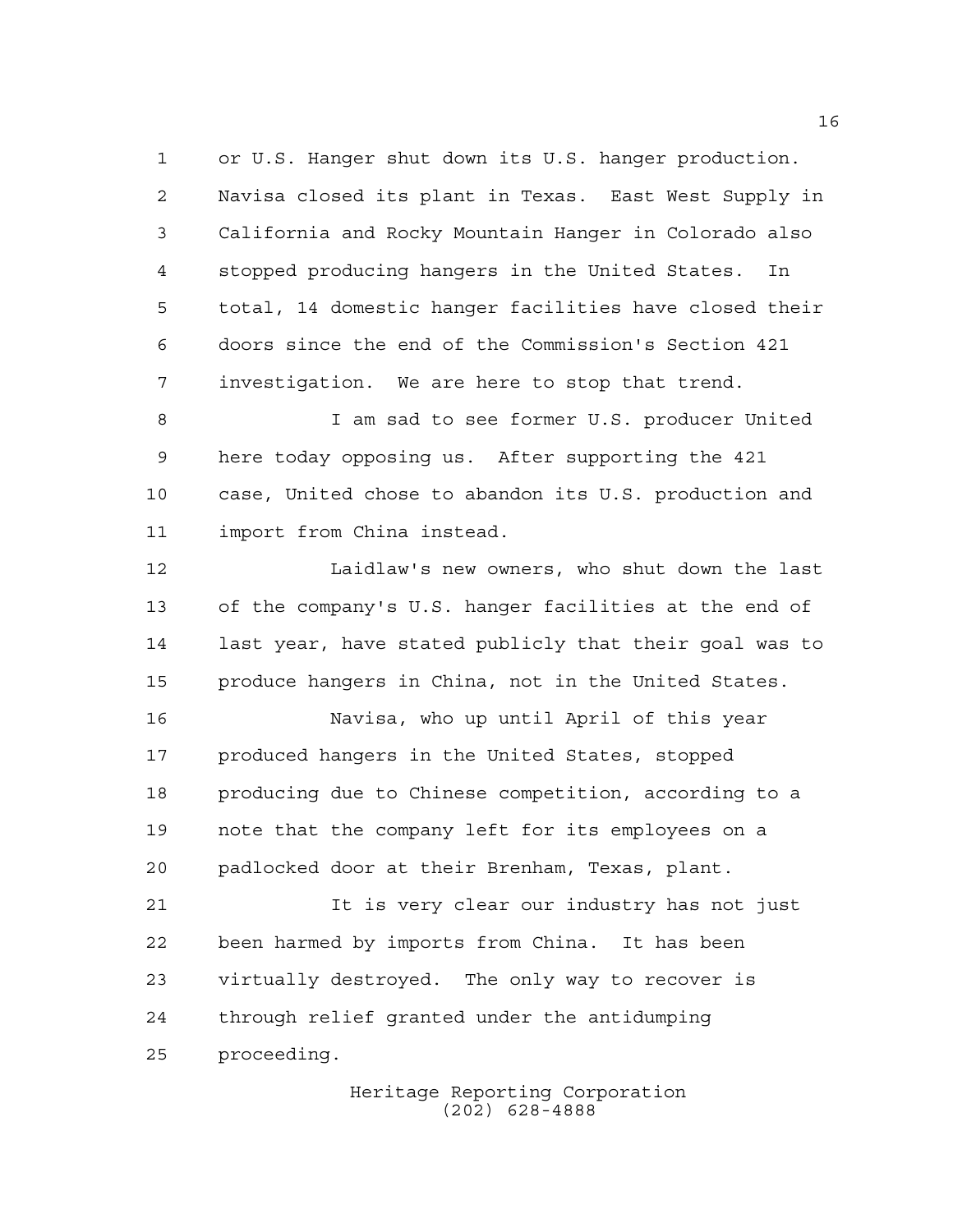The reason M&B is here today is to stop unfairly traded imports from China so we can expand our production in Alabama and produce hangers profitably again in the United States.

 As I mentioned earlier, M&B maintains a plant in Mexico which we opened back in 1999. It's a good thing too. It allowed us to continue serving some U.S. customers despite very low priced hangers from China.

 Our associates in Alabama are glad we opened that plant because they know if it had not been for Mexico these past few years they would be like the rest of the former workers in the U.S. hanger industry: Unemployed.

 This case is not about M&B operation's in Mexico. As a result of this case, we hope to obtain relief so we can ramp up our U.S. production back to where it was a couple years ago and then increase it even more. That is our goal, and we will do just that if we are successful in this case. We have excess capacity and idle machinery at our factory in Alabama that we could easily use to significantly increase our output in a relatively short period of time.

Heritage Reporting Corporation Today Chinese imports have grabbed over 70 percent of the total U.S. market for hangers. Since

(202) 628-4888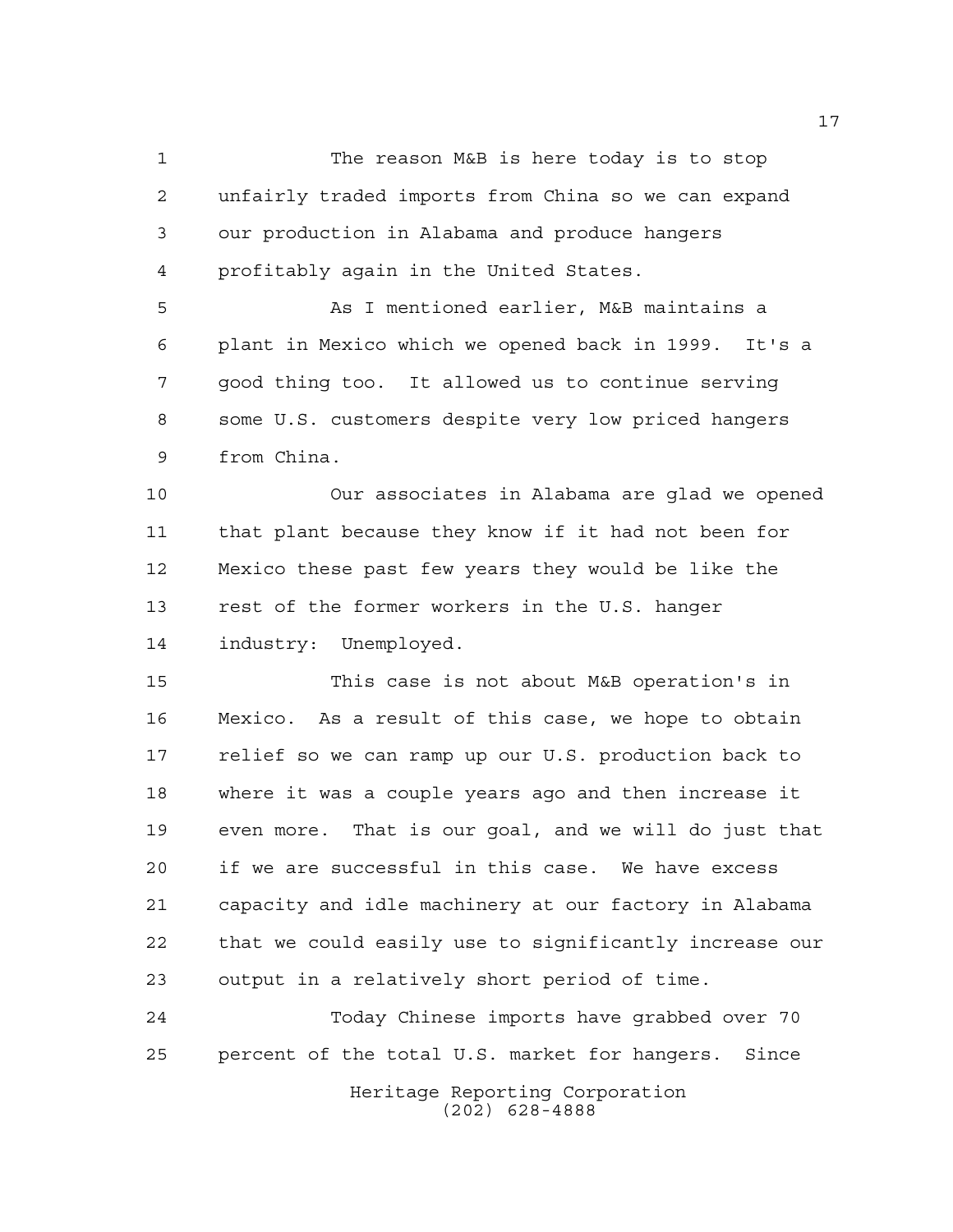our 421 case, Chinese hanger producers have continued to open new facilities and expand capacity in China. Their primary market for that ever-increasing Chinese production is the United States. China makes up almost 90 percent of all hanger imports. Our problem is China's unfair imports, not imports from other countries.

 Our opposition might say all these Chinese hanger plants are new with new technology such as powder coating and other processes. We heard similar arguments in the 421 case from the Chinese producers and from Laidlaw.

 I've toured some of the Chinese hanger plants, and generally they are much less efficient than U.S. producers. For example, their so-called efficient powder coating process, which is a type of painting, consists of manual laborers taking the hangers off machines, putting them on hanger rods, then manually spacing them on the rods so they are not touching, then placing them in a booth where they are hand painted with a spray gun.

 Then they take them out of the spray booth, again all by hand, and place them on a rack and roll them into a baking oven for curing. If the Commission would like to see a video of this so-called efficient

> Heritage Reporting Corporation (202) 628-4888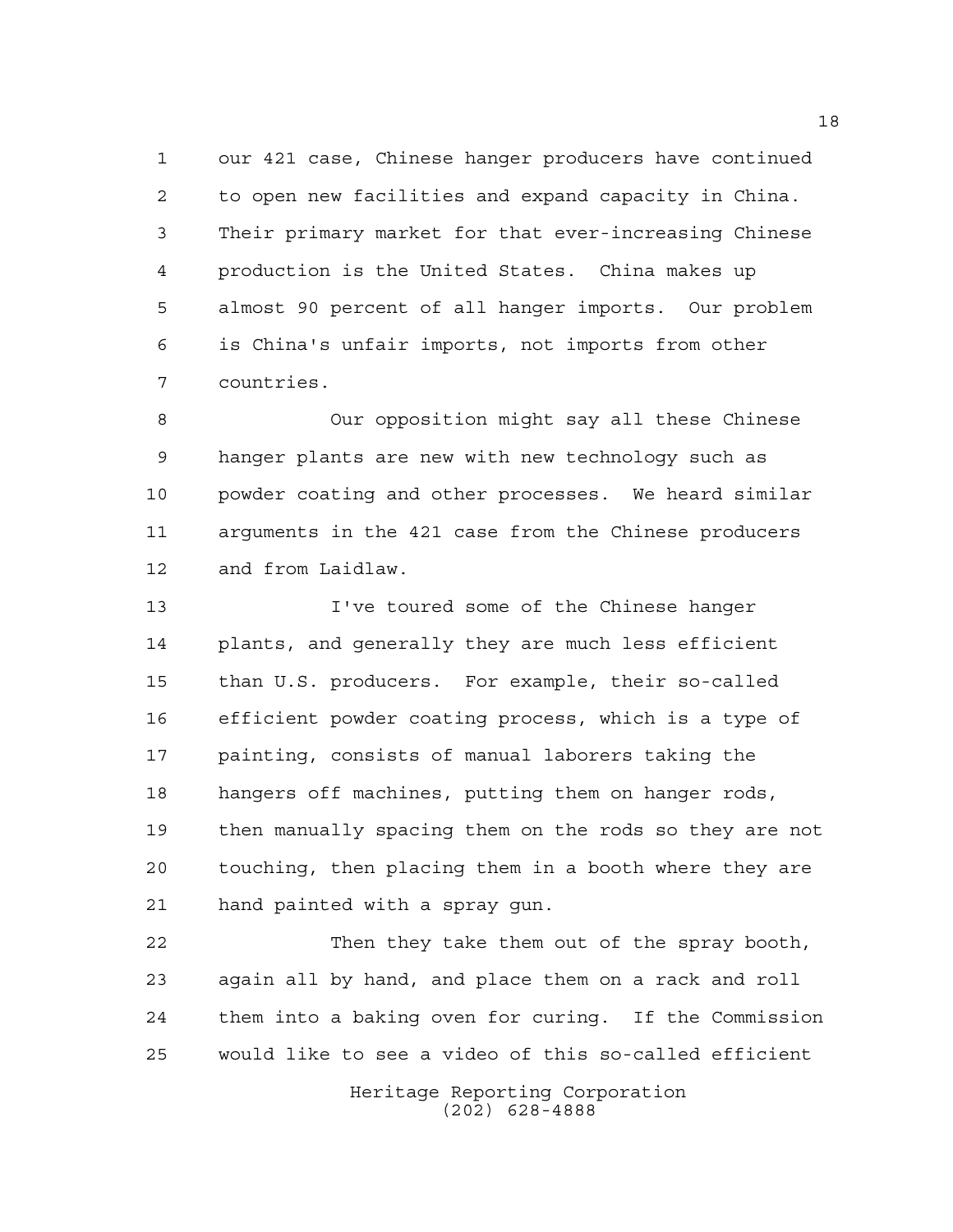process, I would be happy to supply them one.

 My initial contact in China told me they were paid bonuses not on the basis of profits, but on how many people they employ. In my visits to Chinese hanger plants I know this has to be true.

 As the Commission knows from the Section 421 investigation, M&B does import hangers from China, which is why I visited several of the hanger plants in China and why I know their production process is anything but efficient.

 As I explained back in 2002, importing from China was a question of survival for my company. Our customers who distribute hangers to dry cleaners and other end users in the United States were trying to compete with distributors who were selling only Chinese hangers.

 The price on these hanger imports was so far below anything we could offer on hangers made in the USA that for some products we had no choice but to buy Chinese hangers in order for our distributor customers to be able to compete. In many cases, the China price was significantly below our raw material cost. How are we supposed to compete with pricing like that? In the Section 421 investigation the

Commission found margins of underselling by Chinese

Heritage Reporting Corporation (202) 628-4888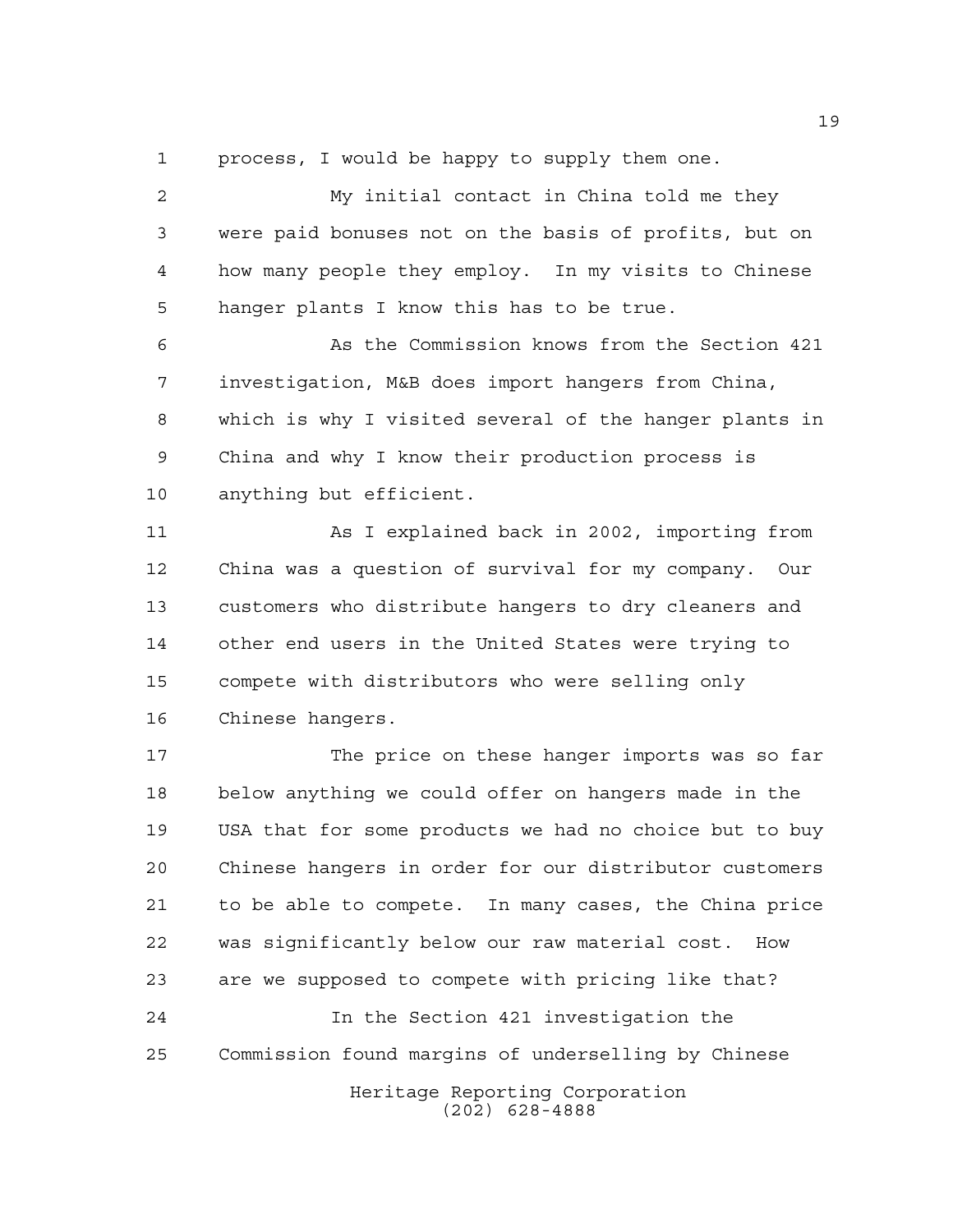imports that were between 30 and 50 percent below U.S. prices, but these huge underselling margins are not the result of more efficient processes in China or newer technology. It is because the Chinese continuously drop their prices to seize more market share. This has resulted in the decimation of the U.S. hanger industry.

 And things have only gotten worse since the end of the Section 421 case. The Commission found that Chinese imports were mostly concentrated in white shirt hangers and caped hangers. The Chinese had only just started producing struts, and there were no imports of latex hangers back in 2002. Since then the Chinese have taken over the strut market, and they are quickly expanding into the textile rental market that uses latex hangers.

 During the 421 case the Chinese producers argued that the textile rental market was a protected market because there was no Chinese production of latex hangers. Not anymore. M&B just lost one of the largest latex hanger customers to Chinese imports, and it was all on the basis of price.

 Maybe now would be a good time for us to have a show and tell and to briefly go through the different types of hangers and how they're made in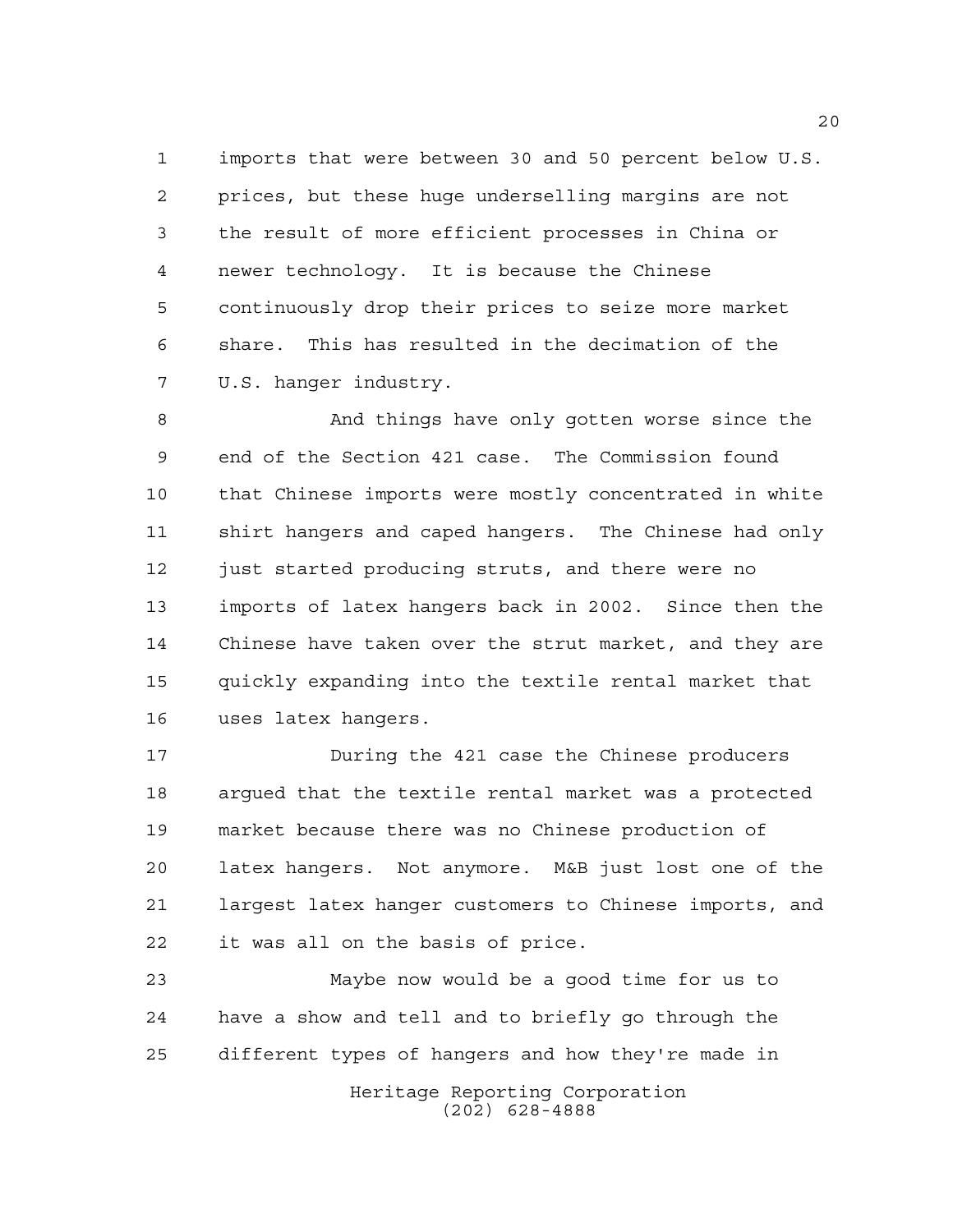this investigation.

 The first product is the 18 inch white shirt hanger. The 18 inch refers to length of the bottom bar of the hanger. The standard 18 inch shirt hanger is produced from 14.5 gauge wire, which is a lighter gauge wire. Shirt hangers come in other colors such as black, blue, red and gold, but white is the most popular color for dry cleaners, who use these primarily for dry cleaning cotton dress shirts or casual shirts. Shirt hangers are one of the three most common hangers used in the dry cleaning industry. Products 2, 3, 4 and 5 are varieties of caped hangers. The standard cape hanger is 16 inches in length across the bottom bar. These hangers that you get from your dry cleaner are all covered in

paper.

 These are generally plain, painted gold tone, and the paper cover or cape is either plain white or printed with a custom design or a stock design. This stock design, "We love our customer," is one of the most common. Several years ago we printed the schedules of NFL football teams on caped hangers. The pricing products the Commission has

selected are plain caped hangers and stock printed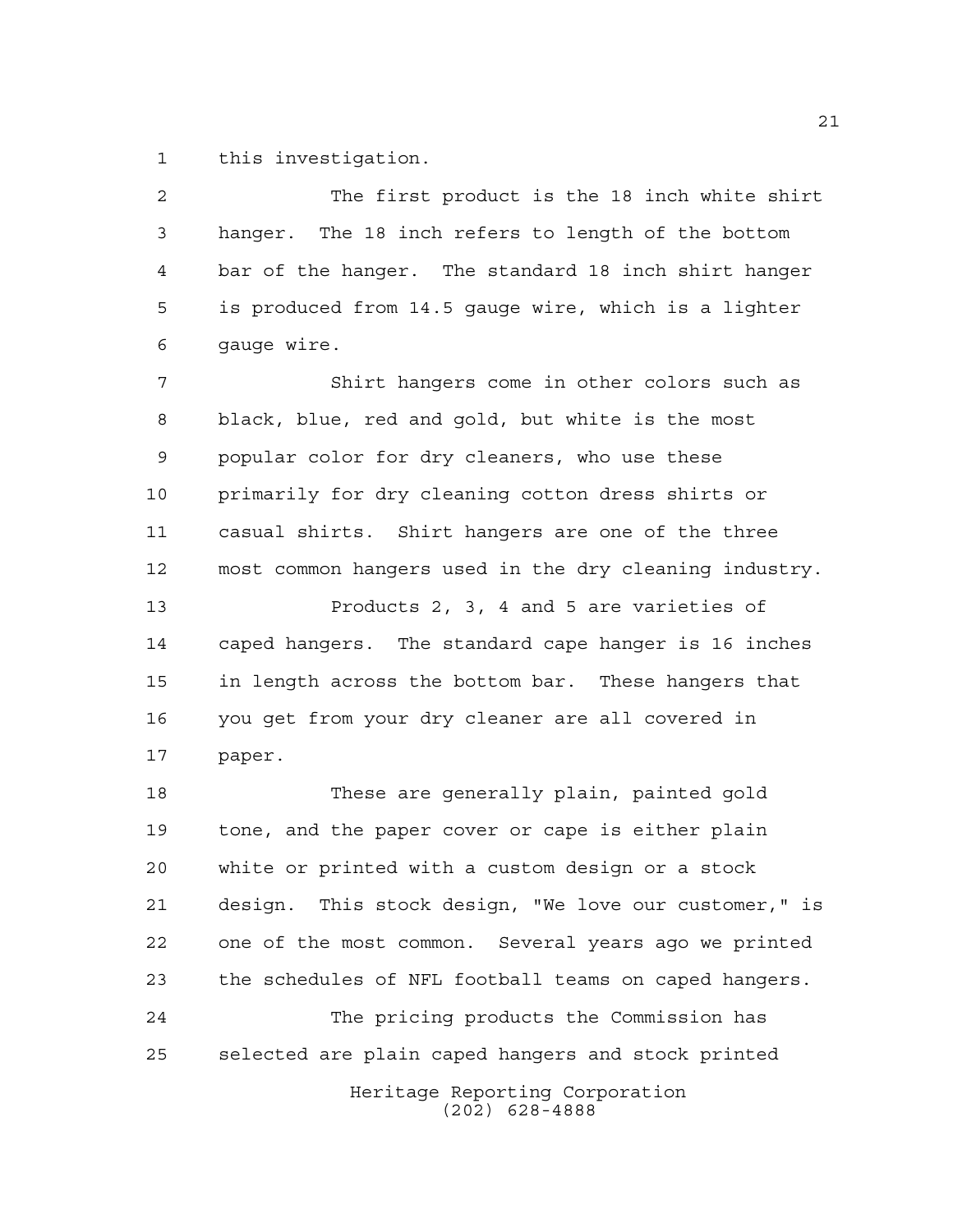caped hangers. The only difference in the samples of these plain and stock printed caped hangers are 2 and 3 are 13 gauge, and Products 4 and 5 are 14.5 gauge. The Chinese producers make caped hangers in both these gauges with both plain and stock print capes. In Section 421, caped hangers were the number one type of hangers imported from China. Caped hangers are also one of the most common dry cleaning hangers.

 The third most common dry cleaning hanger is a strut hanger. This is the hanger that has a tube along the bottom bar. You'll notice the hook on the strut has a double wire. That's because the wire is bent in the middle of the hook, and the ends are inside the ends of the tube. The wire does not go all the way through the tube on this hanger.

 The standard strut is 16 inches across the bottom bar and made of 14.5 gauge wire. Most tube are made with white board, and a latex coating is applied to the tube so that when your dry cleaner places your pants over the bottom bar they won't slip off.

 The Chinese were producing very few strut hangers at the time of the 421 investigation, but over a period of about three years they have eliminated 100 percent of the strut production in the United States. M&B still has its strut machines and tube machines in

> Heritage Reporting Corporation (202) 628-4888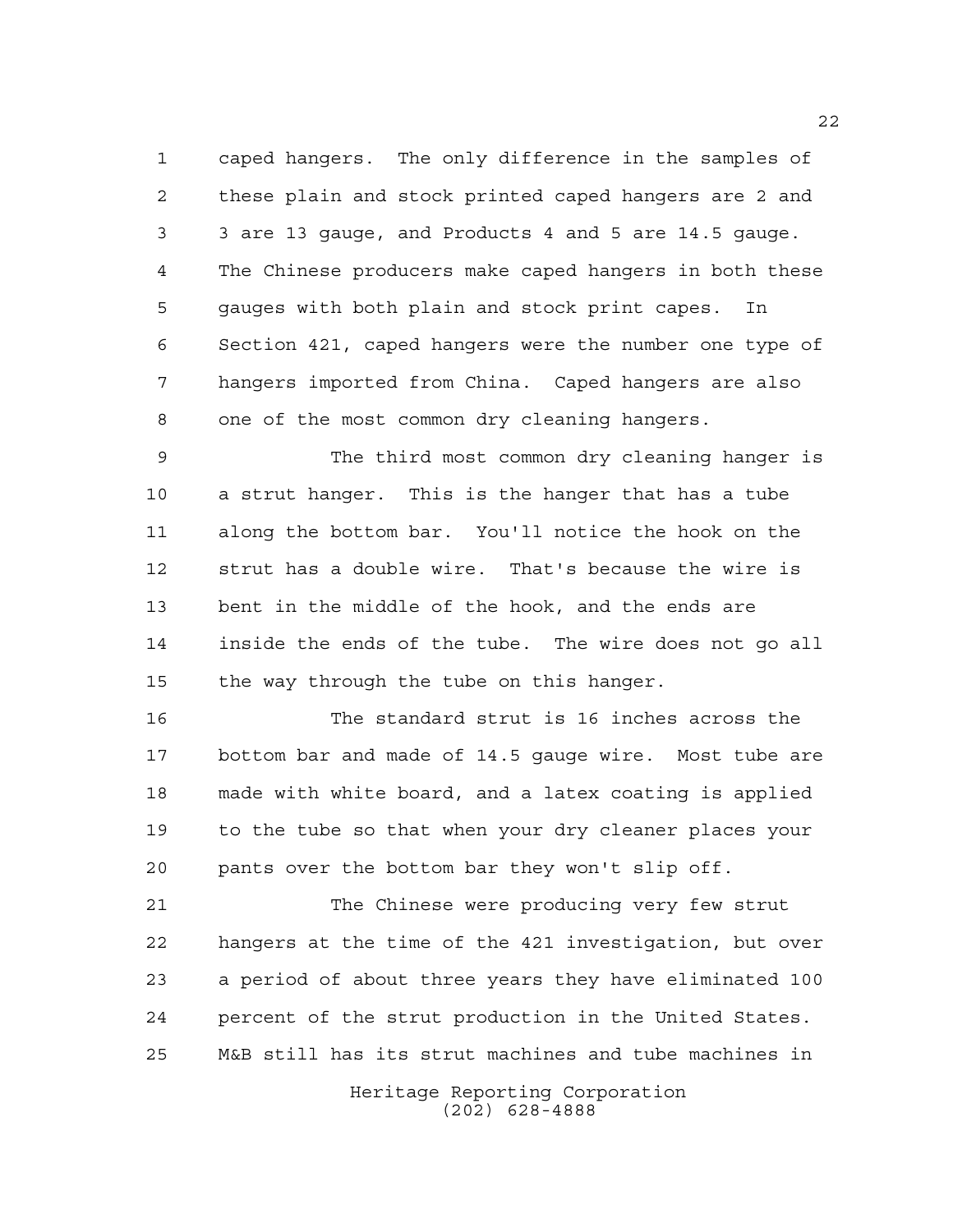Alabama, and we hope to be able to restart production of struts soon.

 The last product, Product 7, is a 13 gauge, 16 inch latex hanger. These hangers are used by textile rental companies. Those are the companies that supply rental uniforms. Textile rental companies use these hangers in their laundry process. After the clothes come out of the industrial washer, they are placed on a latex hanger, sent through a steam tunnel to steam out the wrinkles and then to a heat cabinet to dry.

 These companies use high speed conveyors and sorting systems in their process so the hangers must be a uniform size and consistent quality. The hangers are called latex hangers because the bottom bar of the hanger is coated with a latex coating to keep the pants from sliding off. Dry cleaners would not use a latex hanger because the bottom wire bar would put a crease in the trousers.

 There are four major companies in the textile rental industry -- Cintas, Aramark, G&K and Unifirst. M&B has sold latex hangers to all four of these companies, but recently we've been losing business to China on imports of latex hangers on the basis of price.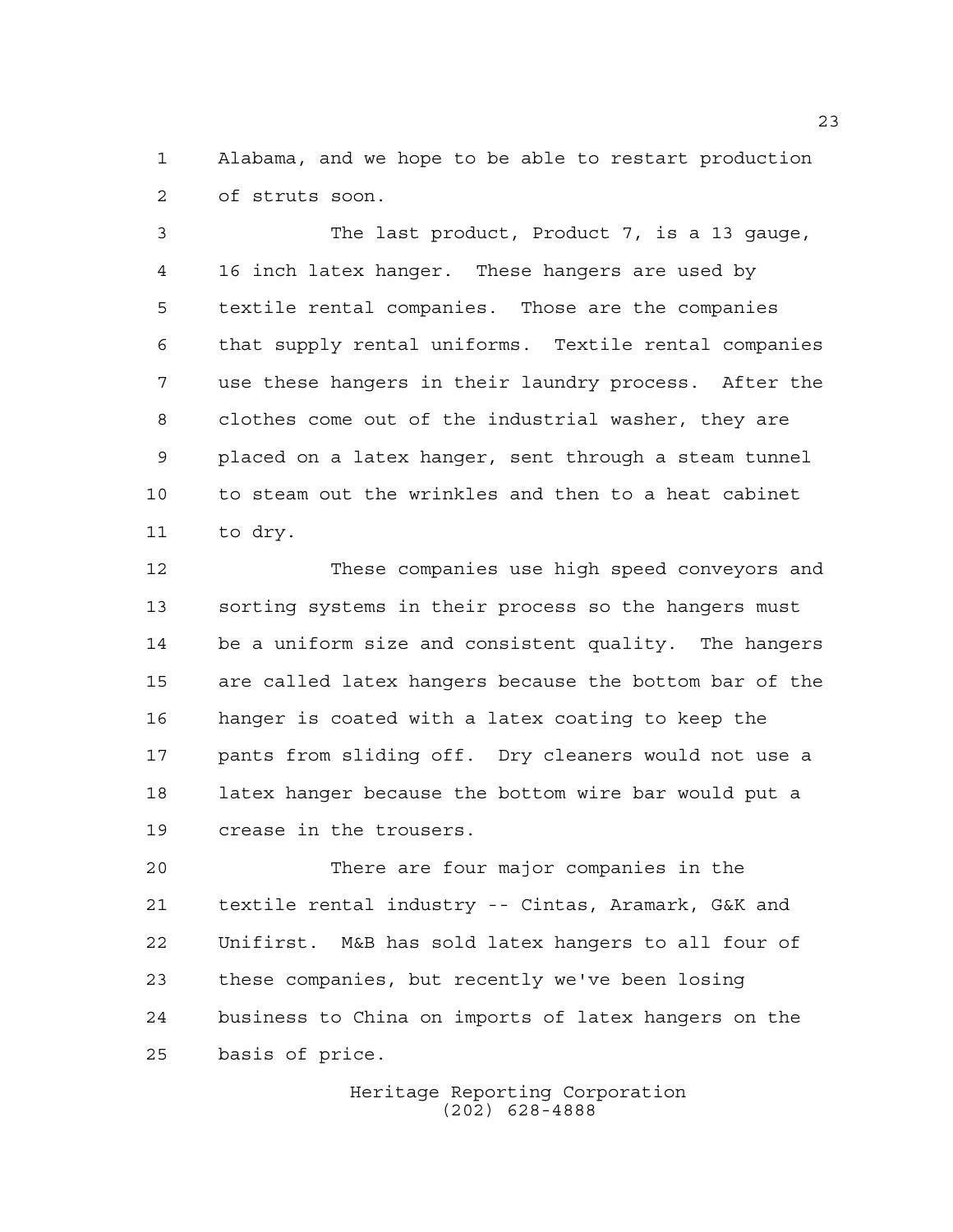1 I am a third generation owner of M&B, and my son is a fourth generation employee of M&B. We know we can compete with anyone when we're on a fair playing field. However, the current playing field is not fair and has not been for some time, which is evident from the fact that six companies have stopped producing hangers in the United States in the last three years.

 Two of those, Laidlaw and United, are now exclusively importers of Chinese hangers, and two others, Navisa and Nagel, are no longer in business. M&B is the only national producer of hangers still operating in the United States. We already have been forced to shut down one plant in Virginia. We don't want to have to close our plant in Alabama too.

 Prior to coming to Washington to testify here today I was talking with some of our associates in Leeds. They said we hope you will tell the Trade Commission of the pay raises we have had to forego and the bonuses we have not received because of unfairly sold hangers from China.

 Also, please mention to them the emotional rollercoaster we are all on, not knowing if we will be out of work because of low-priced hangers from China. Please make sure they know we have suffered and ask

> Heritage Reporting Corporation (202) 628-4888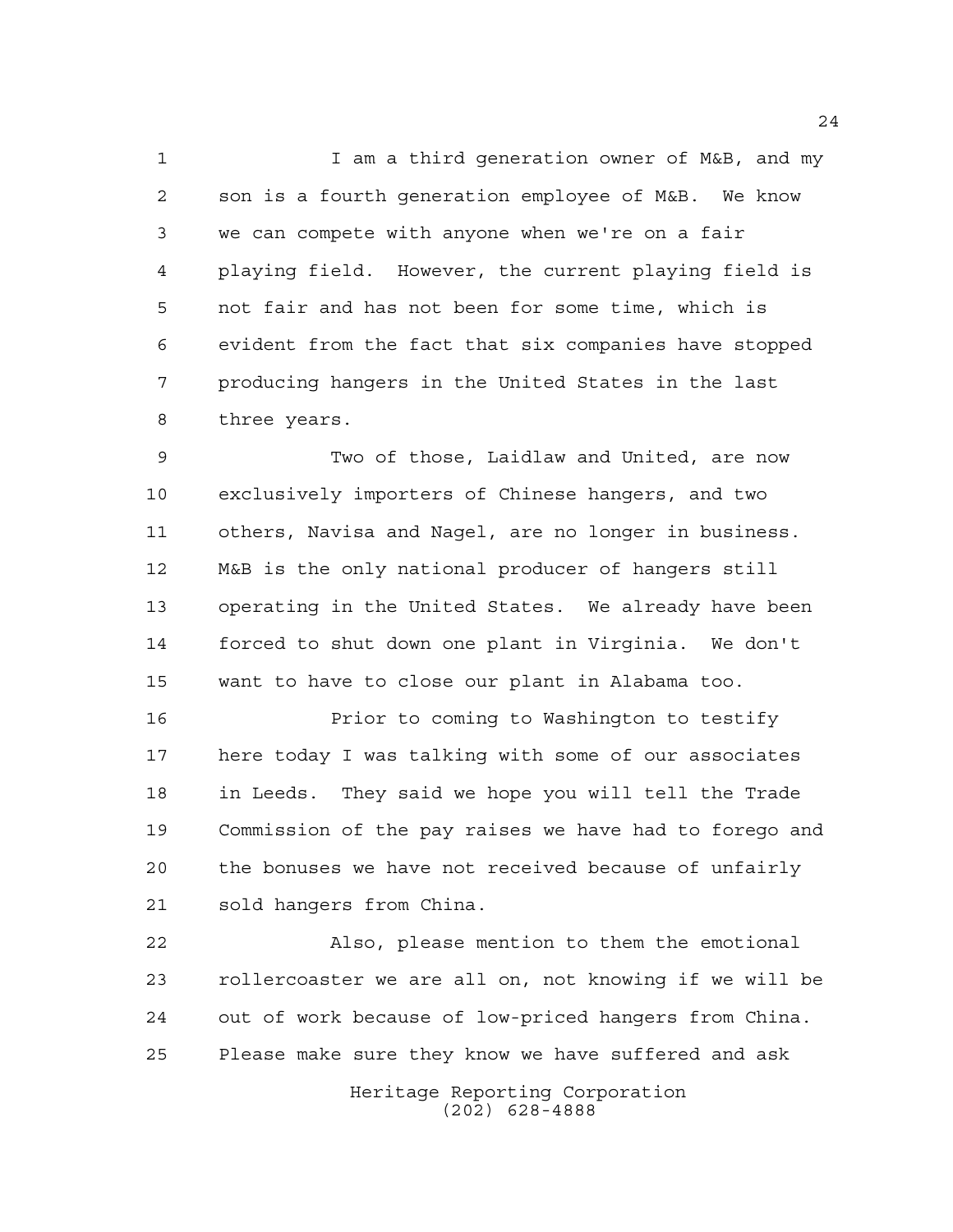for their help.

| $\overline{a}$ | Besides the workers directly employed by               |
|----------------|--------------------------------------------------------|
| 3              | M&B, we buy domestic paper and cardboard, domestic     |
| 4              | paint from PPG, domestic steel, domestic boxes and     |
| 5              | other goods and services supplied by many small U.S.   |
| 6              | companies.                                             |
| 7              | If we do not get meaningful relief we will             |
| 8              | be forced to close our U.S. plant, shift more          |
| $\mathsf 9$    | production to Mexico and import from China. The        |
| 10             | losers will be our workers and the workers in our      |
| 11             | supplying industries.                                  |
| 12             | Indeed, the U.S. hanger industry is on the             |
| 13             | verge of extinction if something is not done now. We   |
| 14             | ask that you consider all the facts in this case and   |
| 15             | rule that our industry has been injured because of     |
| 16             | unfairly traded hangers from China.                    |
| 17             | Thank you for listening to my concerns                 |
| 18             | today.                                                 |
| 19             | MR. PEDELTY: Good morning. My name is                  |
| 20             | Steve Pedelty, and I work for M&B Hangers. I sell      |
| 21             | steel wire garment hangers for M&B Metal Products, the |
| 22             | Petitioner in this investigation.                      |
| 23             | My experience in the garment hanger industry           |
| 24             | spans 24 years, and I have worked for four U.S.        |
| 25             | producers of wire garment hangers during that time.    |
|                | Heritage Reporting Corporation<br>$(202)$ 628-4888     |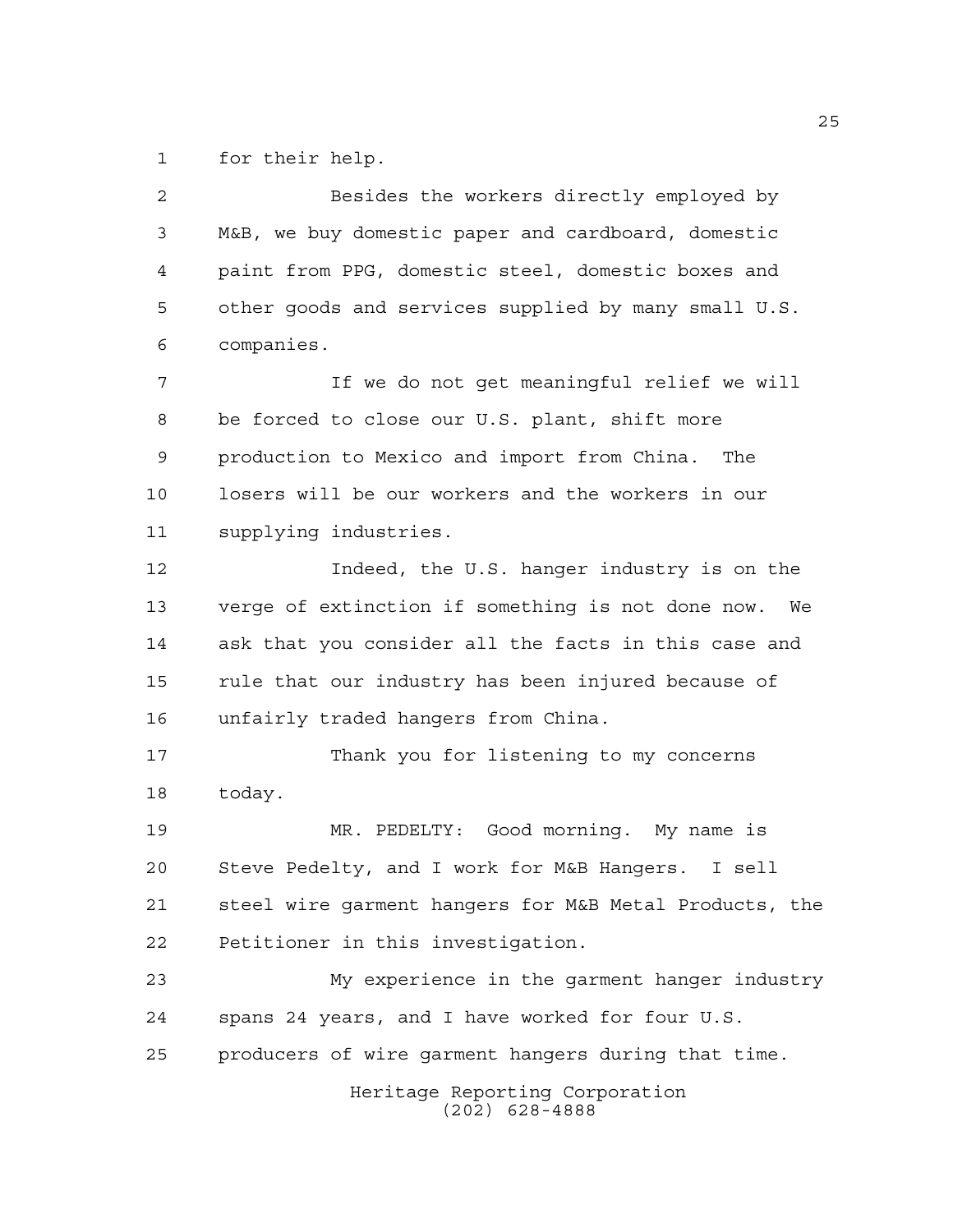Two of those companies no longer exist, and a third stopped making hangers in the United States more than a year ago. As Mr. Magnus told you, M&B is the only national hanger producer still making hangers in the United States.

 The customers for my hangers can be divided into two main groups. The first customer segment of our business is the industrial laundry or uniform rental industry. They use hangers in their operations of washing, delivery and renting of clothes for various industries. Their customers include automobile assembly plants, steel mills, car dealerships, UPS and even M&B. The people who wear these rented clothes could be production workers, mechanics, hospital workers, supervisors and airline employees, just to name a few.

 The second customer segment is the dry cleaning distribution business. These distributors buy wire garment hangers for resale to local dry cleaners throughout the country. This is a segment of the business that most Americans are familiar with.

Heritage Reporting Corporation My first job as a hanger salesman began in May of 1982 when I joined Cleaners Hanger Company. At that time, Cleaners Hanger, or CHC, was the largest producer of garment hangers in the United States and

(202) 628-4888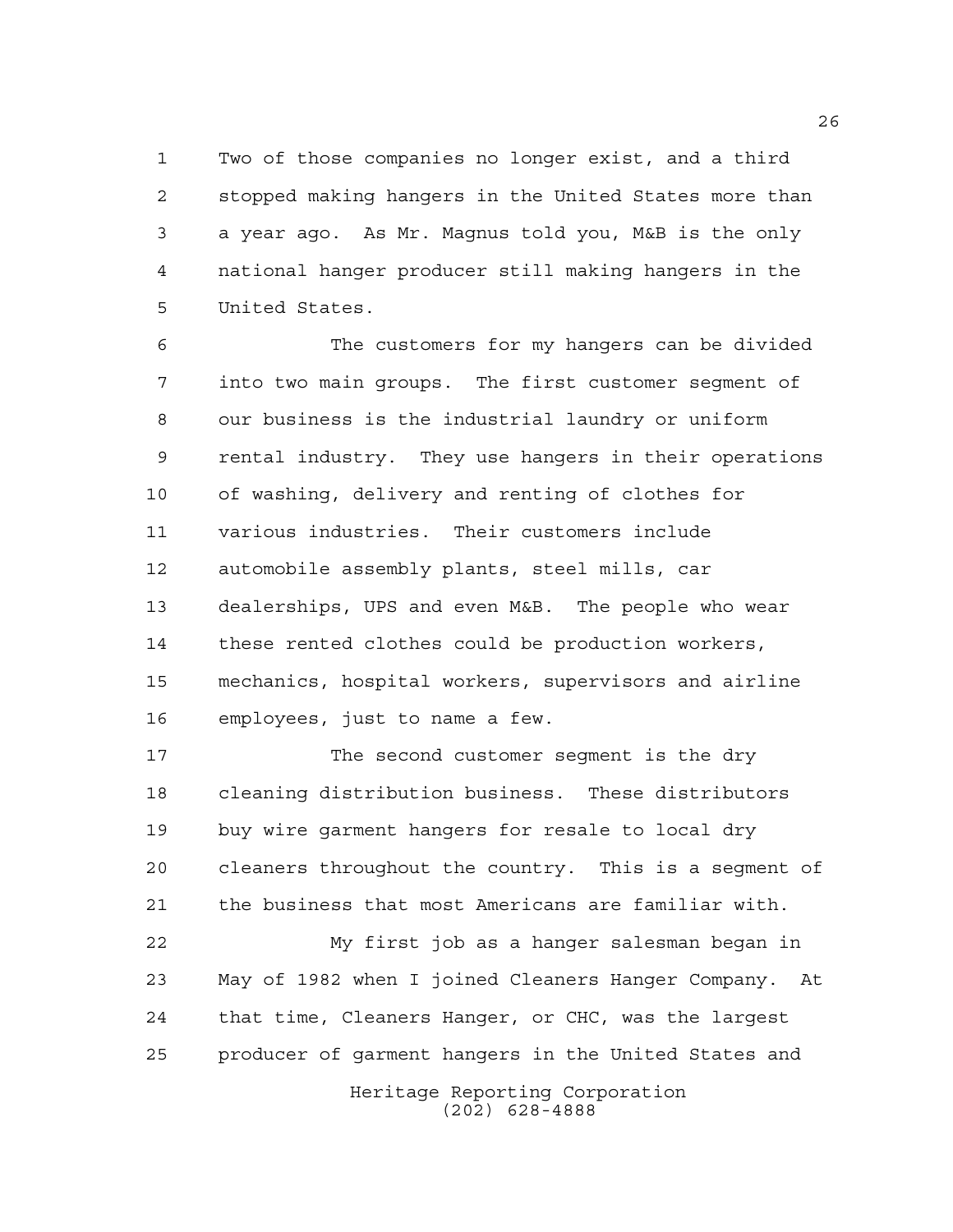the world. In 2002, I was promoted to Vice President of Sales for CHC, which operated manufacturing plants in six states.

 During this time, CHC made and sold more than 1.5 billion hangers a year, and I was responsible for marketing the company's hangers to customers throughout the country. I supervised the sales force, and I met personally with many of the key accounts. However, CHC went to bankruptcy in late 2003, and everyone lost their jobs, including me.

 In January 2004, I joined another American hanger producer, Nagel Hanger, also known as U.S. Hanger, as the company's Vice President of Sales. Nagel was making hangers in both Texas and Mexico when I joined the company. As their only salesman, I called on all of their customers nationwide. I left Nagel in March of 2004, and the company stopped hanger production in the United States and Mexico later that year.

 After leaving Nagel I went to work as a salesman for United Wire Hanger, which produced steel wire hangers at its plant in New Jersey. My sales territory covered primarily the southeastern United States, but my responsibilities also included key accounts in Minnesota and California. United shut

> Heritage Reporting Corporation (202) 628-4888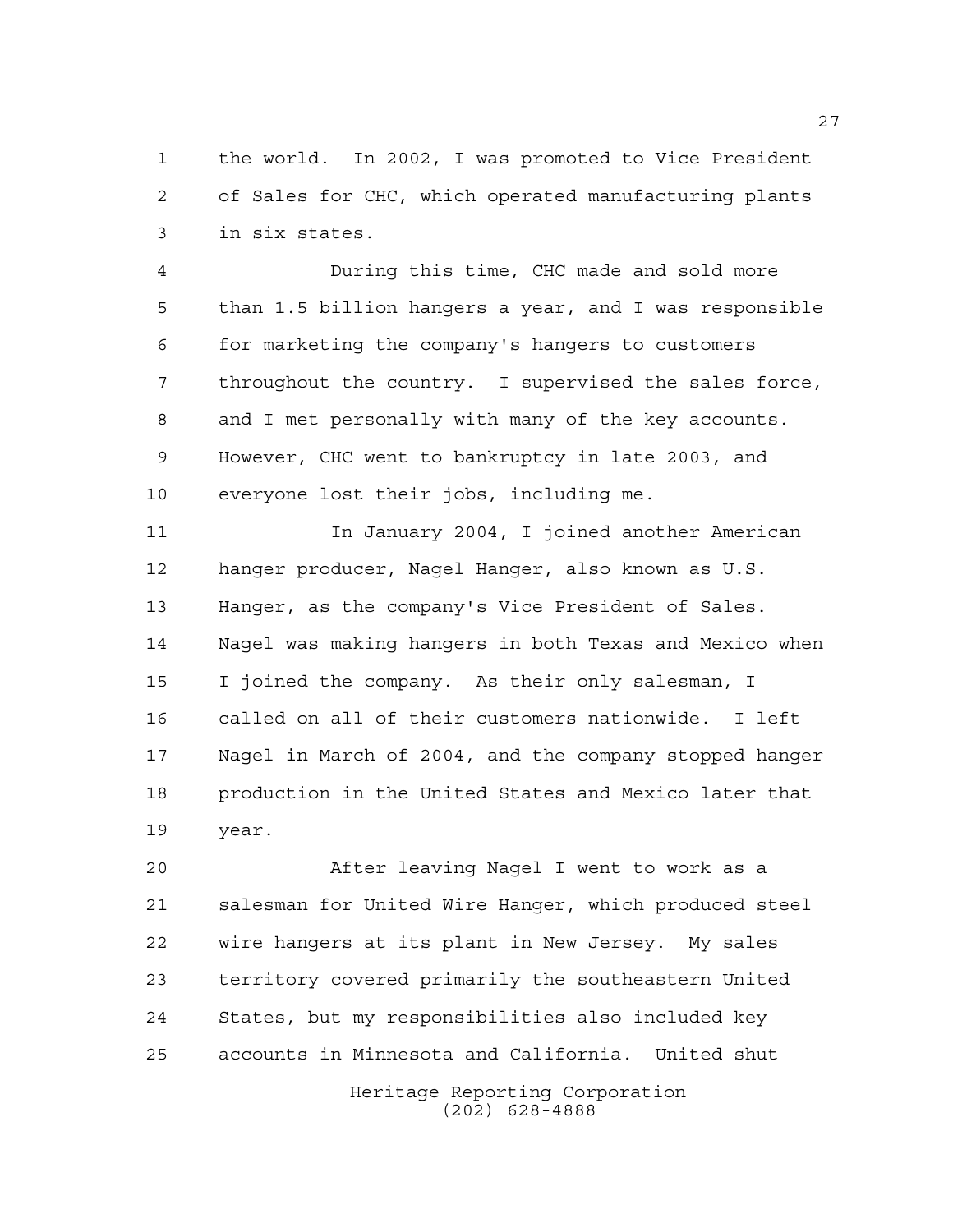down its U.S. production entirely in June of 2006, but beginning in 2005 the company began laying off employees. I was one of the employees laid off in 2005.

 Since August 2005, I've been working with M&B Metal Hangers of Leeds, Alabama, where I'm a sales representative for the company. I work a multi-state territory and also call on key accounts in Ohio, California, Minnesota and other states.

 During my time as a salesman, I have called on, met and gotten to know most all of the key people buying hangers in the United States. They are from the uniform rental and industrial laundry industry, 14 the dry cleaning distribution industry and the dry cleaning industry. I also regularly attend many of the trade shows, conventions and other meetings sponsored by the trade associations serving the textile care industry.

 When I began my career in the hanger business, the U.S. market was served almost exclusively by a large and diverse American industry. Our industry was efficient and provided the full range of hangers at competitive prices.

 However, starting in the late 1990s low priced hangers from China began to enter the U.S.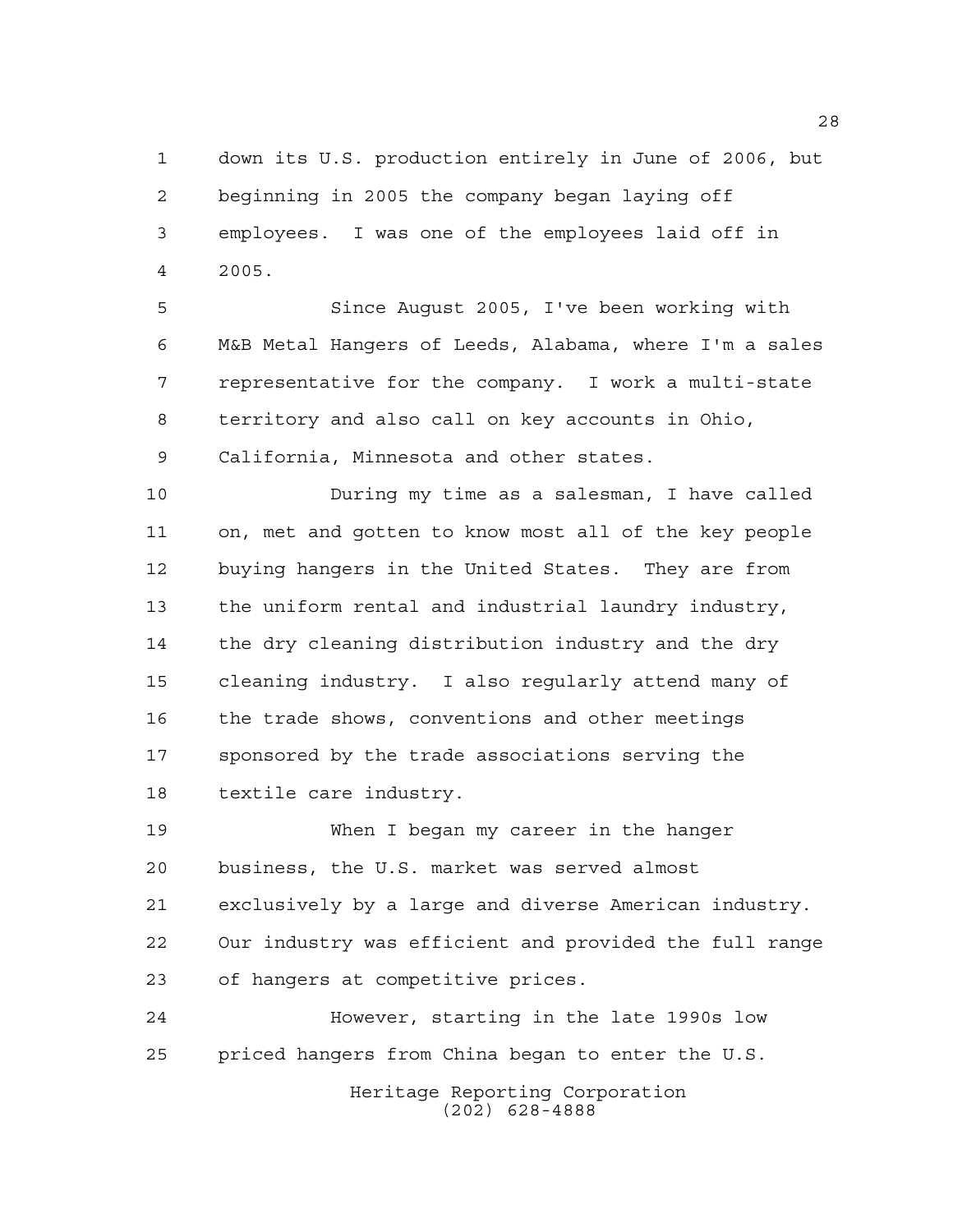market. At first Chinese exporters concentrated on shirt hangers, but they quickly moved into cape and strut markets by offering products at prices that were 20 percent to 40 percent or more below the prevailing prices for U.S. producers. More recently, Chinese latex hangers have taken a larger and larger share of the industrial laundry and uniform rental business.

 The flood of Chinese hangers in the United States is not the result of a better product or superior service. There are very few differences in the quality between American and Chinese hangers, and, if anything, the U.S. producers are more prompt in responding to customers' needs and offer more consistent quality than imports from China. In my experience, customers make their purchasing decisions almost entirely on the basis of price, and here the Chinese product has had a decisive advantage.

 I was working at CHC when the American industry applied for relief under Section 421. That was in 2002 and 2003 when imports of Chinese hangers were growing rapidly and had already reached 500 million hangers a year, up 4.5 times from just five years earlier. Despite the Commission's unanimous decision supporting the U.S. industry, the President failed to take any action on our case, and we faced

> Heritage Reporting Corporation (202) 628-4888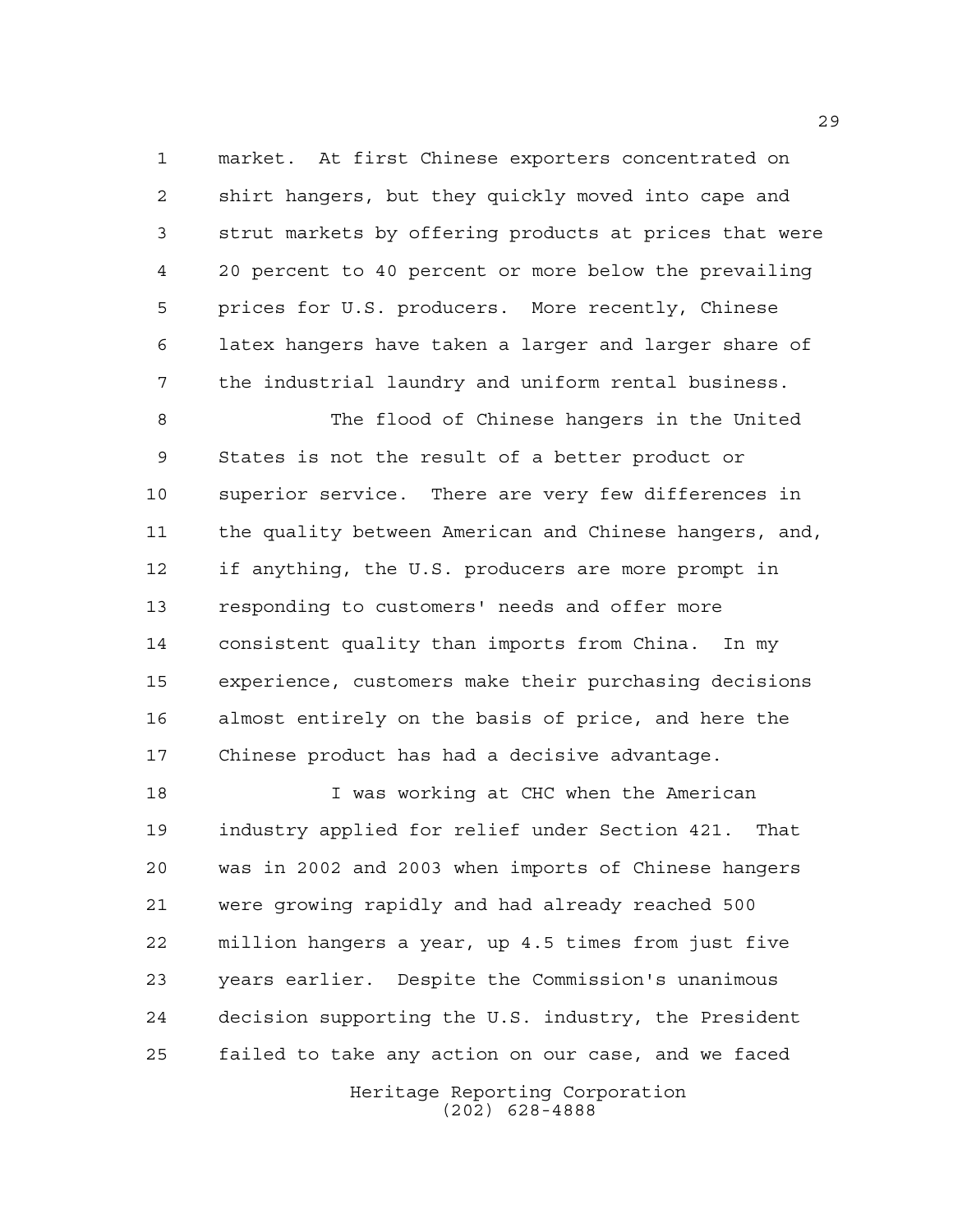even more imports of hangers from China at very low prices.

 CHC took major steps to try to compete with Chinese hanger producers. These steps included consolidating our Cleveland and Union City plants into other plants, reducing the sales force by laying off our Chicago and Baltimore salesmen, reducing pay and benefits at management levels and reducing expenses at all levels.

 With these cost savings, we briefly narrowed the pricing gap with China, but they quickly lowered their prices further and further. It soon became clear to me that China had no bottom in their pricing structure on hangers sold to the United States.

 The distributor side of our business soon began importing more and more hangers from China so they could save money and compete with Chinese hangers sold by the competitors. Customers that typically bought 75 to 100 percent of their hangers from CHC were soon buying 50 to 80 percent of their hangers from China.

 Phoenix Supply & Cleaners Products, along with virtually all of our distributor customers, were shifting their business to China by huge percentages. With the distributors being about 65 percent of CHC's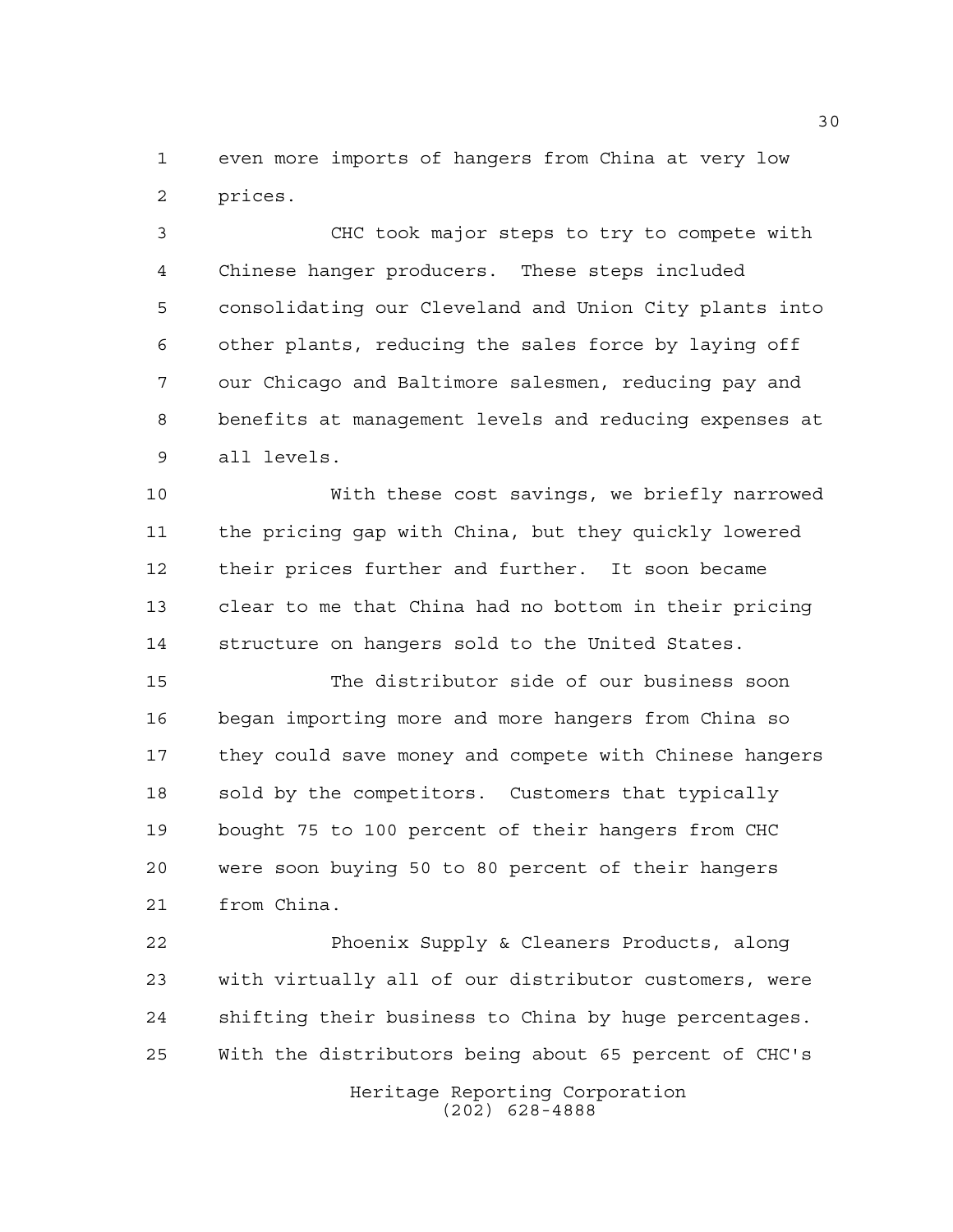business, we soon saw sales drops of hundreds of millions of hangers. This story was repeated

throughout our customer base.

 As a result, CHC closed its doors just seven months after the President announced there would be no relief for the U.S. hanger industry. I continued to see this pattern of increasing numbers of hangers from China at lower and lower prices when I worked for Nagel and United Hanger.

 Dallas Tailor, now known as FabriClean, and Ideal Chemical and many other customers shifted business from Nagel to Chinese products. EJ Thomas, NS Farrington and many other customers shifted business from United Wire Hanger to Chinese products. Most of these distributors now import virtually 100 percent of their hangers from China.

 Today Chinese hangers continue to pour into the U.S. market. Since joining M&B, I have seen longstanding accounts shift to low-priced imports from China. This trend is now spreading to the uniform rental side of our business.

 In December of 2006, Cintas Uniform, who until that date was virtually 100 percent American sourced on hangers, awarded a major percentage of their hanger business to two importers of Chinese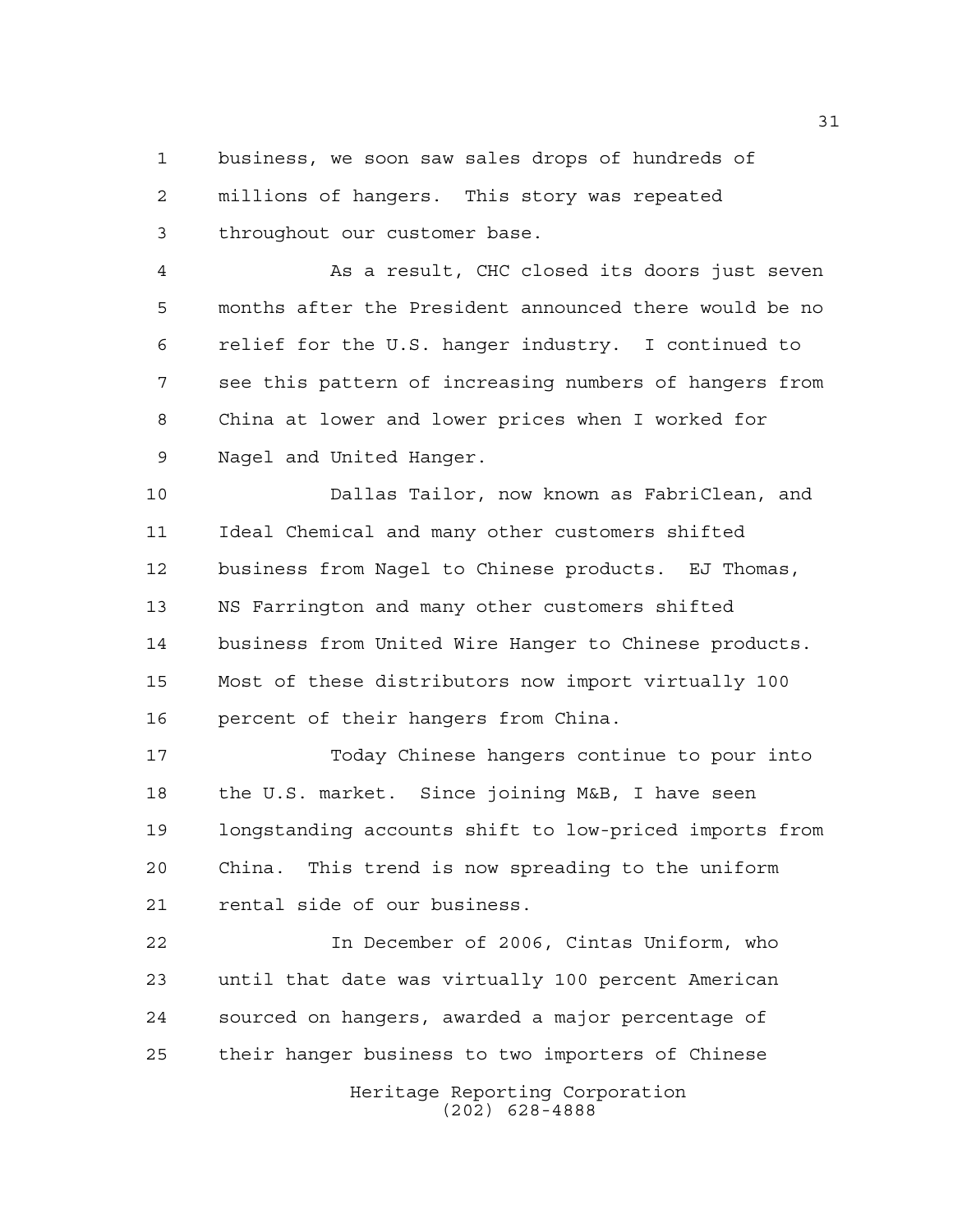hangers, Laidlaw and United. I estimate that about 90 percent of the hangers that Cintas uses now come from China at prices below American producers' costs.

 Unifirst Corporation, who was also virtually 100 percent American sourced, starting shifting their purchases to Chinese sources during the last 45 days. If the trend at Unifirst continues, when added to the lost sales of Cintas M&B will lose an additional 175 million hanger units to China in the next 12 months for these two accounts alone.

 We also continue to lose market share at virtually all of our dry cleaning distributors, including Phoenix Supply, FabriClean and many, many others. Even in those cases where we manage to retain a sale, it has been at a very low price, the result of pressure from Chinese imports.

 The impact of low-priced Chinese imports has been devastating to the American hanger industry. Four years ago there were six national producers of garment hangers in the United States. I have worked for four of them. One-by-one they have been forced out of business by imports from China. Two are now distributors of Chinese hangers. Three no longer exist.

Heritage Reporting Corporation (202) 628-4888 Today only one remains, M&B Hangers. We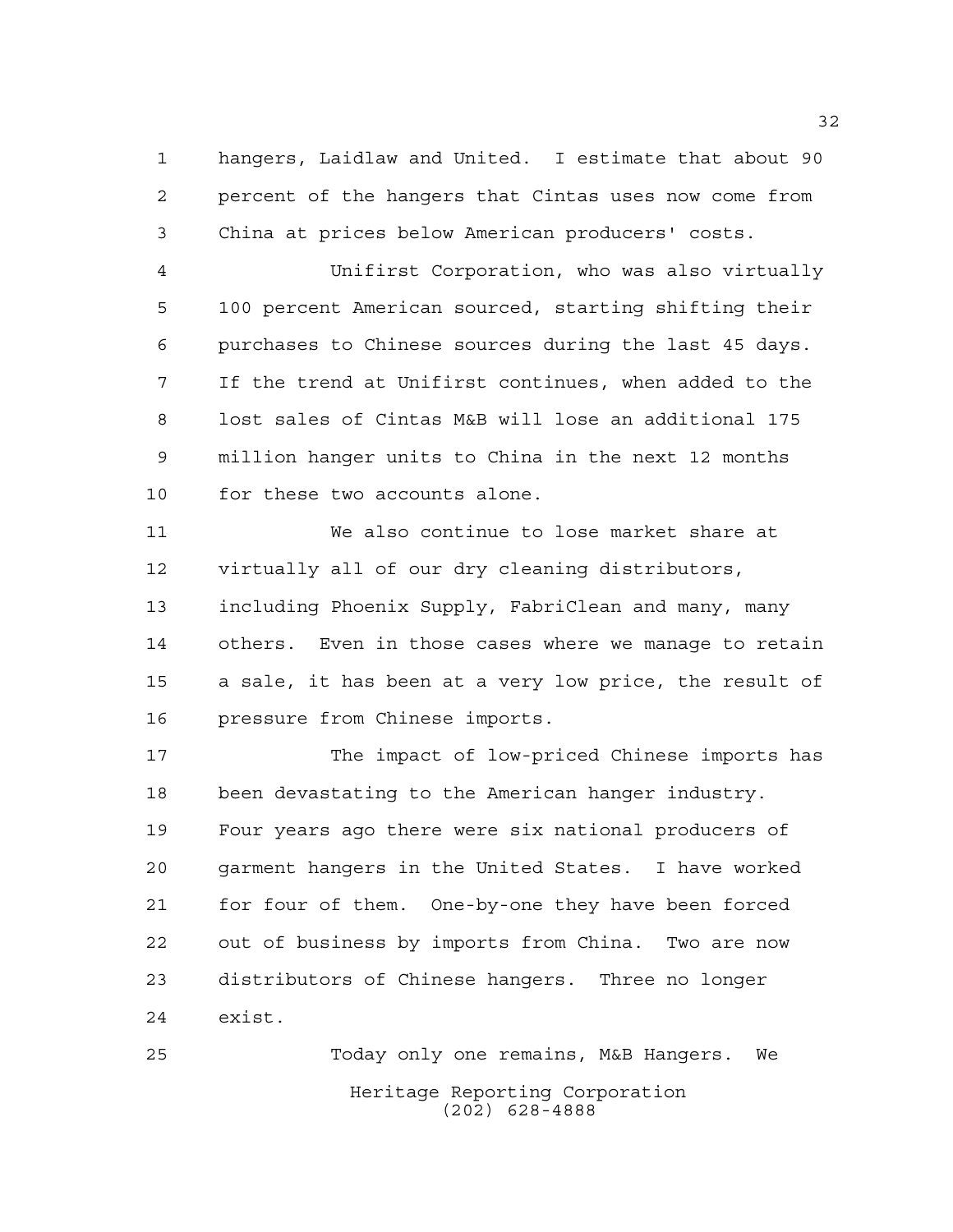need effective relief from dumped Chinese imports now so that the hanger production does not disappear from the United States. Thank you.

 MR. MAGRATH: Good morning, members of the Commission staff, ladies and gentleman. My name is Patrick Magrath of Georgetown Economic Services. I am here this morning on behalf of Petitioner M&B Hangers to discuss issues relating to injury, causation and the threat of injury.

 This product and industry are not new to the Commission and its staff. It has been only four years since the Commission completed the Section 421 investigation on this same product, at which time it unanimously determined that hanger imports from China were a significant cause of material injury to the U.S. industry.

 In fact, the data series collected in the 421, which went through three quarters of 2002, is almost contiguous with the start of the database here, which is the beginning of 2004, so in addition to the period of investigation in this case the Commission is able to view levels and trends of industry and import data going through the entire decade if it so desires. And what astounding trends they are, whether measured from the 421 or from the start of the POI in this

> Heritage Reporting Corporation (202) 628-4888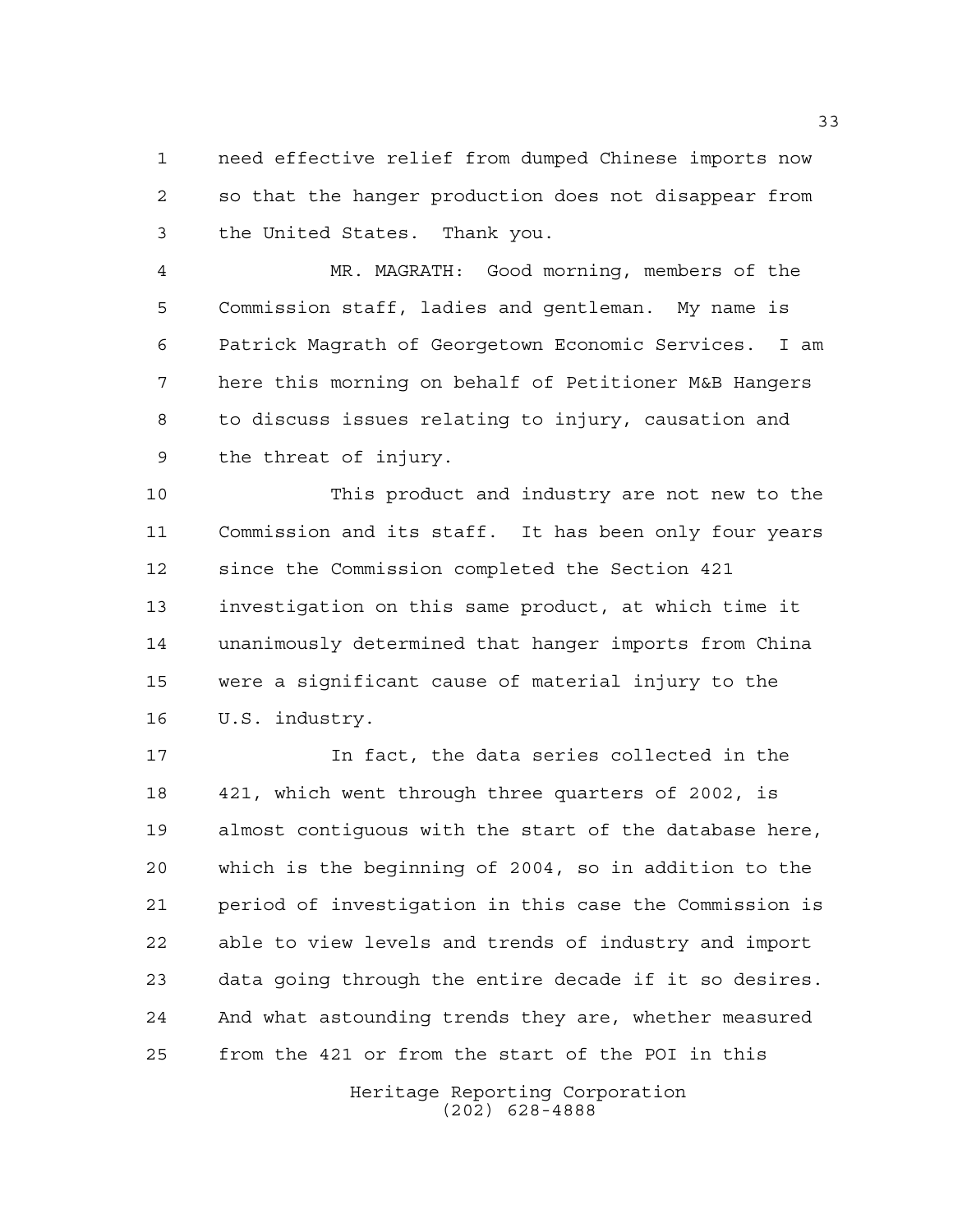instant case.

| $\overline{2}$ | As I look across the table today I see that            |
|----------------|--------------------------------------------------------|
| 3              | a veteran staff has been assigned to this case,        |
| 4              | including a few folks from when I was on the ITC       |
| 5              | professional staff a zillion years ago. I wonder if    |
| 6              | any of you have ever seen, because I truly have not    |
| 7              | seen, a more thoroughly decimated domestic industry    |
| 8              | than the one that is before you today or a more        |
| 9              | clearly defined cause of injury than those of the      |
| 10             | subject imports from China.                            |
| 11             | Now, yes, we all know petitioners'                     |
| 12             | representatives always claim injury and unambiquous    |
| 13             | causation, but has any petitioning group that has      |
| 14             | appeared before any of you in a Title VII case had the |
| 15             | misfortune to present the following:                   |
| 16             | The closure of four of five domestic hanger            |
| 17             | producers who had sold on a national basis, as well as |
| 18             | several local producers, 14 altogether as Mr. Magnus   |
| 19             | has testified, leaving only M&B and two small regional |
| 20             | producers still manufacturing in the United States.    |
| 21             | Second, the shuttering, sale or                        |
| 22             | dismantlement of domestic productive capacity of over  |
| 23             | four billion hangers, representing well over 80        |
| 24             | percent of total capacity lost. This is illustrated    |
| 25             | in Chart 1.                                            |
|                |                                                        |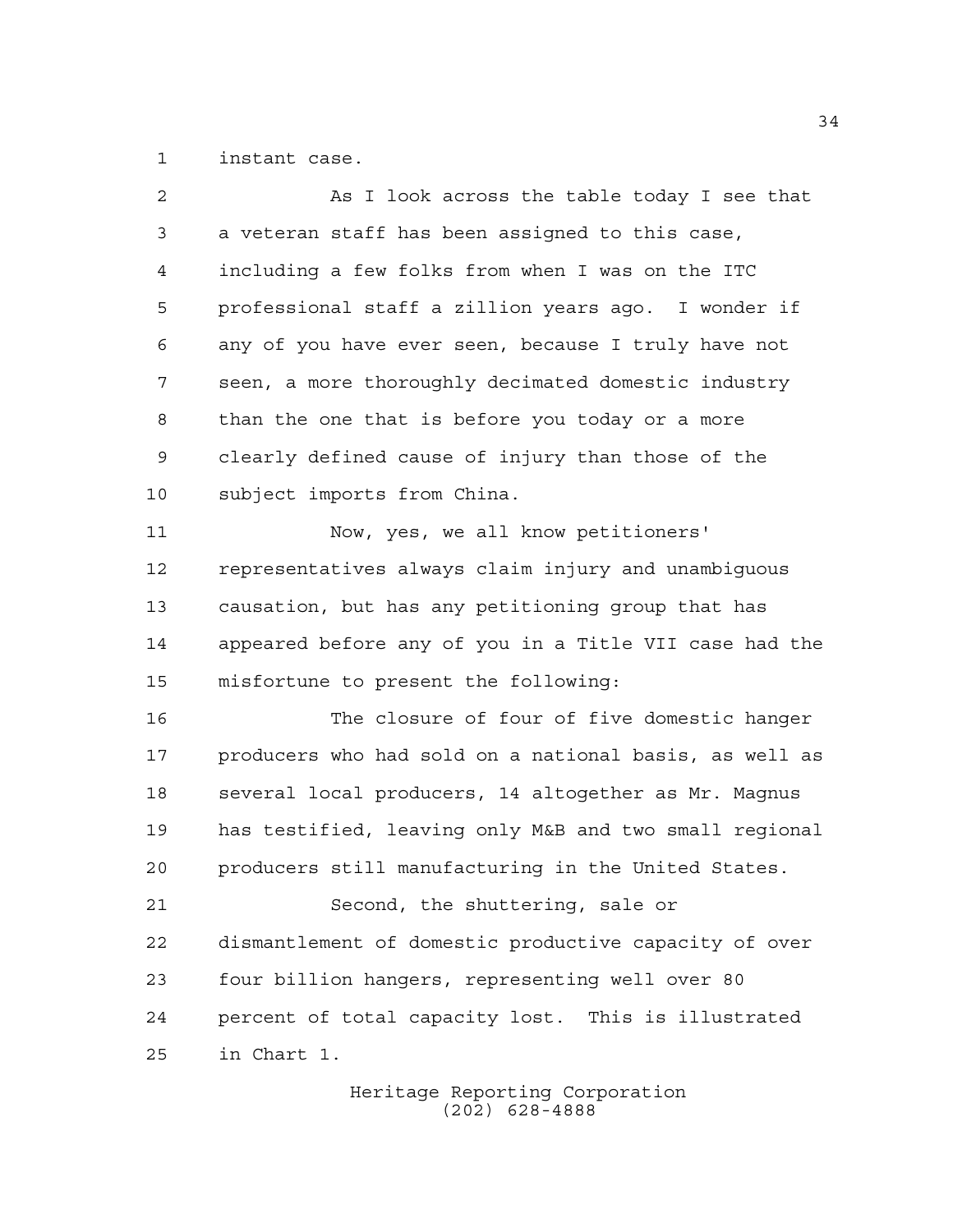By the way, the staff will see that the exact numbers for the latest period, 2007, can't be provided due to confidentiality. That exact data will be put in our postconference brief.

 Along with the shuttering of productive capacity, other industry indicators have always severely contracted: Domestic shipments, from about 3.4 billion hangers in 2002 to only a small fraction of that currently, and the human component, employment, which stood at over 1,200 workers in 2002, is less than 10 percent of that today. Chart 2 shows this dramatic and discouraging contraction.

 In addition to the decline in the domestic industry, indicia generally considered in the Commission's causation analysis also showed dramatic changes from the end of the Section 421 period.

 First, the volume of the subject imports from China, which was 294 million hangers in 2002, now stands at more than four times that, 1.3 billion hangers, and that's for only the first six months, only the first half of this year. That's in Chart 3, the big red bar being the 2007 imports.

 Perhaps most telling, the import penetration of Chinese hangers, which was around 12 percent at the time of the Section 421 case, is now over 90 percent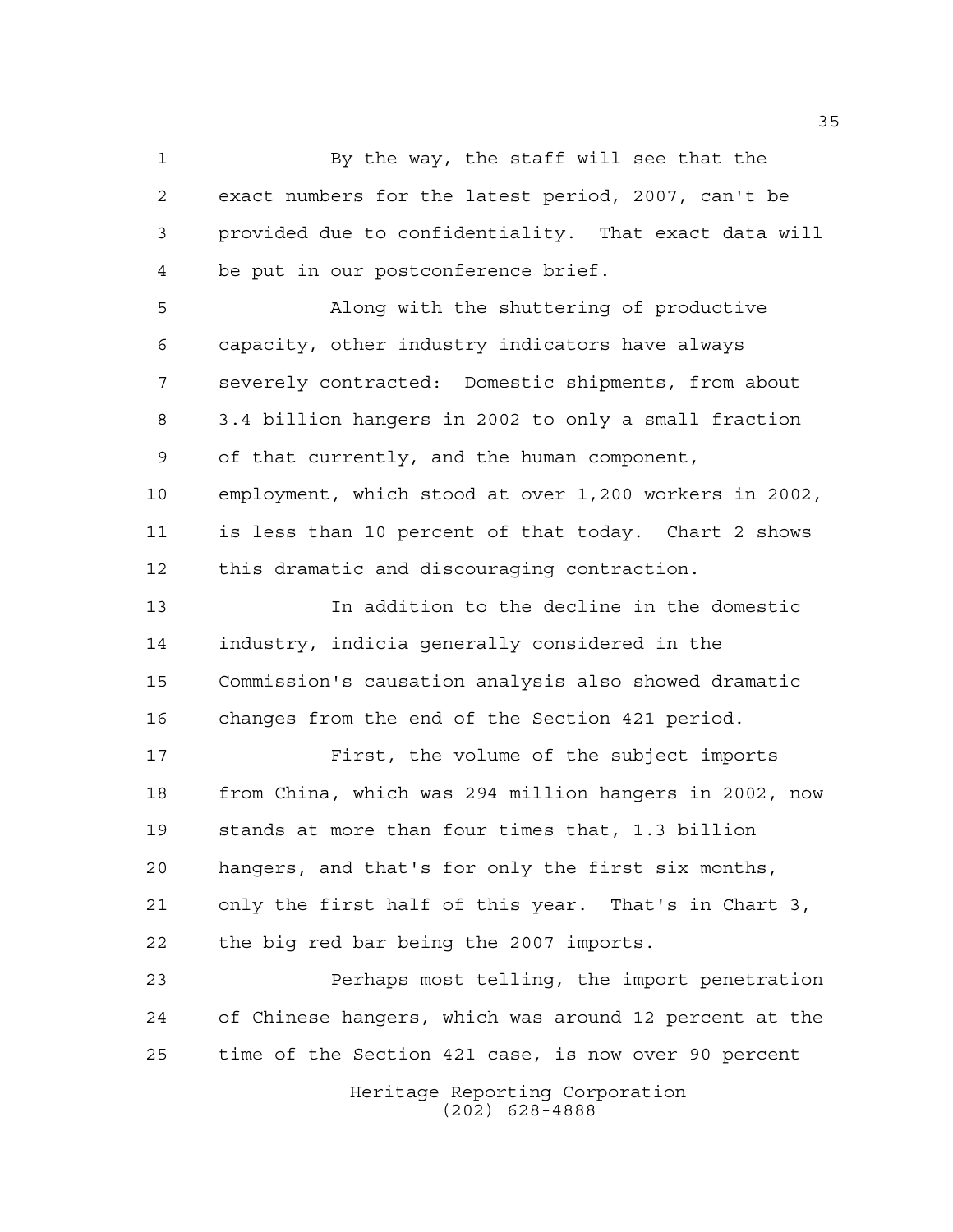of total U.S. consumption. These estimates are based on U.S. production data, that is from M&B, but cannot be shown due to confidentiality concerns.

 Now, we all know that a 2002 to 2007 comparison is not what is analyzed in this case. The period of investigation is the last three years plus the most recent interim period. In this case, the base year for trend analysis will be 2004. These data are still being collected by the staff.

 Nonetheless, Petitioners wanted to put these comparisons from the 421 period on the record because it was on the basis of those much higher, "healthier" levels for domestic producer capacity, for example, for shipments, for employment, profitability, as well as the much lower levels for Chinese imports in market share, once again around 12 or 13 percent of the market, that the Commission unanimously determined that Chinese imports were a significant cause of material injury in 2003.

 This standard, distinguished counsel for Petitioners advised me, is a higher one than what we seek to establish here, which is that there is a "reasonable indication" that the U.S. hanger industry is materially injured by imports from China. Now, following the President's denial of any

> Heritage Reporting Corporation (202) 628-4888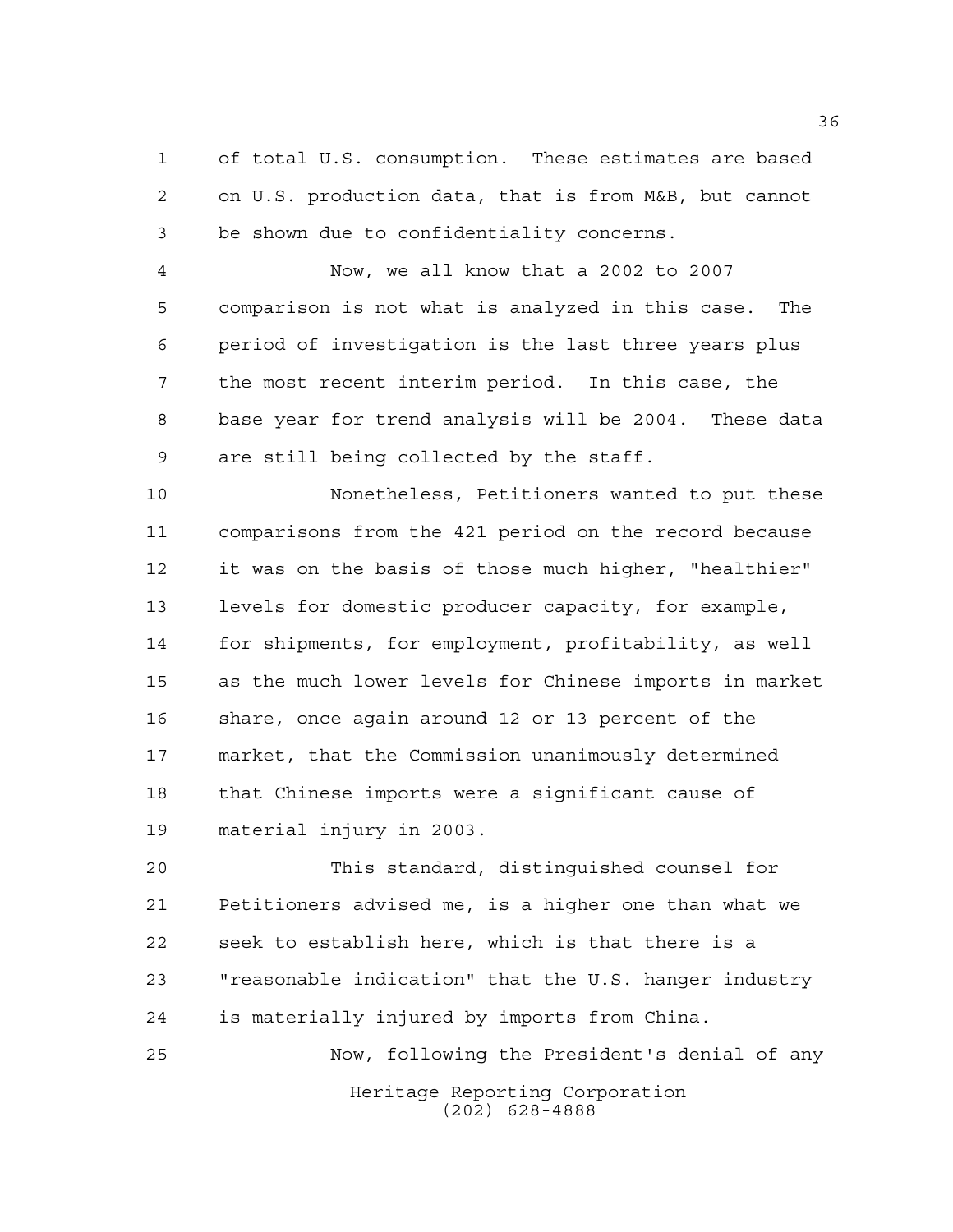effective relief in the 421 proceeding, the industry continued to contract during the period of investigation the ITC will examine, as the increases in unfairly priced imports from China became a deluge. Today, Petitioner M&B and two small regional producers are all that remain of an industry that counted six major producers at the start of the POI. Petitioners present these closures with their accompanying elimination of domestic capacity, job loss, market share loss, as the best and most

unequivocal evidence of material injury.

 U.S. producer Laidlaw closed its remaining plants in Delaware, Illinois, Wisconsin in 2006 after sale to a company whose new owners "indicated they planned to close plants and move production to China." That's in our petition, Exhibit 5. These actions followed Laidlaw's closures of hanger plants earlier in Arizona and Baltimore.

 U.S. Hanger Company, also known as Nagel, shut down its Texas hanger facility in 2004 and moved its production equipment to Mexico, according to the U.S. Department of Labor's Office of Trade Adjustment Assistance. The company produced hangers in Mexico for only a few months before it shut down altogether, still unable to compete with the growing volumes of

> Heritage Reporting Corporation (202) 628-4888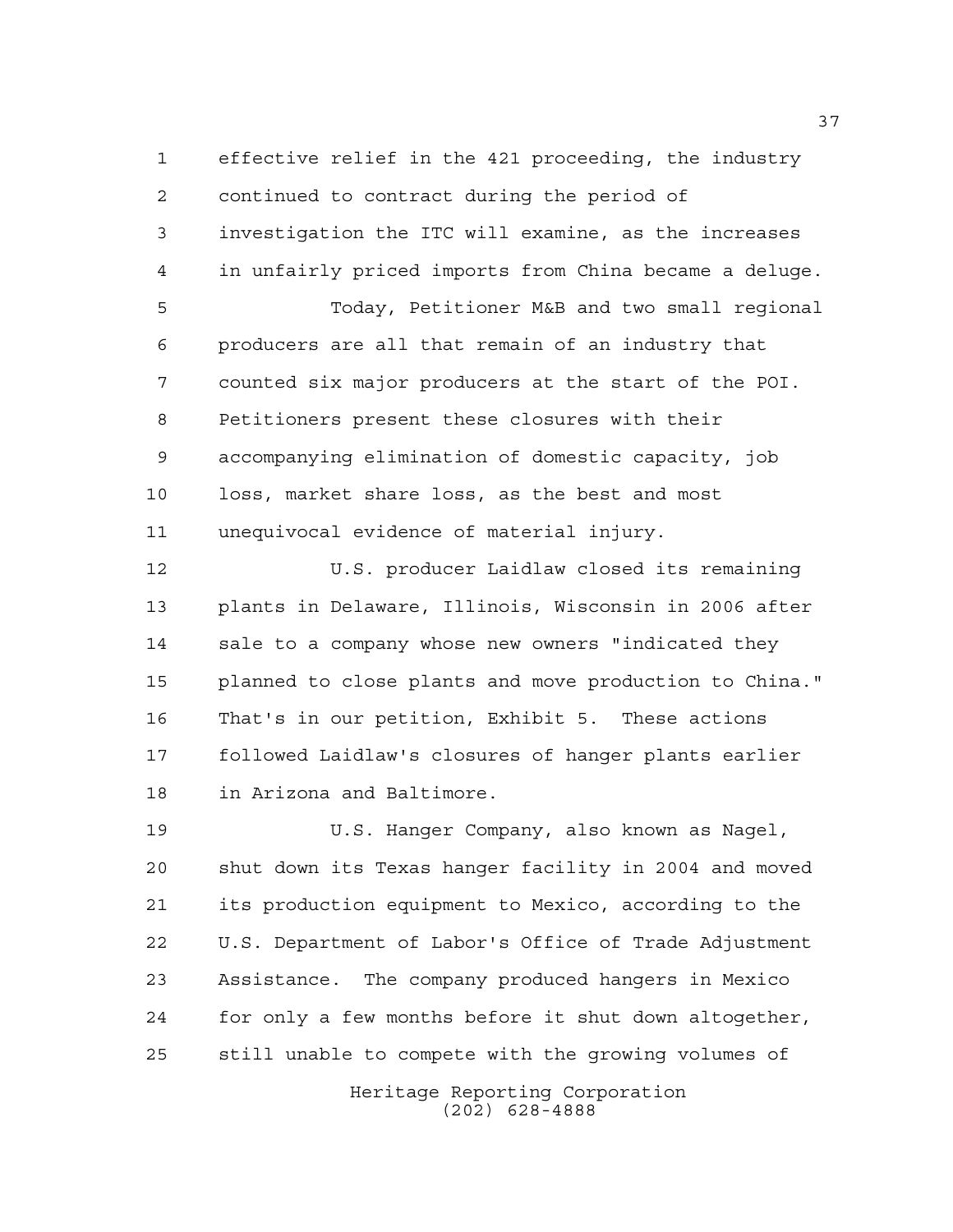imports from China in the U.S. market, as Mr. Pedelty, a former employee of Nagel, has related to you.

 U.S. producer Navisa also closed suddenly and completely in 2007. Navisa had been operating the Houston plant of CHC Company, the industry's largest producer at the time of the Section 421, that had also filed for bankruptcy and liquidated in November of 2003. That's in our petition at Exhibit 9.

 Finally, the sole remaining national producers of hangers, Petitioner M&B, has not been immune to unfair competition from China. Far from it. In May 2005, as M&B reported in its questionnaire, the company closed its South Hill, Virginia, plant with 67 workers losing their jobs. M&B also reported to the U.S. Department of Labor a job reduction of 20 workers at its remaining hanger facility in Leeds, Alabama, in early 2007.

 This severe, and again in my experience unprecedented, contraction of what was a substantial U.S. industry employing thousands of Americans only a few years ago is clear and convincing proof of massive injury far exceeding the statutory standard.

 Second, we must remember that dead men tell no tales. We don't know if the Commission will be able to gather a comprehensive data set from the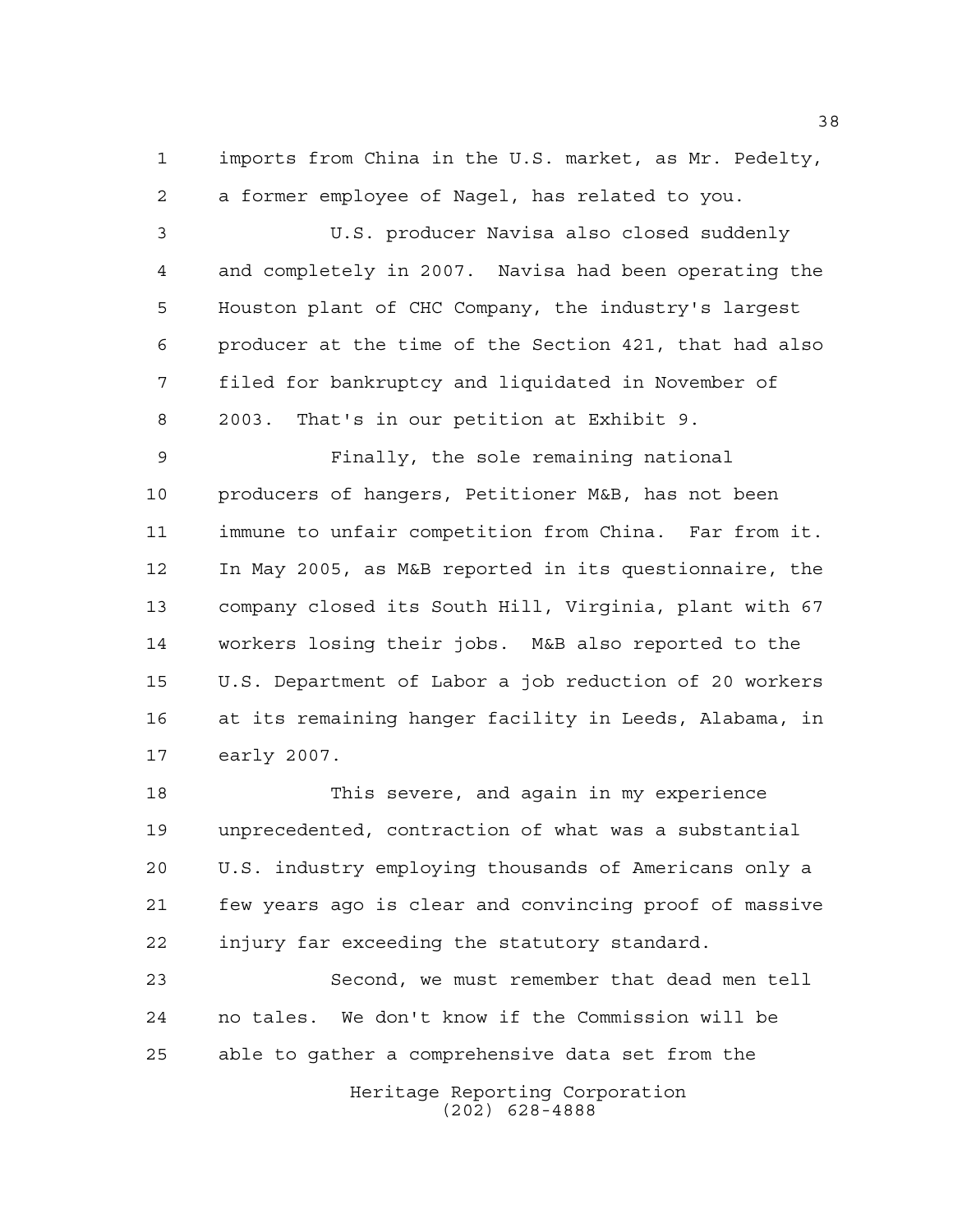companies that have gone out of business in the period of investigation, but it is a certainty that if it could the data we are about to characterize, which is based solely on survivor M&B's experience over the period, would show even greater declines.

 In short, the charts we are about to discuss based only on Petitioner M&B's data represent a best case scenario for the domestic industry during this period.

 The trends over the period of investigation are presented in a nonconfidential manner in Chart 4. As is apparent, the trends and industry indicia traditionally examined by the ITC show substantial declines in each year of the POI. All indicators -- production, shipments, capacity utility and production related employment -- declined each year by well over 50 percent for each indicator.

 The level of capacity utilization, an important indicator of industry health, as you know, fell below 50 percent in 2005 and has declined each period thereafter.

Heritage Reporting Corporation The trend in the important financial indicators was equally severe. M&B's operating profitability was in a loss posture or break even for all the years in the period of investigation, and

(202) 628-4888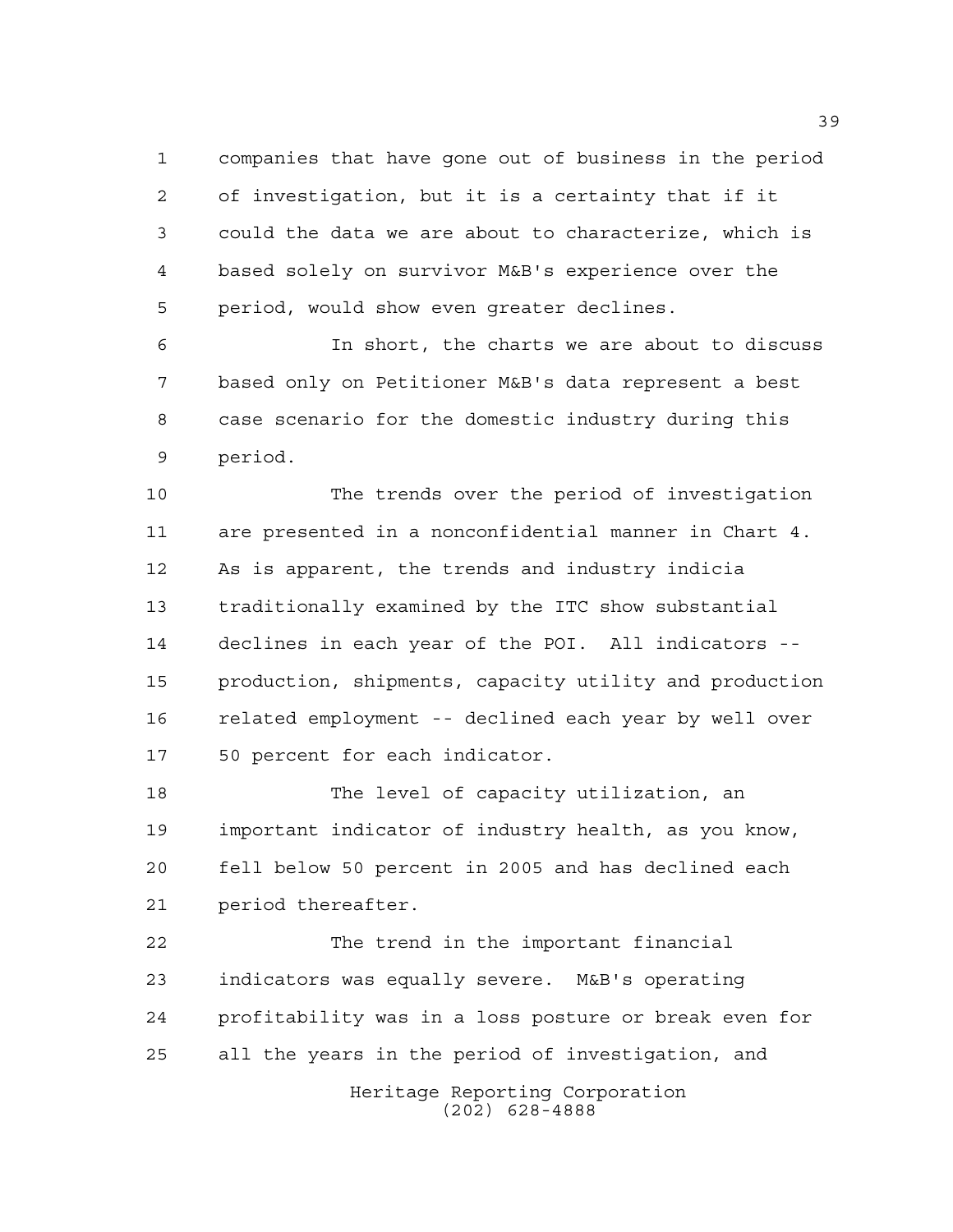operating profits plunged in the most recent period, January through June 2007, as M&B's data will show.

 The overwhelming, if not sole, cause of the domestic industry's implosion is imports from China. As a best estimate of the demand condition of competition, we would characterize the market for this basic steel fabricated product as stable with apparent consumption rising slightly from 2004 to 2006 and declining somewhat between the interim periods. This basically stable market is also characterized as such by other questionnaires that you have received.

 Hence, the implosion of the domestic industry cannot be blamed on sharply declining demand or the introduction of new or substitute products. The ITC will find, as it did in the 421 case and as is already evident from the questionnaire responses from various parties, that "there are no comparably priced substitutes." That's from the Section 421 at page 17.

 The only factor that has changed in this mature market is on the supply side. In just the three short years of the period of investigation, imports from China increased from 773.3 million units to 1.78 billion units or by a phenomenal 130 percent. In other words, over a billion additional Chinese hangers have been jammed into a market that expanded

> Heritage Reporting Corporation (202) 628-4888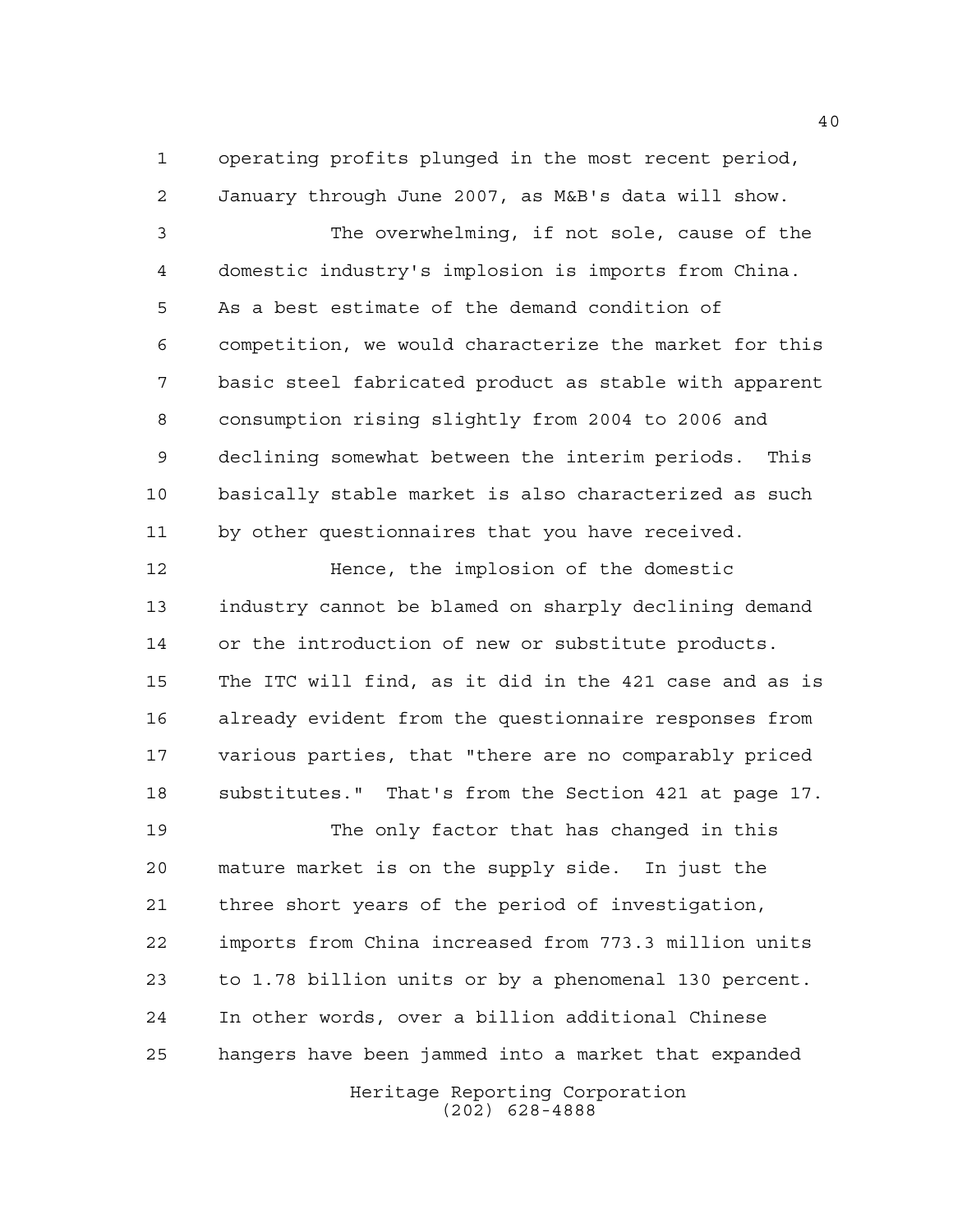by less than one percent over the period 2004 to 2006. In the last interim period for which data are available, January through June 2007, imports from China surged again, increasing by an additional 57.5 percent to 1.3 billion hangers. At 1.3 billion hangers of imports, year to date, just January through June, imports from China already exceeded the entire year's volume of imports from China in 2005. This phenomenal growth is summarized in Chart 5. You will also see in Chart 5 imports from other sources which have remained at stable, low and benign levels and are increasingly dwarfed by the surge in subject imports. 14 14 If I may make an aside, it is funny. I don't seem to see in a quick look over the comparisons of the level of Chinese versus Mexican imports on Respondents' presentation. I wonder why? Perhaps the staff could ask Respondents about the huge red elephant that is in the room and that they don't mention. With nonsubject imports at stable, low volumes throughout the period of investigation and stable demand, it is apparent that the astounding growth in subject imports has come totally at the expense of U.S. producer shipments.

> Heritage Reporting Corporation (202) 628-4888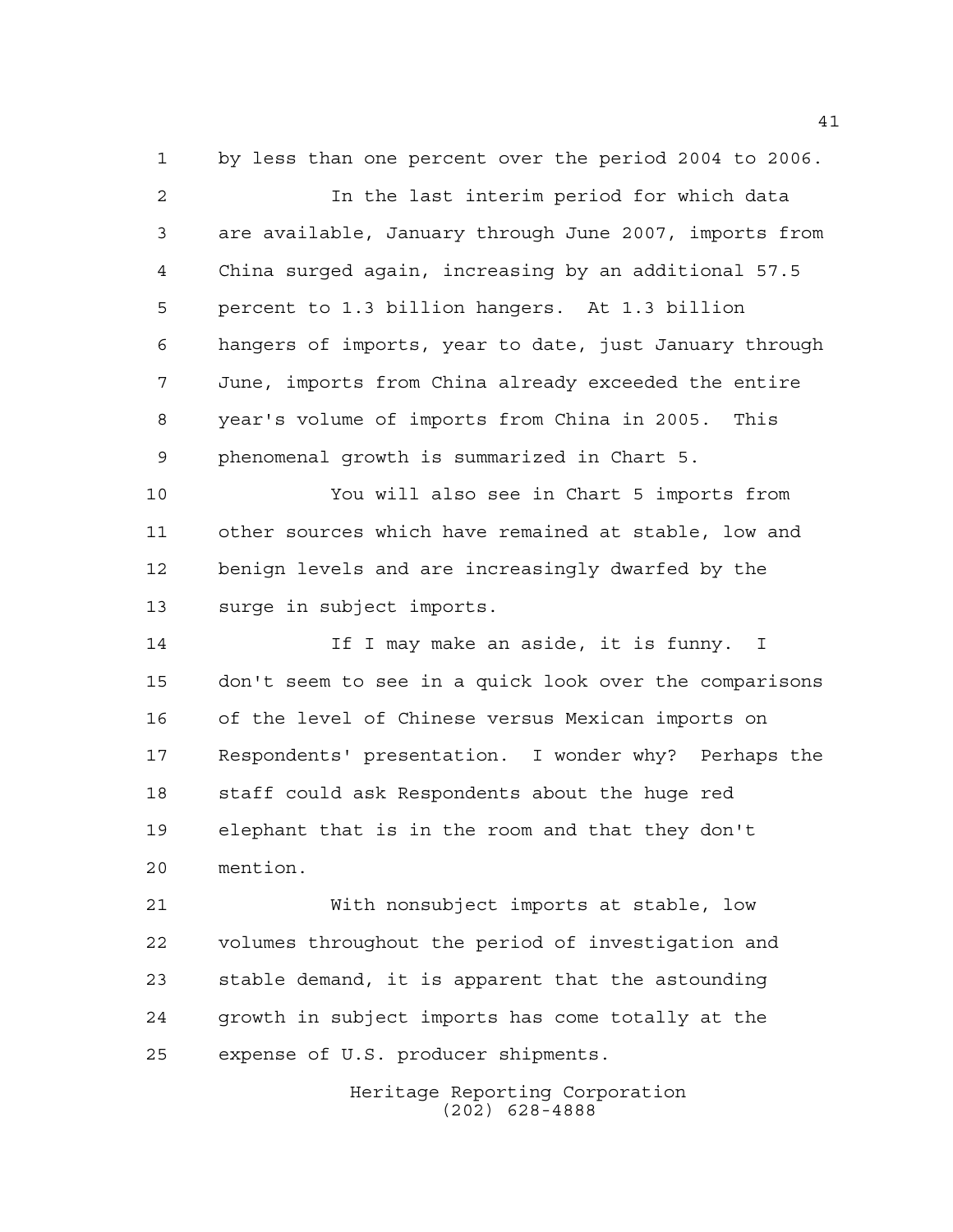Our petition estimates, and that's in Exhibit 10, and is illustrated in the next chart, shows China's share in the U.S. market growing from an already significant double digit share in 2004 -- remember the Commission so determined in 2003 -- grown to the vast bulk of consumption in interim 2007, and that's on Chart 6.

 In fact, the red is China's share. The 2007 version of this pie chart reminds me of the old Pacman video game with China poised to gobble up the other much smaller market participants. Chinese producers have accomplished this dramatic surge through aggressive unfair pricing. Low prices are indeed the only way to have captured such huge portions of the market share in an otherwise stable market for a basic commodity type product.

 Data on pricing of specific products are being compiled by the staff. What price comparisons we do have, as reported by M&B, show Chinese prices at well below U.S. prices for the same type hanger. Chinese average unit values, as calculated from the import statistics, show, not surprisingly, AUVs declining throughout the POI and being well below the AUVs of other import sources.

Heritage Reporting Corporation (202) 628-4888 In short, the Commission's data will show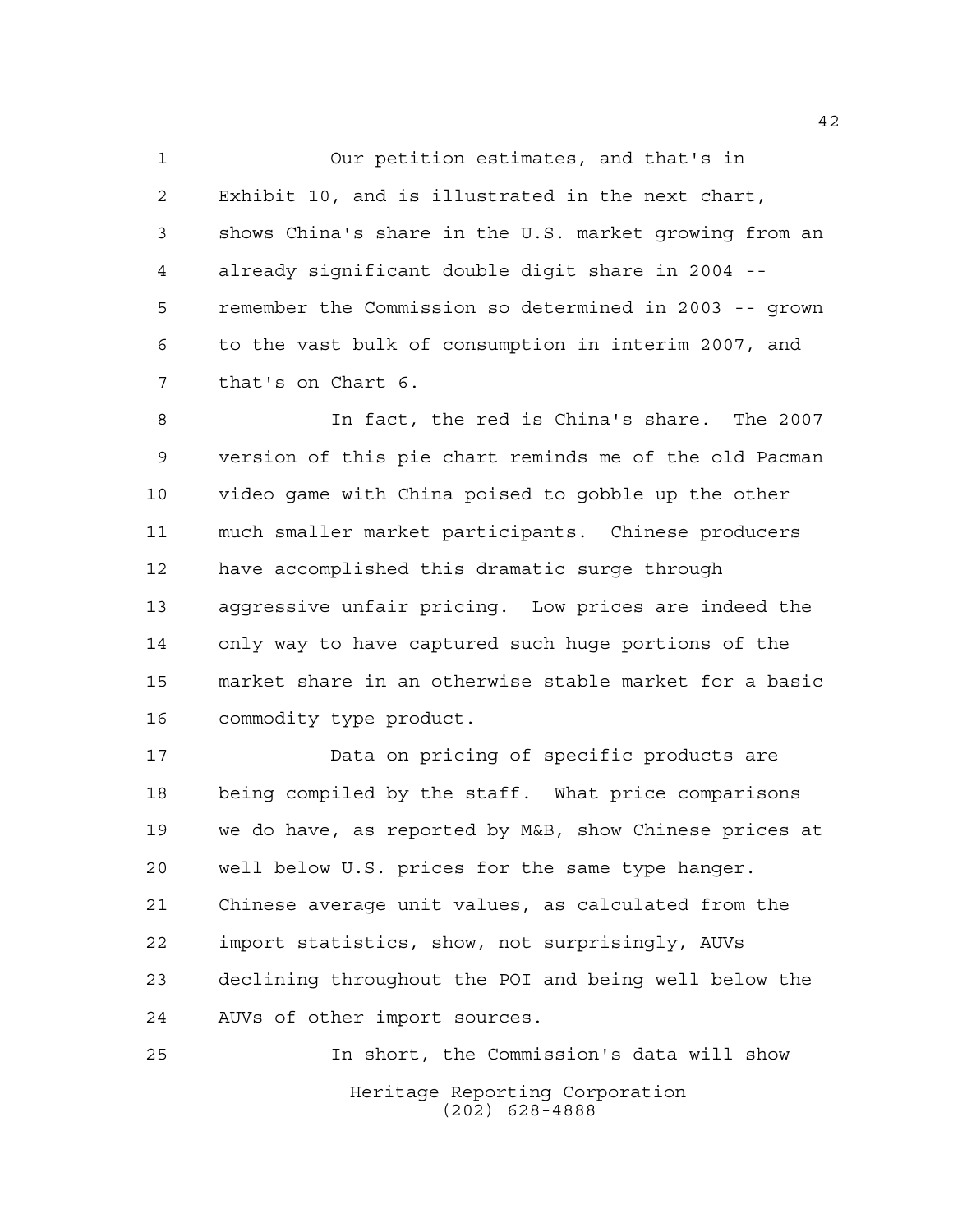both significant price depression/suppression of U.S. producer prices and significant underselling of U.S. product offerings by imports from China.

 As we discussed earlier, this huge surge in imports from China captured U.S. market share on an almost one-to-one basis from U.S producers over the POI. The predictable result has been the closure of the great majority of U.S. capacity, as we've detailed, and the unprecedented decline in all the trade and financial indicators examined by the Commission as Chart 4 and the rest of these charts show.

 With these truly dreadful levels and trends in domestic industry data and the strong, unambiguous data on Chinese import volume and pricing, it is going to be distinctively anticlimactic, if not superfluous, to present data on the threat of continued injury. Nevertheless, the foreign producers' questionnaire responses which we have received to this point deserve some comment.

 First, only 12 Chinese producers have submitted responses as of this conference. Now, we're not criticizing Respondents on this issue. It takes time to get these responses in, especially when you're taken by surprise. We're not criticizing them yet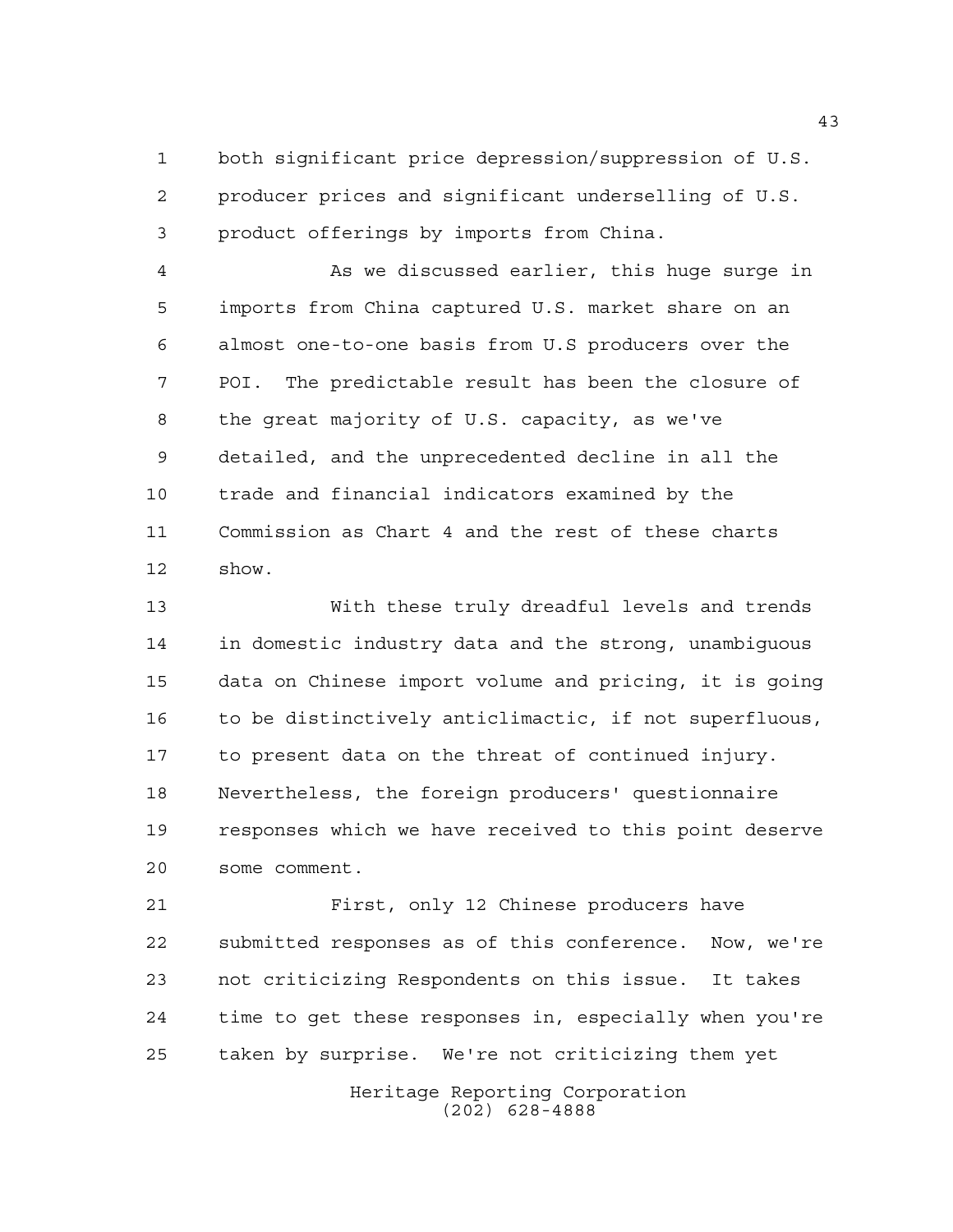anyway.

 We just mention this to bring to the staff and the Commission's attention to the fact that despite these phenomenal trends in capacity, production and exports that these questionnaires are going to report, the totals that you're going to have and that you're going to have in your staff report that the Commission sees greatly underestimate the real growth of the Chinese hanger industry, the level and the trends. In fact, we list 64, not 12, producers and exporters of garment hangers in China in our petition at Exhibit 14. In total, we estimate China's current capacity to be about 3.8 billion hangers per year. This total is greater than that of the total consumption in the United States. To date, over the POI this capacity has resulted in a significant rate of increase in the volume of imports, and I think we would be safe to characterize a 130 percent increase as significant, and a significant increase in market penetration. We think a tripling from 20 percent to well over 75 percent of the market in three years is also significant. Notwithstanding the above, what has been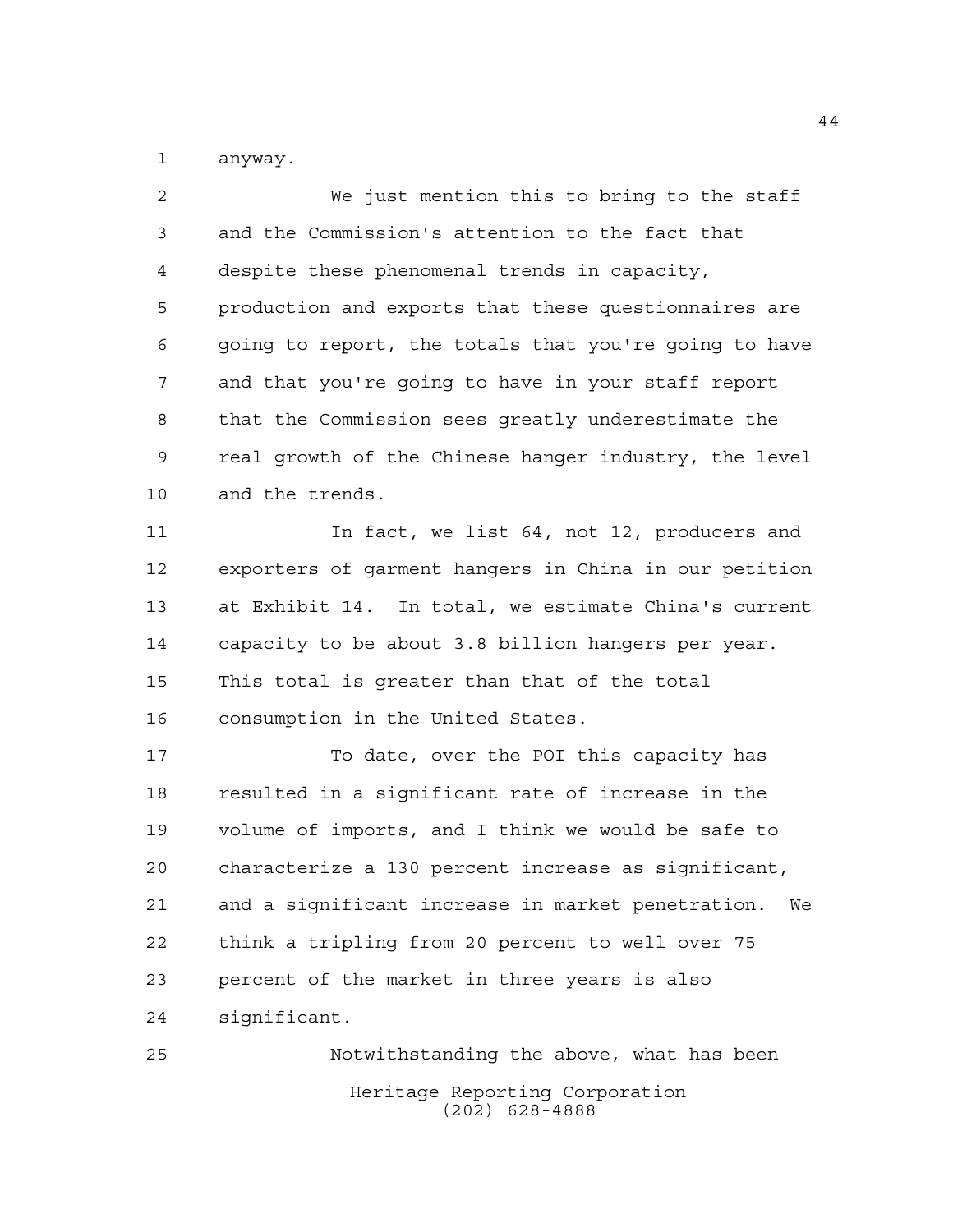supplied in the foreign producers' questionnaires shows substantial unused capacity. Capacity utilization is reported as only 79 percent in 2007 full year projections. Furthermore, capacity has increased by a substantial 70 percent over the period and is projected to increase by an additional 14 percent in 2008.

 To go along with this capacity, production is reported to have increased 126 percent over the POI and exports to the United States by 120 percent 2004 to 2006. These numbers were absent the latest addition of one questionnaire that came in last night.

 The largest market for shipments for all these producers in China is the United States. Indeed, only four producers of 11 report any home market shipments at all. Most important in the context of production and capacity is the fact, a well settled fact, that garment hangers are produced on machinery that is dedicated to that purpose.

 There are no other products that can be produced on this equipment and very few export outlets for garment hangers. The rest of the world just doesn't use garment hangers; certainly no other export outlets for this vast Chinese capacity that come close to the U.S. market in size. In fact, foreign producer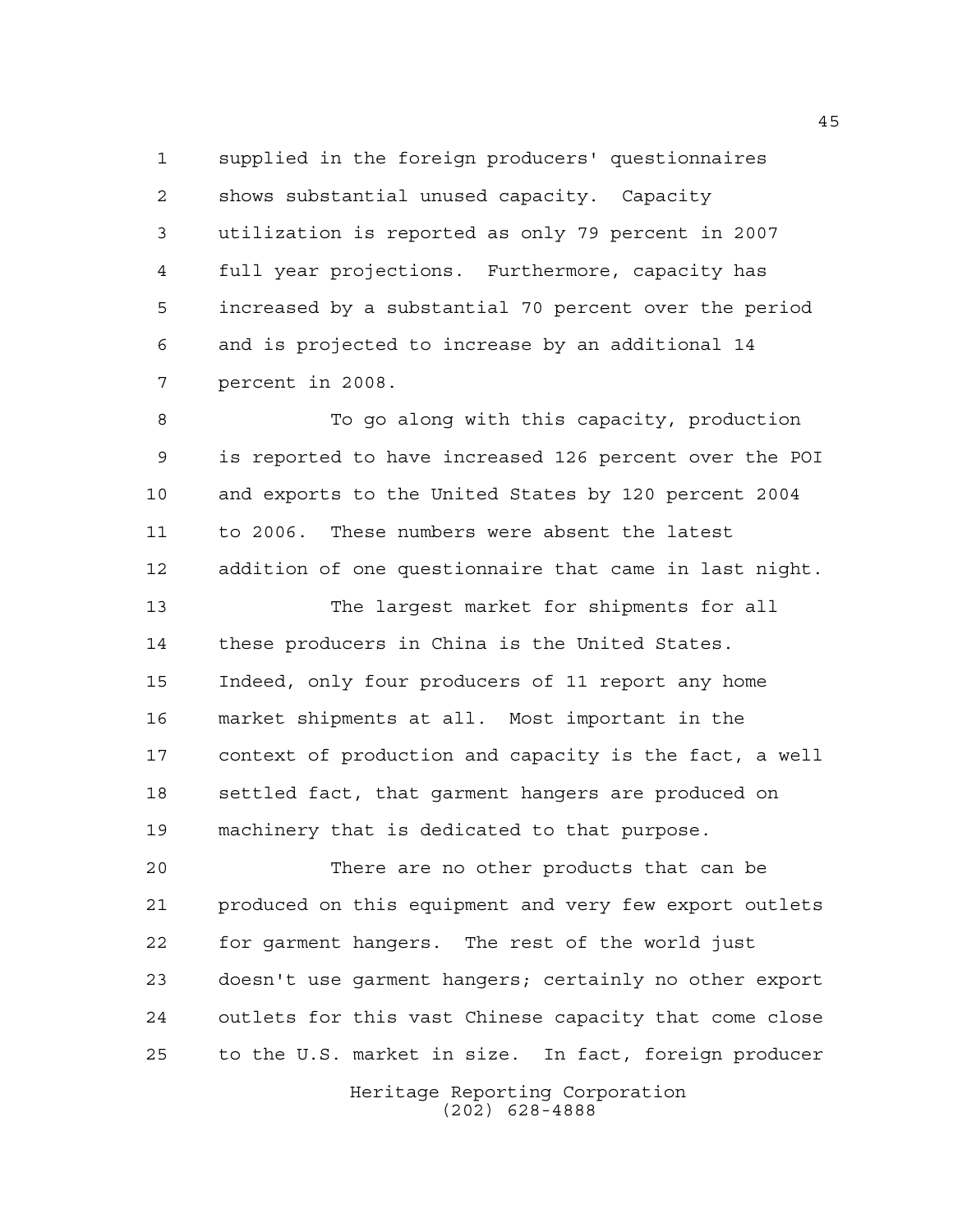questionnaires report the United States was at least 90 percent of their total exports for all years of the period.

 These factors mean that a huge buildup of capacity will remain trained on the United States, a clear and imminent threat to what remains of the U.S. industry.

 Finally, in terms of prices absent effective relief in this case the Chinese will continue to undersell by large margins at lower and lower prices as they compete with each other for the large market share they now have and for what remains of U.S. producers' share. The pricing data you will be compiling soon will show large margins of underselling and price suppression and depression.

 That concludes my presentation. Thank you for your attention.

 MR. WAITE: Mr. Carpenter, that concludes our panel's presentation. We're now available to respond to any questions from you and your colleagues. MR. CARPENTER: Okay. Thank you very much,

panel, for your presentations.

 We'll begin the questions with Mr. Ruggles. MR. RUGGLES: Fred Ruggles, Office of Investigations.

> Heritage Reporting Corporation (202) 628-4888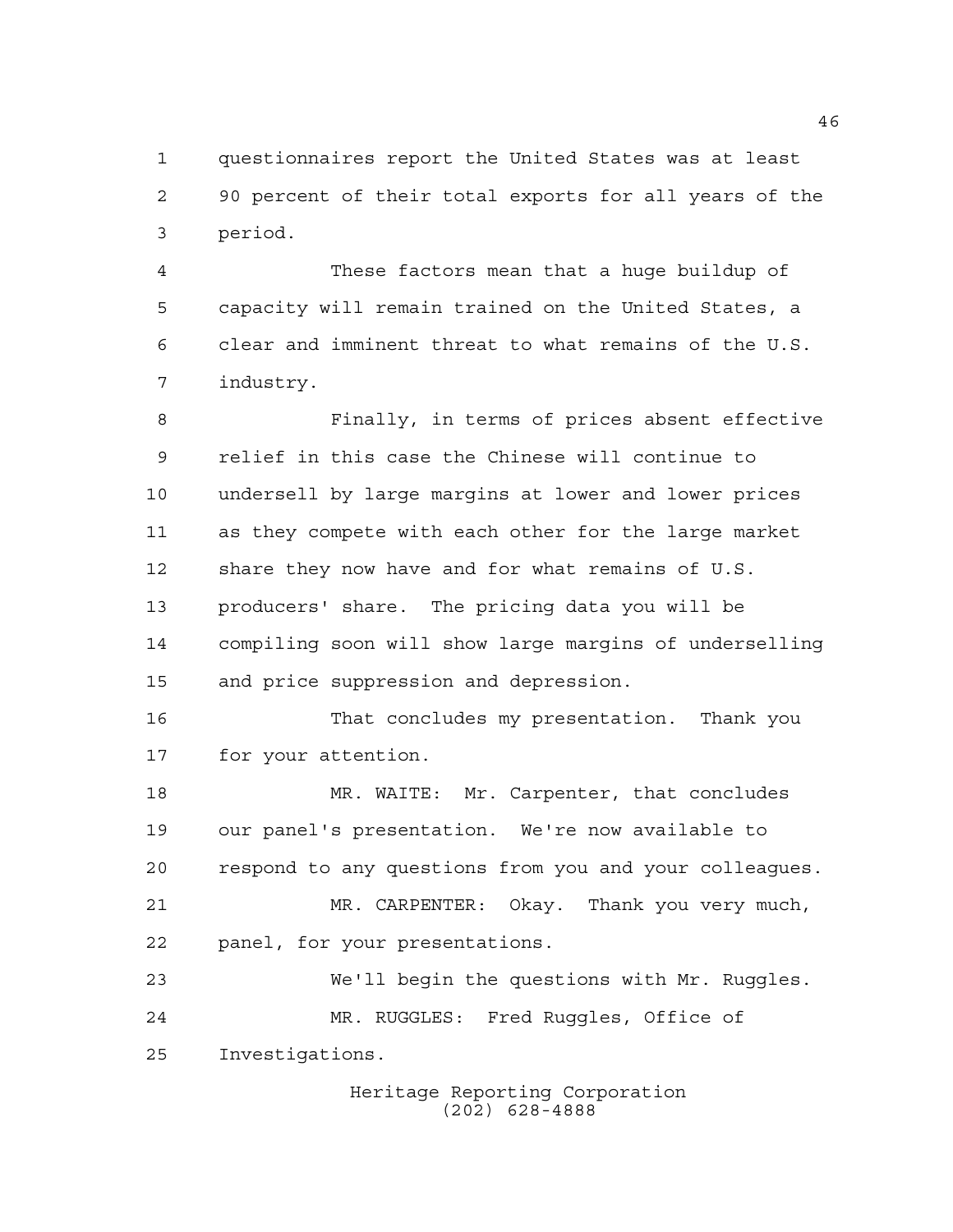Heritage Reporting Corporation (202) 628-4888 In Mexico you have a plant. Is there any other Mexican production of hangers? MR. MAGNUS: Milton Magnus, president of M&B Metal Products. Yes, there's other production of Mexican hangers. MR. RUGGLES: Could you in a postconference brief give us an estimate of how much production is down there and how much capacity? MR. MAGNUS: Yes, we can. MR. RUGGLES: Do you know if they export to the United States? MR. MAGNUS: I do not believe they do. MR. RUGGLES: Okay. Do you know of any other countries that export to the United States? MR. MAGNUS: No, I do not. I do not believe there are any other countries exporting to the United States. 18 MR. RUGGLES: Okay. MR. WAITE: Excuse me, Mr. Ruggles. You assume, I know, any other countries except China. That's correct. MR. RUGGLES: Fred, every once in a while I have to get something after you. The other is do you know if any like Korea, Japan, anybody else going to export to the United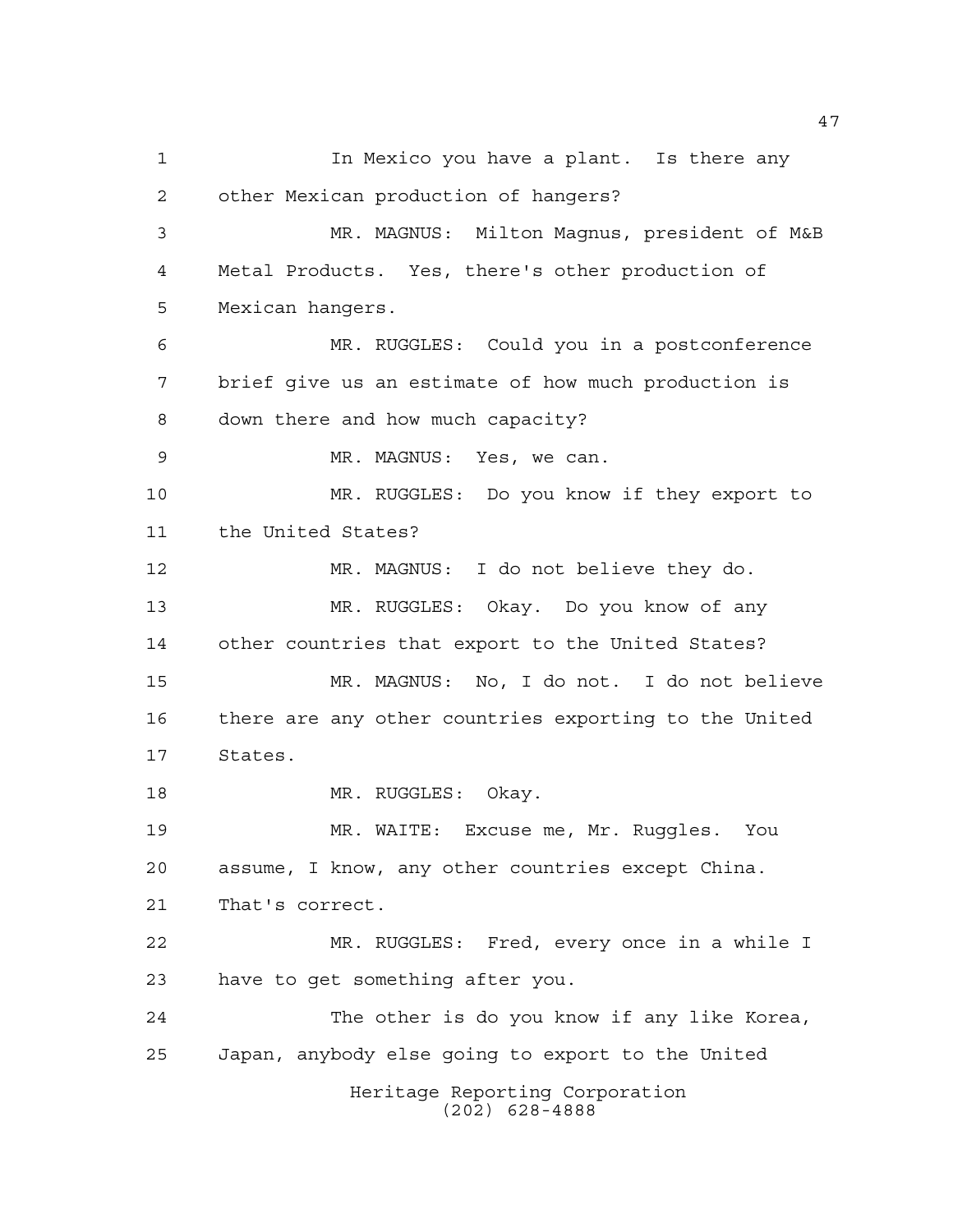States?

Heritage Reporting Corporation (202) 628-4888 MR. MAGNUS: To my knowledge, no. The records show that China and our plant in Mexico are the only two countries exporting to the United States. MR. RUGGLES: And is there any other market other than the United States for steel wire garment hangers? MR. MAGNUS: Europe buys a few. You know, South America probably buys some, but nowhere near the market the United States has. 11 MR. RUGGLES: Thank you. MR. CARPENTER: Mr. Corkran? We'll go to Mr. Haldenstein at this point. MR. HALDENSTEIN: I did have a question about what the rest of the world uses instead of garment hangers. Do they use a different type of hanger? MR. MAGNUS: This is Milton Magnus again with M&B. They use a more permanent hanger, or when you get your clothes cleaned in some countries they send them back folded. There are no countries except for maybe a little bit in France I guess that uses textile rental services also, which use a lot of hangers. MR. HALDENSTEIN: Also in the postconference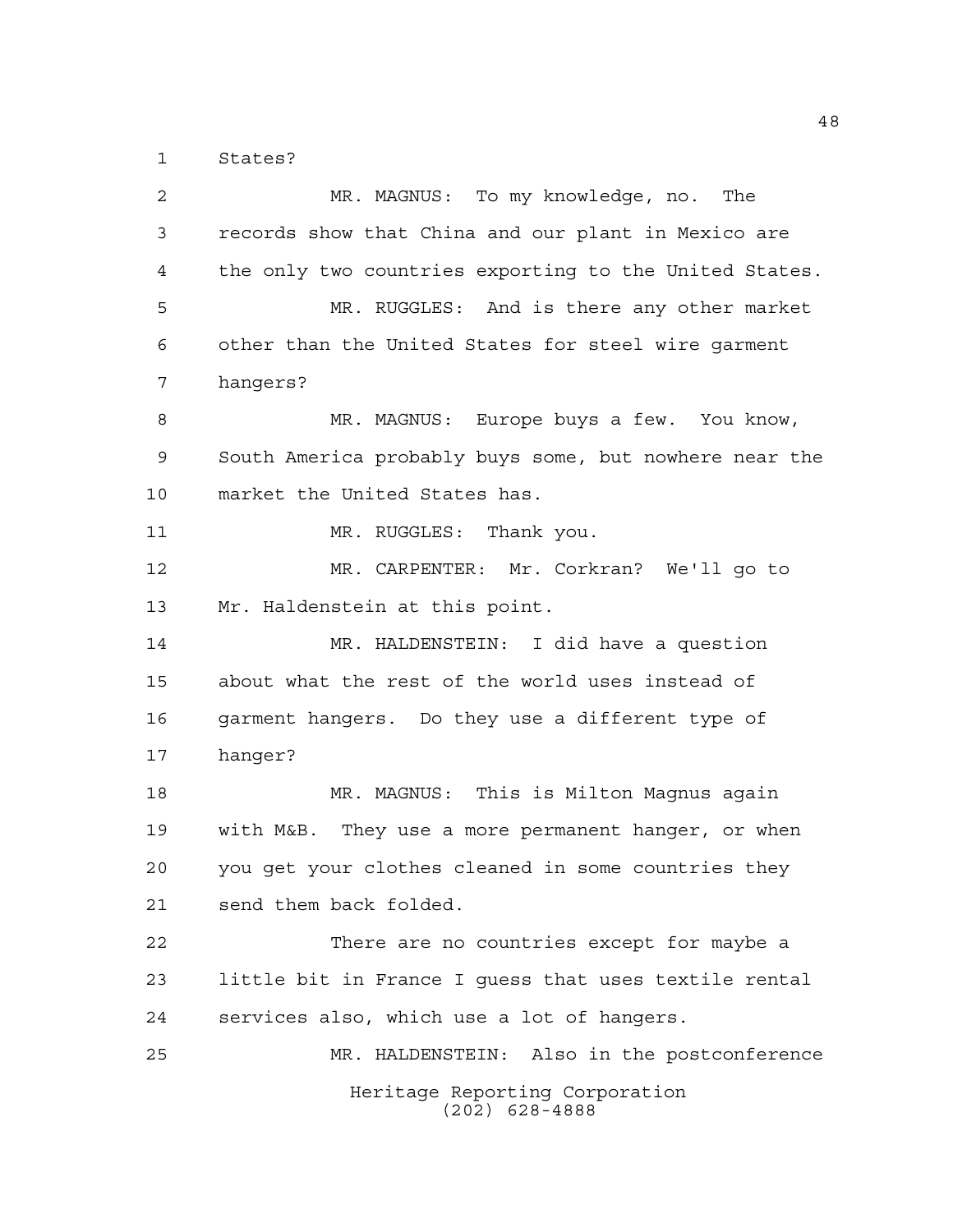Heritage Reporting Corporation (202) 628-4888 brief, Mr. Waite, if you could provide a discussion of the related party provision and whether you think any of these producers that have begun importing should be excluded under that provision? MR. WAITE: Yes. MR. HALDENSTEIN: I would appreciate that. MR. WAITE: We will address that question in our postconference brief. Thank you. MR. HALDENSTEIN: That's the only other question I have. Thank you. 11 MR. CARPENTER: Mr. Greene? MR. GREENE: Bill Greene, Office of Economics. Could you tell us how the U.S. demand for hangers has changed since 2004 and, if there has been a change in demand, what are the principal factors that affected demand? MR. MAGNUS: Milton Magnus with M&B. There's basically been a flat market, one or two percent up or one or two percent down. The economic affects it a little bit, but it's really a flat business right now. MR. MAGRATH: Mr. Greene, our petition I think does a really good job of estimating at Exhibit 10 total market. It's not hard to do, considering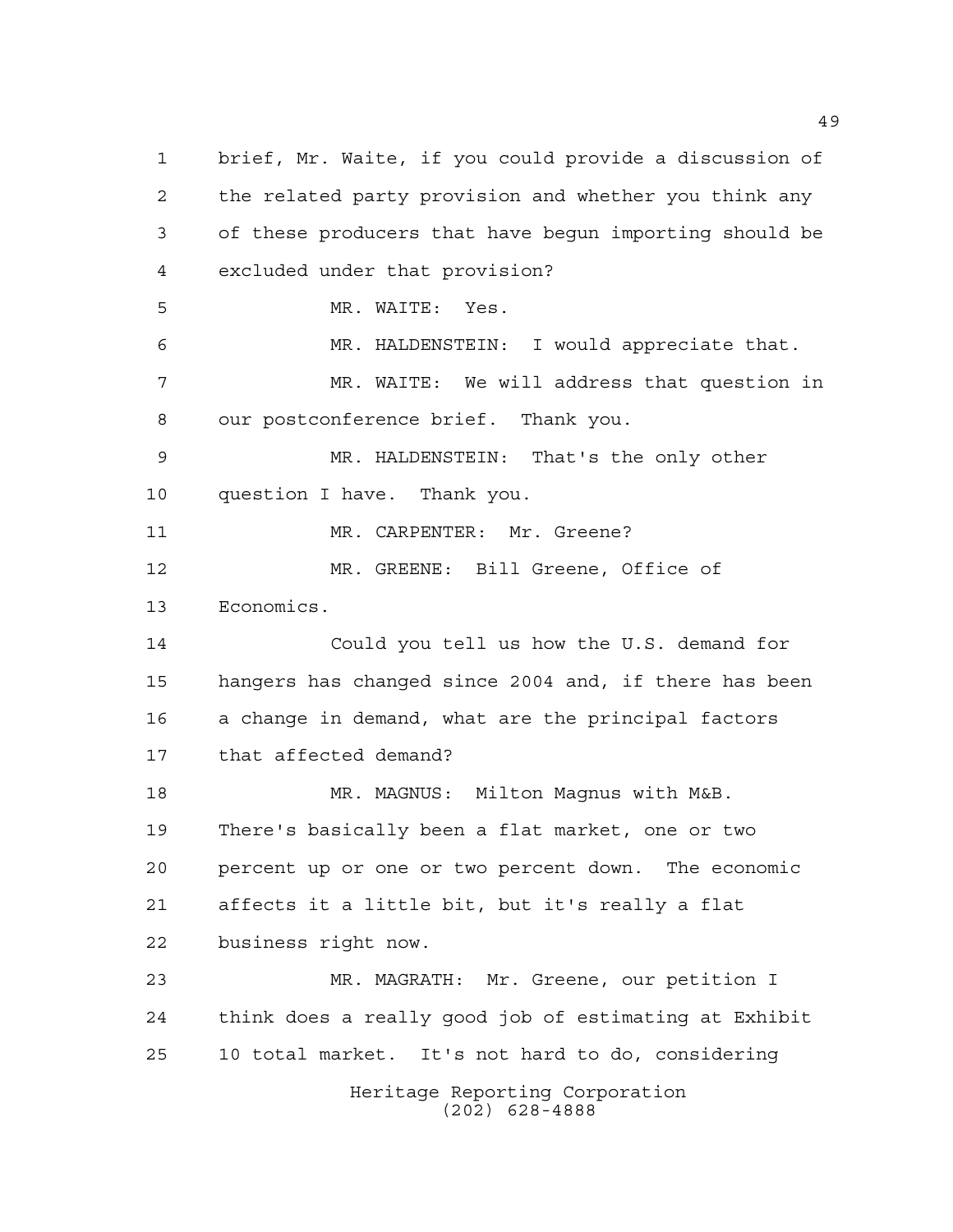that M&B is the only significant producer left in the United States and the imports are a matter of public record.

 The demand has stayed flat. This is a mature industry and a mature market, so it's only varied by a percentage point or two. That's one of the conditions of competition.

 Interestingly enough, without going into anything confidential, the market being stable, it's also characterized as stable in the other questionnaire responses or some of the other questionnaire responses you've received.

 MR. GREENE: Okay. Have raw material prices changed significantly since 2004? If so, please describe these price changes and their impact on your firm's profitability to the extent you can publicly.

 MR. MAGNUS: Beginning in I guess 2004, steel prices worldwide increased. Naturally if we can't raise our prices after raw material costs go up it affects our profitability. Most of our other raw materials have stayed fairly stable.

 MR. MAGRATH: Mr. Greene, as you know, there are always two elements to that. One is the increased cost. They don't hurt U.S. producers if you can put in price increases that you can pass along to the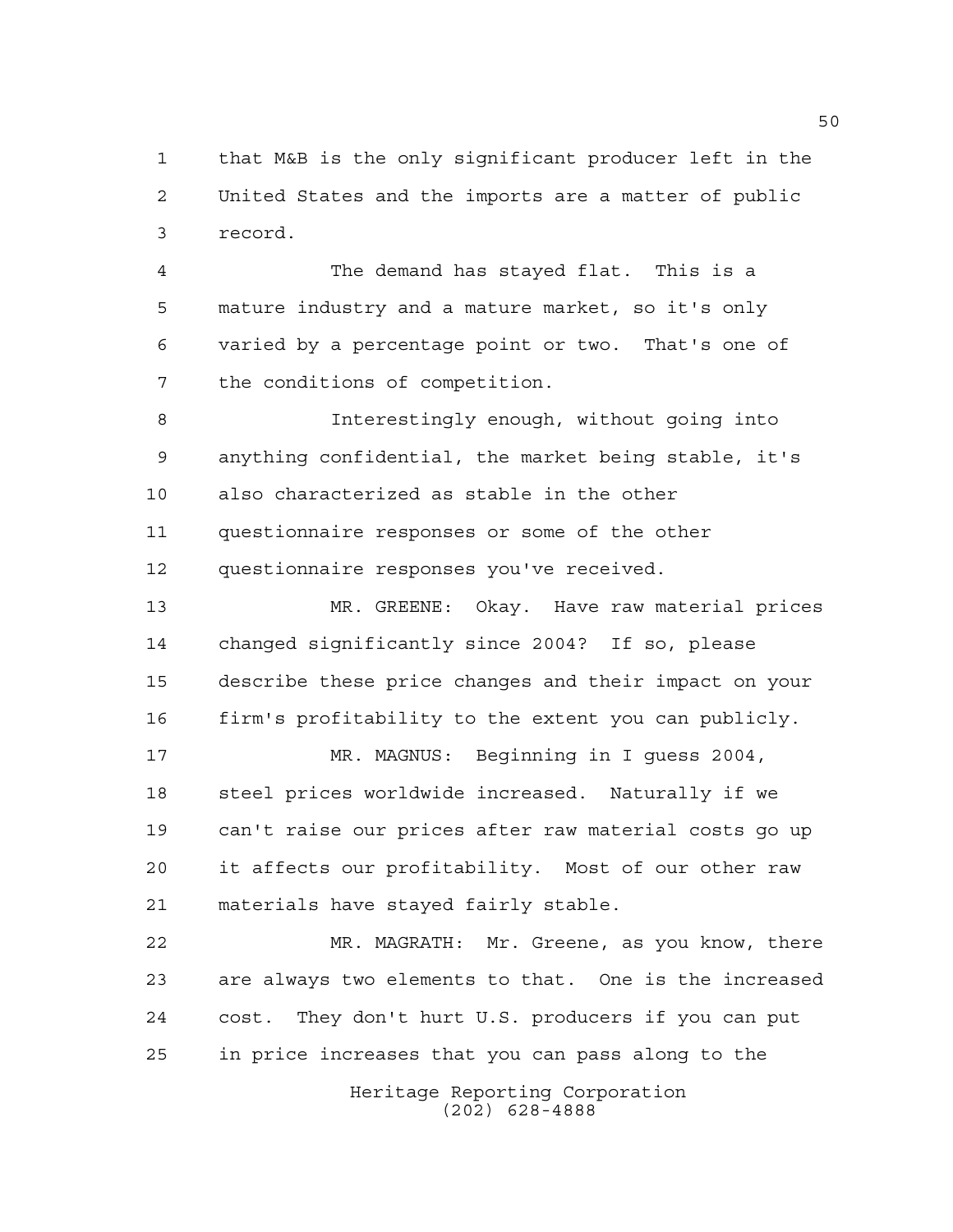customers.

 I think you're going to be seeing price suppression/depression in this case. M&B and the other hanger producers that went out of business were not able to pass on the steel raw material price increases that began in 2004 on to their customers because of what we've characterized as the red elephant in the room. MR. GREENE: Can you describe how prices are typically negotiated in this industry, and do your customers usually solicit price quotes from multiple sources or do the customers tend to buy from a single supplier? Do customers require suppliers to meet stringent specifications with respect to factors such as quality? MR. PEDELTY: Steve Pedelty with M&B. We basically have our two customer segments. On the distributor side the prices tend to be discussed almost with every order. If prices have not changed there's not too much discussion, but the last couple of years prices seem to change with almost every order. Typically the standard we're held against are China prices because they tend to be lower.

> Heritage Reporting Corporation (202) 628-4888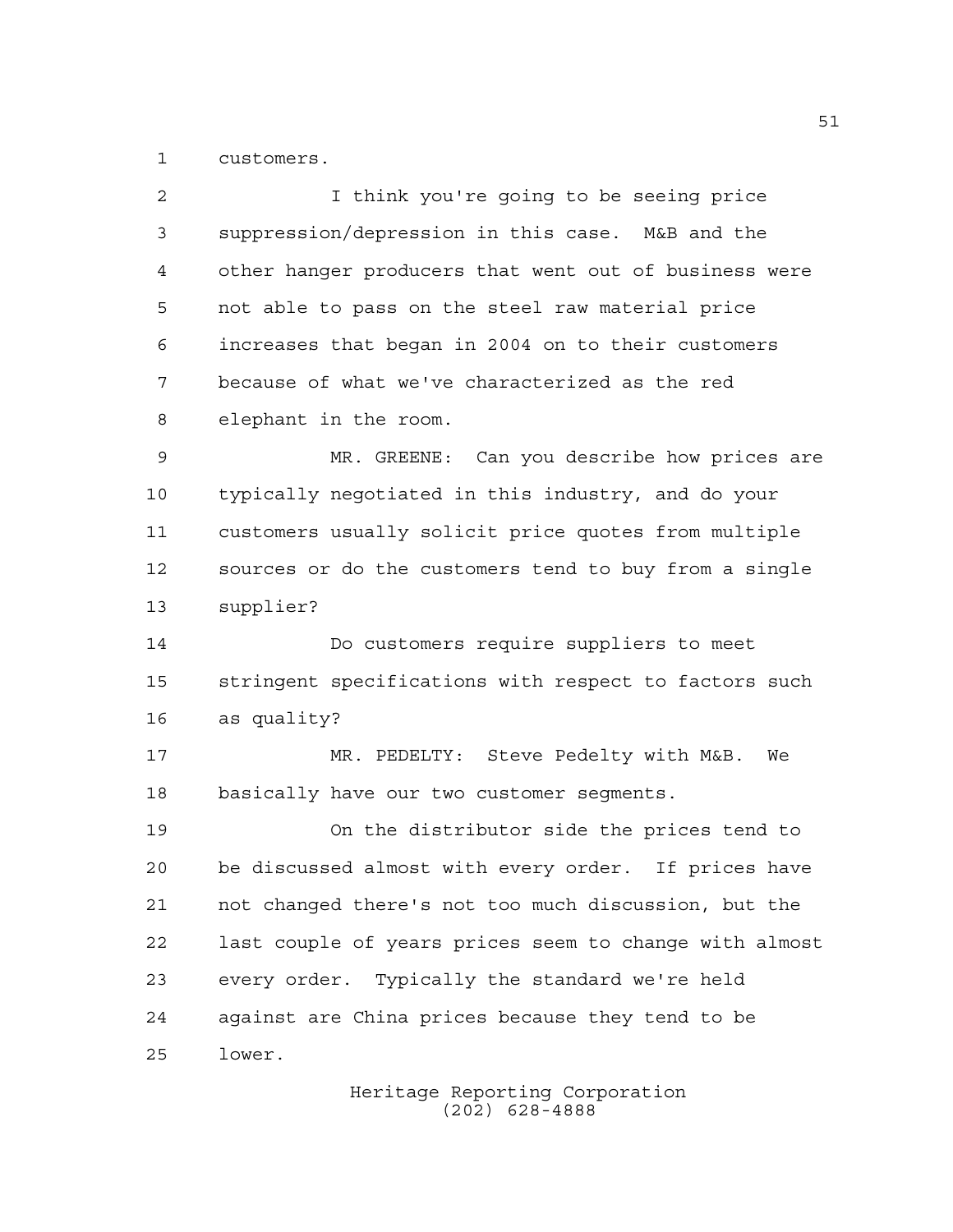The uniform side, again they do a lot of spot buying. We do not have contracts with any of our customers, so again when they call us with orders if the price has dropped they'll mention it to us.

 It does seem to be a little more consistent on the uniform side up until the last couple of years. As China products have gotten in there it's gotten a lot more competitive. Basically we have no contracts, and prices are worked on almost with every order.

 MR. GREENE: Are there any significant differences in factors such as delivery times and reliability, product range, sales terms, service or other factors when comparing U.S. produced and imported Chinese products?

 MR. PEDELTY: There are some big differences. You know, our typical lead time on a delivered order is less than five days. Quite often people run out of hangers either because they forgot to order them or because the container is late from China.

 We can deliver next day, and that's one reason why we have maintained some of the business we have because of the service issues. Even with those orders, they give those to us at times begrudgingly saying look, I'm paying you a premium, but I've got to

> Heritage Reporting Corporation (202) 628-4888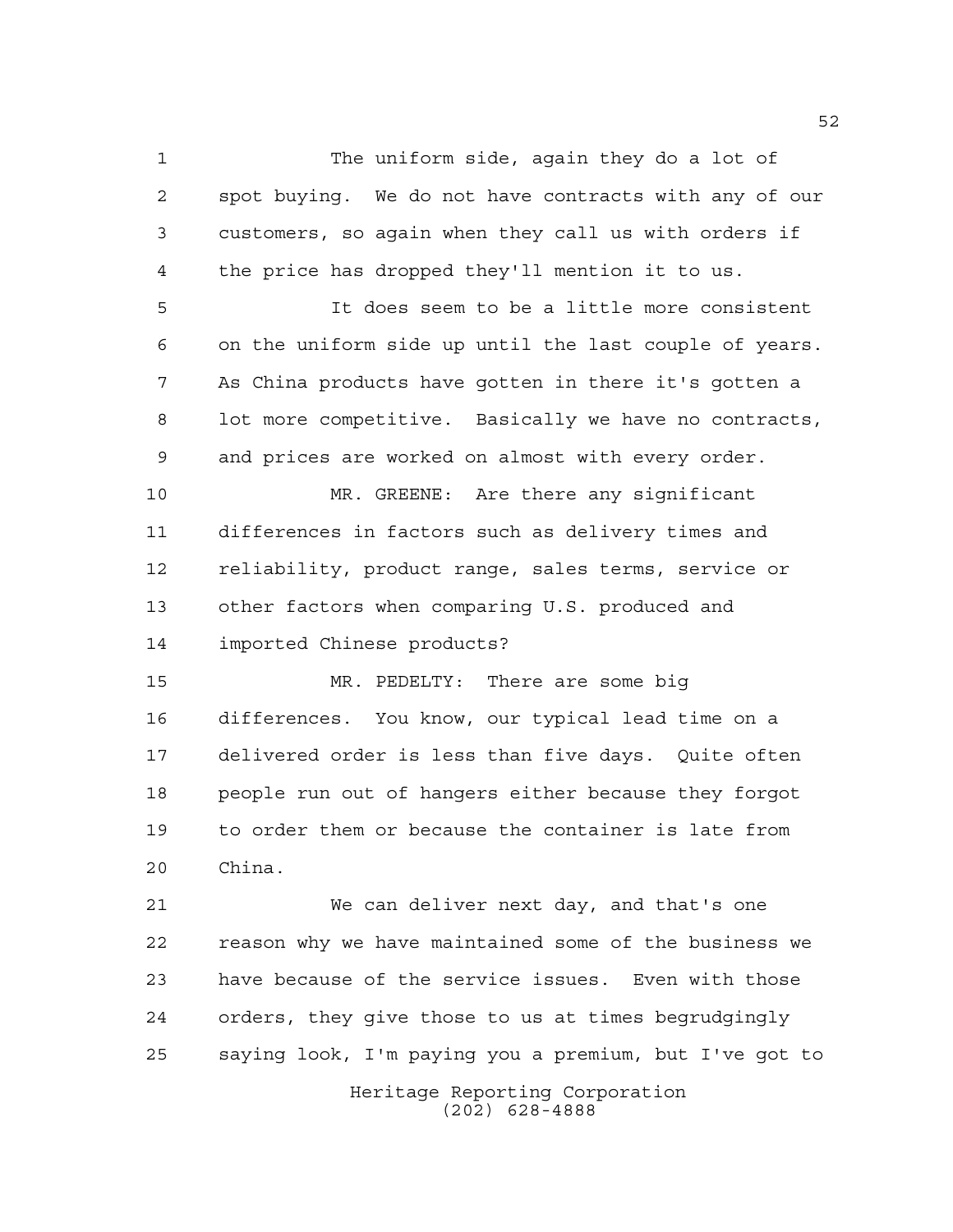have hangers within a very short timespan.

| 2  | From the service side our service is                  |
|----|-------------------------------------------------------|
| 3  | superior, three to five days versus eight to 10 weeks |
| 4  | from China. We help them keep inventories low. They   |
| 5  | prefer lower inventories and quicker turns.           |
| 6  | MR. MAGRATH: The quick delivery is a reason           |
| 7  | why M&B and these two regional producers may be able  |
| 8  | to hang on, but this product isn't bananas.           |
| 9  | The product can be brought in well ahead of           |
| 10 | time and inventoried and then distributed and sold in |
| 11 | the United States, so it's a good thing for the U.S.  |
| 12 | producers to have, but it's a minor factor not moving |
| 13 | the market, as you can tell from the data.            |
| 14 | MR. GREENE: Thank you.                                |
| 15 | MR. CARPENTER: Mr. Yost?                              |
| 16 | MR. YOST: Good morning. Charles Yost from             |
| 17 | the Office of Investigations.                         |
| 18 | I'd like to return for just one moment to             |
| 19 | raw materials and ask Mr. Magnus. Do you draw your    |
| 20 | wire from rod, or do you purchase wire?               |
| 21 | MR. MAGNUS: Milton Magnus, M&B. Yes, we               |
| 22 | draw our own rod down into wire.                      |
| 23 | MR. YOST: Have you ever thought of                    |
| 24 | purchasing wire from China for rod?                   |
| 25 | MR. MAGNUS: Finished wire?                            |
|    | Heritage Reporting Corporation<br>$(202)$ 628-4888    |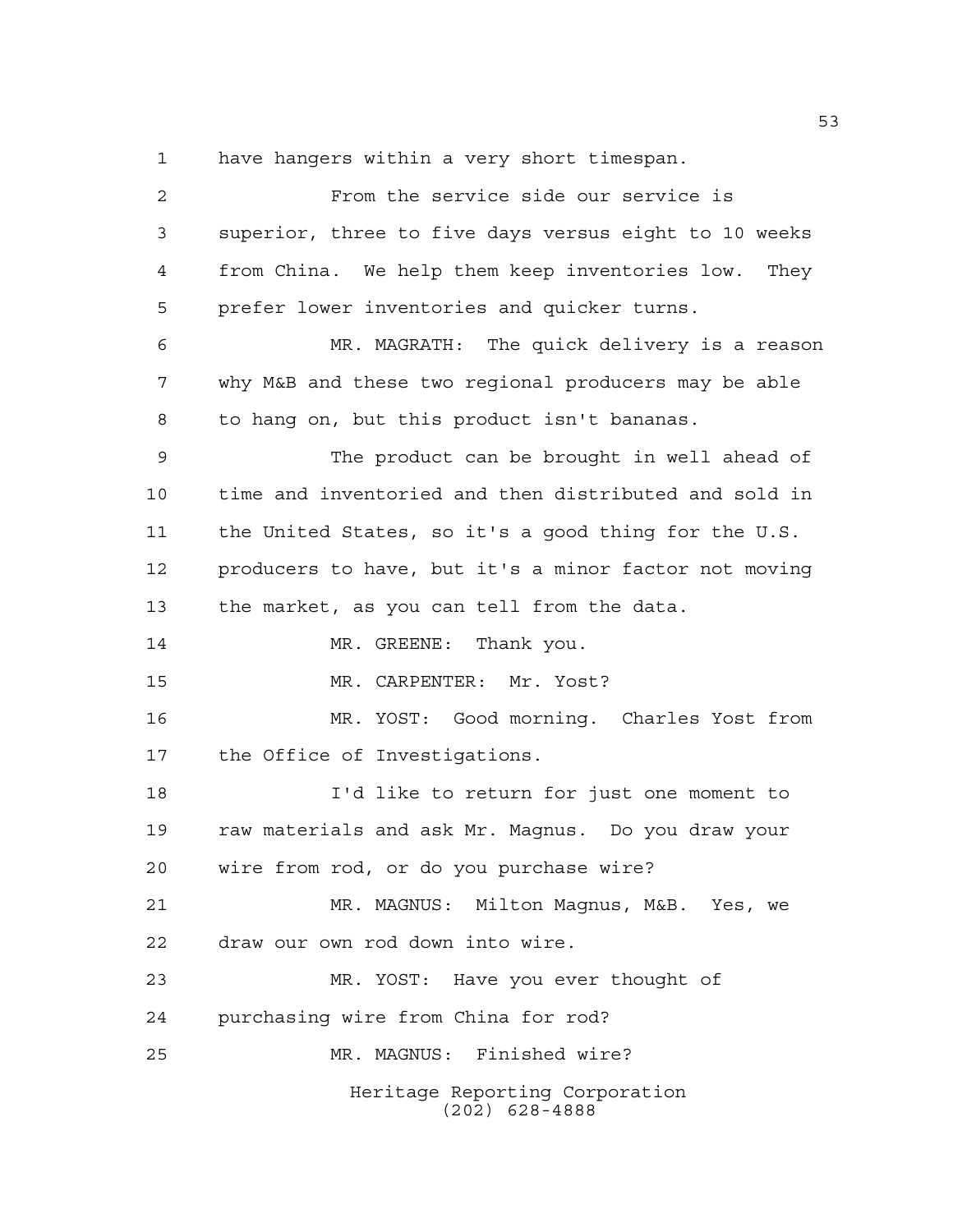MR. YOST: Yes, sir.

 MR. MAGNUS: No, we haven't bought finished wire from China or thought about purchasing finished wire from China. MR. YOST: And how about rod from China? MR. MAGNUS: We have purchased rod from China. MR. YOST: And how do you find the quality of that? MR. MAGNUS: Acceptable, but not as good as the domestic rod. MR. YOST: Okay. Mr. Magrath indicated that steel prices certainly have increased beginning in 2004, and we've seen that in other investigations. Would you characterize that as correct for energy costs as well? MR. MAGNUS: Milton Magnus again. Energy costs have gone up, especially when you're talking about delivery cost has gone up dramatically. As far as our local energy costs with our power company and our gas company it's gone up a little, but not as dramatic as wire rod has. MR. YOST: Is that as significant an increase as, for example, the increase in steel prices?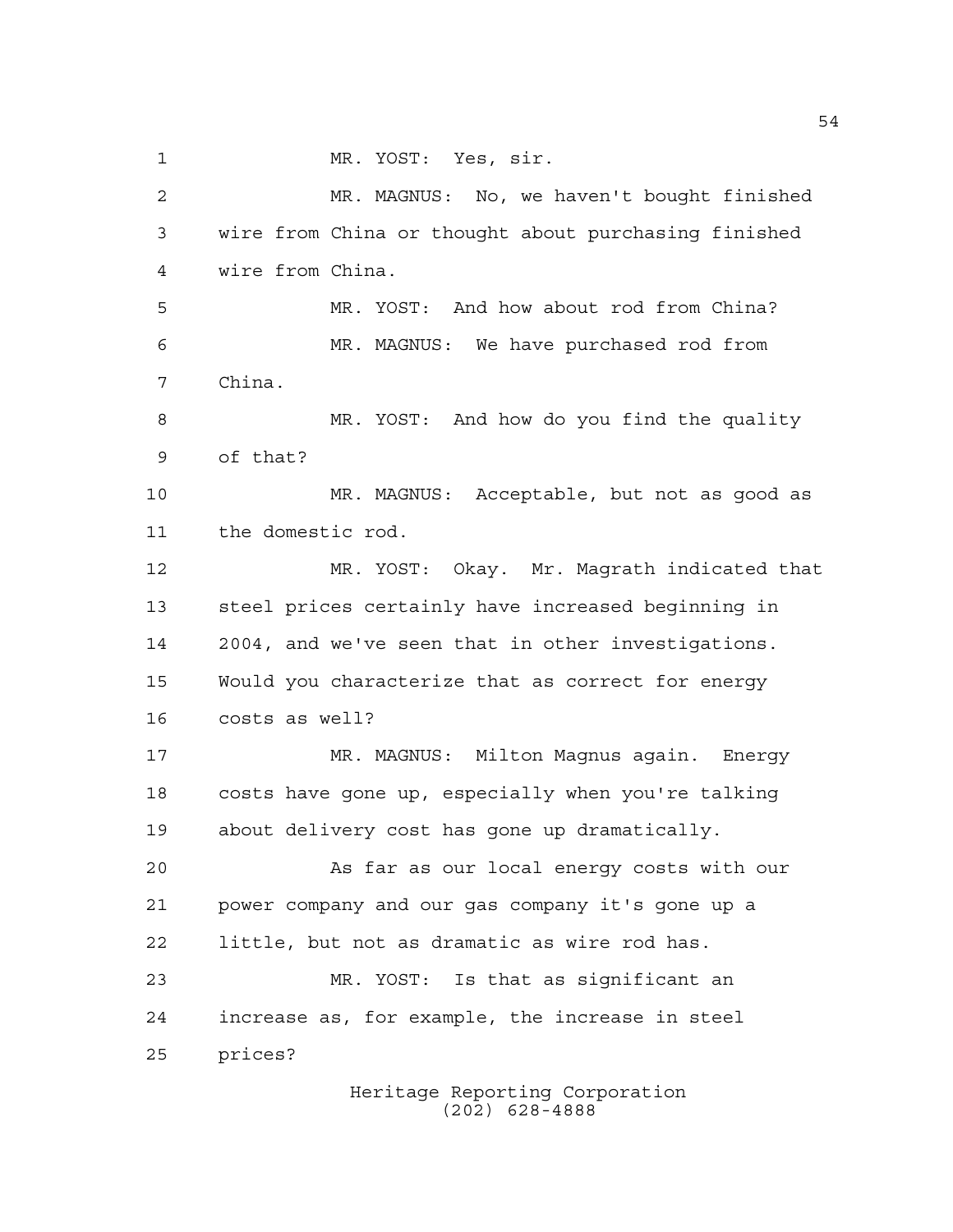MR. MAGNUS: No. The energy has not gone up as significantly as steel prices.

 MR. YOST: Okay. Are your costs affected by product mix?

 MR. MAGNUS: Excuse me? Please repeat that. MR. MAGNUS: Are your manufacturing costs affected by your product mix? In other words, if you switch from one type of hanger to another do your costs increase or decrease? I'm talking about your average product mix over the course of a fairly long period.

 MR. MAGNUS: Some of our products cost more to produce than others. Our products that we add paper to and cardboard naturally are more expensive to produce than hangers that are just wire. Usually those costs -- I mean, all the time those costs -- are specifically put on that product.

 Naturally the more hangers we produce in a single factory, whether it be paper and no paper, our overhead costs will go down if we're producing more hangers.

 MR. YOST: Yes, I understand that. What I'm getting at is whether you've noticed as your product mix in sales terms has changed whether that's affected your costs, whether the costs have gone down or gone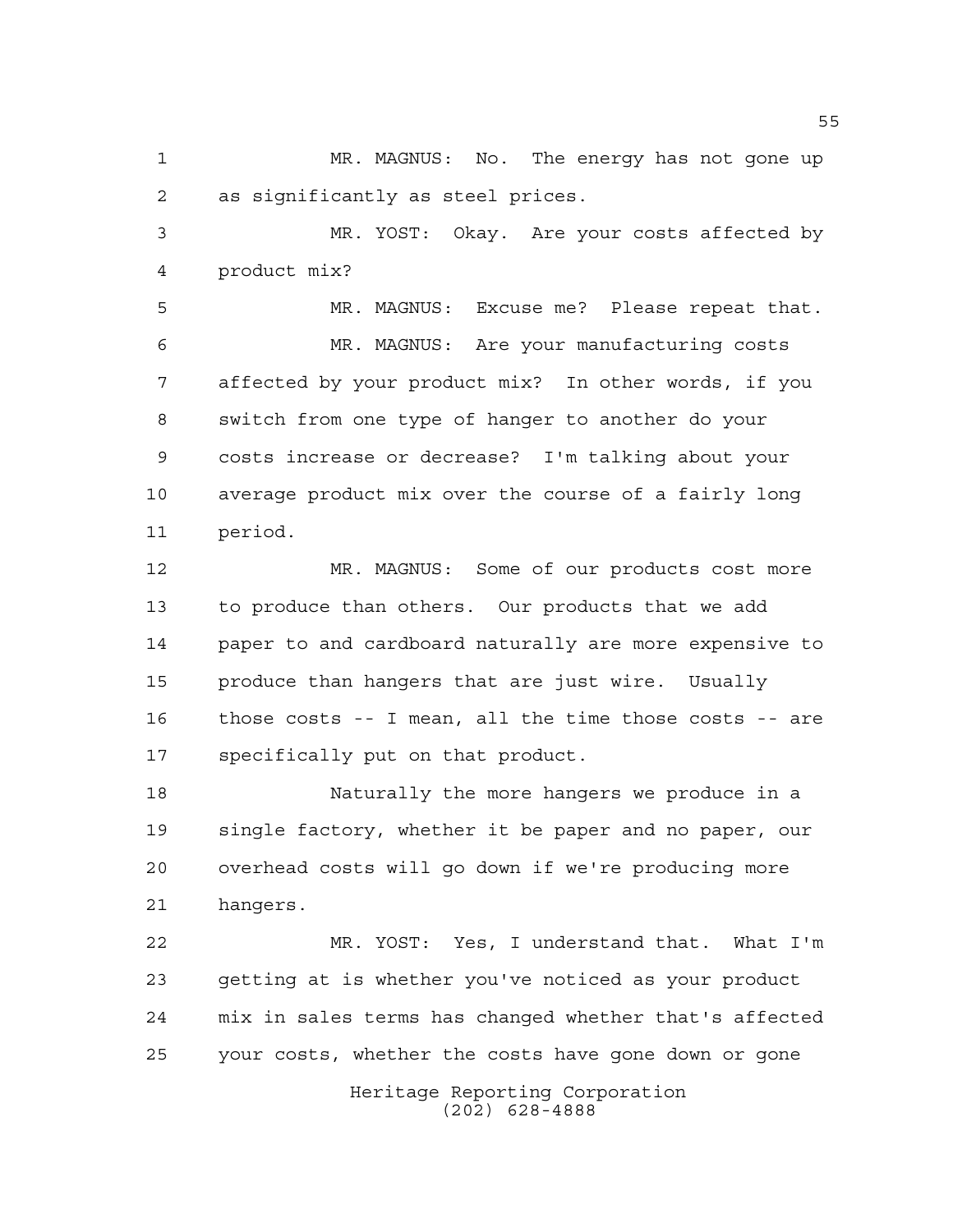up as a result of product mix changes.

Heritage Reporting Corporation (202) 628-4888 MR. MAGNUS: Because we've chose not to produce some products in Alabama, some of our costs have gone down. MR. YOST: Okay. Mr. Perry in his opening remarks indicated that production costs in the U.S., Mexico and China are -- I think these were numbers he provided -- \$42, \$31 and \$28 per 1,000. Would you agree with these numbers? MR. MAGNUS: Milton Magnus again. No, sir, I would not. MR. YOST: Would you say they're higher or lower? How would you characterize them? MR. MAGNUS: We'll respond back to you in a confidential manner. MR. YOST: Okay. I appreciate that. I have one final comment, and that's a caution to make sure that purchased inventory in the form of hangers that you have then resold are not included in M&B's producer questionnaire response. MR. WAITE: We appreciate that caution, Mr. Yost, and they are not included in M&B's response. MR. YOST: Okay. MR. WAITE: We have discriminated and put only products that they produce into their producer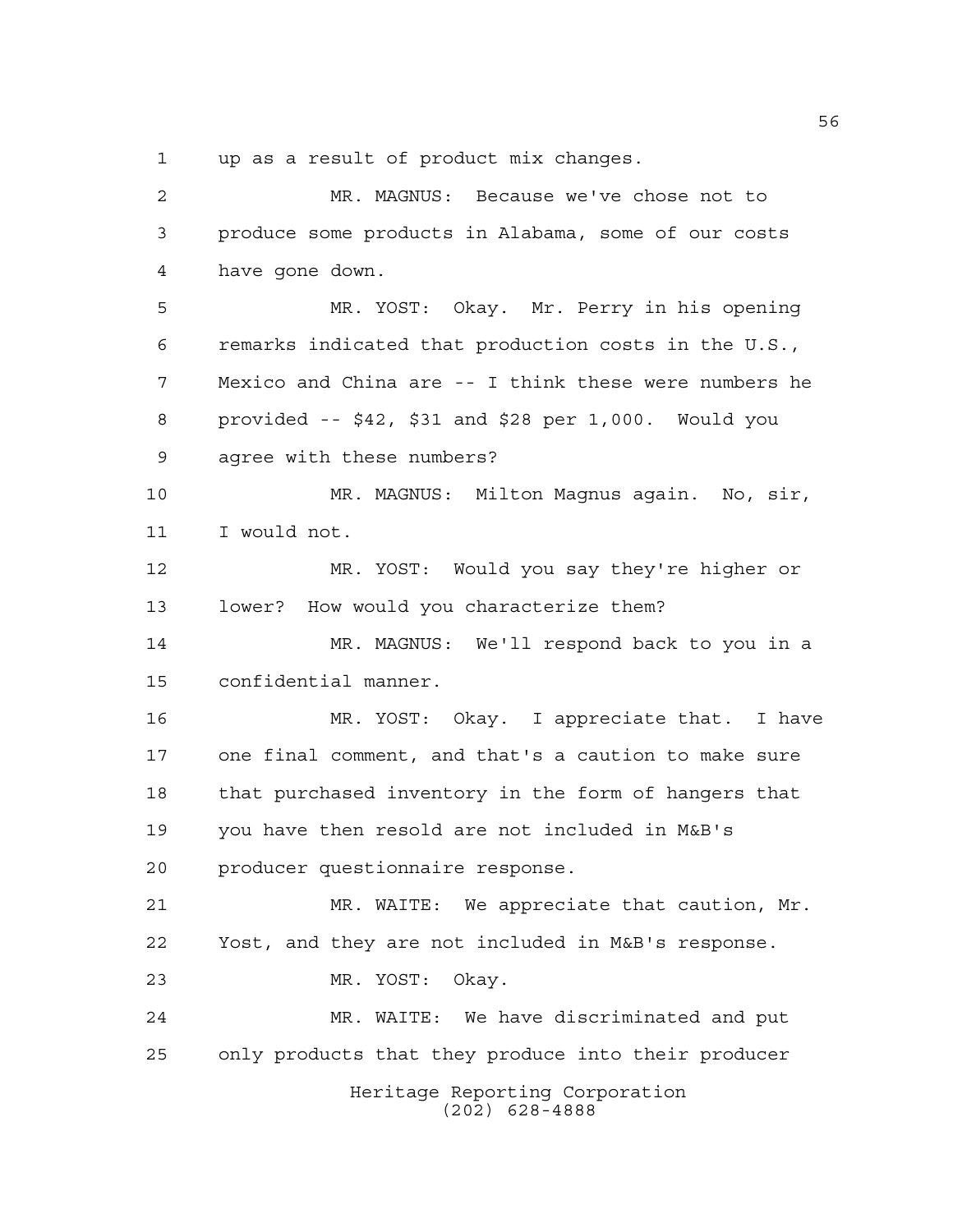questionnaire response.

 MR. YOST: Okay. Thank you very much. That concludes my questions. MR. CARPENTER: Ms. Taylor? MS. TAYLOR: Karen Taylor, Office of Industries. I do have a question concerning the differences between the production process and machinery in the United States versus the process and machinery in China. You had mentioned that at least with the powdered coating process it's much less efficient in China because it's done manually. Are there any other differences between production here and in China? MR. MAGNUS: Milton Magnus, M&B Metal Products. We manufacture our tubes automatically on automatic tube machines, very little labor. I've been 18 to tube factories for the strut hanger in China, and the factories I have been to are very manual labors. As far as assembling the tube onto the wire it's manually also, the factories I have been to, where ours are assembled by machines. The caping operation, the one with the cape paper on it, the factories I have been to manually

glue the paper onto the hanger by hand, where all of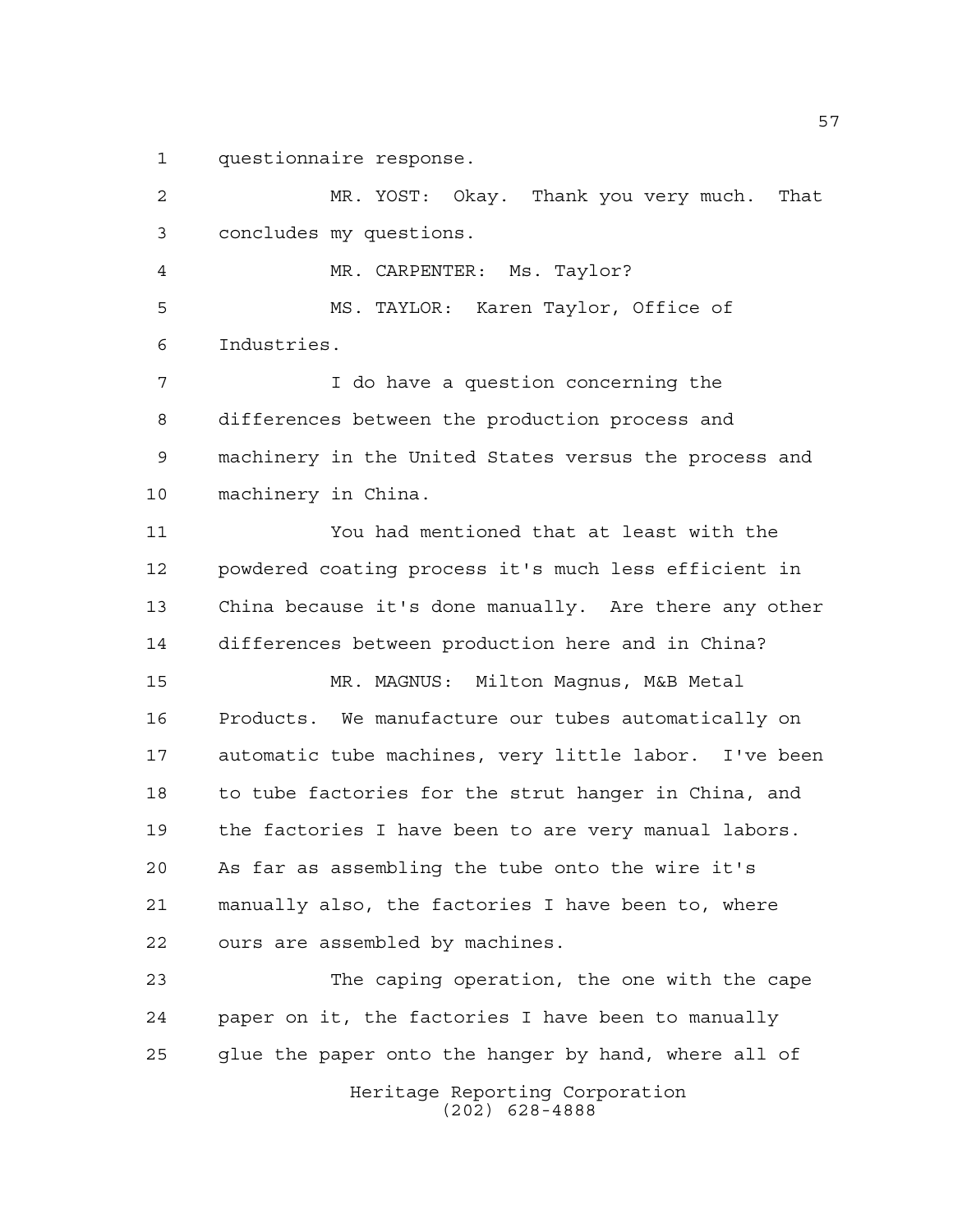ours are done automatically.

Heritage Reporting Corporation (202) 628-4888 MS. TAYLOR: Thank you. The fabrication itself, I can assume it's done by machine both here and in China? MR. MAGNUS: Milton Magnus. Yes, that is correct. MS. TAYLOR: All right. Thank you. That concludes my questions. MR. CARPENTER: Mr. Corkran? MR. CORKRAN: Douglas Corkran, Office of Investigations. First, thank you all very much for your testimony today. It's been extremely helpful and very much appreciated. Second, before I start my questions I just wanted to preface it by saying that some of the material you will have already covered in your brief or through questionnaires, but it is helpful sometimes to be able to package it all together in public testimony, so it's not that I'm not familiar with information you've provided, but I do want to try to get it all on the public record, or as much on the public record as possible. The first question I had goes to the industry in Mexico. I was wondering if you could give me a bit of a background on how that industry has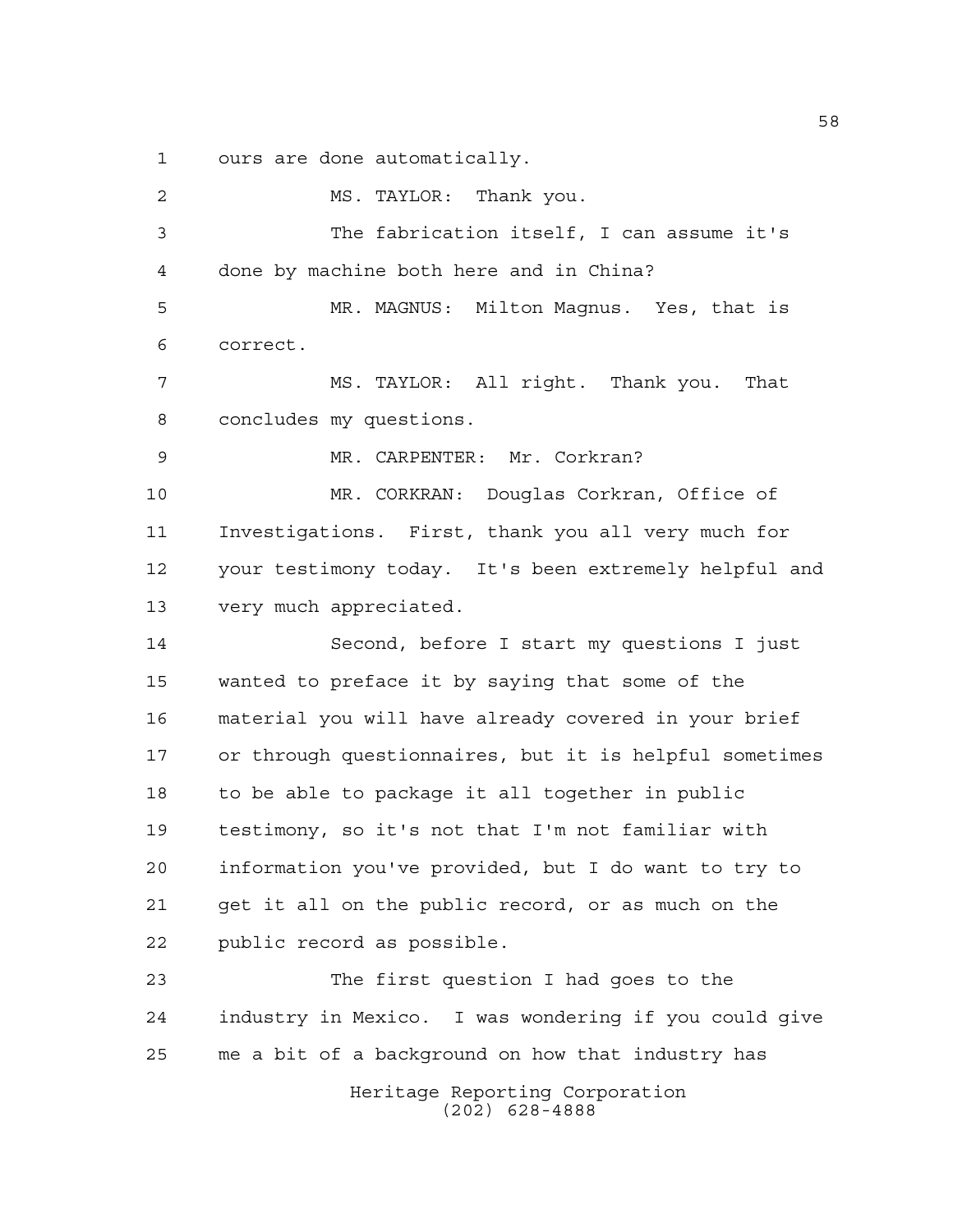developed.

| 2  | Looking over the data in the 421 on hangers            |
|----|--------------------------------------------------------|
| 3  | at the time that they were collecting data, imports    |
| 4  | from sources other than China were very small. Those   |
| 5  | are numbers that have increased over time, although    |
| 6  | looking at the data for the current period it appears  |
| 7  | to have stabilized at 280 million to 300 million       |
| 8  | hangers per year.                                      |
| 9  | Anyway, if you could just give me some                 |
| 10 | background on how the industry has developed in        |
| 11 | Mexico?                                                |
| 12 | MR. MAGNUS: Milton Magnus with M&B Metal               |
| 13 | Products. The total industry in Mexico is made up of   |
| 14 | several small producers of hangers and our plant       |
| 15 | there.                                                 |
| 16 | In 2003, Cleaners Hanger Company went out of           |
| 17 | business and left a tremendous void in the United      |
| 18 | States temporarily on hangers. You'll see the          |
| 19 | increase between 2003 and 2004 being part of that void |
| 20 | that Cleaners Hanger left, and then you'll see after   |
| 21 | 2004 it's relatively flat. The reason the increase     |
| 22 | between 2003 and 2004 is to make up the void that      |
| 23 | Cleaners Hanger left.                                  |
| 24 | MR. CORKRAN: Okay. Just to tie those two               |
| 25 | thoughts together, approximately what was the volume   |
|    |                                                        |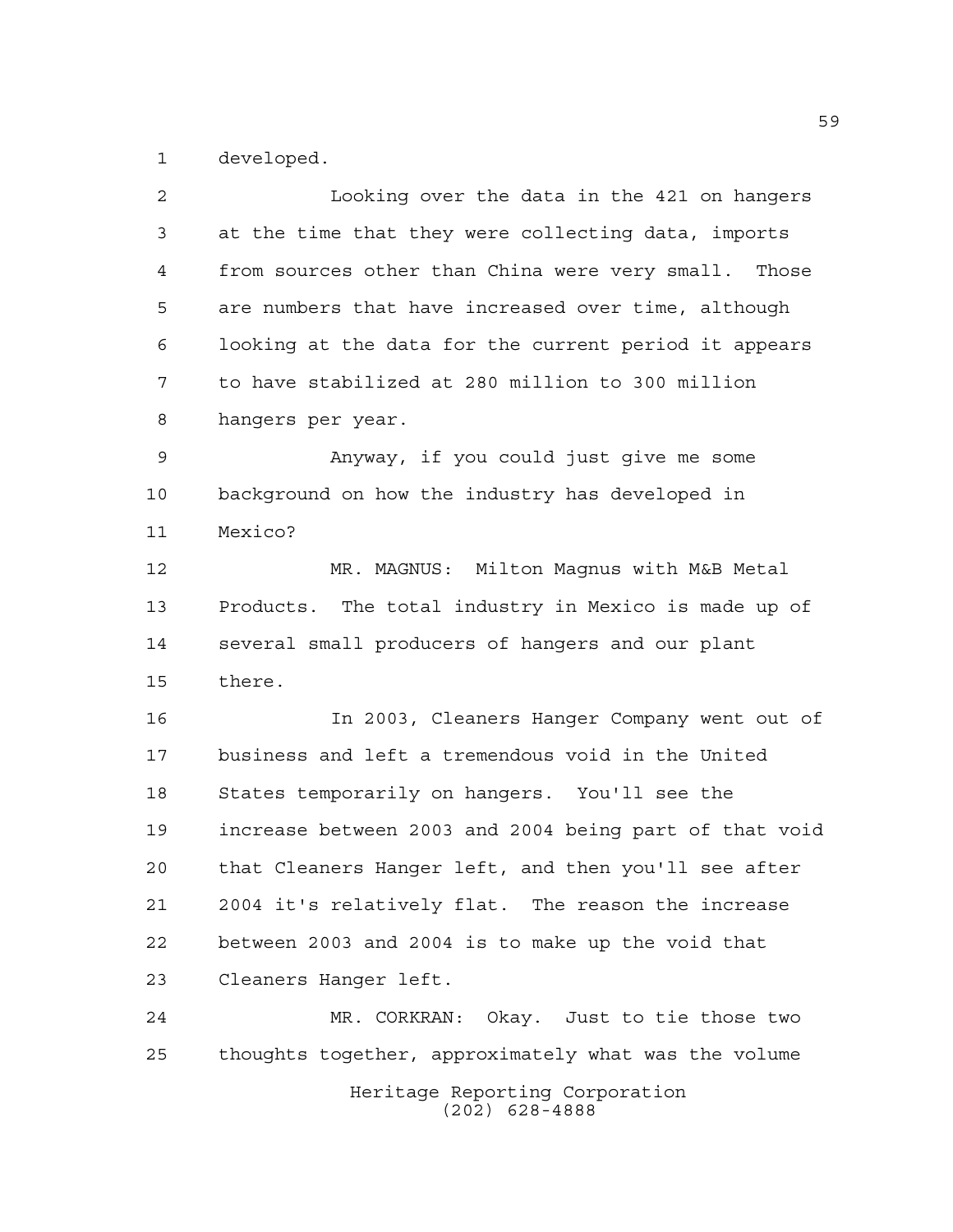of shipments for CHC? You said that Mexico in part filled that void, but what was the actual gap that was left?

 MR. PEDELTY: Steve Pedelty with M&B. Of course, I worked for CHC for 24 years, 23 years. You know, at our peak we were pushing two billion hangers. You know, a lot of those numbers are just in my head. Certainly China had a huge effect on us, and our numbers were heading south starting in 1999. You know, we typically were around 150 million units a month.

 MR. CORKRAN: Okay. Thank you. That's very helpful.

 My second question goes to how and where you were able to supply customers. You have a facility in Alabama. You have a facility in Mexico. How do you supply customers throughout the United States? Even more specifically, how do you service customers on the west coast, for example?

 MR. MAGNUS: Milton Magnus with M&B Metal Products. Alabama and Mexico are both closer than China, and we ship by freight line to California from Alabama, and we ship by piggybacks also.

 MR. CORKRAN: Okay. Even when you had a facility in Virginia though, geographically your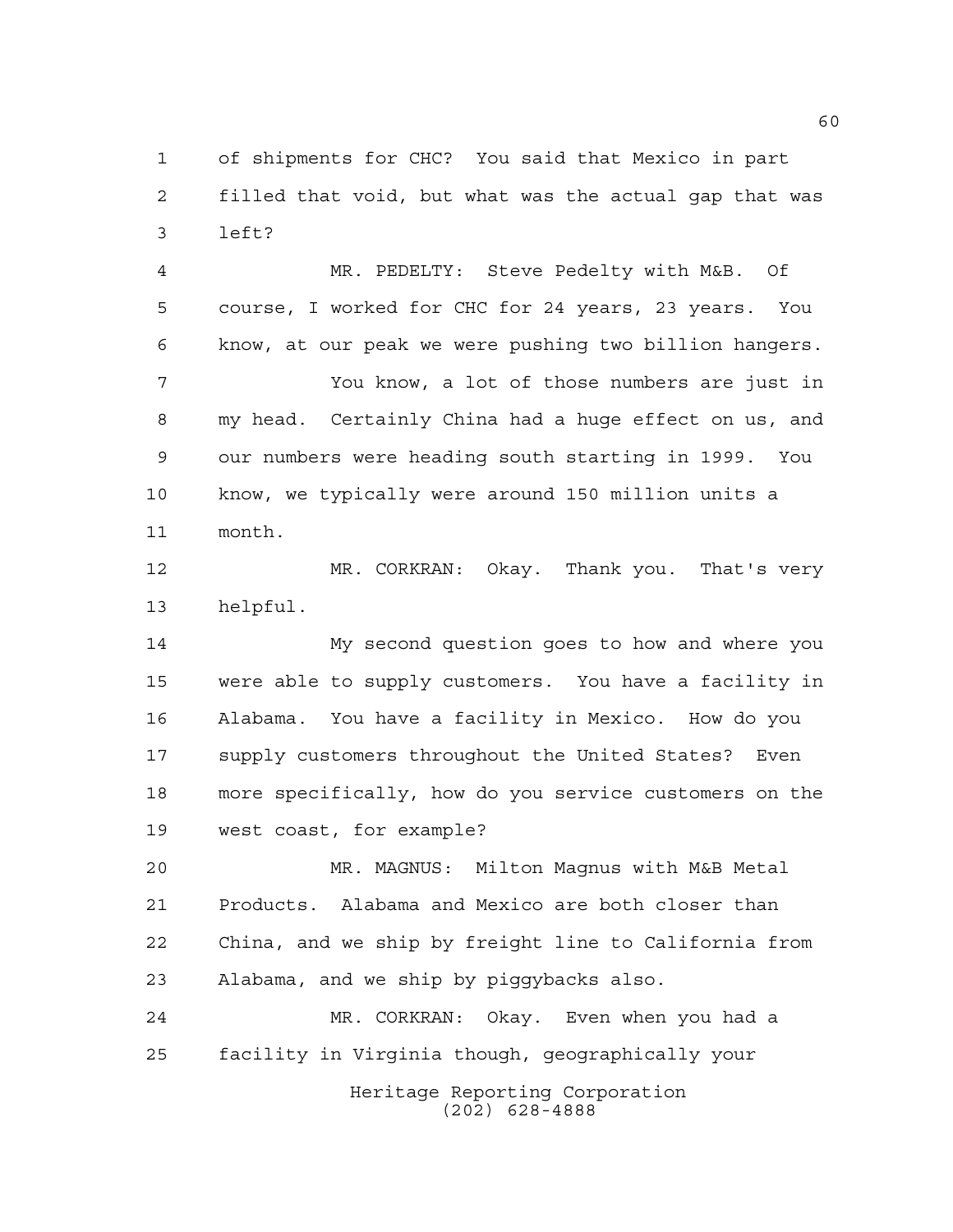Heritage Reporting Corporation (202) 628-4888 testimony is that you were shipping by rail to get out to the west coast? MR. MAGNUS: By piggyback, you know, a truck on a railway. MR. CORKRAN: Has the west coast ever been a particular large market for your firm? MR. MAGNUS: Milton Magnus. No, it hasn't. MR. CORKRAN: My next question also relates to customers, but it goes to the size of customers. How is your distribution system set up? Do you have a minimum size of customer that you prefer to deal with, or is it fairly open-ended in terms of your customers? MR. MAGNUS: Milton Magnus. It's fairly open-ended. We like the big customers, but we also like to have a lot of small customers so if something happens and you lose a small customer it doesn't affect your business as much as you do if you lose a big customer. MR. CORKRAN: But do you have a cutoff or a minimum size that you require, minimum volume for purchasing directly? MR. MAGNUS: Milton Magnus. Years ago it used to be truckloads, but now because we are mainly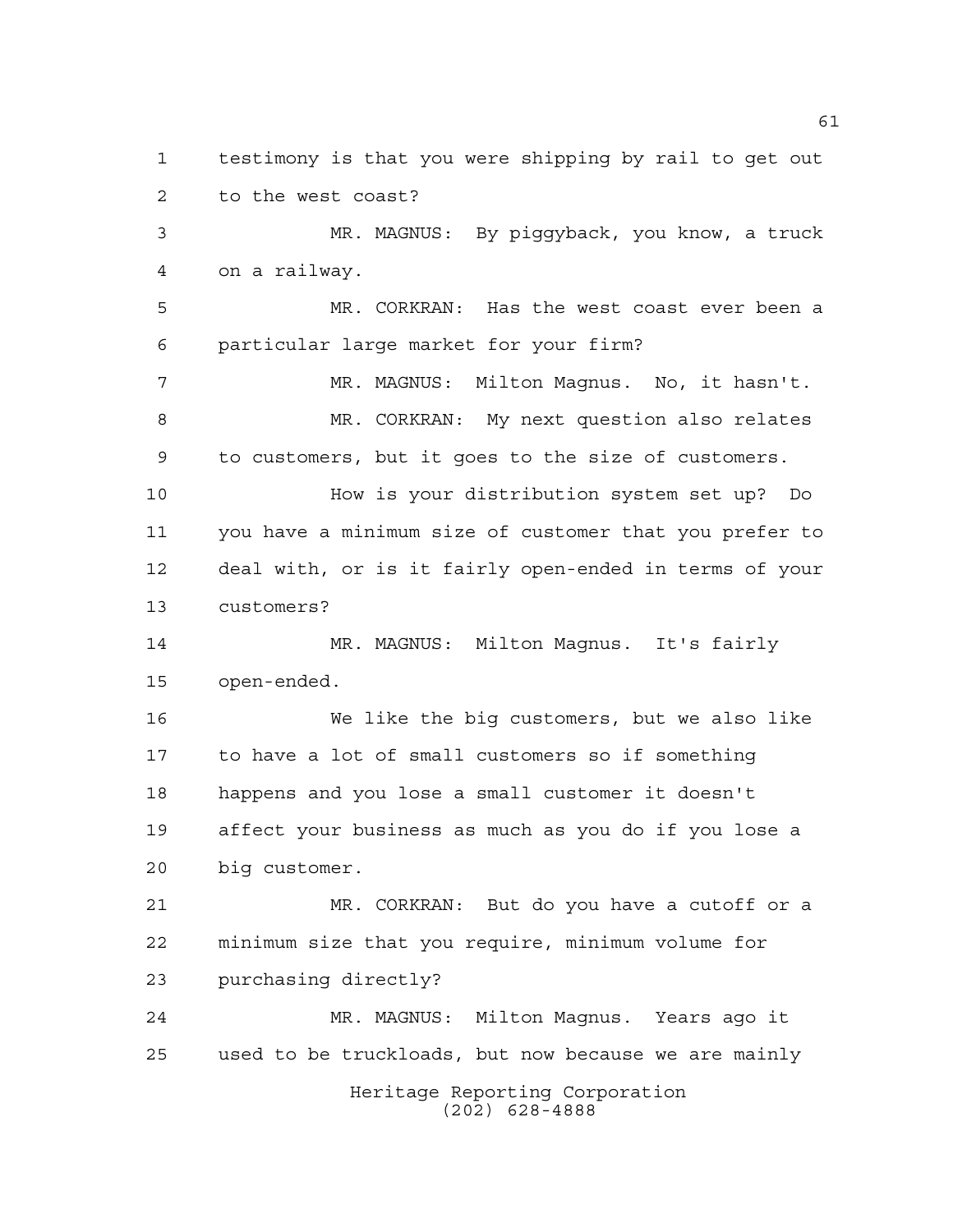Heritage Reporting Corporation (202) 628-4888 for distributors we're basically a fill-in company for a lot of distributors. It is much less than a truckload. We like to maintain a 300 box minimum. MR. CORKRAN: Thank you. That's very helpful. What was the disposition of the equipment in your Virginia facility when you closed it? MR. MAGNUS: Milton Magnus. Most of it is sitting in a shed in Alabama. Some of it went to Mexico. MR. CORKRAN: Not to get into too much confidential information, but can you give us a sense of what? Was it distributed half and half? Was it product specific? Was the equipment that was specific to certain products shipped to Mexico, or is the majority of the equipment still in Alabama? MR. MAGNUS: It was a little product specific. The products that were being just sold at unbelievably low prices from China like a strut hanger, some of our strut machines went to Mexico. The ones that are in Alabama are not in operation. If we had to put a specific percent of machinery that went to Mexico versus Alabama, it was probably 30 to 35 percent that went to Mexico and 60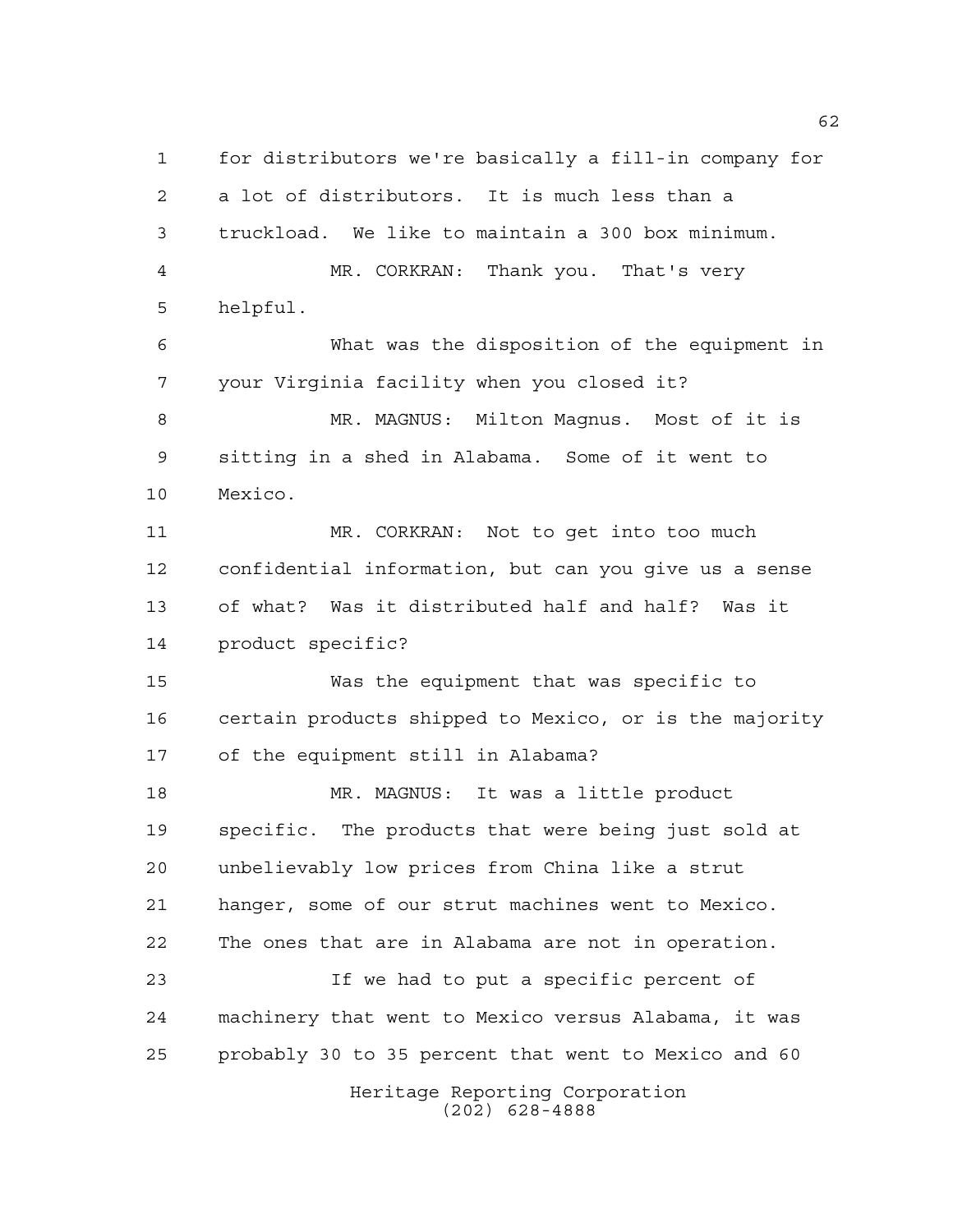to 65 percent or 65 to 70 percent that went to Alabama.

 MR. CORKRAN: Can you go over again? You had indicated that in your facility in Alabama you recently I think you said dropped a shift in its entirety. Is that correct?

 MR. MAGNUS: In February we did drop a shift in its entirety. Presently we're running a full day shift, a partial second and a partial third.

 MR. CORKRAN: Following that decision, did you shift any more of your equipment to Mexico, or did you retain all of the equipment?

 MR. MAGNUS: If we did, it was one or two machines out of, you know, a lot of machines we have. The Mexico plant is smaller than the Alabama plant.

 You know, if we did, which we probably did, it was a very, very, very small number. Most of it is ready to be plugged back in in Alabama.

 MR. WAITE: Mr. Corkran, Fred Waite. We can get you specific information on all of the questions you've been asking about disposition of machinery, including other machinery that Mr. Magnus has purchased from other defunct domestic producers. MR. CORKRAN: Thank you. I'd appreciate that.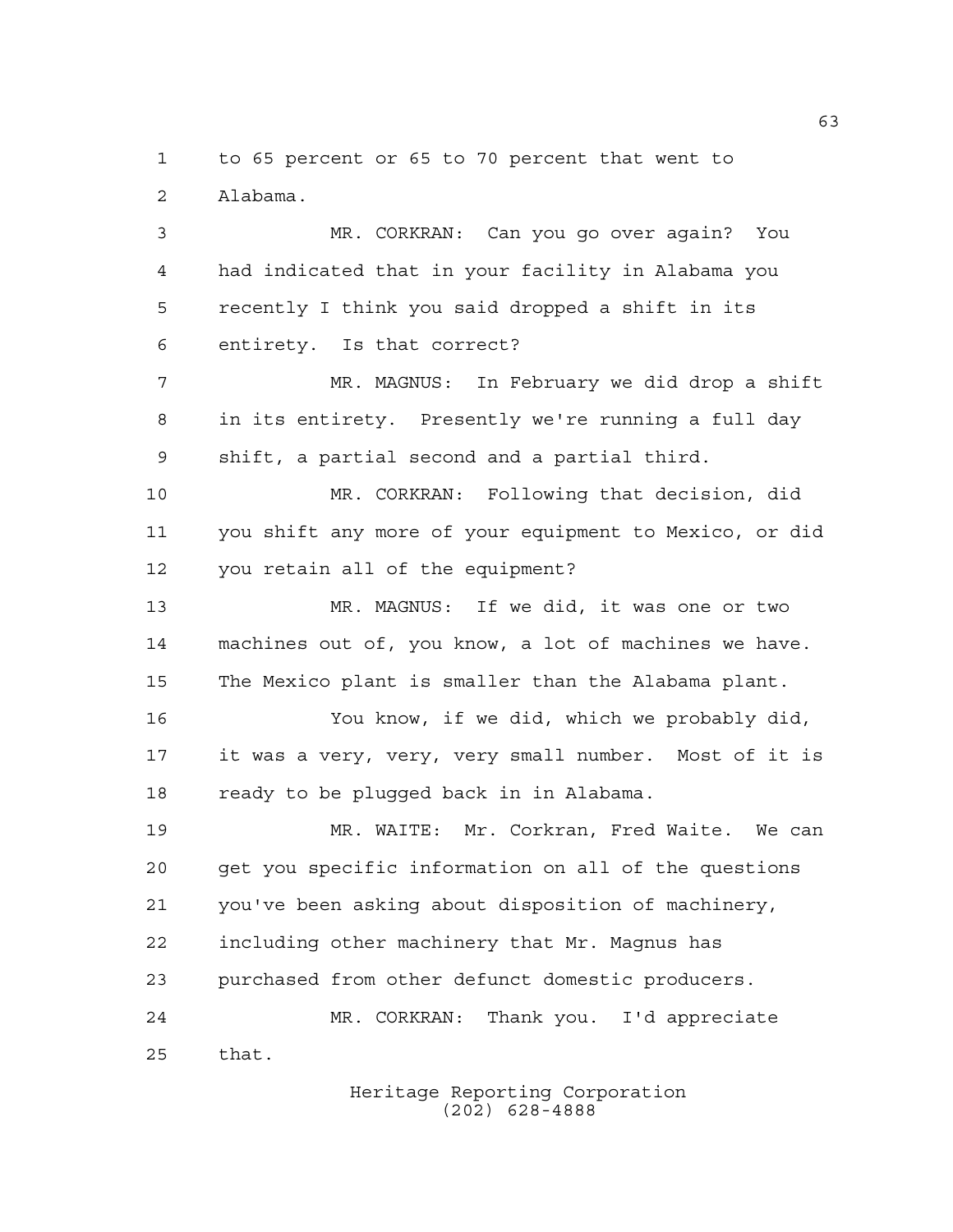Heritage Reporting Corporation (202) 628-4888 What would be required to reinstitute the shifts that have been dropped or were dropped in February? MR. MAGNUS: To receive dumping margins here to where we could produce hangers profitably in Alabama. Most of the machines are operable. A lot of them are still exactly where they were when we turned them off. Advertising for people, hiring people and training them. MR. CORKRAN: Is your Mexican facility operating at a reduced level of shifts, or is it operating flat out? MR. MAGNUS: Last year at this time we were running three shifts. This time we're running two shifts on most products. MR. CORKRAN: Did that changeover occur at roughly the same time as your Alabama facility; that is, February of this year? MR. MAGNUS: No. It happened in November, I believe. MR. CORKRAN: Okay. Again, thank you all very much for your testimony. I have no further questions. MR. CARPENTER: I have a few questions as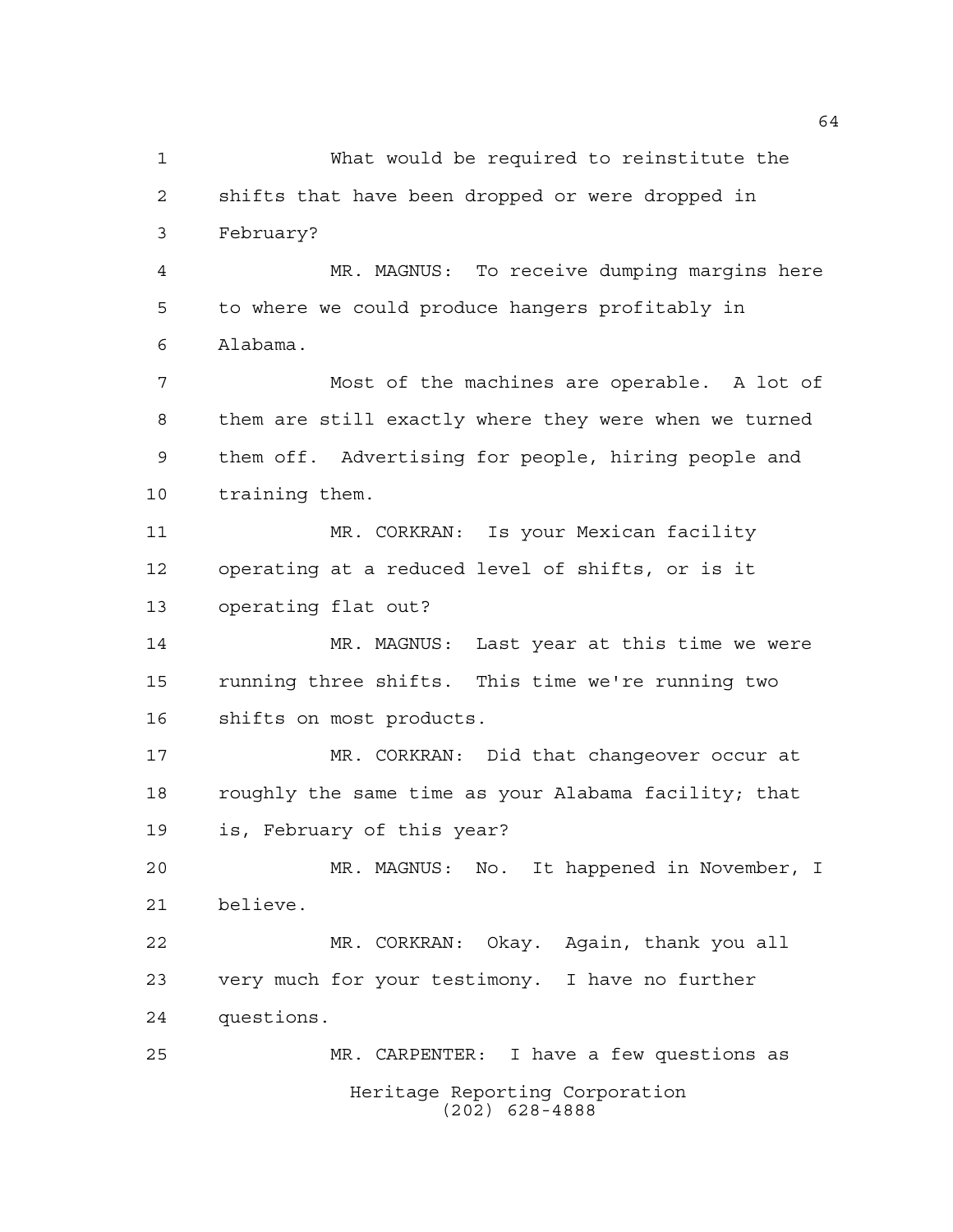well.

 The Respondents in their opening statement characterized this as a Bratsk case. The first question is, Mr. Waite, would you agree that this is a commodity product?

 MR. WAITE: Oh, yes. We have stated in the petition and we've provided evidence that steel wire garment hangers are a commodity product, that they are purchased in the United States almost exclusively on the basis of price.

 You heard some exceptions to that such as fill-in orders, and I would also add we've been told customer loyalty. It may surprise us here in Washington where we tend to be very cynical about these things, but there are still companies and people in this country who prefer to buy American, who prefer to buy from companies who have serviced them for the last 40 or 50 years.

 There's still some of that, but obviously the exigencies of economics and commercial life in this country have undermined that, as we've seen with our good friends from United Hanger who held on for an awfully long time in the face of the same kind of unrelenting competition that Mr. Magnus has described and Mr. Pedelty has described, but then eventually

> Heritage Reporting Corporation (202) 628-4888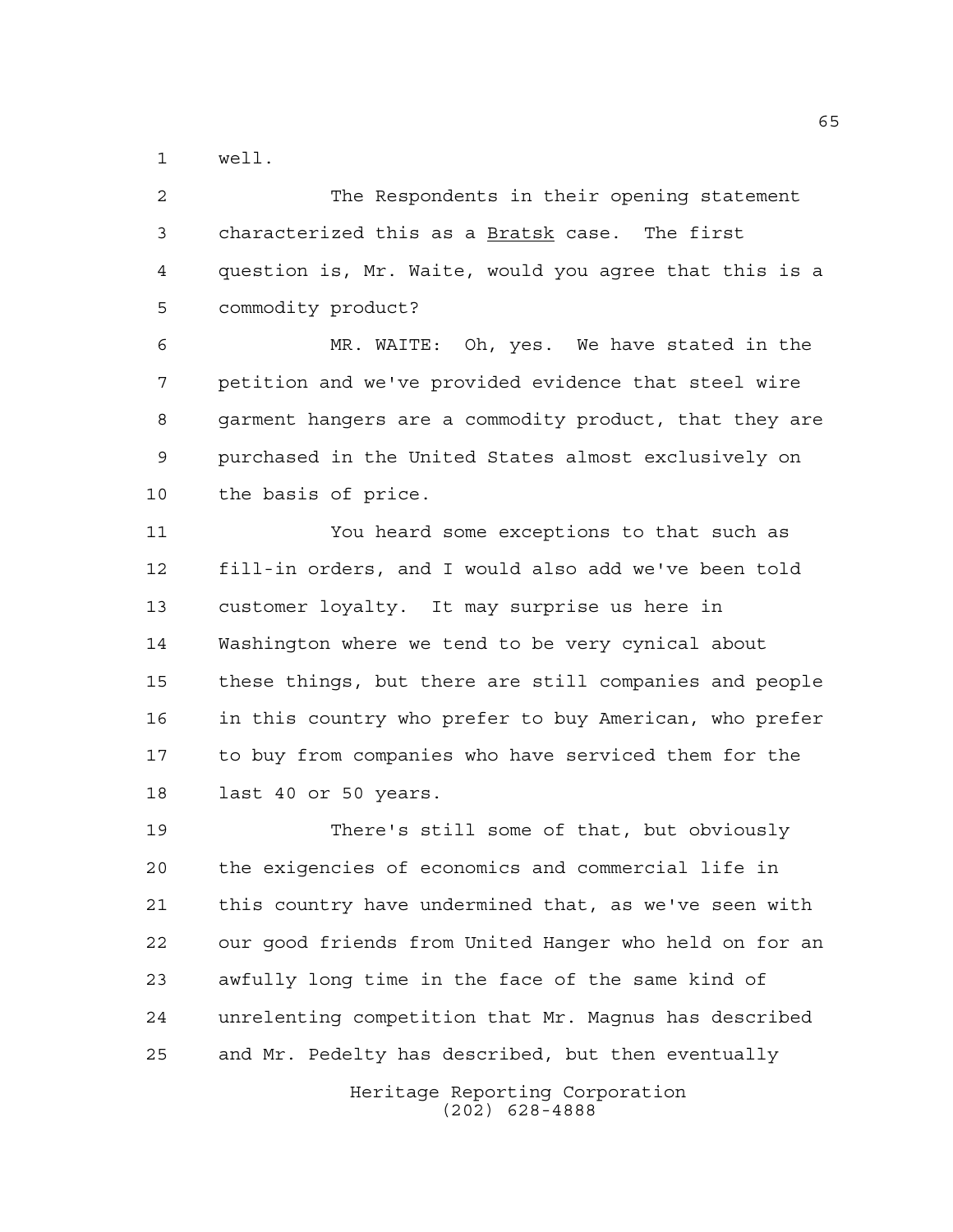succumbed.

Heritage Reporting Corporation (202) 628-4888 MR. CARPENTER: Okay. MR. WAITE: That's a long answer to say yes, it's a commodity product. MR. CARPENTER: Would you say that the products from U.S., China and Mexico are comparable in terms of product mix? Are there any significant product mix issues? MR. WAITE: Well, I would defer to Mr. Magnus and Mr. Pedelty on that. I mean, we have provided a great deal of information on how the product mix has changed over the years. Mr. Magnus pointed out, and as the Commission found in the Section 421 case four years ago, that the Chinese initially moved into white shirt hangers, the most common type of hanger at that time and perhaps the easiest market to penetrate, then moved into the caped hanger and then the strut hanger and now just recently the latex hangers. The latest hanger penetration has been relatively recent. As Mr. Magnus said, just at the end of last year a customer who had sourced 100 percent domestic, or I believe that was Mr. Pedelty who testified to this effect, had historically sourced 100 percent domestic conducted what you and we have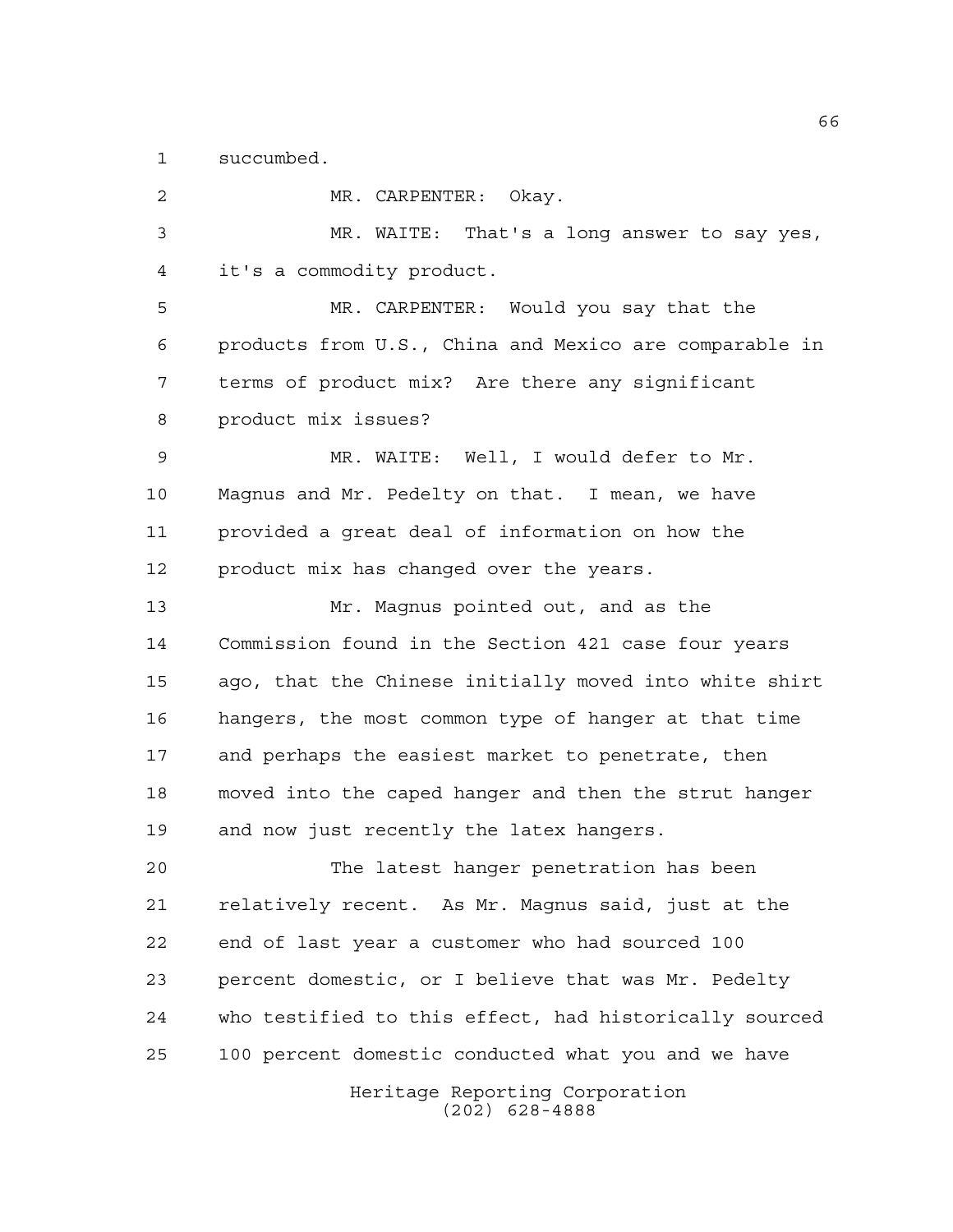come to see in a number of investigations as a reverse auction and moved overnight to 100 percent imported product with the exception perhaps of a few fill-ins here and there if a container were late or the hangers that were provided didn't work on their machinery. So, yes, they are comparable. One might even say that by and large they're interchangeable. MR. CARPENTER: Okay. Thank you. 9 1n terms of a Bratsk replacement test, Mr. Perry indicated in his opening statement that if an order is imposed in this case that M&B would source more from its Mexican operation rather than its U.S. operations. Mr. Magnus, I believe you've already refuted that saying that no, you would in fact source

more from your Alabama operation.

 In terms of trying to flush this out, some figures were given in terms of production costs, but what I'm thinking of is since M&B imports from Mexico and China, as well as producing in Alabama, you have a decision to supply your customers from either your Alabama operation or your Mexican operation or your Chinese imports.

 Could you give us in your postconference brief figures that would indicate what basically your costs are before profit from each of the sources?

> Heritage Reporting Corporation (202) 628-4888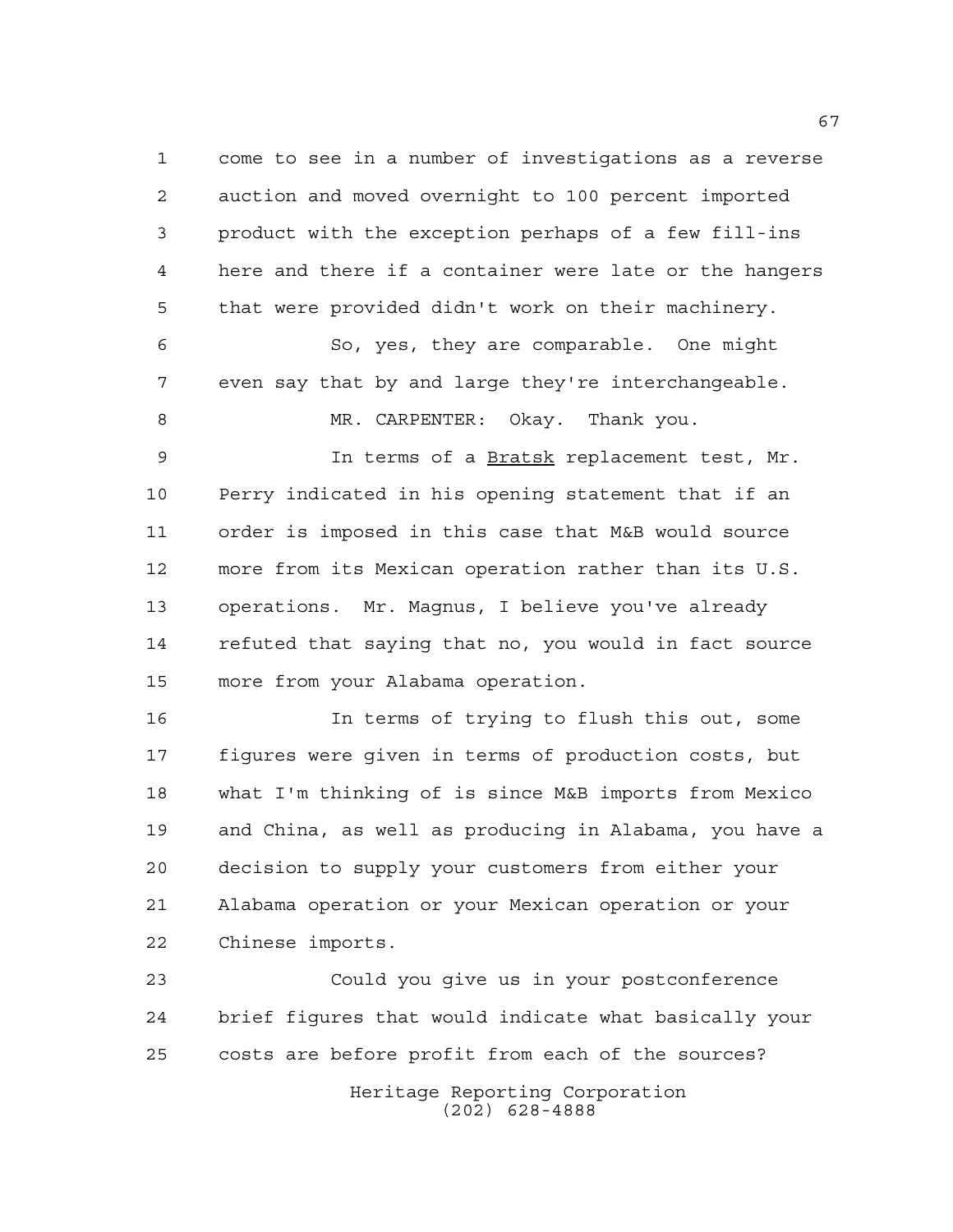Because the Respondents are indicating that you would be better off sourcing more from Mexico because of the lower cost. That would increase your profits.

 I'm trying to get a handle on this and see. Maybe it depends on where your customers are located and transportation costs, but right now they're saying one thing. You're saying something else. I was wondering if you could in your brief try to make a persuasive argument as you can as to why you would not simply source more from Mexico, but in fact you would source more from Alabama.

 MR. WAITE: Mr. Carpenter, you've actually walked us through a very interesting colloquy on Bratsk.

 I do appreciate Mr. Perry's recognition of 16 our role as counsel to the appellant in the Bratsk case, who actually wasn't Bratsk. It was a company 18 called Suwall. But I have to say that the Bratsk case that Mr. Perry purported to described and the Bratsk 20 case that I argued and the **Bratsk** decision issued by the Court of Appeals for the Federal Circuit are two very different things.

Heritage Reporting Corporation (202) 628-4888 First of all, Mr. Perry said we represented a Ukrainian aluminum producer. Actually, it was a Russian silicon metal producer. We represented the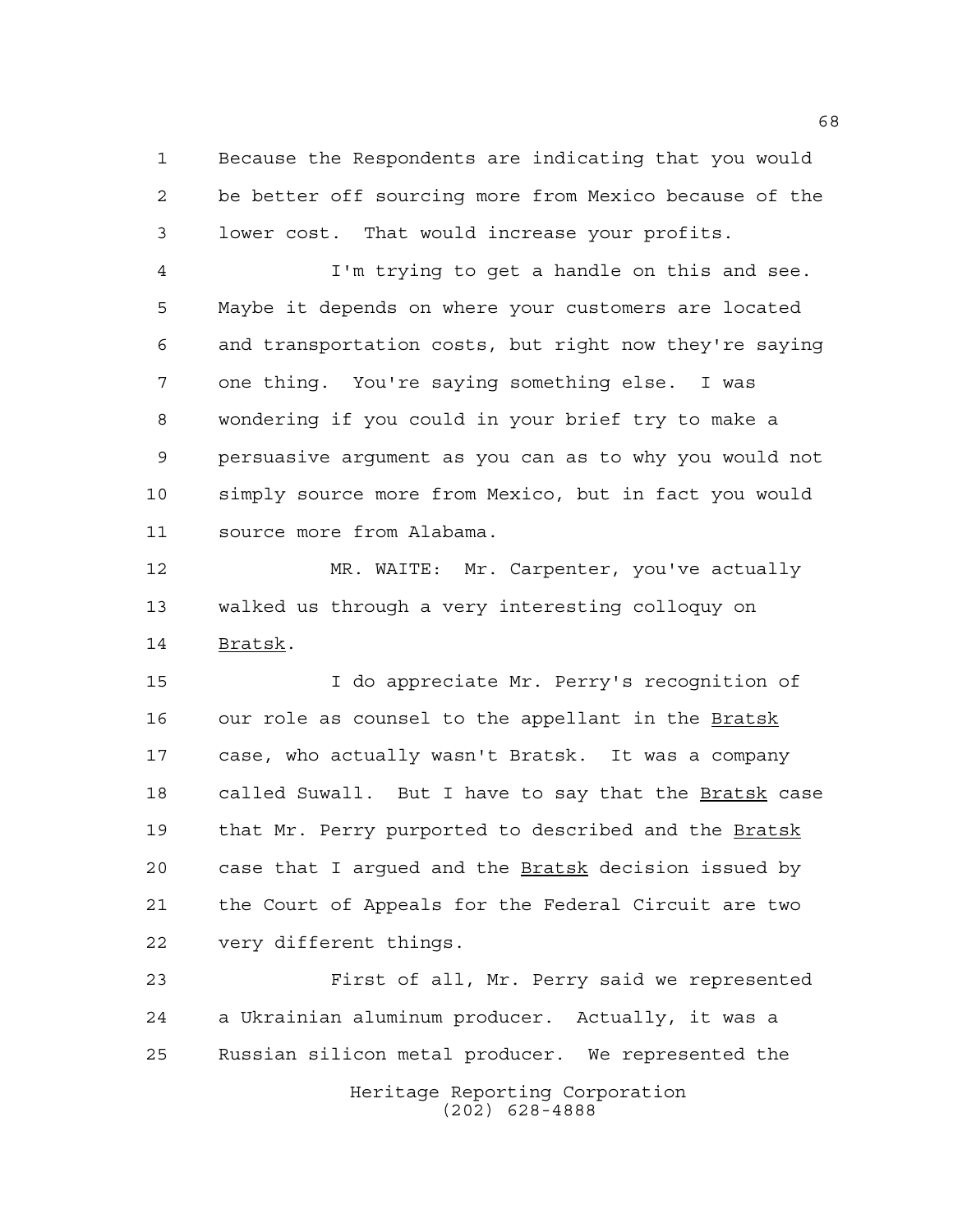Ukrainian magnesium producer in the Gerald Metals case, which I think is embraced with as much affection as the Bratsk case is by this honorable body, but the Bratsk does not stand for what Mr. Perry said it stands for, and it certainly doesn't stand for what he characterized that President Bush concluded in the 421 case.

 I don't want to address in this forum, because I think it's inappropriate, the prescience that the President brings to many of his decisions, but I can say in the 421 case it was as faulty as perhaps the prescience brought by any chief executive to any decision that has ever been made in the White House.

 The Bratsk case stands for a very fundamental, simple principle. It's not if a dumping order is imposed the subject country will stop shipping and customers will purchase from other countries. That may be a consequence of the dumping order, but that's not Bratsk. Bratsk is not forward looking. It's backward looking.

 Bratsk says, the Honorable Court of Appeals said, in analyzing causation if there are nonsubject imports present and available in the market that can or could have replaced the subject imports, and then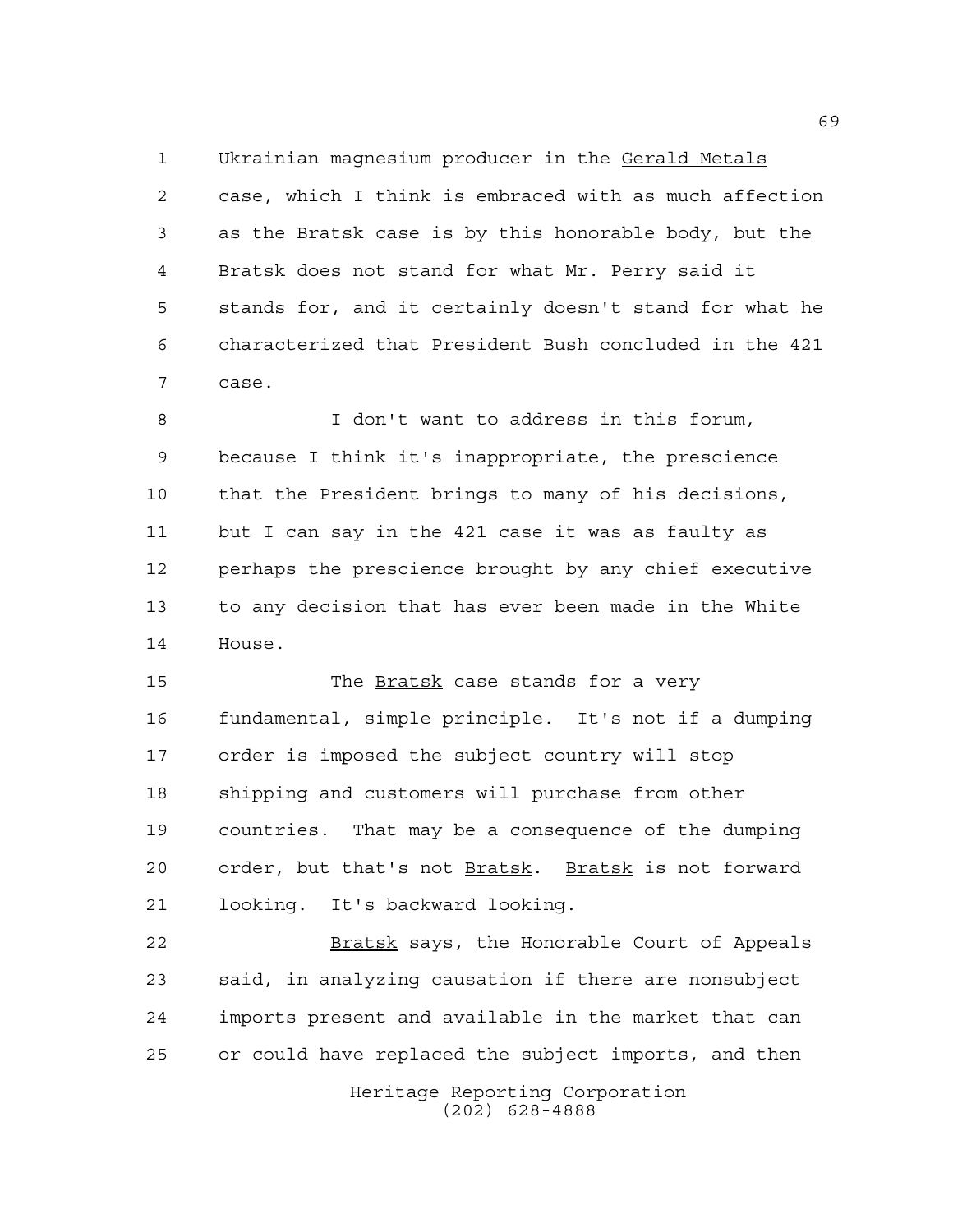it looked at the factors that you described, Mr.

Carpenter -- availability, interchangeability,

pricing, commodity nature of the product.

 Then the Commission must look further and decide whether or not the presence in the market of those nonsubject imports would have severed the causation link between the subject imports and any material injury or threat of material injury that may have occurred.

10 10 I would note that in the **Bratsk** case, as well as in the preceding Gerald Metals case, nonsubject imports dominated the import market in the United States. In the Bratsk case, silicon metal imports from nonsubject imports during the period of investigation averaged about 75 and as high as 85 percent of total imports.

 Clearly the Court could see that and say we have enormous capacity in these other countries. They have shown an ability to sell into the U.S. market. Indeed, they are the predominant import source in the U.S. market. The Commission must examine that and determine whether that fact severed the causal link that the Commission found in the material injury caused by Russian imports.

Heritage Reporting Corporation (202) 628-4888 What do you have in this case? You have the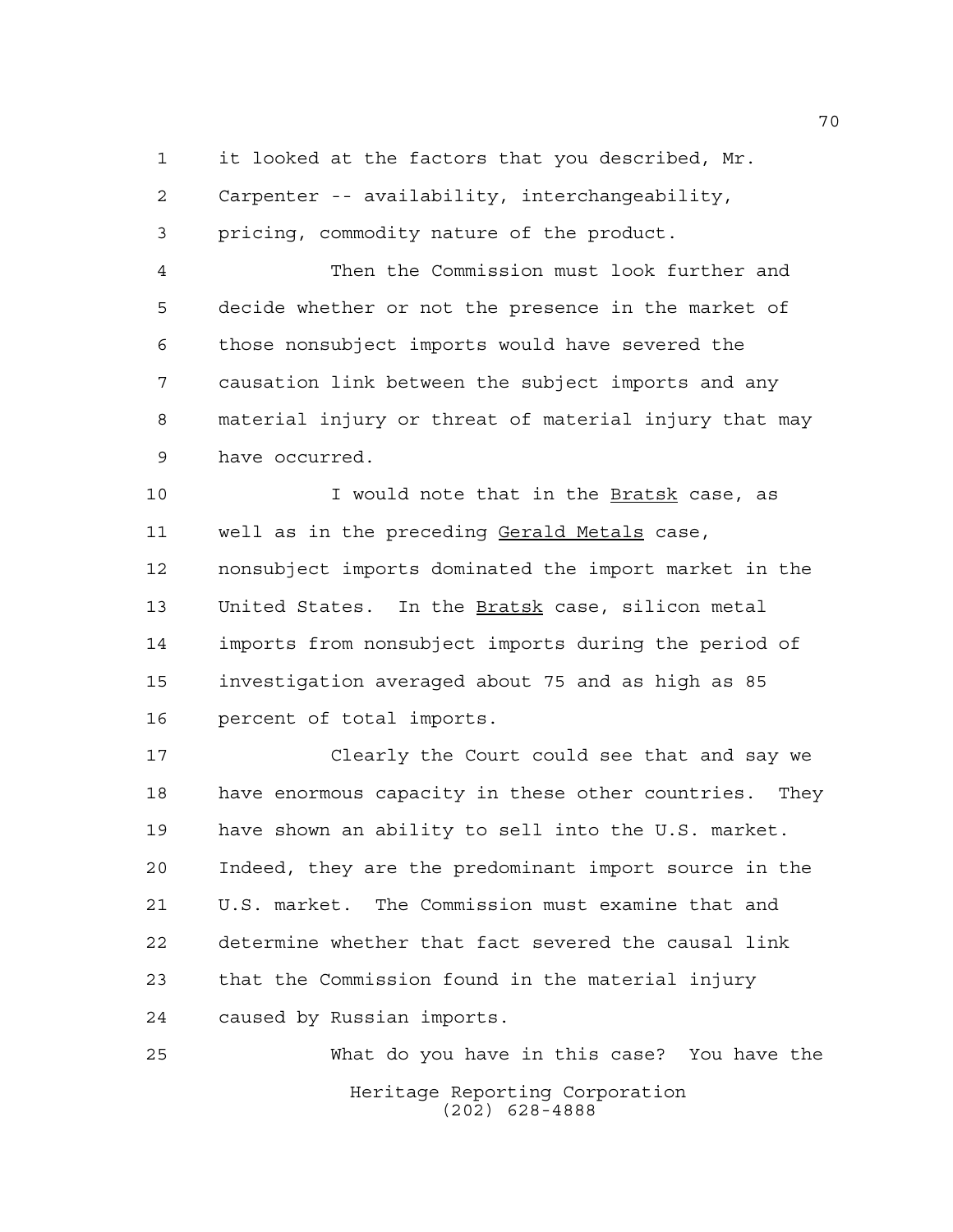tail wagging the dog. You have the capacity figures for Mr. Magnus' operation in Mexico. You know what they can produce. You know what the import levels are from China.

 During the entire period of this investigation imports from China, as Mr. Magrath's chart showed, dominated all imports. There's simply no way that imports from Mexico or any other source for that matter could have replaced Chinese imports in this market.

 You have an enormous industry in China. Again, you've received questionnaire responses, as we have, from 12 Chinese producers. That in our estimation is still a very small part of the total number of producers in China, but with just that information you can see the enormous capacity, the enormous unused capacity, the number of companies that have gotten into this market since 2004, new entrants in the market, the number of companies who are planning to expand in 2007 and 2008.

21 This is simply not a <u>Bratsk</u> case. It is laughable, but I can't laugh because I think it reflects the desperation that's been felt by the former producers who are sitting behind me as they tried to deal with this tsunami of imports from China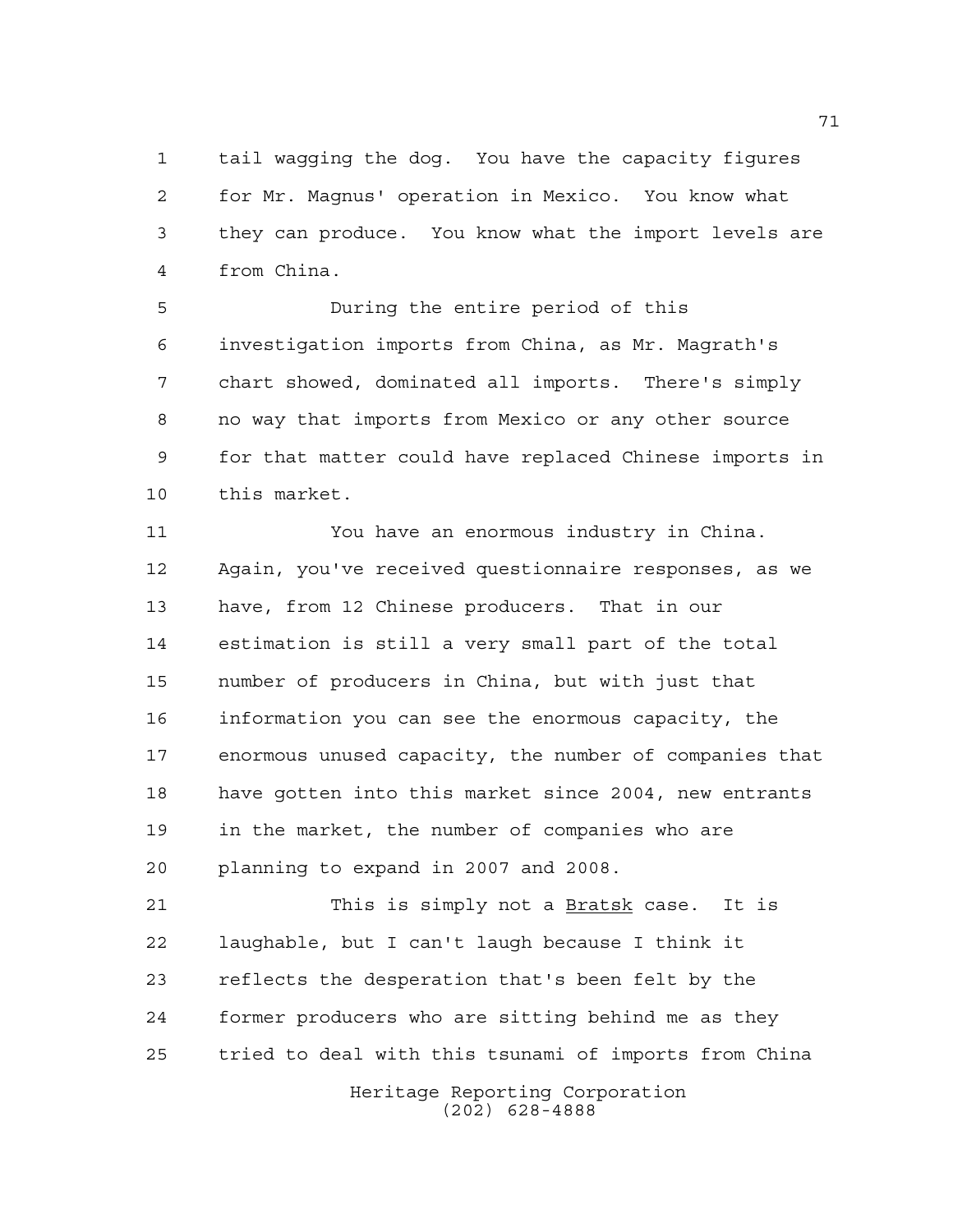and survived for a number of years, but then finally threw in the towel because they could no longer meet the rapidly decreasing prices as the Chinese not only undersold the United States producers and drove companies that had been in business for generations out of business, but as they competed with each other to drive down the price.

 So Bratsk absolutely plays no role in this analysis, and I think if Respondents' counsel took that argument to the Court of International Trade and certainly if they went to the Court of Appeals they would be told very promptly you've got it all wrong.

13 Bratsk does not stand for the proposition that if an order is issued customers may find new sources. Bratsk stands for a completely different proposition, as I've just outlined, and I'd be delighted to address this in somewhat more detail and perhaps more cogently in our postconference brief, and I would be delighted to share our briefs in Bratsk and Gerald Metals with Respondents' counsel for their edification if they so desired.

Heritage Reporting Corporation (202) 628-4888 22 Thank you, Mr. Carpenter. MR. CARPENTER: Thank you for that historical perspective and those insights. I take it then that you would not consider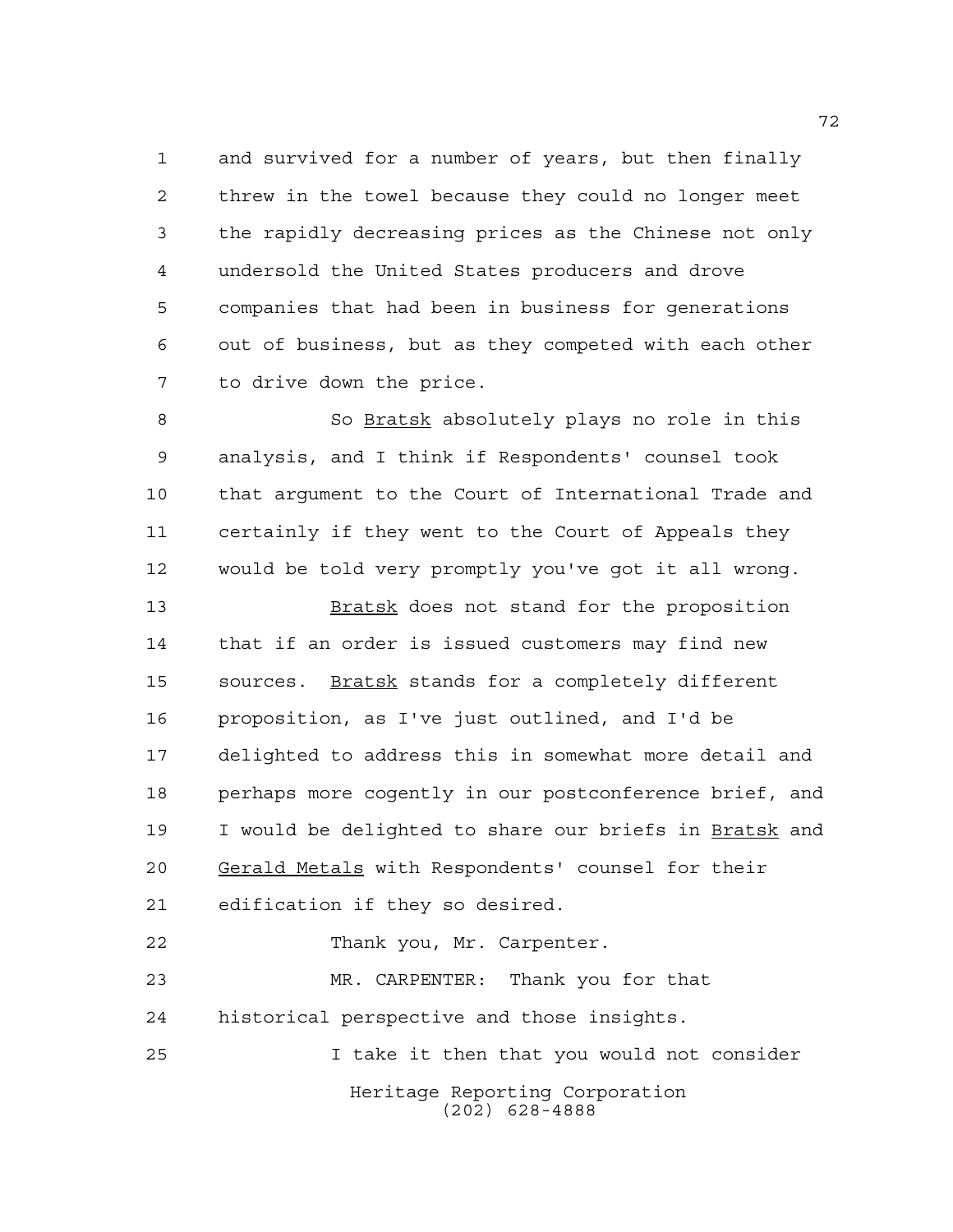Heritage Reporting Corporation (202) 628-4888 the nonsubject imports from Mexico, their presence in the market during the period of investigation, to be significant? MR. WAITE: They weren't. Dr. Magrath can address that in terms of economic terms. In legal terms, they're not significant and they don't stand for any principle that this body is familiar with under Bratsk, Gerald Metals or any of its progeny. 10 MR. CARPENTER: Thank you. There was also the assertion made that Mexico is the reason that the other producers went to China. Would you have any comments you'd like to offer on that assertion? MR. MAGNUS: Milton Magnus, M&B Metal Products. I have no idea what the other producers think, so I can't answer that. 18 MR. CARPENTER: Okay. MR. WAITE: Mr. Carpenter, Fred Waite. Again, if you look at the questionnaire responses from the other producers I think they tell a very different story as to with whom they were competing and to whom they were losing sales. I also think that the history that we provided in the petition makes that story very clear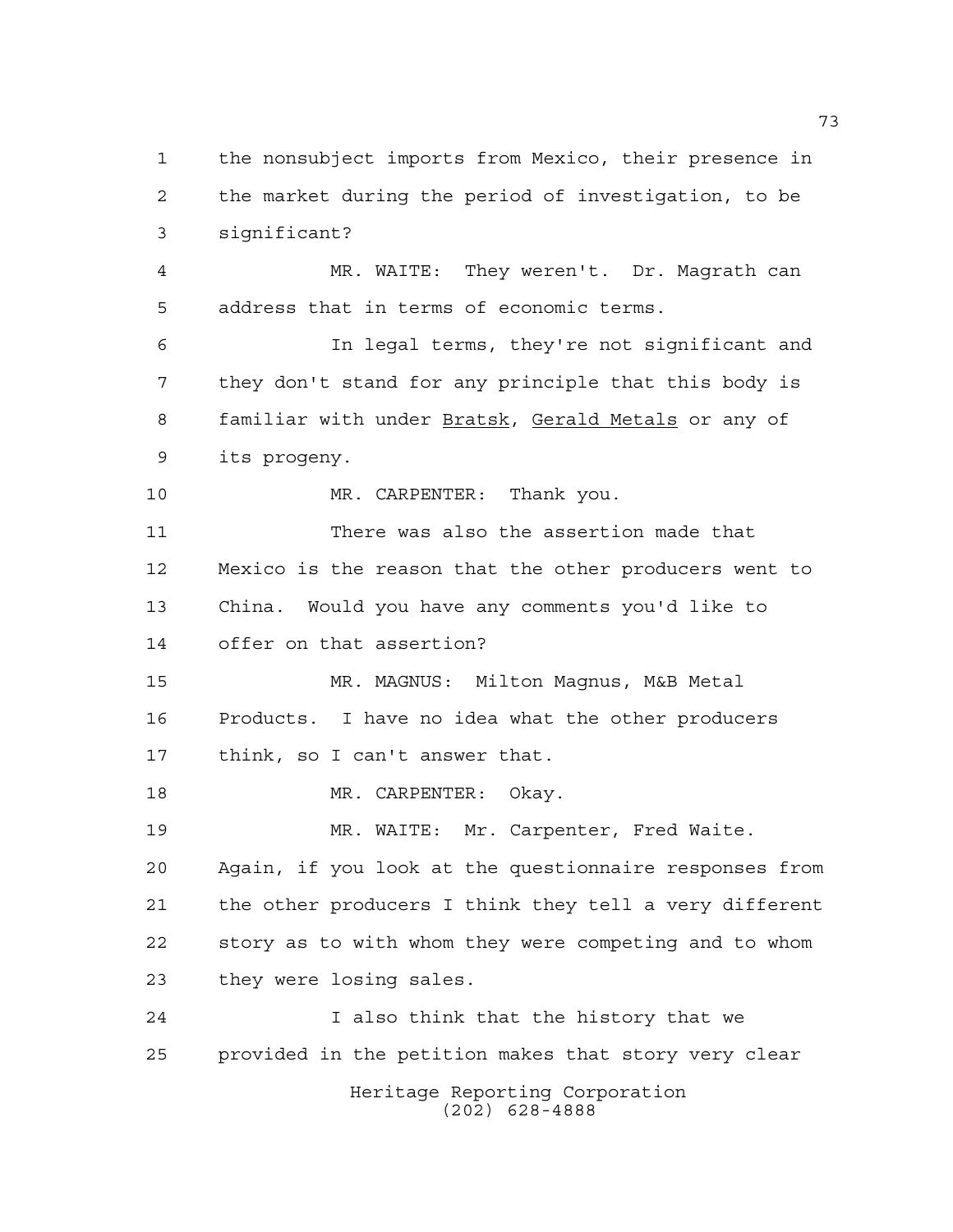as well.

| 2  | MR. CARPENTER: Okay. Thank you.                        |
|----|--------------------------------------------------------|
| 3  | Yes? Mr. Corkran has another question.                 |
| 4  | MR. CORKRAN: Sorry. I'll make this very                |
| 5  | brief. I have two questions, one of which will be for  |
| 6  | you, Mr. Waite, probably for the postconference brief. |
| 7  | It just struck me when you characterized the           |
| 8  | imports from Mexico as not being significant. Looking  |
| 9  | at the volume that's entering right now, I was         |
| 10 | comparing it against the volume of imports that was    |
| 11 | coming in from China at the time of the 421, at least  |
| 12 | through 2001.                                          |
| 13 | The volumes are somewhat similar, so I was             |
| 14 | just struck by the characterization that the imports   |
| 15 | from Mexico were not significant. Do you have          |
| 16 | anything that you want to add on that?                 |
| 17 | I understand that you already said that Dr.            |
| 18 | Magrath would also address it later as well.           |
| 19 | MR. WAITE: Yes, Mr. Corkran, we will                   |
| 20 | address that. One interesting point, of course, is     |
| 21 | that during the period of investigation, the majority, |
| 22 | significant majority of shipments of hangers by M&B    |
| 23 | were of hangers produced in the United States, not     |
| 24 | hangers produced in Mexico. That's shipments in the    |
| 25 | United States market, and we can provide that          |
|    | Heritage Reporting Corporation                         |

(202) 628-4888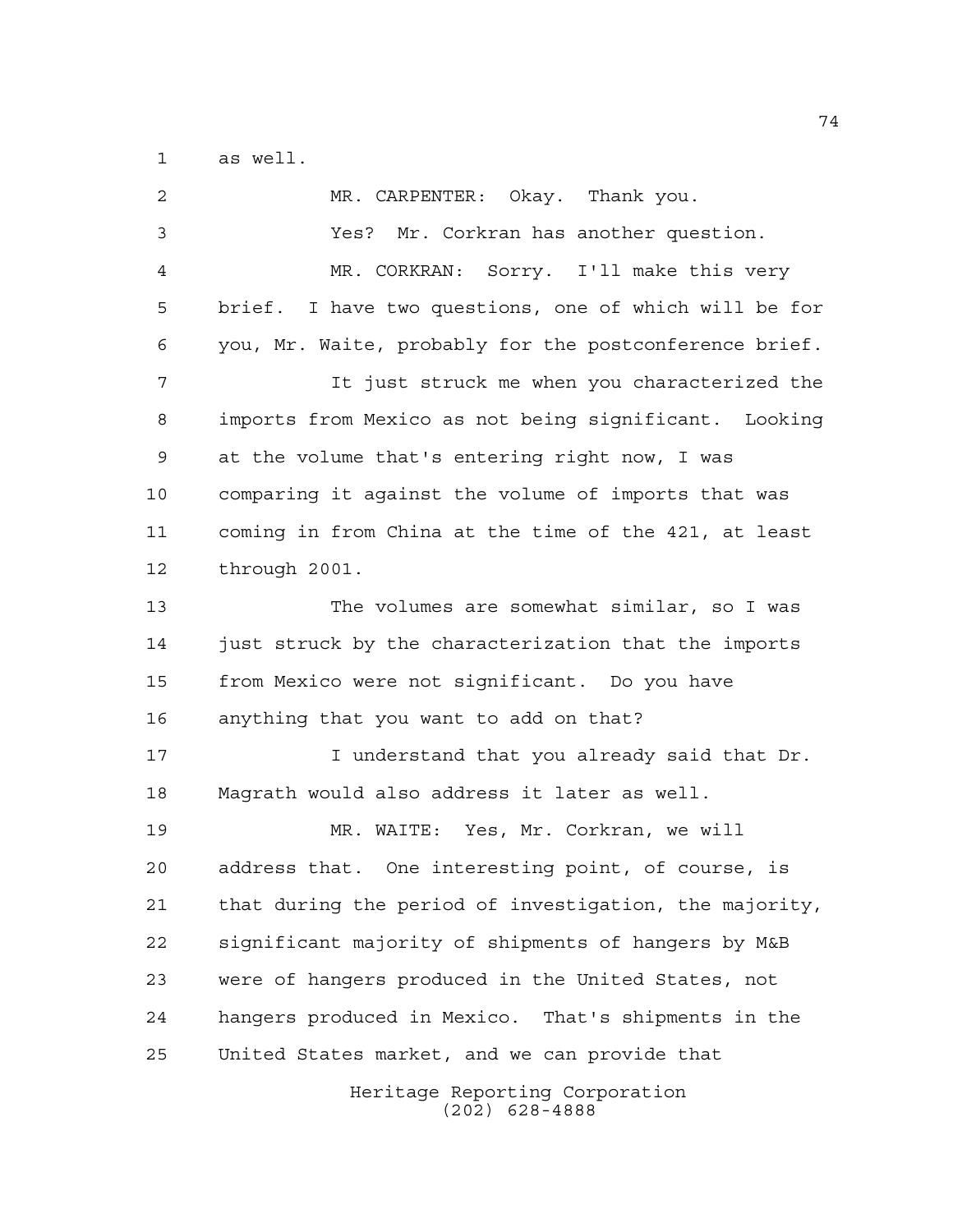information to you as well, although it's available in raw form in our questionnaire responses as well as in our petition, but we will address your specific question in our post-conference brief.

 MR. MAGRATH: Mr. Corkran, we know you've got the import statistics. Our import statistics are on Exhibit 1 of the petition, and to say even at the start of the period of investigation, 2004, that the Mexican and Chinese levels were similar is, I'm sorry, not, to my mind, correct. The other one of China is way more than double what the Mexican imports are. Certainly -- and you know, our charts 5 here showing this is not only Mexico, but all other imports other than China.

 You can see this low level of blue here that's basically, volume-wise, has remained stable over the entire period of investigation, versus this huge increase in the red bars. That seems to tell a different story. And then finally, our Pacman chart here, 6, of course the most striking this is the growth of China, but the other is, in terms of the entire circle, the entire pie characterizes the US market in both those years, and the 'other' there, the little yellow slice that the big China guy is about to eat up, is about the same here, both at the start of

> Heritage Reporting Corporation (202) 628-4888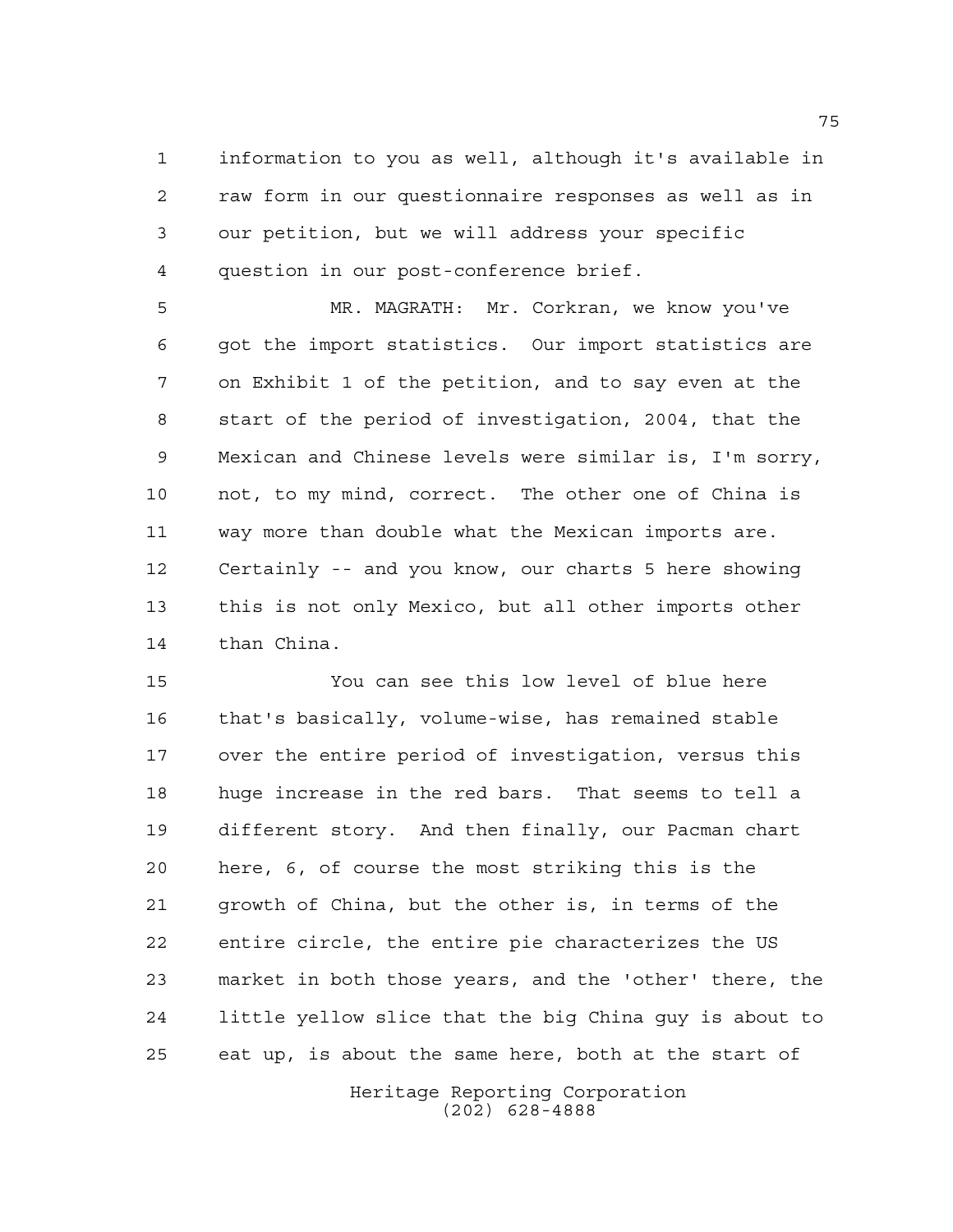the POI and in the latest period of the POI.

 It is, as we said in our testimony, an almost one-for-one, that the Chinese have taken it out of the hide of US producer shipments, rather than Mexico or any other source going anywhere.

 MR. CORKRAN: My question, just to be clear for purposes of the post-conference brief, I'm looking at data that appears on Table 6 of the 421 report, and again, my comment was not geared so much even toward where volumes are or where relative volumes are for imports from China and imports from Mexico from 2004 forward.

 It was more being struck by the statement that the imports from Mexico, looked at individually, were not significant, and the fact that at the time of the 421 -- so I'm looking now at data for 2000 and 2001 -- those import volumes, for which there were many characterizations made regarding imports from China, were about the same level as current imports from Mexico, and in fact, going back through at least 2004 imports from Mexico. But I certainly take your point about relative volumes from 2000 forward.

 My second question goes to Mr. Magnus, and that was, in terms of your company's sourcing product from Mexico, do you source from any other supplier in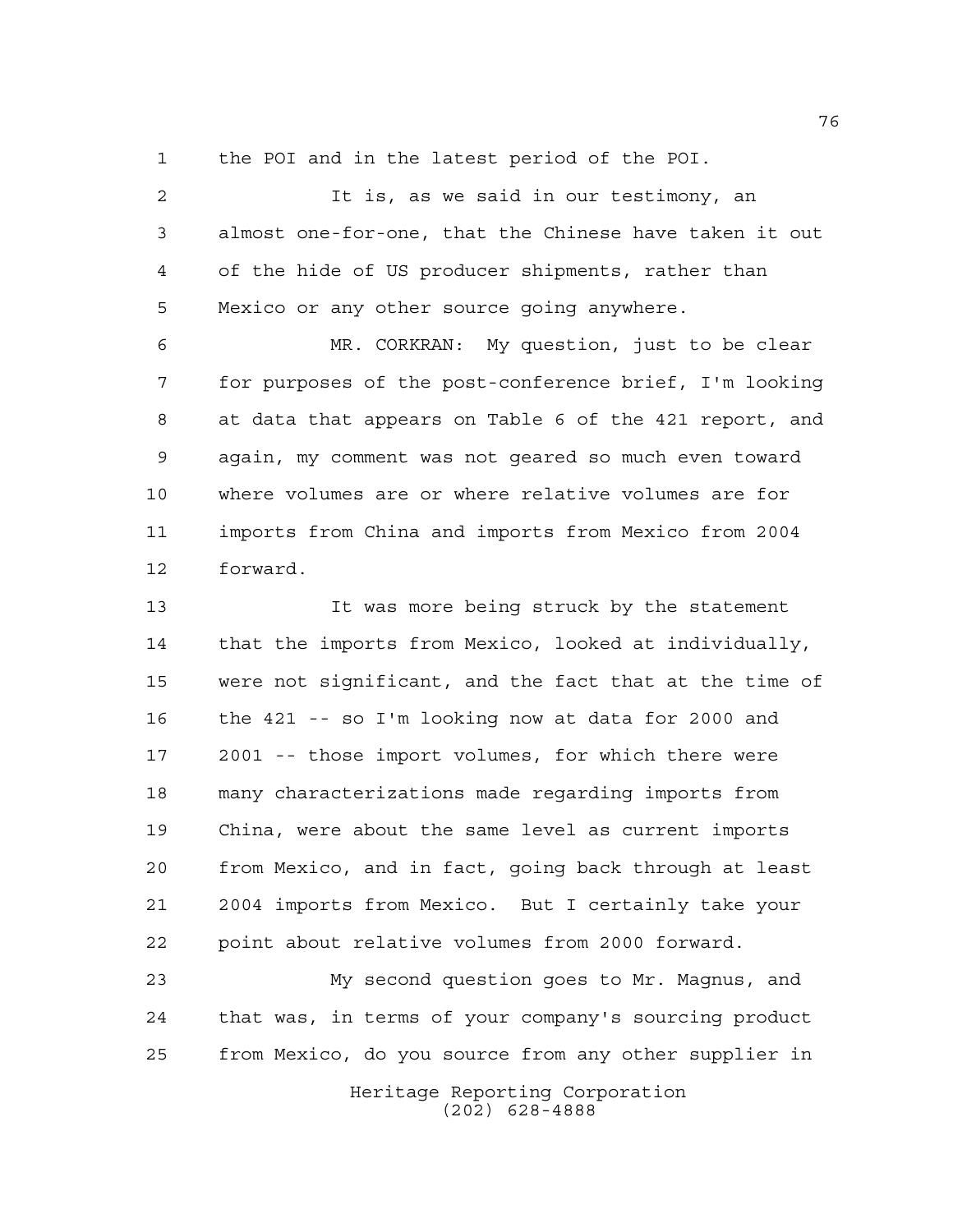Heritage Reporting Corporation Mexico other than your own operations down there? MR. MAGNUS: Milton Magnus, M&B. No, we don't. MR. CORKRAN: Thank you. That was the last of my questions. MR. CARPENTER: Mr. Haldenstein? MR. HALDENSTEIN: Mike Haldenstein, general counsel. This is for Mr. Magnus. Can you discuss to any extent publicly what you are importing from China and the reason for your importing? MR. MAGNUS: We are importing into the US, 90, 95% of what we're importing is strut hangers from China. MR. HALDENSTEIN: Strut hangers, did you say? 16 MR. MAGNUS: Yes. 17 MR. HALDENSTEIN: Thank you. MR. MAGNUS: We are importing strut hangers because the cost we can buy them FOB Shanghai is about half of what our production cost is or less, and by the time we get them here, they are still a lot less than what it would cost to produce them in Alabama. MR. HALDENSTEIN: Thank you. That's all. MR. CARPENTER: Once again, panel, thank you very much for your presentation and your responses to

(202) 628-4888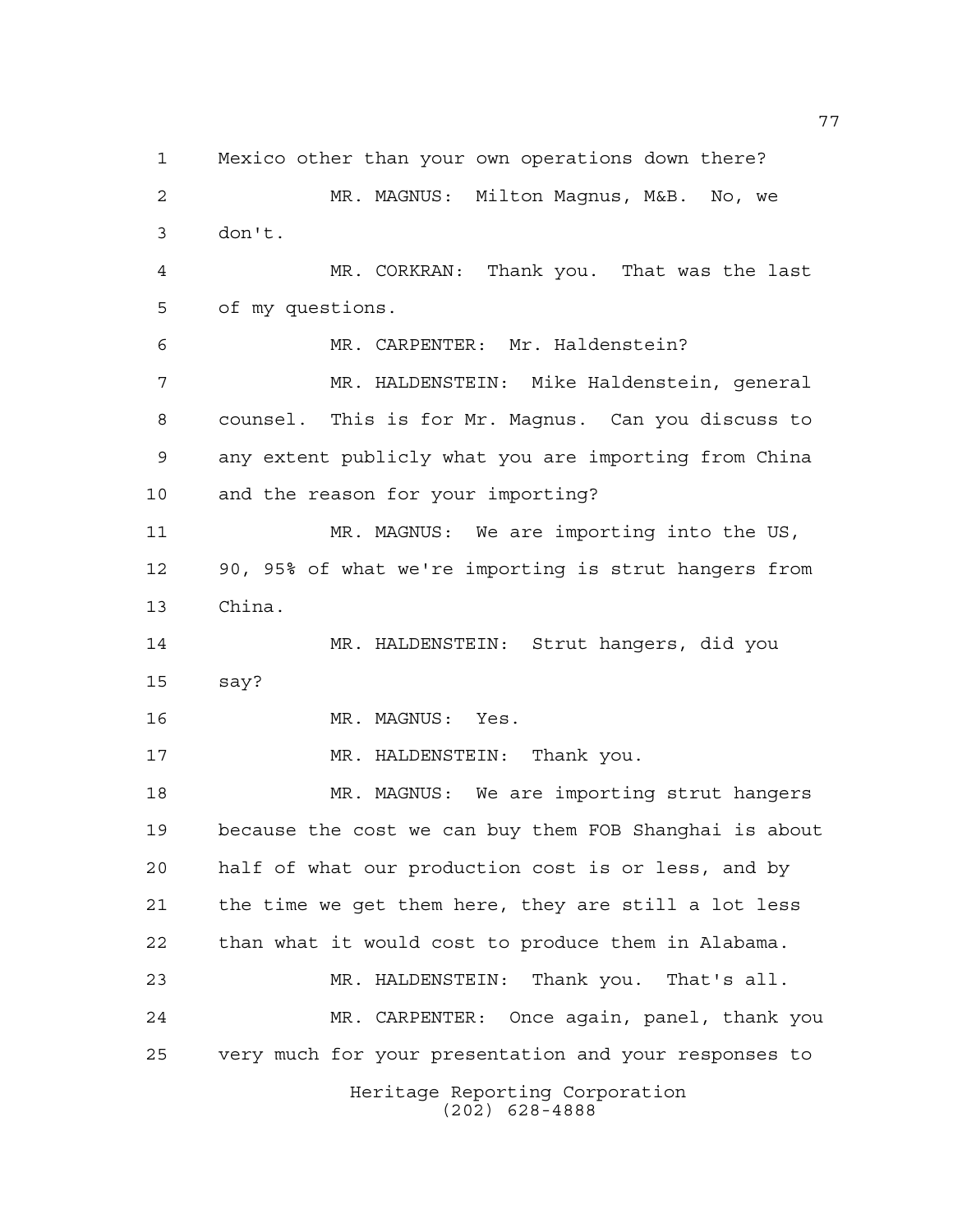our questions. We very much appreciate that, and thank you for coming here today to help us out with this. At this point, we'll take about a 10-minute break and resume the conference at 11:25 with the Respondents' testimony.

 (Whereupon, a brief recess was taken.)MR. CARPENTER: Could we resume the conference now, please? Please begin whenever you are ready.

 MR. NEELEY: Thank you. I'm Jeff Neeley. I'm going to start off for the Respondents' side. Jeff Neeley from the law firm of Greenberg Traurig. I'm here today with my colleague, Bob Stang, also with Greenberg Traurig. We are here on behalf of the China Chamber of Commerce for Light Industries & Arts and Crafts, as well as 11 companies who are producers and exporters of subject merchandise from China.

 I want to start out, I didn't think I was going to have to address this issue, but Mr. Magrath raised the issue of coverage from the Chinese industry. I'm a bit puzzled by that. As far as we can tell, we have virtually 100% coverage at the moment, and I say that based on looking at the import statistics from the US government and comparing that to the exports that we reported.

Heritage Reporting Corporation (202) 628-4888 I mean, certainly, we've made an attempt to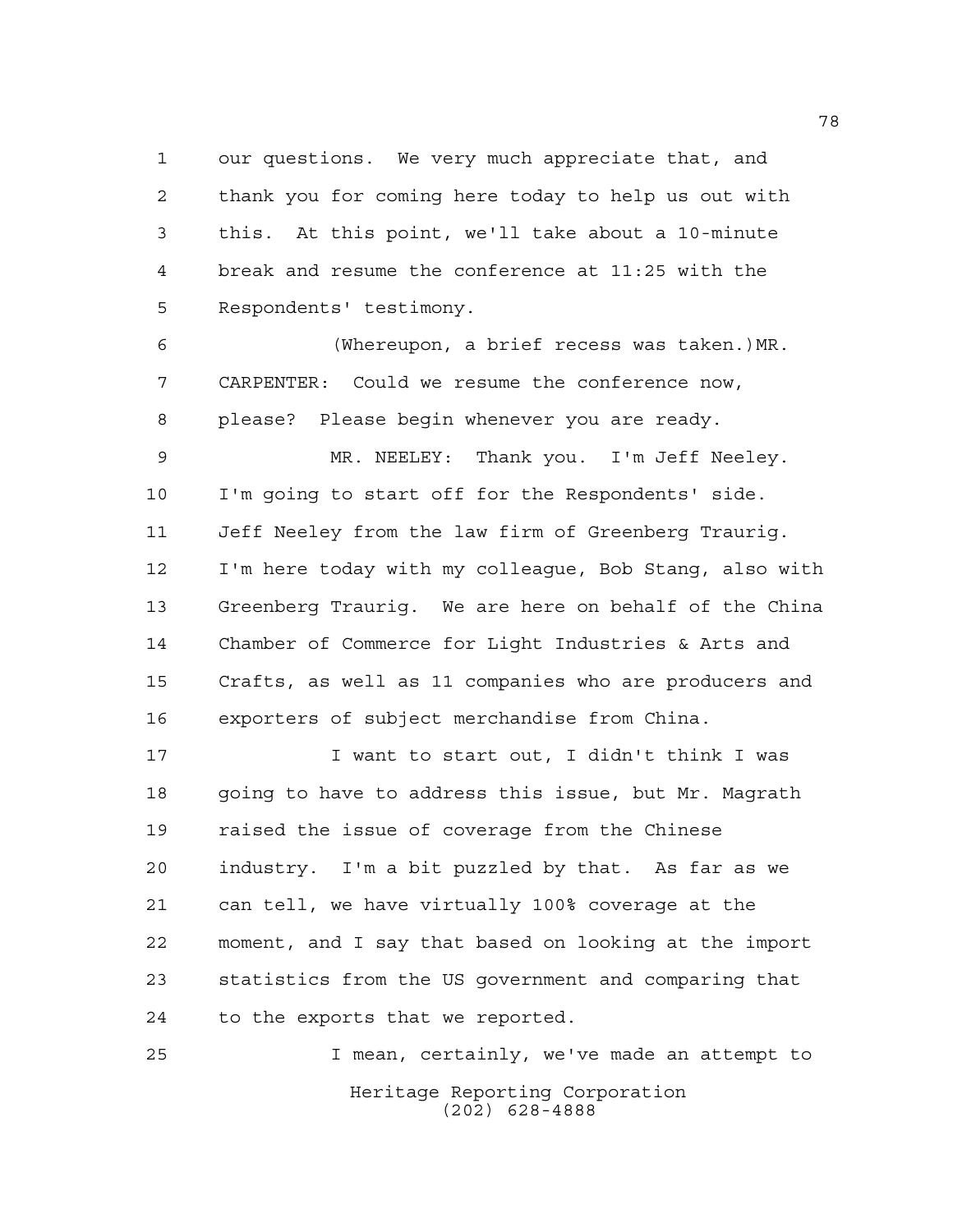get 100% coverage. I think we have succeeded. I think what it may show is not that we have been unsuccessful in getting complete coverage, but just how shaky the capacity utilization, the capacity figures are that you are getting from the other side, because he's starting with the assumption that capacity is X and saying we don't have complete coverage. Well, the reality is, the real check is, I

 think, the import statistics of the United States, and I believe that when you compare the two, you'll see that we have very, very good coverage.

 MR. CARPENTER: Excuse me, Mr. Neeley, if I might.

MR. NEELEY: Certainly.

 MR. CARPENTER: When you say 100% coverage, are you referring to exports from Chinese exporters or are you referring to Chinese production as well?

 MR. NEELEY: I'm referring to Chinese exports to the United States.

 MR. CARPENTER: Okay, thank you. MR. NEELEY: And we heard, I should add, that they should be pretty close to the same thing, and the reason is that we also heard from the domestic industry that, you know, nobody else in the world,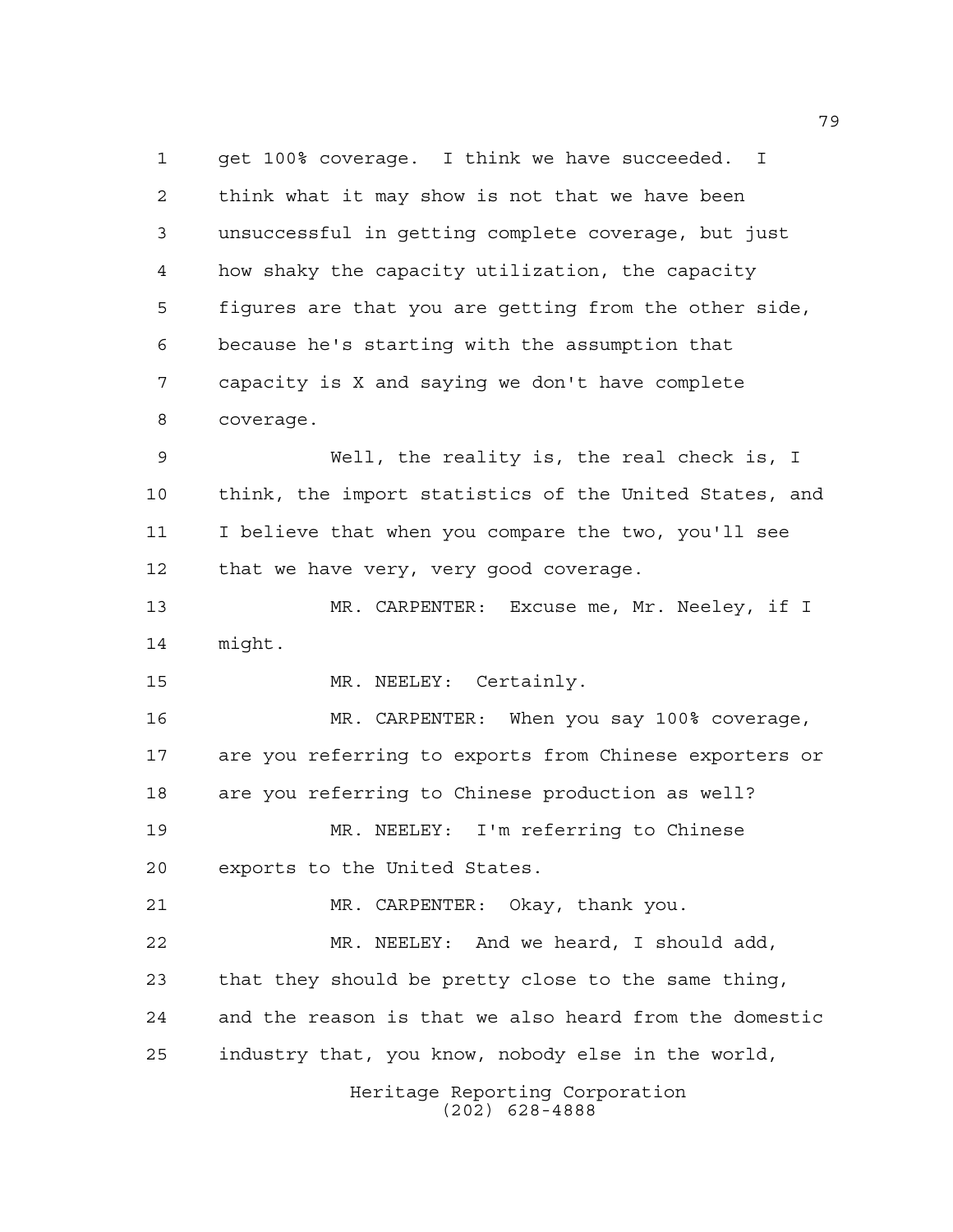essentially, uses these products. I mean, if that's the case, where is all this capacity overhang? It's a little bit puzzling how you'd have all this capacity in China, going exactly where?

 It doesn't really make sense. I mean, I don't think their story adds up very well. Anyway, if we can help, if you can identify anybody that we have missed, we will be glad to do it, but I don't think we've missed anybody of significance.

 MR. CARPENTER: That's very helpful, thank you.

 MR. NEELEY: I start out with a little bit of background on the case. The requirement, of course, of the statute in 19 U.S.C. 1673 is that a US industry must be materially injured or threatened by reason of less than fair value imports, and it's the causation issue that we're here, principally, to talk about today. It means that the US industry must be injured by Chinese imports, not by some worldwide market price for hangers, and here we have plainly what is a very low technology product.

 This is not semiconductors. This is not a product where there are very high barriers to entry. In addition, as the Commission staff well knows, the statute says in 19 U.S.C. 1677(4) that the industry is

> Heritage Reporting Corporation (202) 628-4888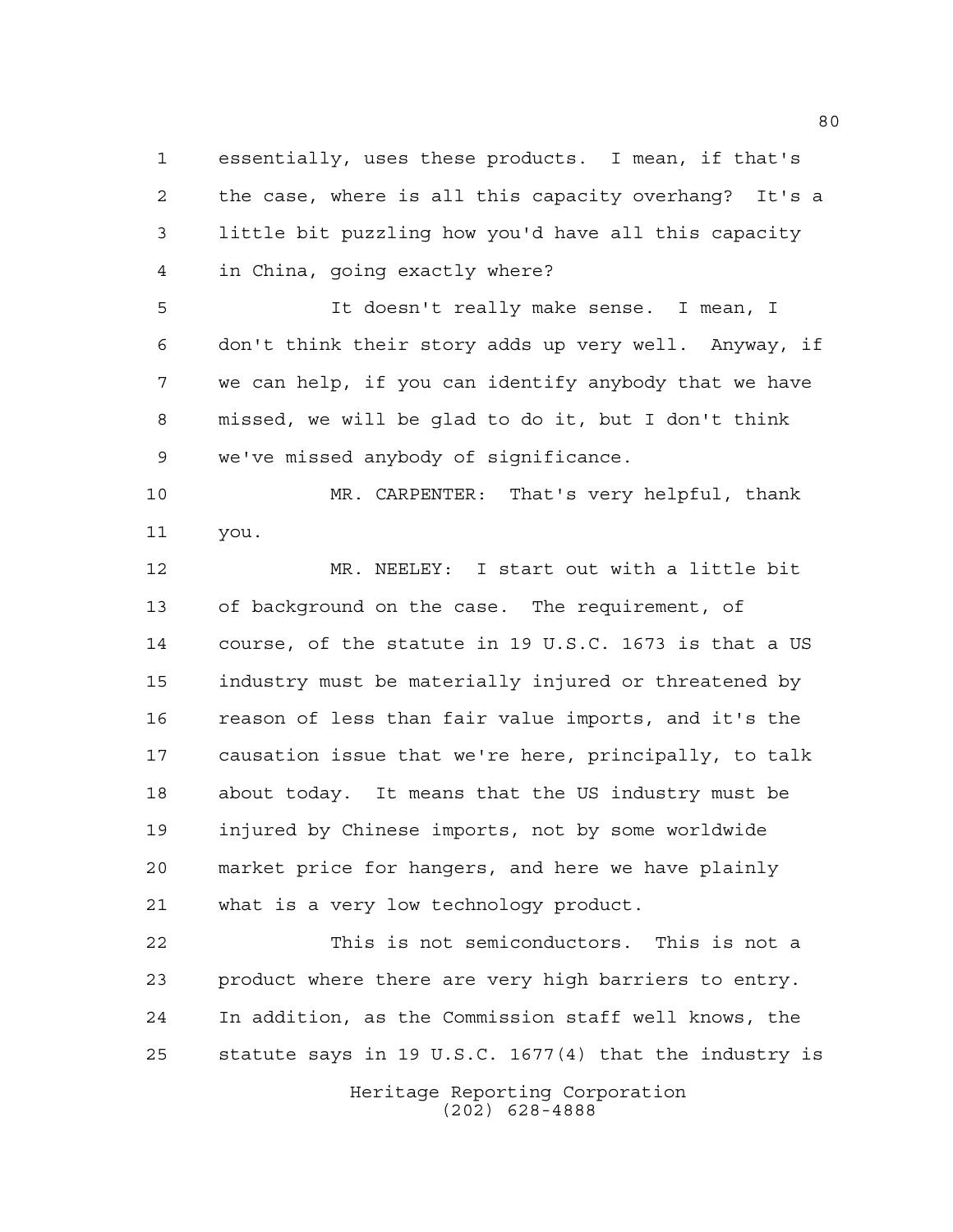the US producers as a whole of the domestic like product. I'll turn back to that in a moment, but I think that what we've heard from M&B and from their attorneys, there is an inconsistency in the way that they are defining the industry, and I think that the Commission needs to straighten that out during the course of this preliminary investigation.

 M&B has basically pursued a strategy that recognizes that there are few barriers to entry into this industry, and that there are multiple producers and potential producers throughout the world. It is both produced in the US and it has been a substantial importer of hangers. This is basically the same strategy that all the folks here today on the Respondents' side have pursued as well.

 It's a strategy that does not take a rocket scientist to figure out. This is a low technology good, and it is a very competitive industry as a result. It is a commodity product, as Mr. Waite has recognized. M&B's own website refers to its plant in Mexico and to its imports from there. Greenberg Traurig's Chinese clients have told us that M&B also purchases, and M&B has acknowledged this, it has purchased for several years substantial amounts of hangers from China.

> Heritage Reporting Corporation (202) 628-4888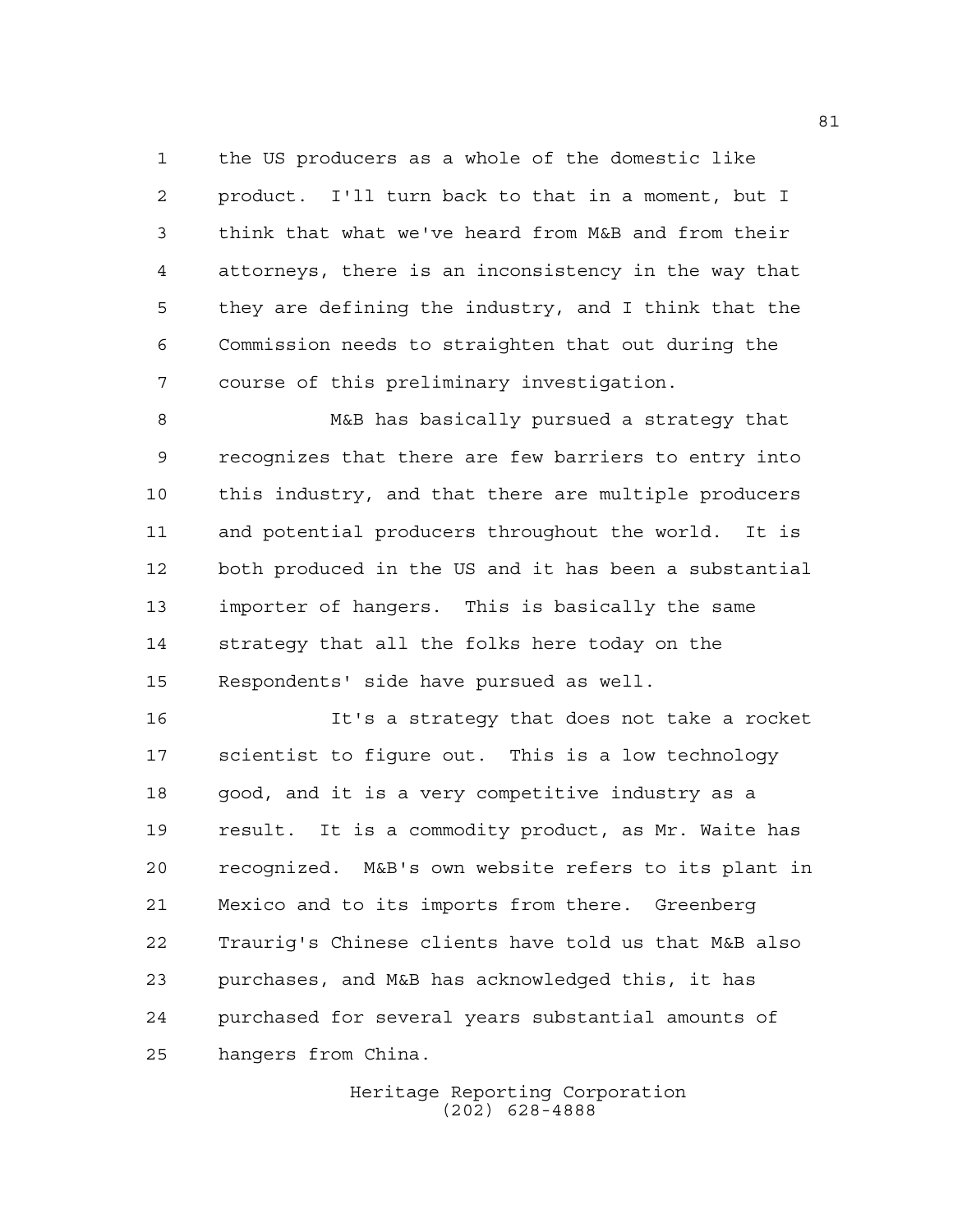If it wasn't from China, it would have been from some other foreign source. The reality is that this is a commodity product where there are a number of places that can produce these hangers for prices and costs much lower than in the United States. We will discuss in detail in a few minutes the Court of Appeals ruling in the Bratsk case. I would say at the outset that I think that Mr. Waite's characterization of the case as a backward-looking case and not a forward-looking case is fundamentally correct. I don't disagree with him on that analysis.

12 12 I think that it is a causation analysis. 13 That's what Bratsk is about. But I would say that I think his characterization is also incomplete, conveniently so, and not surprisingly. His characterization of Bratsk leaves out the fact of not only the Mexican potential to enter the US market if the Chinese are driven out, but the potential of numerous producers throughout the world to enter this market.

 There is a world price for hangers. It's a low technology good. Barriers to entry are low. That's what keeps prices down, not anything nefarious that the Chinese producers are doing, and when that 25 happens, you get to the **Bratsk** analysis. You get

> Heritage Reporting Corporation (202) 628-4888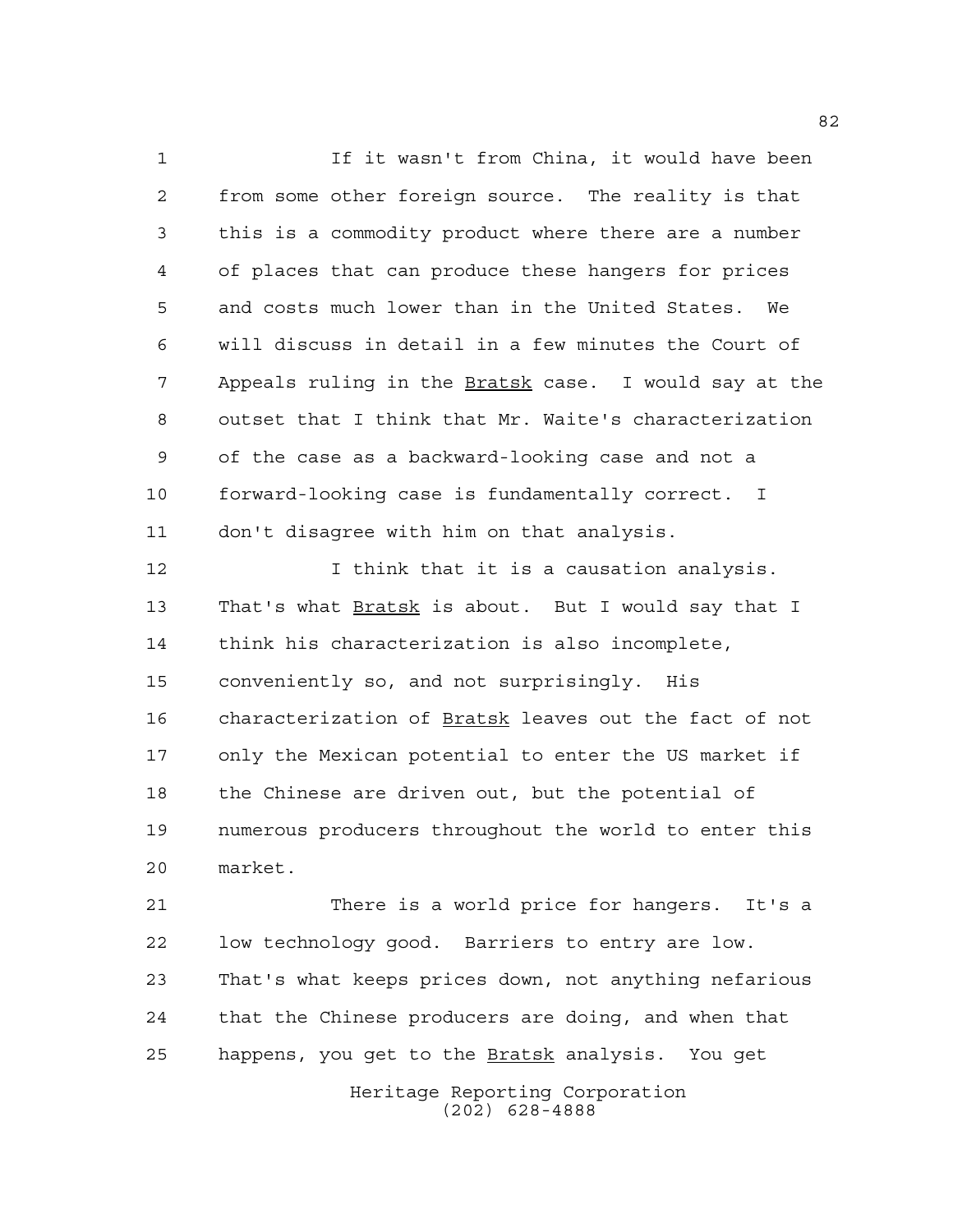there because you need to determine, what is going on with causation? Is it being caused by China or is it being caused by something else? And that's basically 4 what Bratsk says, and we'll go back to that, we'll quote some of the language from the opinion, but that's where we are coming from on this.

 I think it might be a little different than the way that Mr. Perry perhaps described it this morning. I think we are not really looking so much -- I mean, it's an interesting fact that they may go to Mexico. I don't know if they will or not. I don't think we need to get into he says/she says about whether they'll go to Mexico or not. I think it's largely irrelevant.

 I think the important point is that this industry is not coming back here. It will go someplace else, and that's interesting not because it's looking to the future, but because it's also looking to the past and what's keeping the prices down now, what's going on now. I mean, it's a story that should not just be seen as looking to the future, but also, what is the current situation.

Heritage Reporting Corporation (202) 628-4888 So we will discuss that in detail, obviously, in our brief, but we'll also discuss it in a few minutes here. First of all, I'd like to start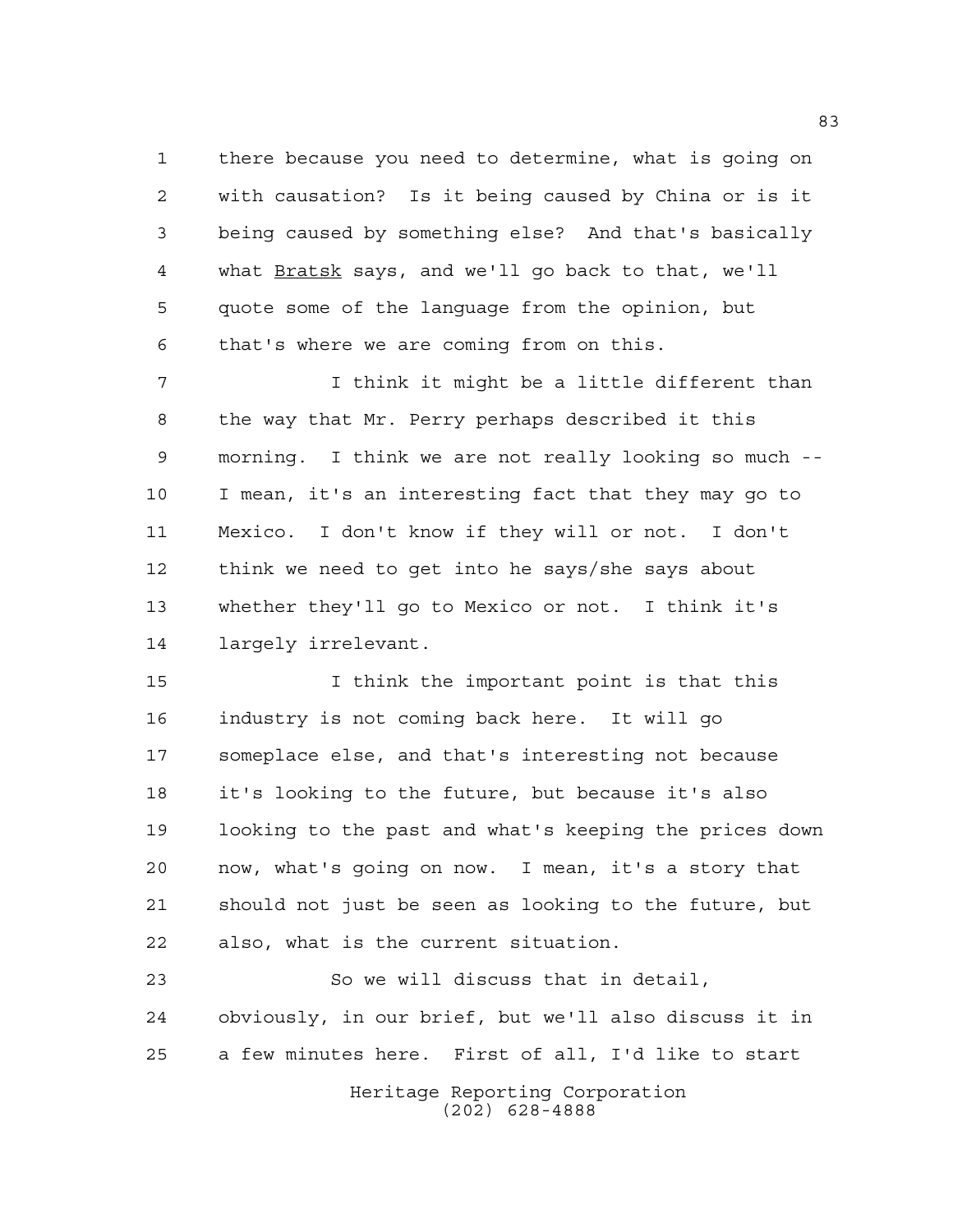with a couple points of legal analysis. M&B has taken what we believe to be a contradictory approach to the US industry that's to be analyzed in this case. On the one hand, it's claiming that the US government should ignore any claims of former US producers that they are members of the US industry for the purpose of deciding standing.

 That's what the Commerce Department is doing this morning. The Federal Register notice was published this morning. They were working on that very standing issue. On the other hand, M&B is claiming that the ITC should just examine the exit of those companies from the US industry as part of its analysis of injury. A big part of their petition talks about that. Much of what we heard this morning talks about that.

 But they can't have it both ways. If the companies are excluded for the purpose of standing, they also ought to be excluded for the purpose of the injury analysis, and if that's done, much of what we heard this morning from these folks is completely irrelevant. What we need to focus on is who the US industry is now, by their own admission, which is M&B, what's happening with M&B and their situation.

We'll address that again further in our

Heritage Reporting Corporation (202) 628-4888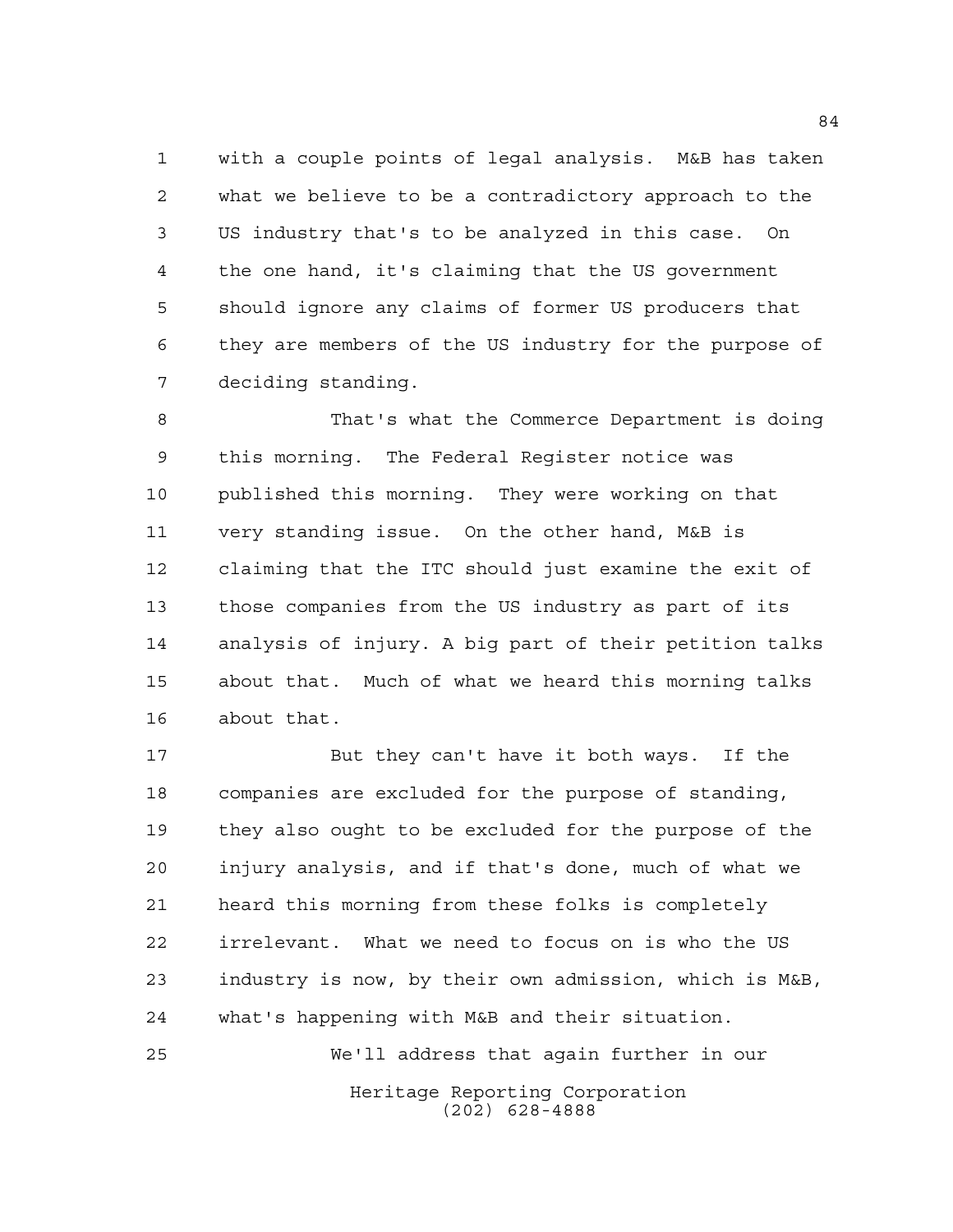post-conference brief. The specific provision, as the Commission staff knows, is 19 U.S.C. 1677(4)(D), which states that the related parties are companies that also import and can be excluded from the industry, and it says, I'm quoting, 'the producer may, in appropriate circumstances, be excluded from the industry,' period, not be excluded for standing and not for anything else. It says they are excluded. You ought to exclude them.

 Next, in assessing injury, and in light of the conditions of this industry, the Commission ought to take into account the Bratsk analysis and its predecessor Gerald Metals. As the Commission knows, Bratsk did follow Gerald Metals, and the description in Bratsk of Gerald Metals was that 'the increase in volume of subject imports priced below domestic products and the decline in the domestic market share,' which is what we have here, parenthetically, 'are not, in and of themselves, sufficient to establish causation.'

Heritage Reporting Corporation 21 Bratsk also goes on to say that the Commission is required 'to make a specific causation determination, and in that connection, to address directly whether non-subject imports would have replaced the subject imports without any beneficial

(202) 628-4888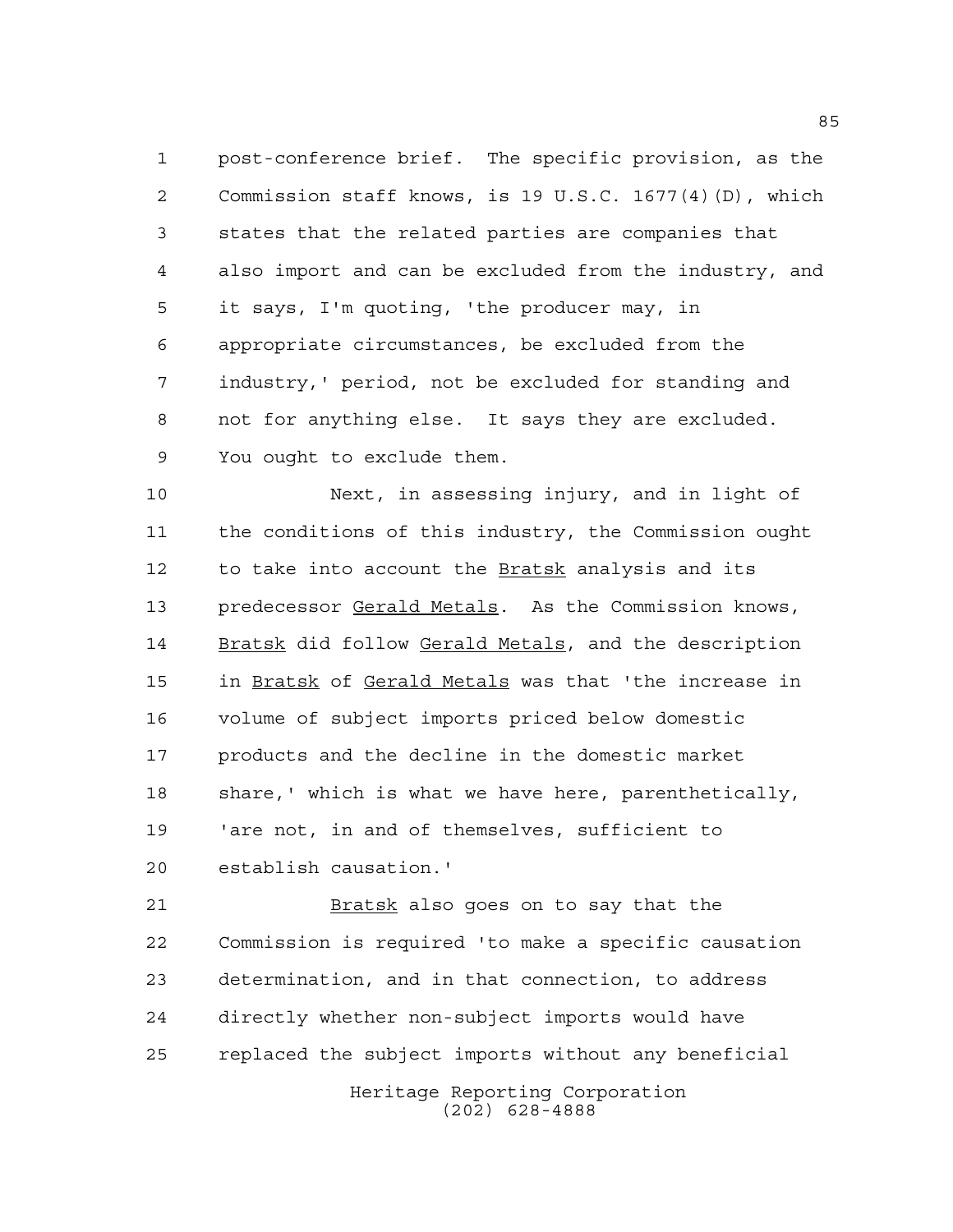effect on domestic producers.' In Bratsk, the

 Commission found that the domestic industry was able to produce only a portion of demand.

 That also is true in this case, and it has 5 been for several years. Bratsk also says, 'where commodity products are at issue,' and we heard, parenthetically, this morning that these are commodity products, 'where commodity products are at issue and fairly traded, price-competitive non-subject imports are in the market, the Commission must explain why the elimination of subject imports would benefit the domestic industry instead of resulting in non-subject imports' replacement of the subject imports' market share without any beneficial impact on US producers.'

 Again, we are back to this issue of causal connection, and that's really what we are talking about here. What we believe the Commission needs to do here in order to meet the obligations under the Bratsk analysis is to investigate, first of all, low- priced Mexican imports, but also to investigate potential imports from other countries. Both of those things are holding down prices in the United States. Nothing that China is doing will affect that one way or the other.

Heritage Reporting Corporation (202) 628-4888 Finally, we note that the Federal Circuit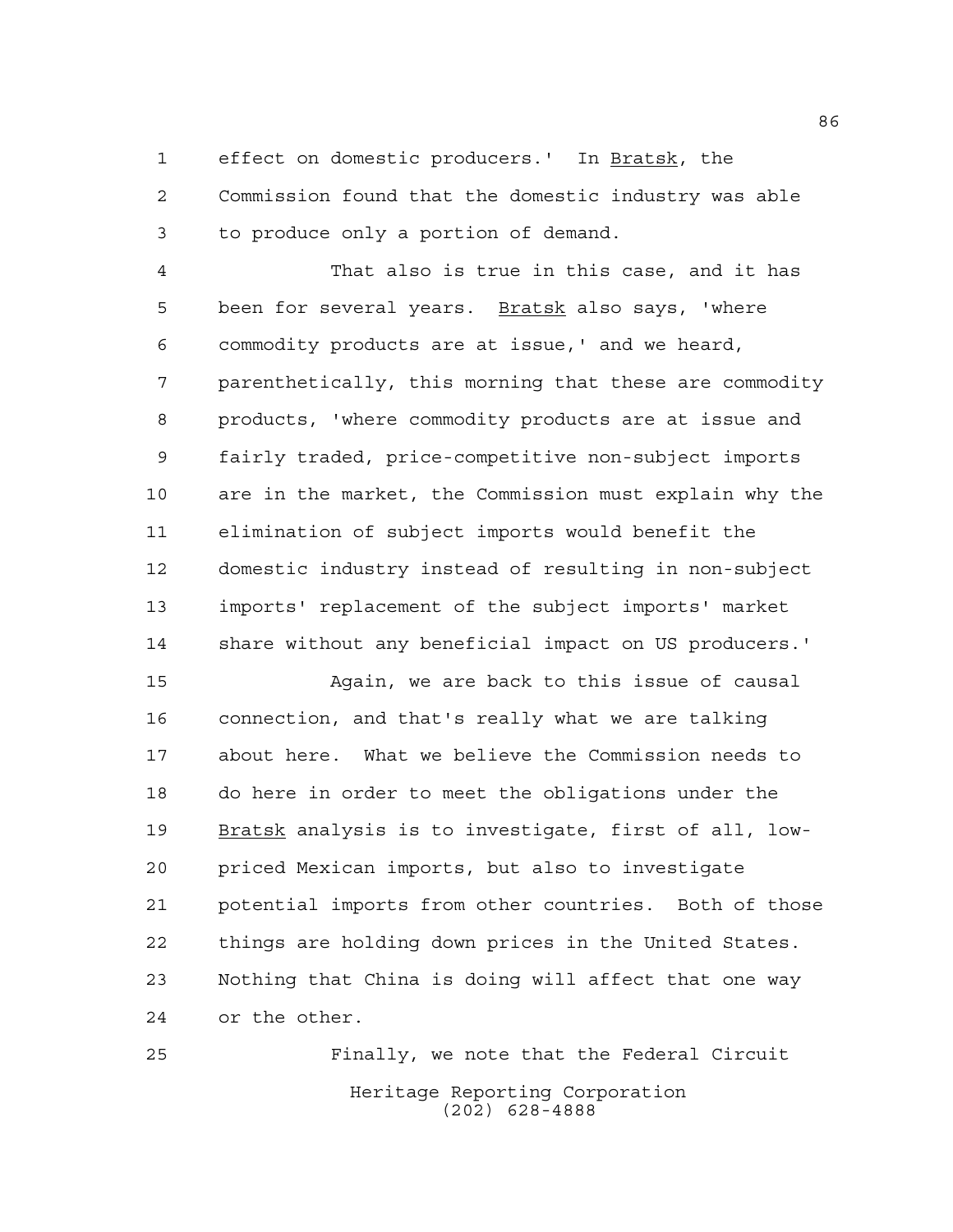stated that -- and this is in the Bratsk case -- that the Gerald Metals analysis is triggered 'whenever the antidumping investigation is centered on a commodity product and price comparative non-subject imports are a significant factor in the market.' That's what we think we have here, both present potential imports from Mexico and from other countries.

 The reality is that this is an extremely low-tech industry with low barriers to entry. It will not take more than a couple of months, and these folks can address this better than I am, I'm only a lawyer, but they can address how easy it is to move the production of these products from China to Vietnam, to Malaysia, to Indonesia, to 2 kilometers down the road from where they are in Mexico, to anyplace that they choose to move it.

 The present injury analysis, sort of shifting to another topic, has to be for the US industry, and I think that was hinted at this morning in some of the questions of the staff. It's legally required that the Commission require only injury to the US industry and not to M&B's imports, and I think we have to be very careful in distinguishing those. For example, I think that M&B has been very careless in presenting certain data and failing to distinguish

> Heritage Reporting Corporation (202) 628-4888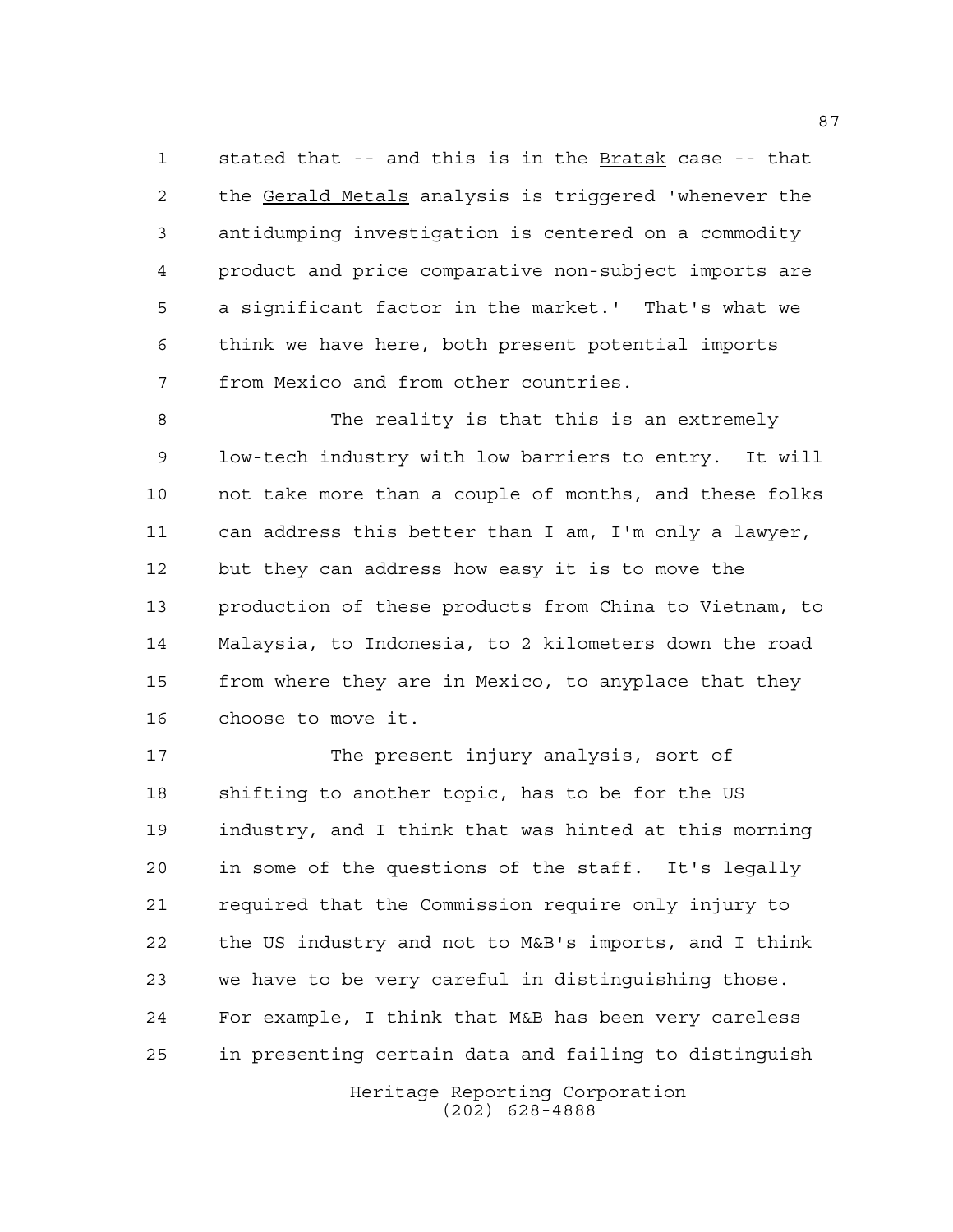between US production and imports.

| $\overline{a}$ | For example, lost sales allegations.                   |
|----------------|--------------------------------------------------------|
| 3              | Without going into any details that I can't discuss in |
| 4              | a public forum, I would say that the Commission ought  |
| 5              | to look very carefully at those lost sales allegations |
| 6              | because those lost sales allegations seem to us to be  |
| 7              | discussing lost sales for which there is no US         |
| 8              | production in some instances, and I think we need to   |
| 9              | look at that and see what exactly is going on there.   |
| 10             | Are we really talking about injury to the US industry, |
| 11             | or are we talking about injury to Mexican imports?     |
| 12             | I think the Commission also ought to look at           |
| 13             | lost sales allegations because in many instances those |
| 14             | allegations are extremely vague and call into question |
| 15             | at least whether M&B actually need a bona fide         |
| 16             | proposal for some of that business. I think it would   |
| 17             | be wise for the Commission to follow up and ask some   |
| 18             | additional questions about the details of some of      |
| 19             | those allegations. Again, we'll address that in the    |
| 20             | brief in more detail.                                  |
| 21             | We also believe that the Commission ought to           |
| 22             | be careful to obtain pricing data for a representative |
| 23             | sample of M&B's products. The seven products that      |
| 24             | were chosen, which I believe are the same products     |
|                |                                                        |

that were involved in the Section 421 case, seem to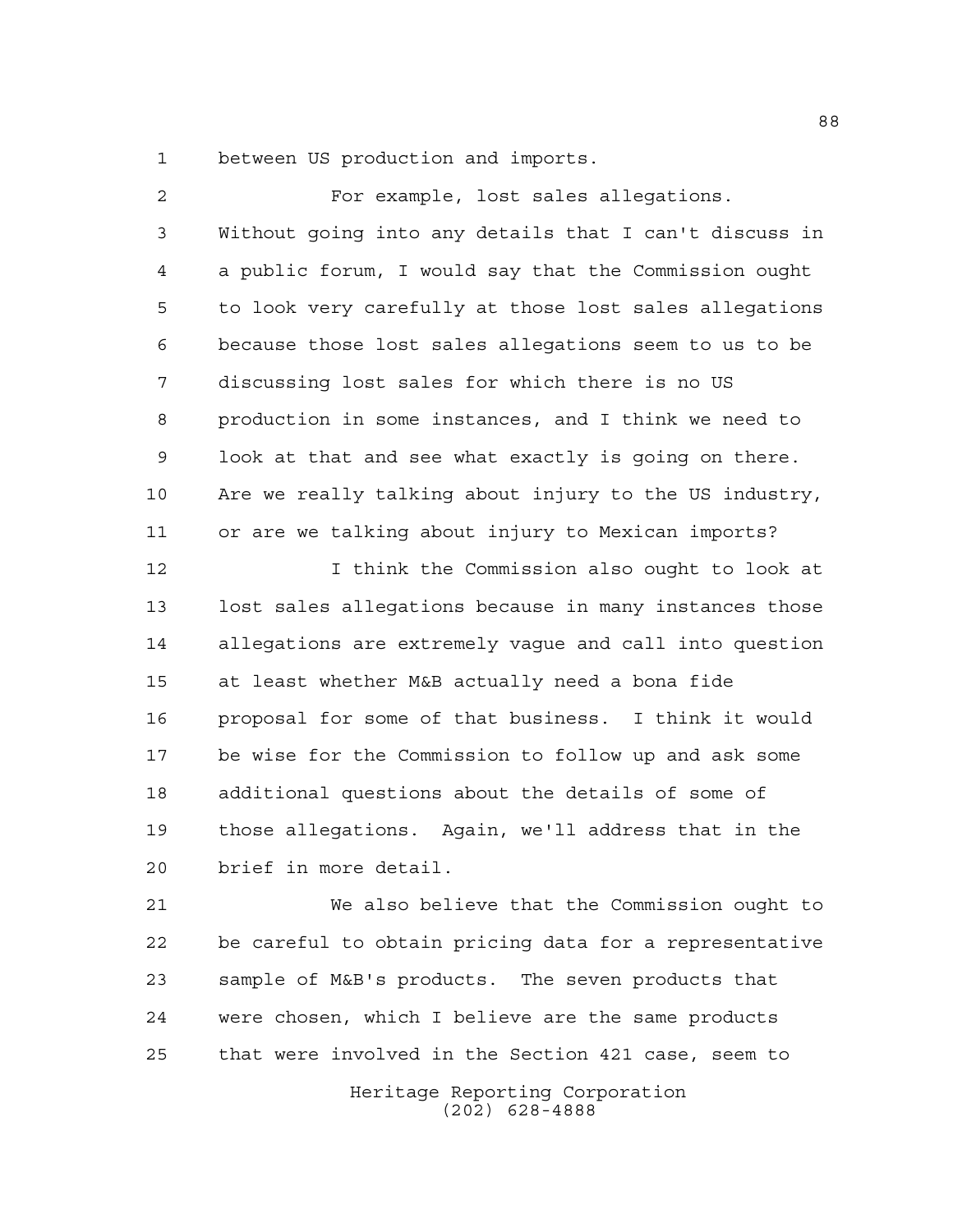leave out a significant number of M&B's major

 products, and that's just by comparing M&B's sales to the coverage of the seven products.

 We'll address that, because a lot of that information is confidential, in the brief, but I think the Commission would be wise to take a look at that to make sure that the coverage is good and sufficient. What the Commission should also take into account in terms of causation is that the M&B business strategy and the strategy of all the other producers is based on the recognition that this product can be made almost anywhere, and that the US does not have a comparative advantage in making the product.

 I've turned back to what the President said in rejecting the Section 421 relief, and I think that it is relevant, despite what Mr. Waite says, because it goes to a very important economic fact of life, and economic facts of life are very stubborn things. What the President said, through the USTR I guess, is that 'there is a strong possibility that if additional tariffs on Chinese wire hangers were imposed, production would simply shift to third countries which would not be subject to Section 421's China-specific restrictions.

Heritage Reporting Corporation (202) 628-4888 'In that event, import relief would have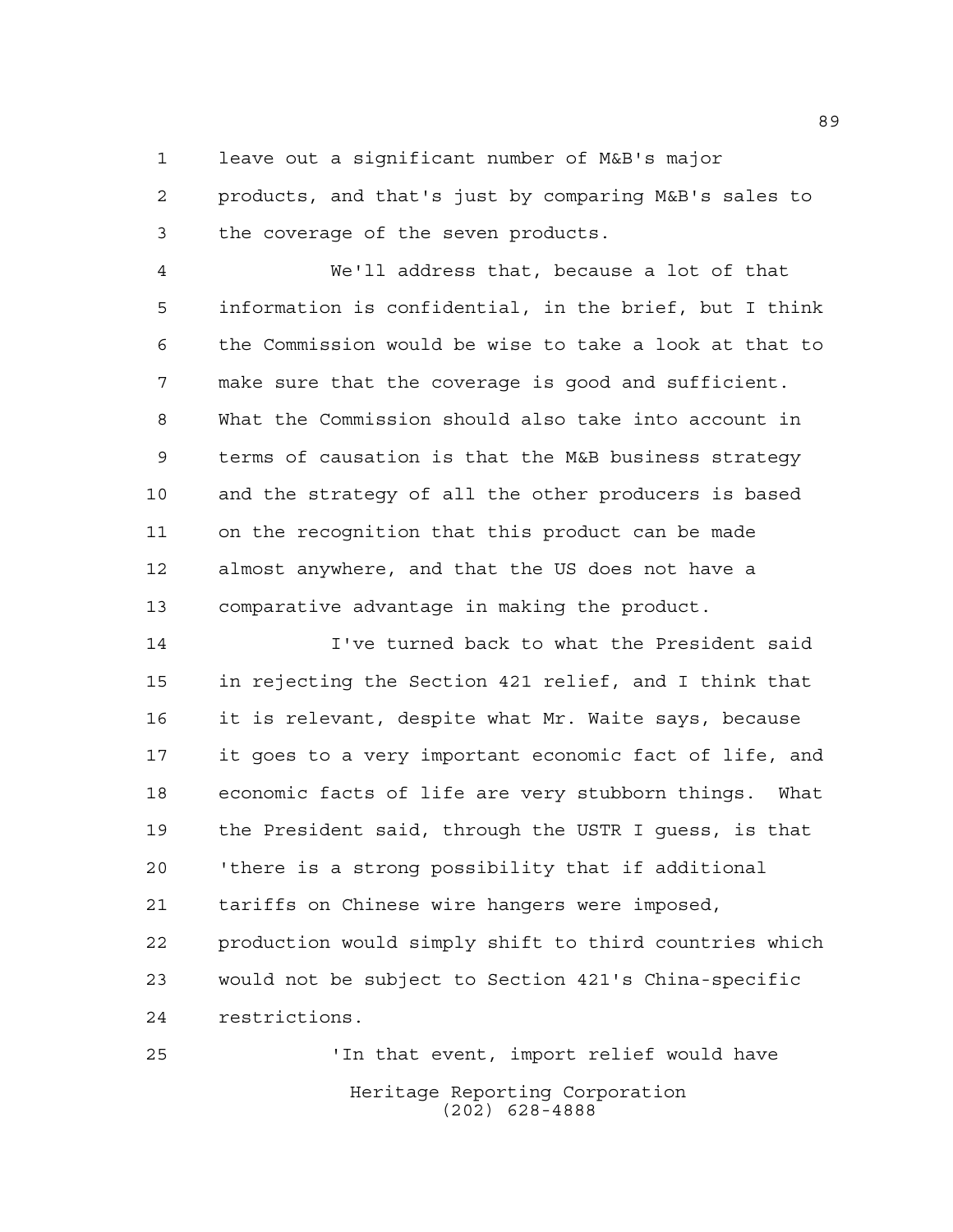little or no benefit for any domestic producer.' That goes, of course, to the future, but it also goes to the past. It goes to the causation issue. It goes to what we are talking about in this situation. The situation is exactly the same as it was when the President rejected relief back in 2003. Current US production capacity simply cannot meet demand for this product, and it makes little economic sense to add capacity hear in the United States when there are numerous countries in the world that can make this product more cheaply.

 Thus, whatever happens to this case, there is absolutely no indication that price levels will rise or volumes of US production or sales will increase, or put in another way, there's no indication that what has happened with the US industry to date has anything to do with the Chinese imports. I think that M&B itself recognizes this economic fact of life, and has imported significant amounts of product from China as well as Mexico.

 In terms of the threat of injury, we think that the analysis is fundamentally the same as it is for the current injury. We think that there is no indication of threat of injury, nor of current injury to the domestic injury. In conclusion, I'd just say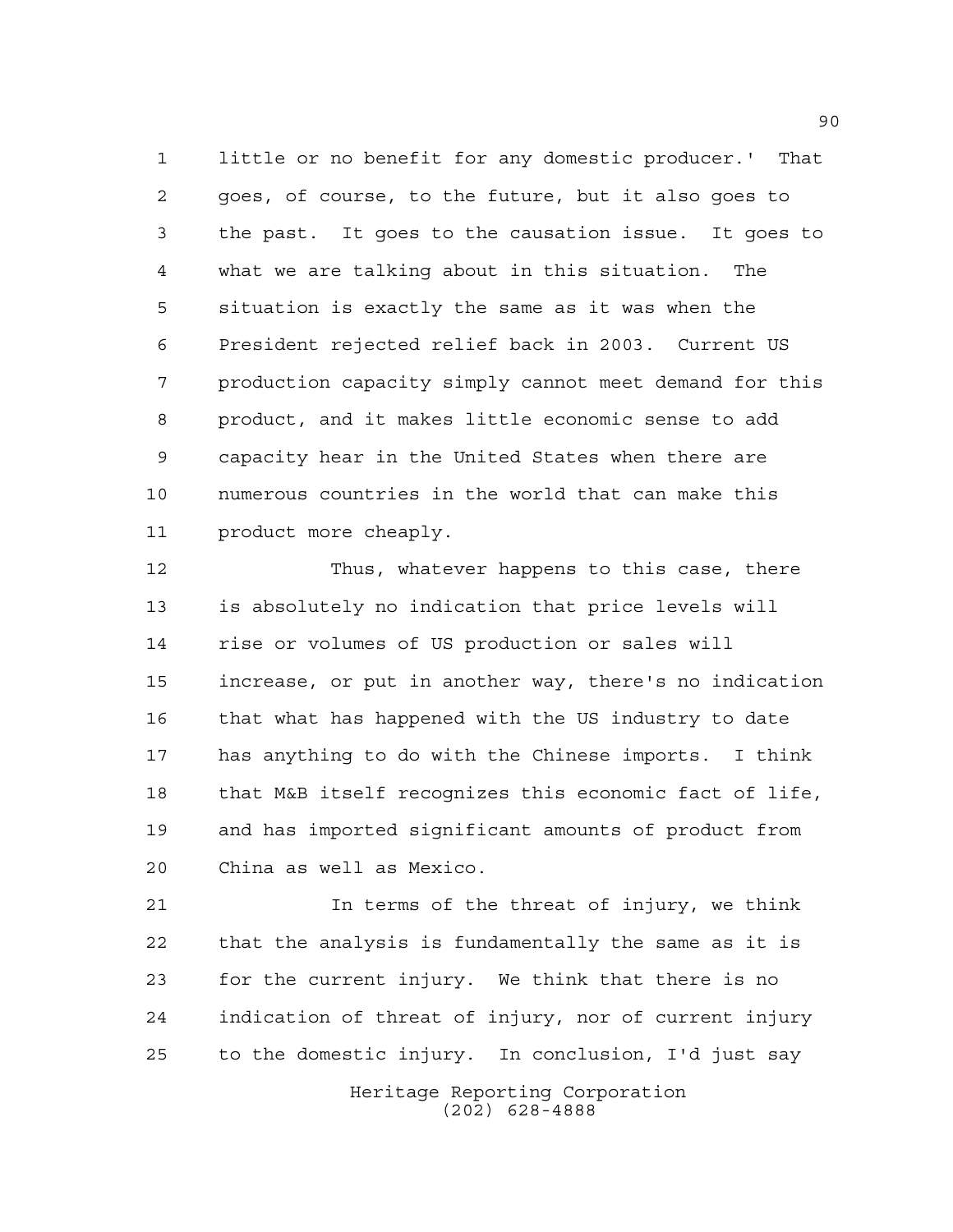that the Commission here should find in the negative in this case because there is no causal link between imports from China and the condition of the US industry.

 Instead, any negative effects on the US industry are due to the high cost structure compared to the rest of the world, and even if China were not in the market during the period of investigation, the condition of the US industry would have been essentially 100% the same. Furthermore, the petition and the information submitted by M&B are so insufficient on major issues such as prices that the Commission should not continue this case and find that there is a reasonable indication of injury.

**I** will now turn to Mr. Perry and his group to flesh out some of the factual issues in a bit more detail. Thank you.

 MR. PERRY: My name is William Perry of the law firm Garvey Schubert Barer, and I am here representing two of the major importers in the product, Laidlaw and United Wire. I just wanted to make one quick comment at the beginning. Mr. Waite said that I unfairly characterized the Bratsk case. I didn't characterize; I quoted. I quoted from the court's decision and I also quoted from the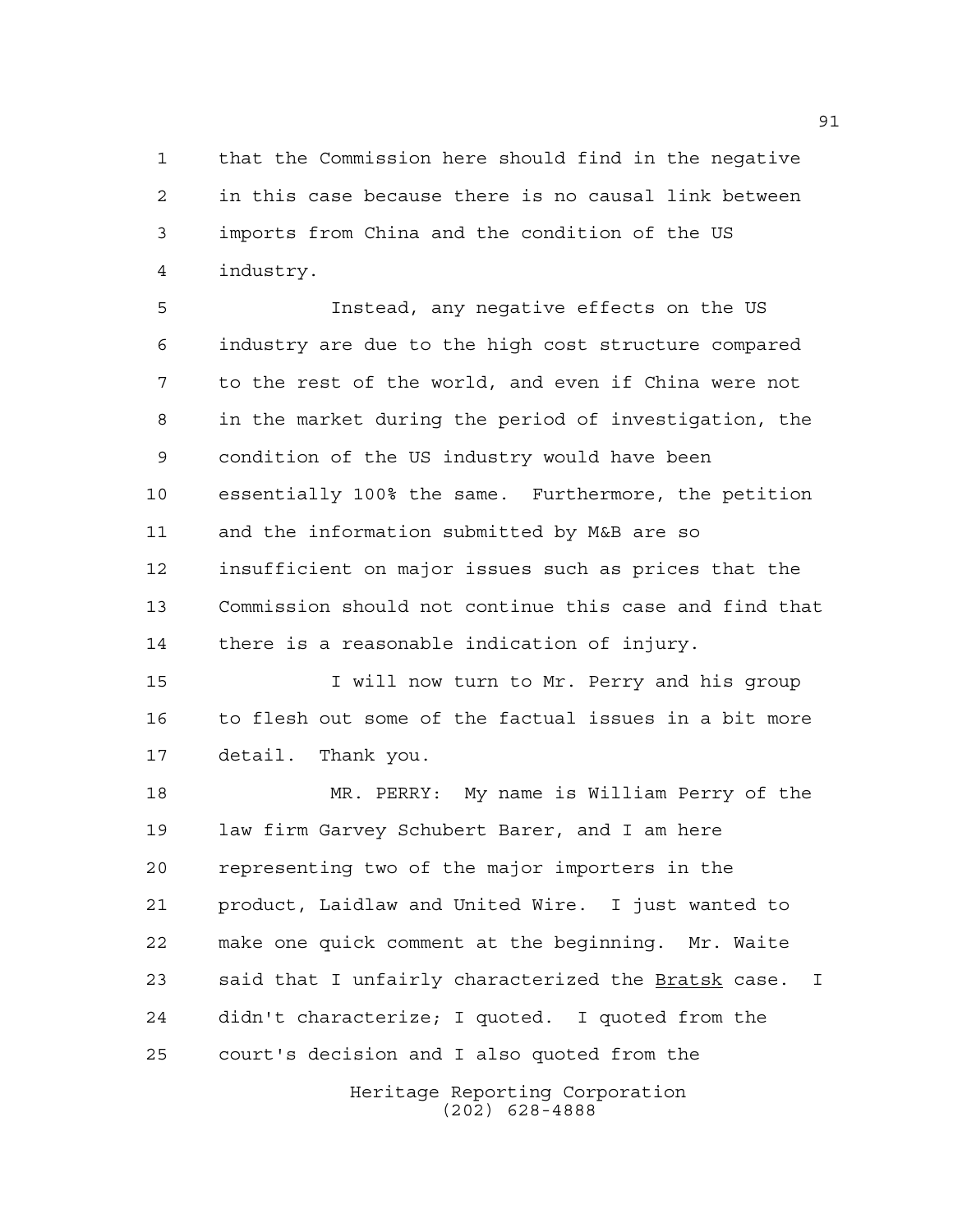President's decision.

| 2  | Mr. Neeley just reiterated the same quotes.            |
|----|--------------------------------------------------------|
| 3  | Those weren't characterizations. They were what the    |
| 4  | court said. They were what the President said. And     |
| 5  | if you look at those quotations, it appears this case  |
| 6  | fits right into what the court and the President were  |
| 7  | saying. At this point in time, however, I would like   |
| 8  | to turn it over to Tom Schultz of Laidlaw.             |
| 9  | MR. SCHULTZ: Hi, I'm Tom Schultz. I'm the              |
| 10 | CEO of Laidlaw Company. We are the country's largest   |
| 11 | supplier of steel wire garment hangers and have been   |
| 12 | active in this business for over 80 years, primarily   |
| 13 | as a manufacturer, more recently as an importer. I     |
| 14 | speak on behalf of the firms that make up the vast     |
| 15 | majority of our industry, end users who are primarily  |
| 16 | industrial laundries and family-operated dry cleaners, |
| 17 | dry cleaning supply wholesaler distributors who are    |
| 18 | with us today to speak on their behalf, importers and  |
| 19 | manufacturers of Chinese hangers, and American         |
| 20 | consumers of dry cleaning services.                    |
| 21 | I am here basically to respond to what we              |
| 22 | believe is a cynical attempt by a Mexican importer to  |
| 23 | misuse the American fair trade process for the benefit |
| 24 | of its foreign factory. I intend to provide the        |
| 25 | Commission with information that will put M&B's        |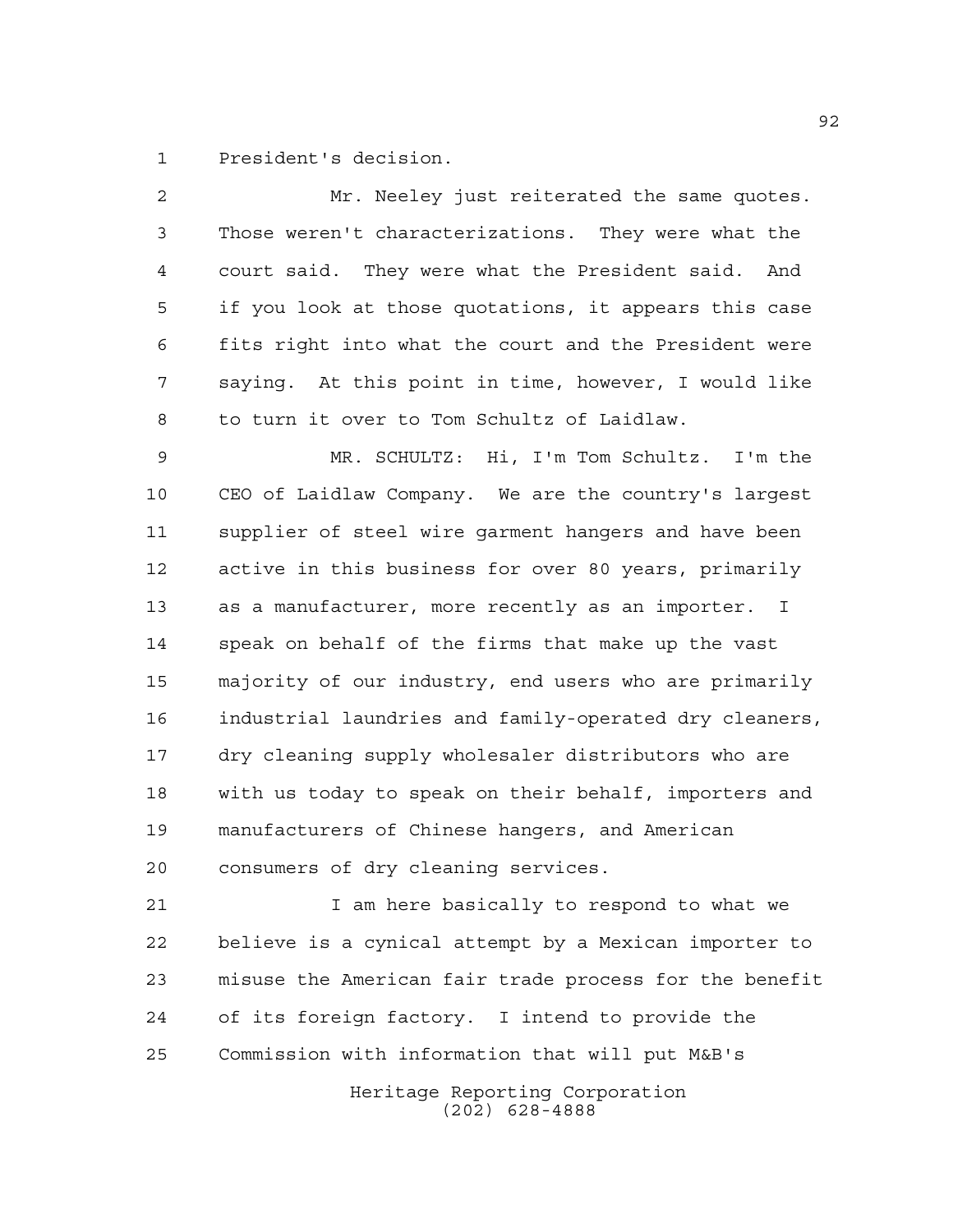complaint into context, and to help the Commission determine that continuing this process is unwarranted and counter to the interests of the United States.

 Let me start off by saying that we really have two hanger businesses in our industry. One is commodity products, which make up the vast majority of the business. They are identical products that go in large volumes. Price is key. They are made for inventory, long continuous runs, and are subject to import from a number of low-cost countries.

11 The other are special use hangers that are low volume or custom for particular customers. Service and local availability is important, and those particular products do well in the United States because they can be priced higher. Proximity to the customer is important, and regardless of what the Chinese prices are, they will continue to compete. I would not be surprised to find that M&B produces a lot of those particular kinds of products in Leeds, Alabama, just as we did in Monticello and now source from a Wisconsin supplier.

 The business in question we are talking about today is the commodity hanger business, not the specialty hanger business, so evidence of production in the United States of specialty hangers doesn't

> Heritage Reporting Corporation (202) 628-4888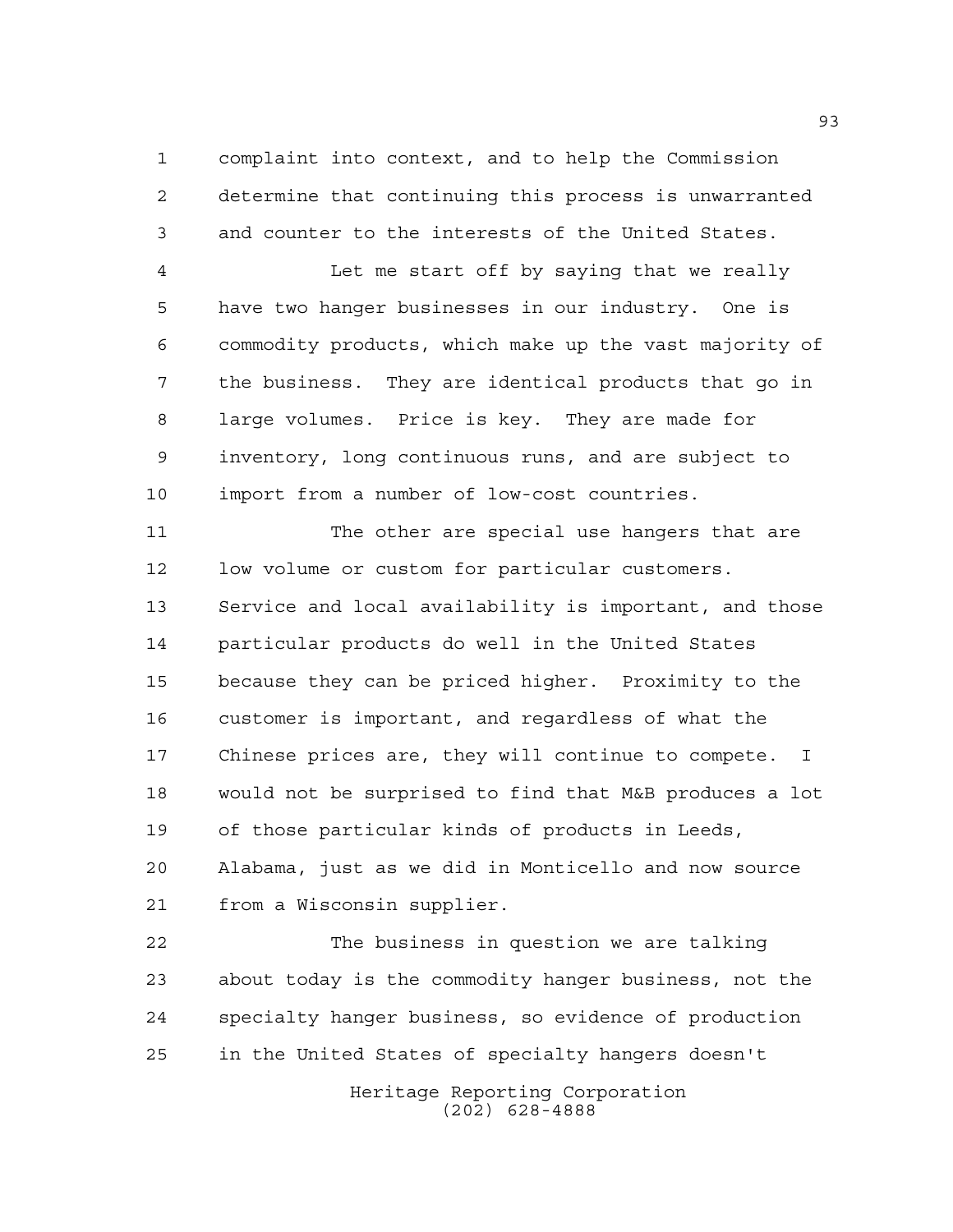address the issues of commodity products. There are four key elements to our objections to the process we are going through today. First of all, the US no longer has a domestic commodity hanger manufacturing industry. That's all gone offshore.

 Even M&B sources commodity products offshore. There are fewer than 80 production jobs in the US today, and I think they are mostly for specialty use products. I'm sure you guys will be able to find that out. Secondly, M&B is not a US manufacturer. They are an importer with a small special use product factory in the United States at Leeds, Alabama.

 For the past four years, M&B has imported more than 50% of its sales. Today, we estimate it's been 85%, based on our estimate of their total sales and our knowledge of what their imports have been through Laredo. Third, increased tariffs on Chinese hanger imports is essentially a multibillion tax levied against small businesses throughout the country.

Heritage Reporting Corporation (202) 628-4888 Any tariff high enough to make American production competitive in commodity business is essentially a \$40 million tax on dry cleaners. And finally, increased tariffs will not benefit the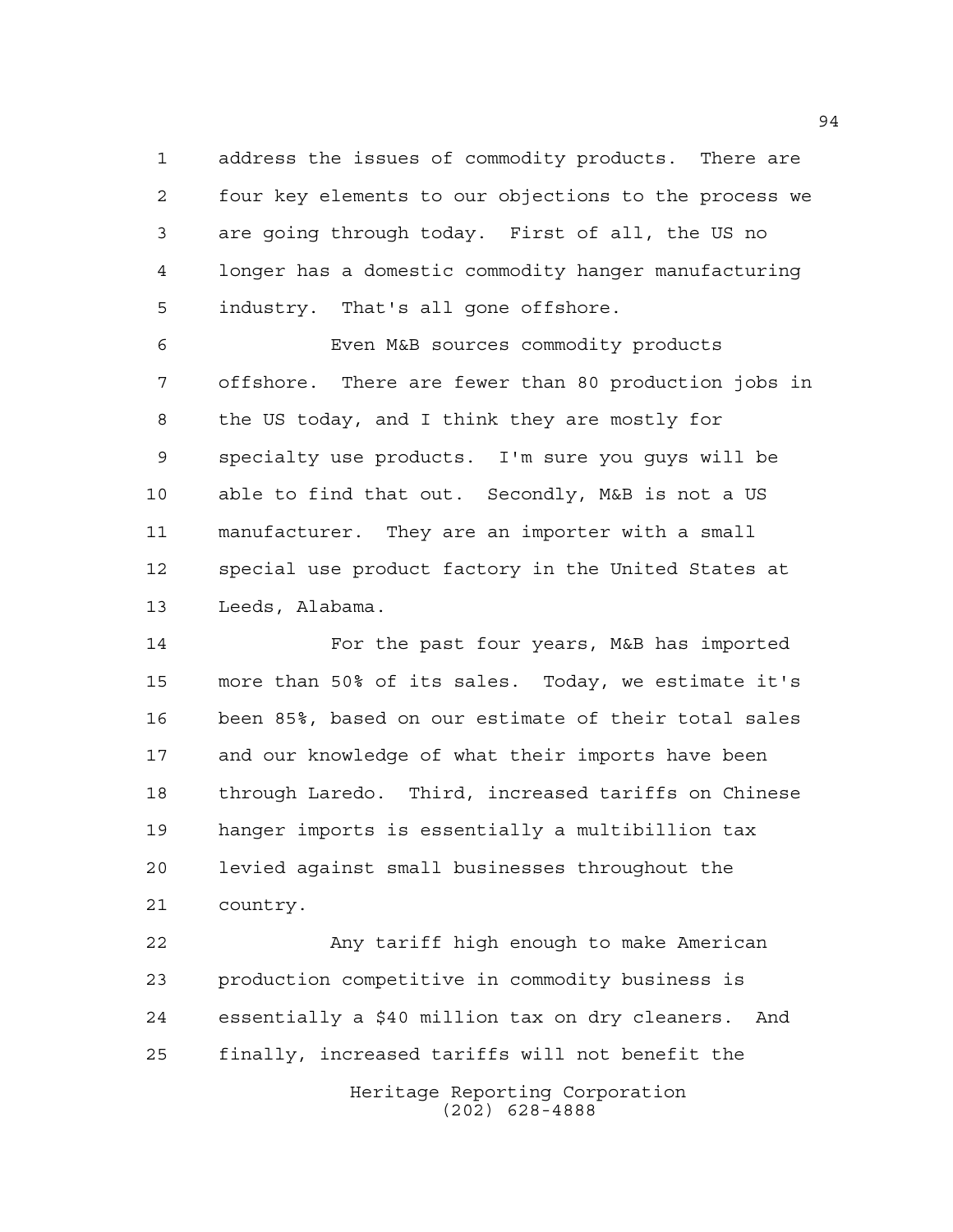domestic industry, but instead, solely benefit M&B's Mexican operation and other low-cost labor countries that will quickly get into the business. This conflicts directly with the Bratsk decision.

 A point of data. Most of the data I'll be showing you is based on Census import data, and a lot of the questions you have been asking will be addressed by this data. Let's look at the next page. These are M&B imports from Mexico. For data here we used the imports through Laredo from Mexico of the subject product. You can see that when the reporting started in early 2002, there were about 10 million a month.

 It quickly climbed to 30 million a month, and then it has leveled out between 25 and 30 million hangers per month. In the late 1990s Milton Magnus, owner of M&B, learned that offshore production of hangers was much cheaper than domestic production. In 1999, he established a factory in Pedros Negros, Mexico, to produce steel wire garment hangers for sale in the United States through his company, M&B Hangers. Within a few years, Milton's plant shipped at a rate of over 25 million hangers per month. It was one of the largest hanger production sites in the world. M&B's Mexico strategy was aggressive, not

Heritage Reporting Corporation (202) 628-4888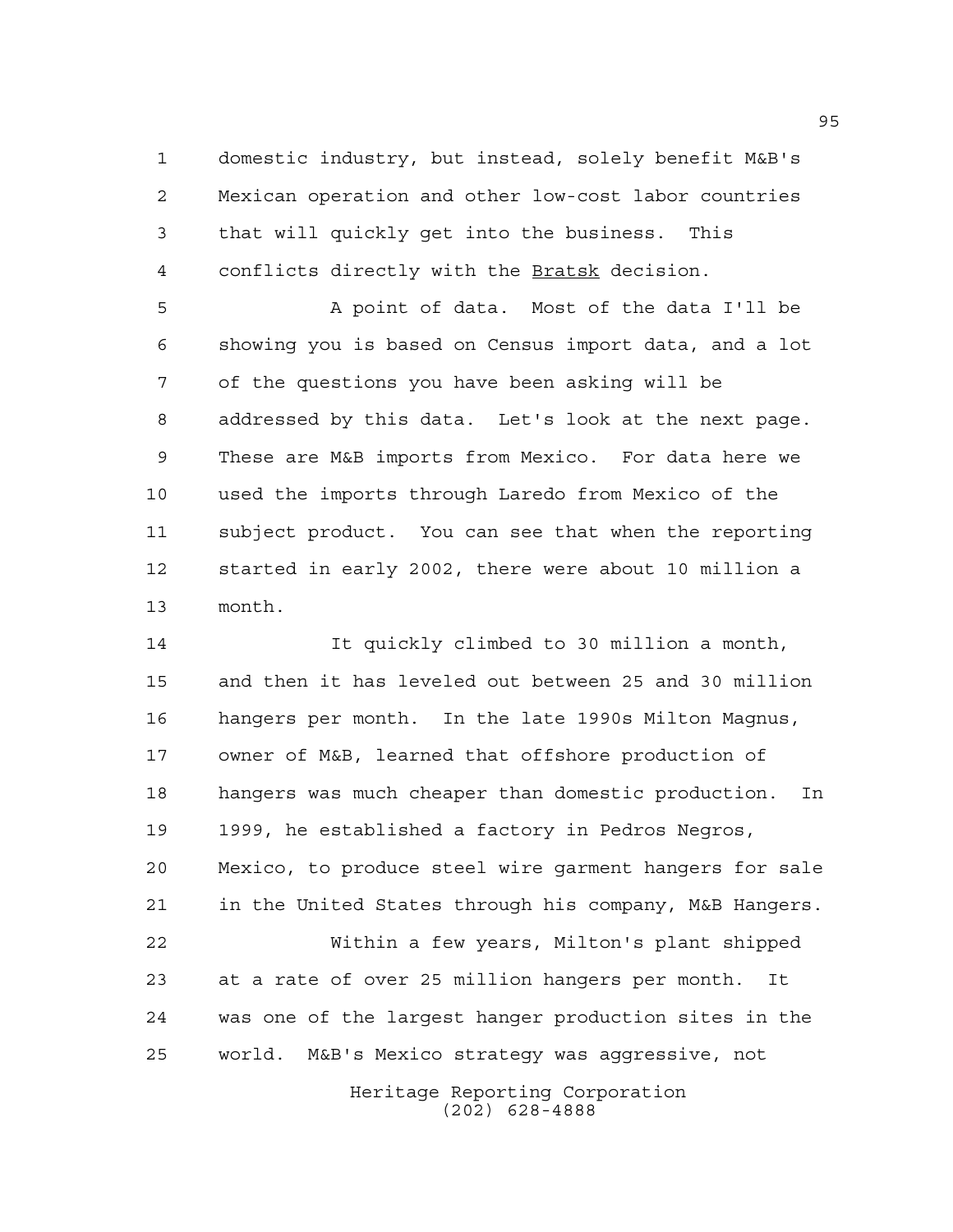defensive. When Milton started his project in 1998, Chinese imports were not a major factor in the market. They accounted for less than 2% of all sales. By 2003, imports accounted for 19% of US consumption, led by M&B with 5% of that total from its single factory.

 All other producers were coming from China. So in short, M&B was the first, the largest, and the most aggressive importer of commodity hangers to the United States. In the process, Milton exported over 140 US jobs to Mexico to gain that advantage. The next slide is price. The domestic price we estimate at \$42 per thousand. This is our experience in our factories.

 We have evidence to believe that some of the other factories are higher cost, no evidence to believe that anybody is significantly lower cost. The blue line is the actual CIF value of imports through Laredo, which is equivalent of the cost of product from the Mexican factory. Milton's move to Mexico was a very smart decision. In 2002, at \$25 per thousand, M&B import costs were 40% less than the cost of domestic product, which averaged \$42.

 Even afer Mexico cost rose to \$30 per thousand, Milton enjoyed a \$12 or 28% cost advantage over his US competitors. This is a huge edge in a

Heritage Reporting Corporation (202) 628-4888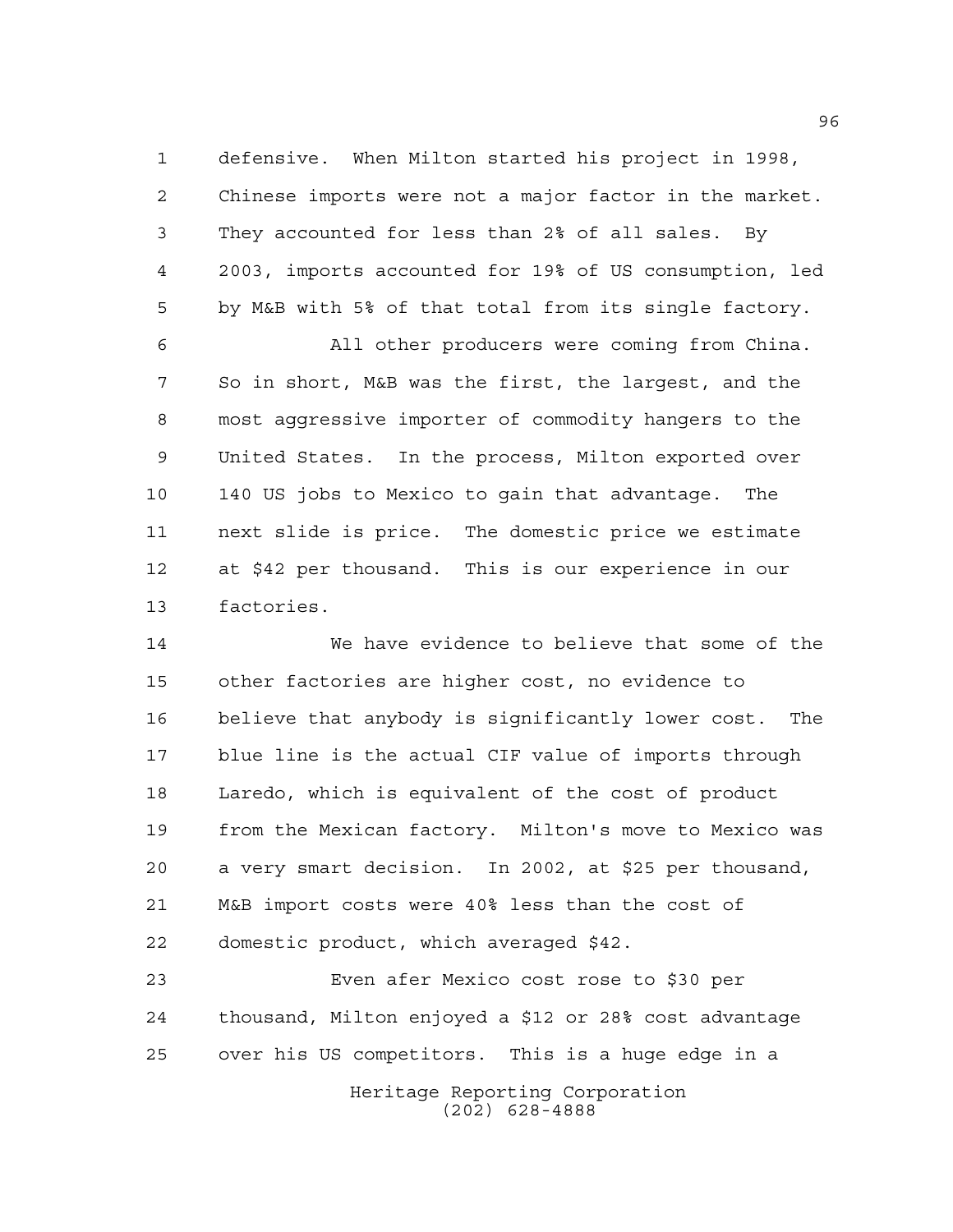commodity business. Let's talk about how he used that advantage. In 2004, Cintas held a contract. It's an auction. Lowest bidder wins, generally. M&B used its Mexican import cost advantage to underbid domestic competitors, including us.

 For example, the Cintas industrial laundry division is the industry's largest single customer. They buy about 300 million units a year. In 2004, M&B won by bidding a price of \$38 per thousand, based on Mexico imports of \$30 a thousand. You'll note that his bid price was below the domestic production cost, for us, for him, for everybody else in the country. After winning the Cintas business, M&B's Mexican plant increased production by 10 million hangers a month.

 That's representing 46 new Mexican jobs. At the same time, he had two American plants. M&B won the business as a Mexican importer, not as a domestic US producer. We believe all the jobs added from the Cintas business went to Mexico. None of them went to the United States. Let's look at imports by competitor. This is the percent of imports by M&B, Laidlaw and United.

Heritage Reporting Corporation (202) 628-4888 M&B is necessarily an estimate since we don't know their total volume. As M&B's profitable import volume grew, it shifted jobs out of the US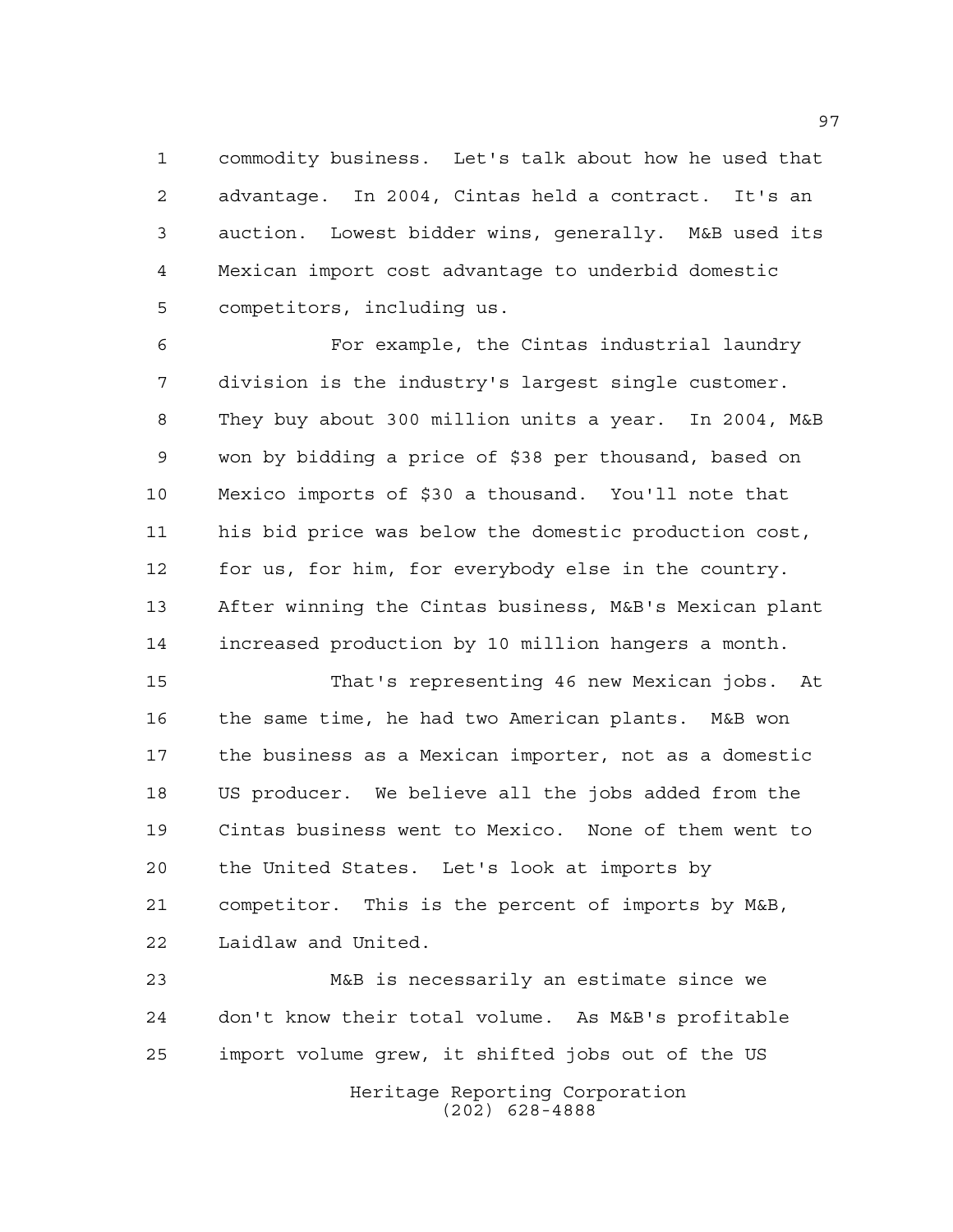factories to Mexico. Two years after opening the Mexico plant, more than half of M&B's total shipments, by our estimate, came from imports. By 2005, 70% came from Mexico. Today, we estimate the imports represent over 80% of M&B's total business. That's excluding the specialty -- 100% of the commodity business.

 Until May 2006, our company Laidlaw was an ESOP. We were employee-owned. The last thing our owners wanted to do is to have their jobs shipped overseas. However, in the face of M&B's massive import-based cost advantage, Laidlaw had to follow M&B's lead to survive. So grudgingly, Laidlaw slowly shifted to China after losing business to M&B's pricing throughout the decade. And United and other domestic producers were forced to follow suit.

 In the brief, M&B states that, as a direct result of Chinese imports, M&B was forced to close its hanger factory in South Hill, Virginia, in May 2005. That's not true. M&B failed to mention that during the same period, its Mexican plant added 43 jobs at much lower pay rates. In other words, they were replacements for the South Hill plant. We suspect that M&B later shipped South Hill's production equipment to Mexico, and that was confirmed earlier this morning.

> Heritage Reporting Corporation (202) 628-4888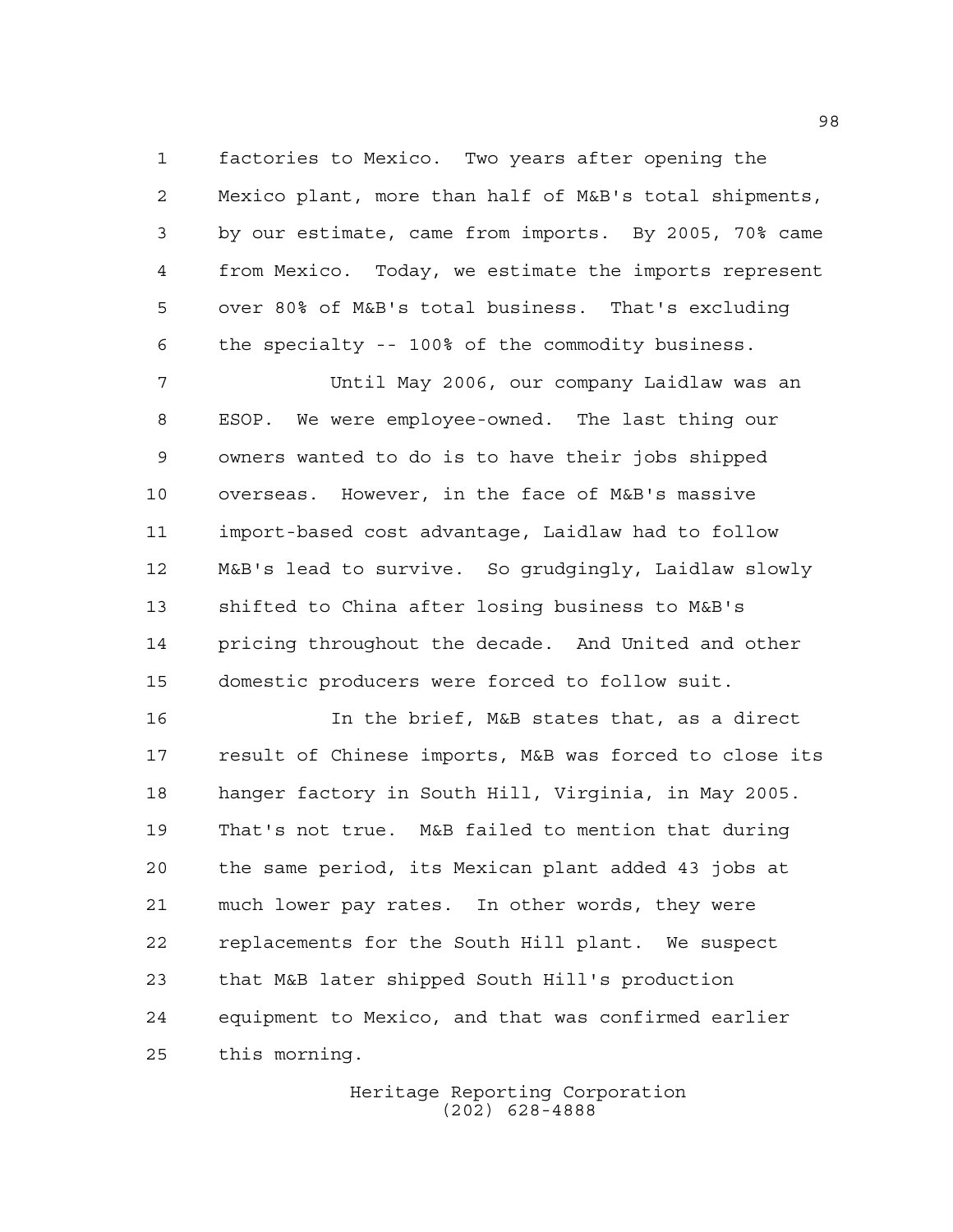So this is not the shutdown due to China. This is a shift to Mexico. In June 2005, M&B was by far the largest and lowest cost hanger importer in the United States. At the time, they had 21% of all imports, and their cost per thousand was \$30.84. By comparison, the Chinese cost was \$34.96, 10 or 20% higher than the Mexican cost. Clearly, again, M&B's action was not a reaction to China. It was a tactic to gain market share by shifting US production to a cheaper foreign location.

 After moving to Mexico, M&B, we believe, hollowed out the Leeds, Alabama plant. I visited M&B's plant in August 2006 during the workweek at about 2 in the afternoon. He may be running two and a half shifts today, but that particular day it was very quiet. We did not hear the noise common to any kind of hanger production, which is pretty rackety. At the edge of the parking lot were about a dozen semi trailers parked and unattended.

 One or two had their doors open, showing that they were empty. Several trailers were backed up to the building's loading deck, but there was no sound or sign of any workers. In front of the factory facing the main thoroughfare was a 'for lease' sign. We believe that Leeds is dedicated to special use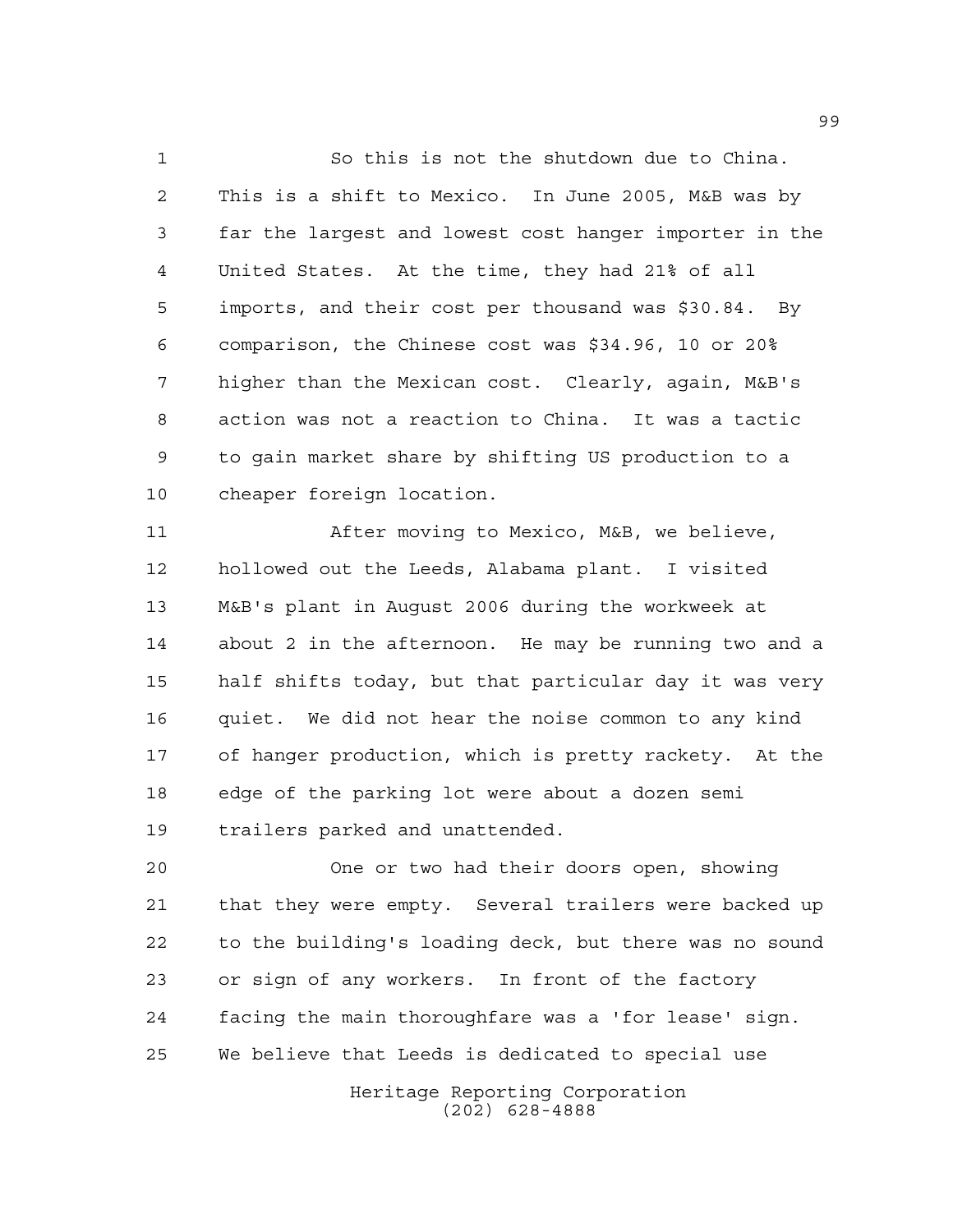products, just as Laidlaw has done with its own domestic production, with limited production of commodity hangers. The real commodity production occurs in Mexico.

 Let's talk about product cost. Okay, remember, domestic cost is about \$42 FOB the factory. Over time, the economic basis of commodity hanger competition changed. At first, it was imports versus domestic production, with domestic costs determining market price. M&B and other importers enjoyed lush margins when they used \$30 cost to pummel us and other producers with \$42 costs.

 As a result, imports rapidly gained market share from the domestic production. By 2005, imports overtook domestic production in the United States. They accounted for more than half of the consumption of the United States. At that point, competition became importer versus importer, and domestic economics no longer determined market prices. Once the domestic price umbrella disappeared, import prices declined dramatically over a six-month period as China started competing with China.

Heritage Reporting Corporation (202) 628-4888 Stuck at \$31 a thousand, M&B's Mexico plant became high cost and uncompetitive . Let's talk about 2006. This is the customer that M&B lost to Chinese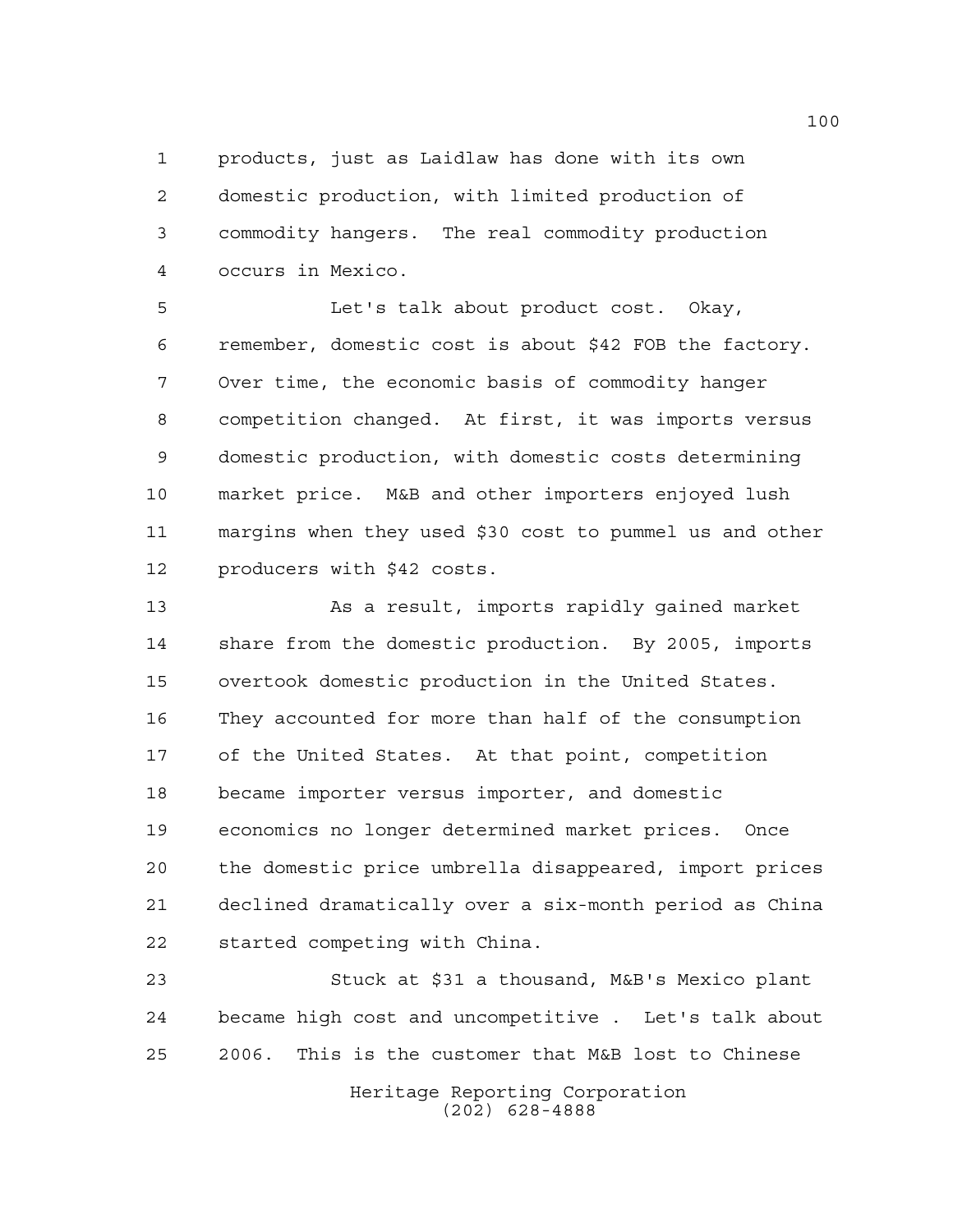competition. In 2006, Laidlaw won the Cintas account from M&B by using China import costs against their Mexican import costs. Domestic price at still \$42 a thousand, we were able to bid \$34 a thousand because our costs now had become \$28. We were importing from China.

 However, M&B's cost still remained at \$31, all import from Mexico. Recognizing its predicament, M&B did not even bid the Cintas business. So when they say they lost it, that implies they tried to go after it. They did not even bid. Today M&B's Mexican factory is suffering similar defeats from China importers and other customers. Milton's response to this has been, claim to be the last US manufacturer of hangers, file an antidumping suit against China, and hope the US government will give its Mexican factory tariff protection.

Heritage Reporting Corporation (202) 628-4888 Let's talk about the US wire hanger industry today, 2007. This is based on five months year-to- date plus some internal data. We estimate that the U.S. industry in 2007 will be about three billion units at \$29.24 a thousand. China accounts for 86 percent of this total, M&B's single Mexican plant accounts for 11 percent, a significant fraction. There are three small domestic operations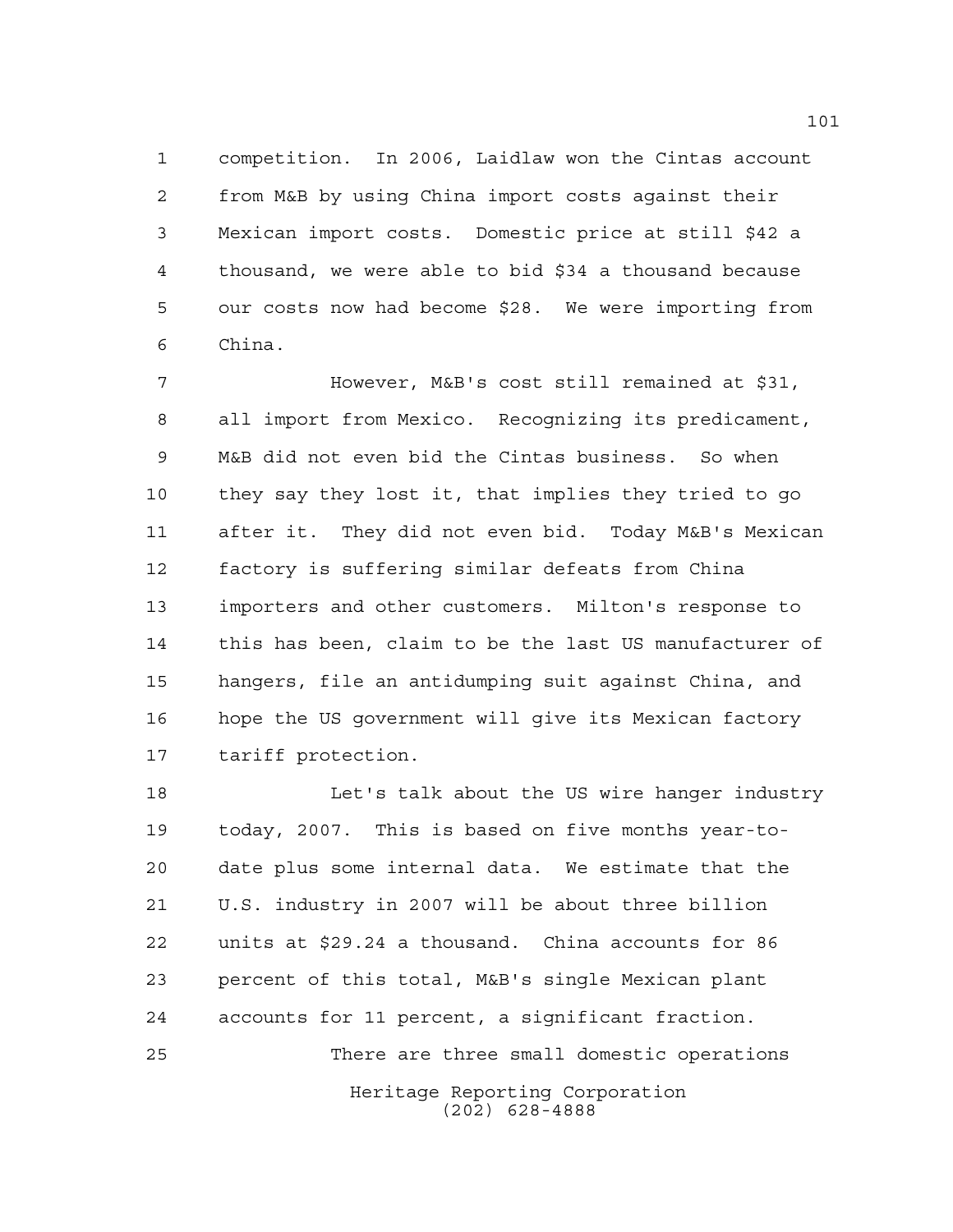that we estimate at less than three percent including Leeds. As the world's low cost producer of hangers, China now sets the market price for commodity hangers, and the big winners of this process have been end users, 30,000 plus laundries and dry cleaners. Together they provide over 200,000 American jobs.

 The drop in cost from \$42 to \$29 over the past five years has given them more than \$40 million of added cash, roughly \$1,000 per dry cleaner. Let's talk about what happens if you do an added tariff. This is a picture of a Chinese hanger factory, but it looked just like our Monticello plant. It's the same machines in the same kind of buildings around the world.

 Hangers are very simple, basic products. Production technology has not changed in 50 years. The wire forming machine weighs 1,200 pounds, costs less than \$1,500 and can produce eight million hangers annually. It's the industrial equivalent of a sewing machine. All it requires is labor and electricity. Factories with capacities in excess of 300 million hangers have been set up in six months or less in China.

Heritage Reporting Corporation (202) 628-4888 If economic conditions change it's very easy to move a factory to a lower cost locale anywhere in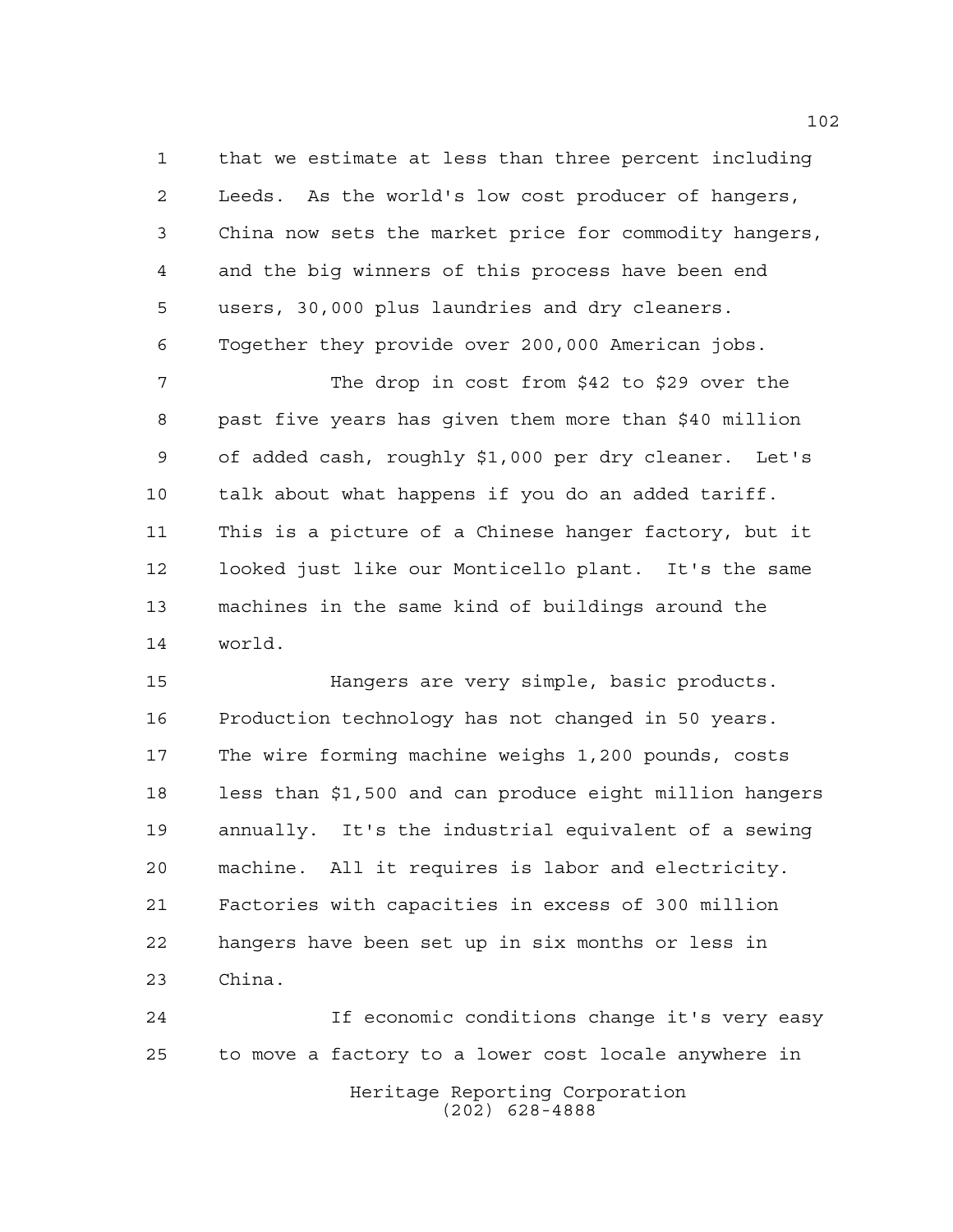the world, Mexico, Vietnam, India, anywhere except the United States. Let's talk about the impact of tariff increase. Who are the winners and losers? As the President observed in 2004 industry participants have adjusted to changing conditions by importing more products.

 Laidlaw chose to import from China, United chose to import from China. M&B led the pack and chose to import from Mexico. It picked the wrong horse in this particular race. China is lower cost than Mexico. M&B is now posing as a U.S. manufacturer in a ploy to gain tariff production for its Mexican factory. An antidumping tariff amounts to a \$40 million tax on small dry cleaners throughout the country.

 M&B's past actions clearly demonstrate that only Mexico and other low labor cost countries will enjoy the benefits of this tariff. There will be no new U.S. jobs. So let me summarize. In summary, Milton Magnus is attempting to hijack the American fair trade process to salvage its Mexican-based import business.

Heritage Reporting Corporation (202) 628-4888 There is no longer a U.S. commodity hanger manufacturing industry. M&B is a Mexican importer, not a U.S. manufacturer. Increased tariffs are a \$40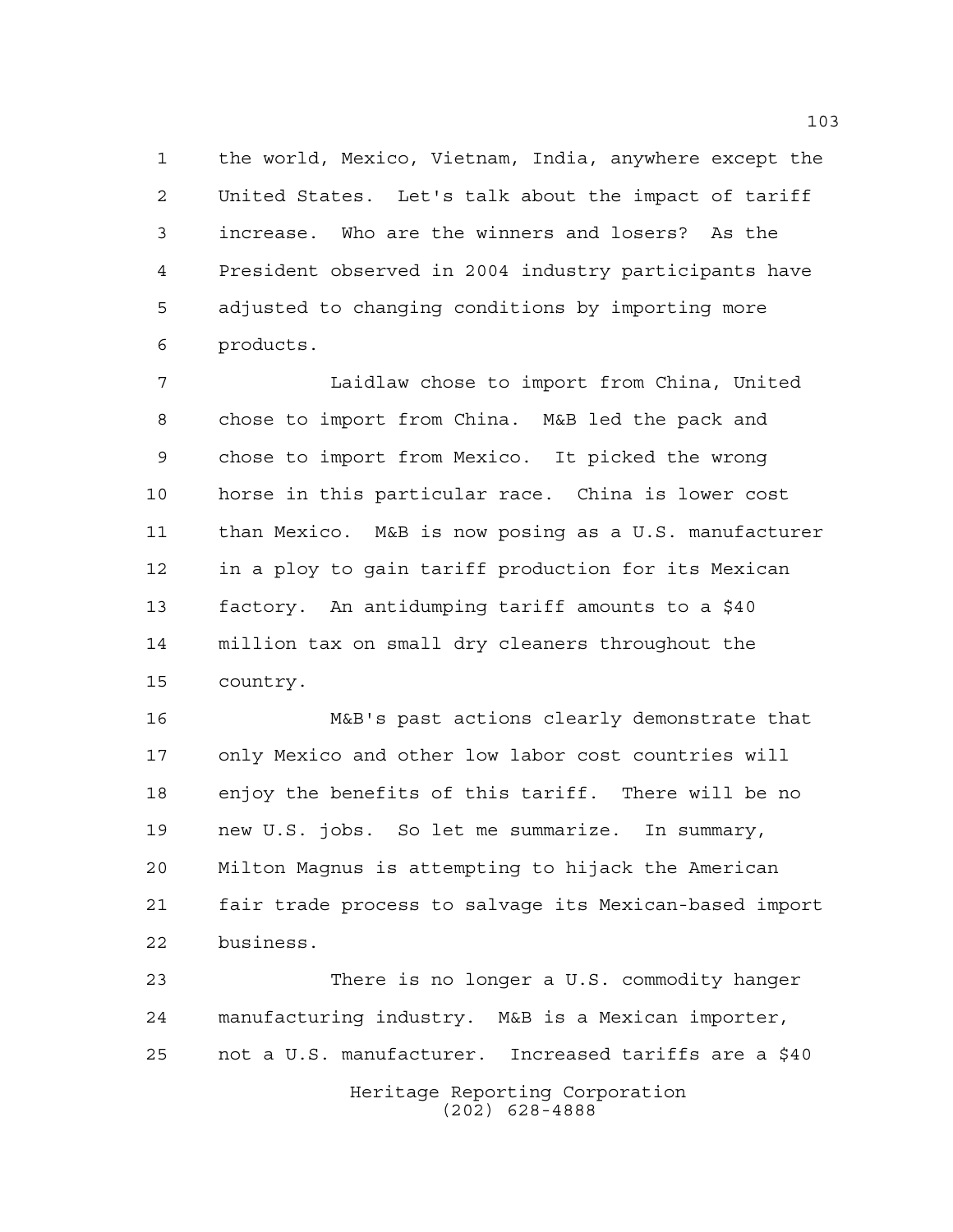million tax on U.S. business. No new jobs will be created by this tariff. M&B's Mexican plant and other low cost locations will be the only beneficiaries conflicting with Bratsk.

 Therefore, the Commission we believe should make a determination that no harm has been done and discontinue this process. Thank you.

 MR. PERRY: And now I'd like to introduce Joel Goldman of United wire.

 MR. GOLDMAN: Good afternoon, Mr. Carpenter, and member of the Commission staff. My name is Joel Goldman. I'm the Executive Vice President of United Wire Hanger in Hasbrouck Heights, New Jersey. United Wire Hanger is a family-owned business that is now owned by my brother, Larry Goldman, and me. We'd like to go on record as being firmly against the antidumping duty petition filed against wire hangers imported from China.

 United manufactured wire hangers in New Jersey for 45 years from March 1962 until June 2006. At one time United had over 240 employees with production in excess of 2.6 million hangers per day. United Wire Hanger and its plastic hanger affiliate, Uniplast Industries, now currently have about 35 employees in Hasbrouck Heights.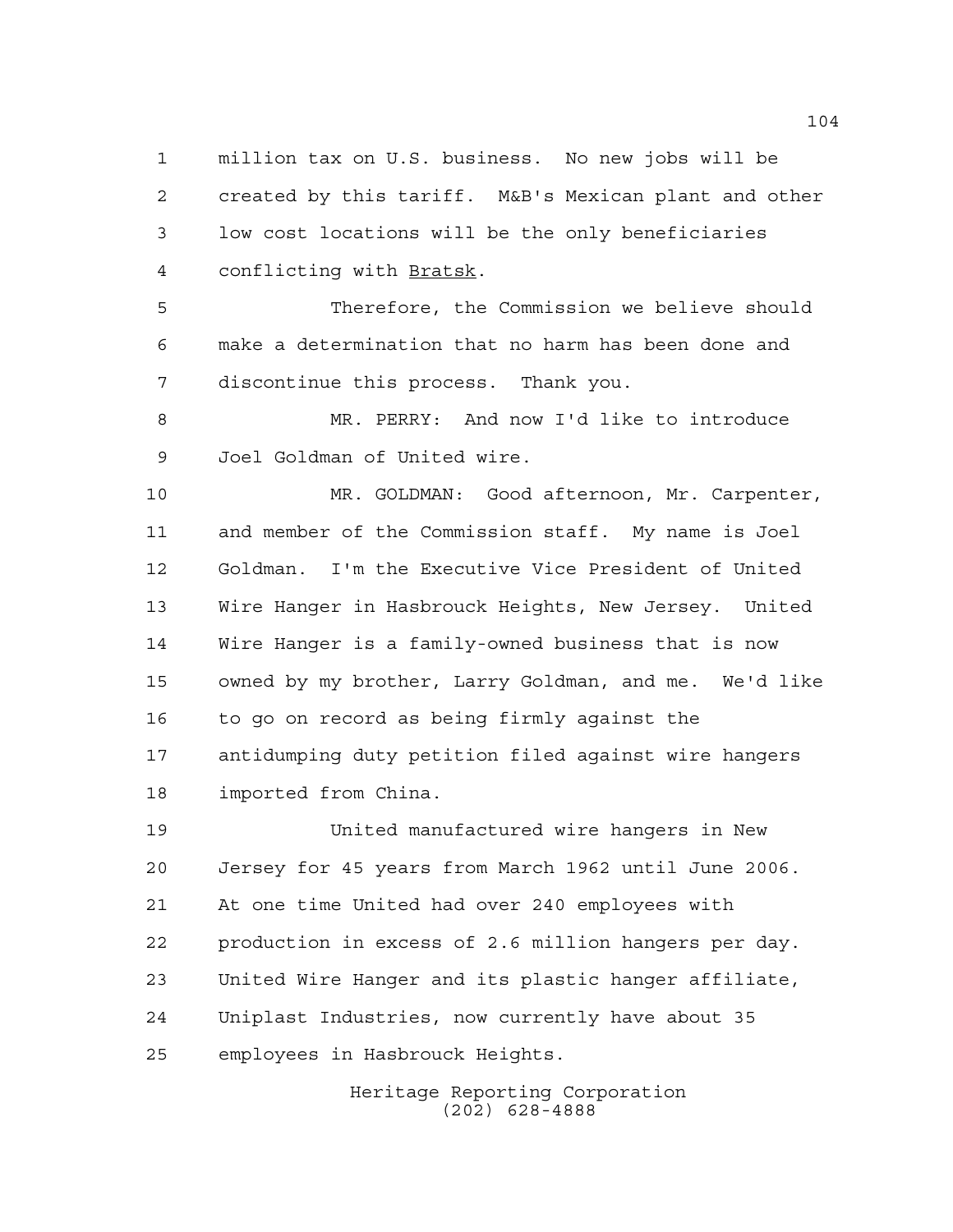United remains in business today, and it's able to compete with imported hangers from Mexico and China only because it is now sourcing from China. I'm no stranger to this Commission. In December 2002 with Petitioners' counsel, Fred Waite, I appeared before this Commission in support of a Section 421 trade action against imports of certain steel wire garment hangers from China.

 As is well-known by this Commission, the President determined that there should be no import relief or any additional tariffs imposed on wire hangers imported from China because relief, "was not in the national economic interest of the United States", "that it would have adverse impact on the U.S. economy clearly greater than benefits of such action".

 The President specifically stated that imposing relief against imports from China, "would affect domestic producers unevenly favoring one business strategy over another". He said that additional tariffs would favor some producers and would, "disrupt the long-term adjustment strategy of one major producer, which is based in part on the distribution of imported hangers, and cause that producer to incur substantial costs".

> Heritage Reporting Corporation (202) 628-4888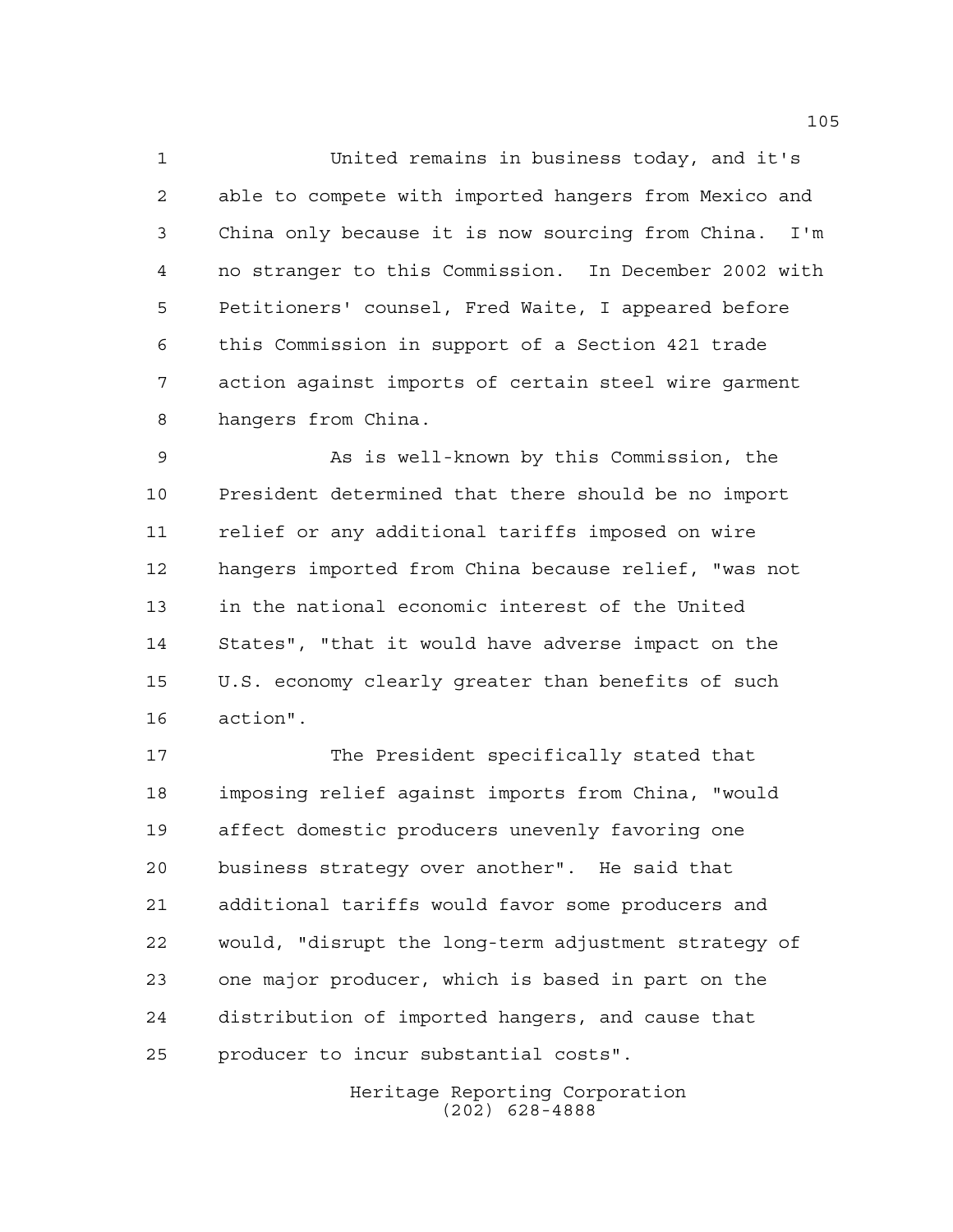More importantly the President stated furthermore, there is a strong possibility that if additional tariffs on Chinese wire hangers were imposed production would simply shift to third- countries which could not be subject to the Section 421 China specific restriction. In that event import relief would have little or no benefit for any domestic producer.

 The President also pointed to the fact, "that most producers including the Petitioners have begun to pursue adjustment strategies and that domestic producers are also expanding their use of imports and that indeed a substantial part of the surge in imports during the most recent period measured was brought in by domestic producers themselves including the Petitioner, M&B".

 As a result of the President's decision United Wire Hanger was forced to source from China to compete with imports from Mexico. United Wire Hanger imported less than three percent of our total sales in 2001 and much less than that in the three prior years. In 2002 the total imports for United only amounted to about eight percent of total sales.

 As part of United's new strategy now domestic production was reduced by approximately 50

Heritage Reporting Corporation (202) 628-4888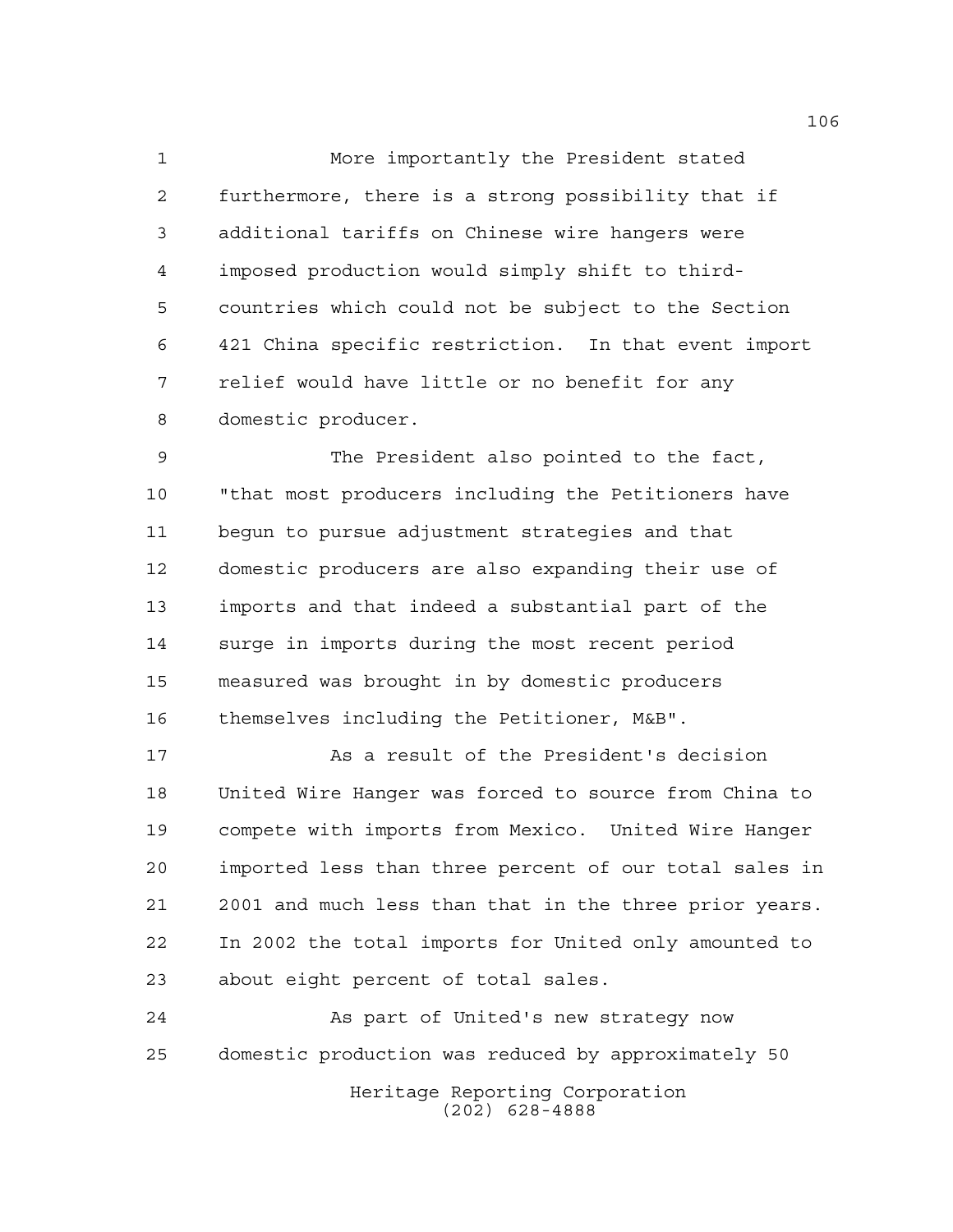percent in August 2005 and then completely terminated in July of 2006. Starting in July of 2006 United sourced 100 percent of their wire hanger requirements from China. In addition to United Wire, M&B was one of the Petitioners in the Section 421 case, but M&B adjusted to changing market conditions by importing from Mexico.

 Petitioner M&B Hanger started production and began importing from Mexico in 1999 and has increased their production in Mexico substantially since. It is estimated that the M&B production in Mexico now accounts for a substantial part of the total M&B sales. Starting in 2003 United also decided they must expand their use of imports and adjust their marketing strategy in order to compete with the M&B imports from Mexico and other imports from China.

 Economics have changed in U.S. companies simply to not have the low costs that will enable them to compete effectively with low cost imports from a number of these different developing countries. Sales by the U.S. hanger industry that constitute U.S. production reportedly represent a very small part of the U.S. market.

Heritage Reporting Corporation (202) 628-4888 If an antidumping order is imposed United Wire Hanger will not develop more U.S. production, we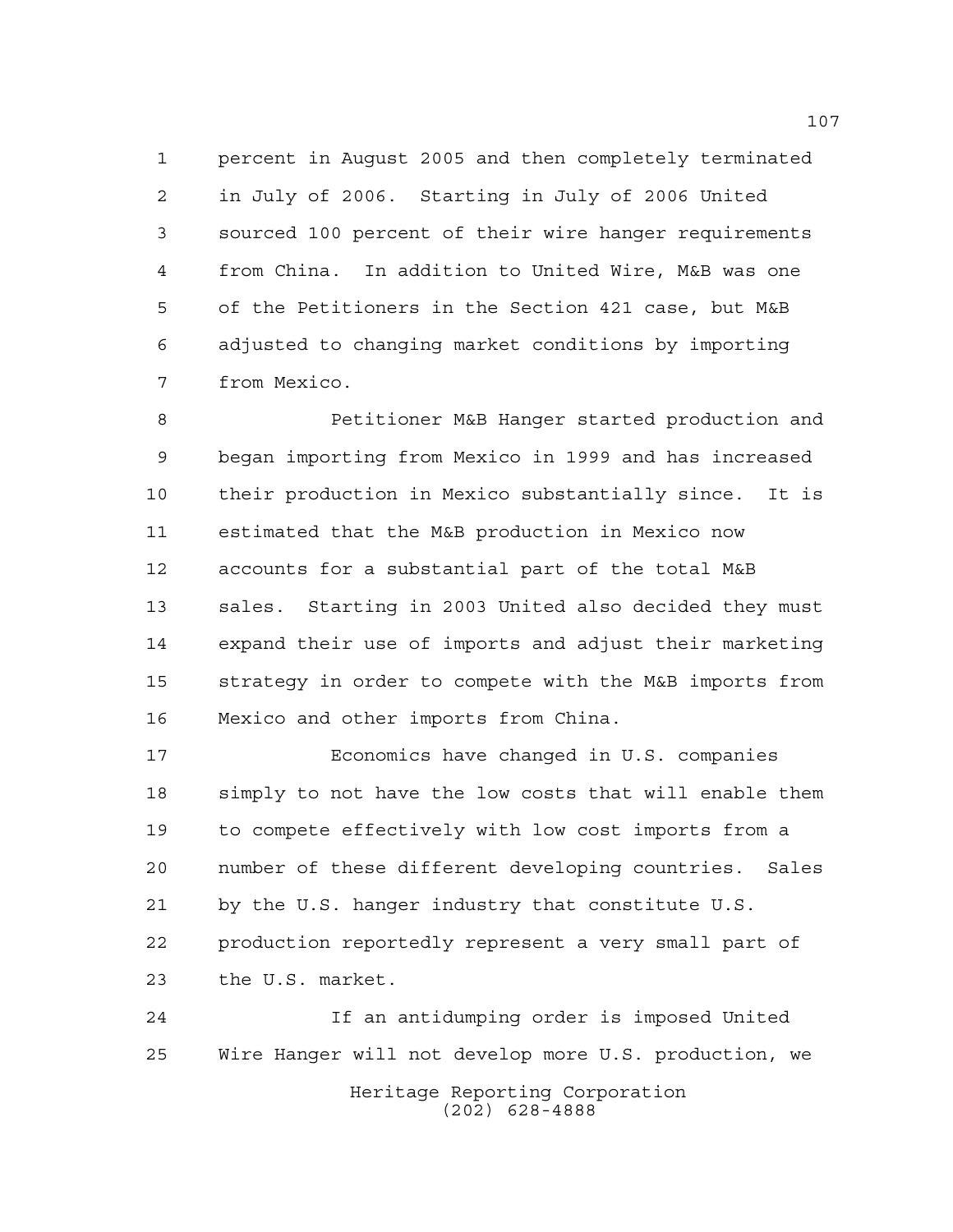will simply import from another country. Keep in mind that it is very easy to create a wire hanger factory or expand production in a third-country. As mentioned before, wire hanger machines are very small and very portable.

 If Chinese exports are blocked by an antidumping order Chinese companies themselves will simply move their machines to Vietnam, Indonesia, India, Taiwan or elsewhere, and M&B will simply then expand its production and capacity in Mexico.

 The Petitioner M&B Hanger Company has already adjusted to import competition from China by importing from their Mexico factory, and any increase in the tariffs from China would only benefit the M&B factory in Mexico and certainly not the minuscule wire hanger industry in the United States or the approximate 27,000 small dry cleaners in this country. Thank you for listening.

 MR. PERRY: I'd like to ask Brent McWilliams to speak now.

 MR. MCWILLIAMS: Hello. My name is Brent McWilliams, and I am the Vice President of Laidlaw. I have been with the company for nearly 25 years. I talk to our customers on a daily basis and understand what is going on in the market and in the industry.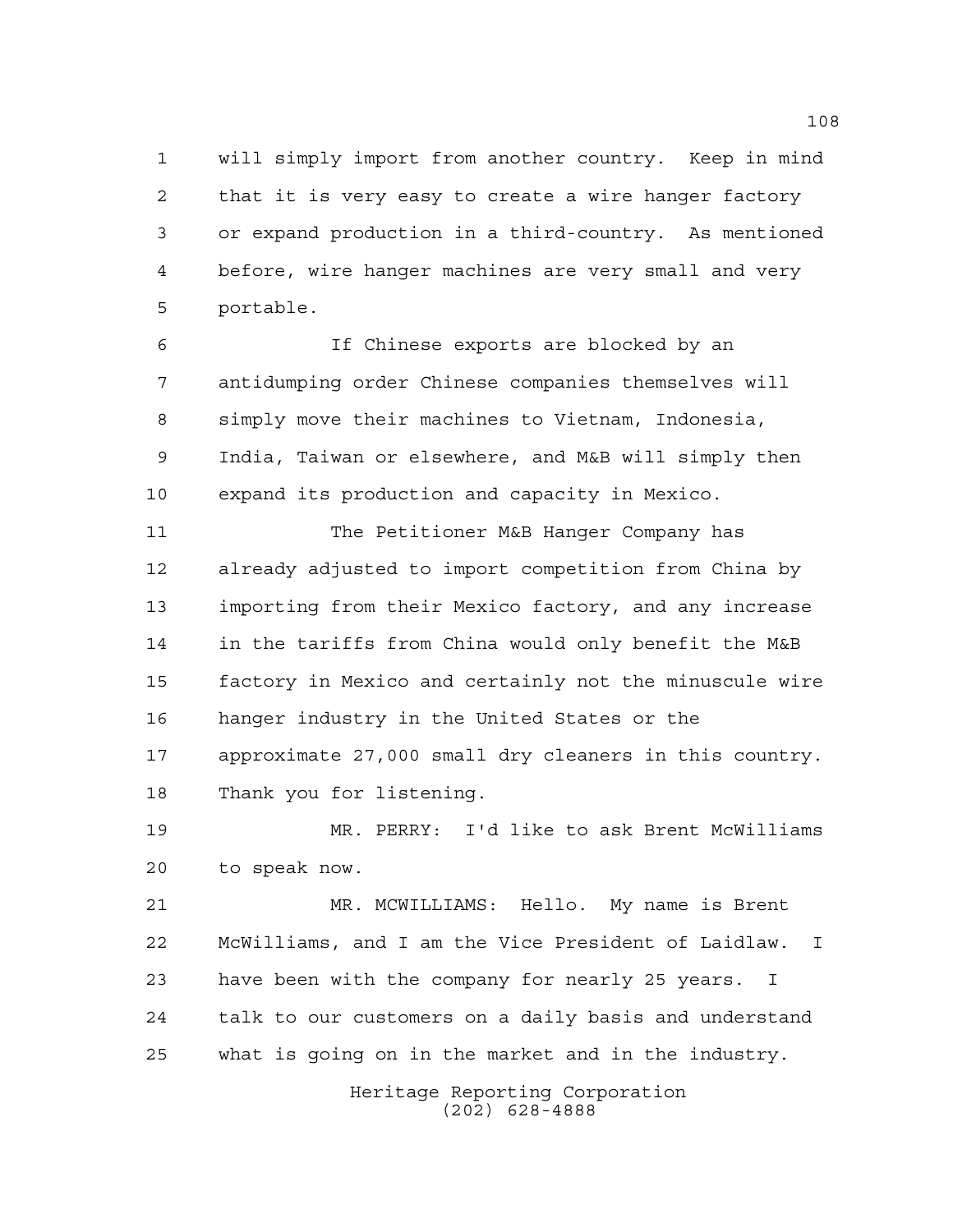Our customer base consists of distributors of laundry and dry cleaning supplies nationwide, dry cleaners and uniform rental companies that have used our products for nearly a century in all 50 states.

 I just wanted to make a couple of quick points here. First, if Laidlaw had not started importing from China we would have gone out of business because of competition from M&B's Mexican plant. I was at a Laidlaw management meeting in the summer of 2000 when our Chairman, John Mueller, found out that M&B had recently opened a factory in Mexico.

**He exploded and said we need to immediately**  get to China. That is what we did, and that is why Laidlaw is alive today. I can also remember M&B's two-tier pricing strategy which they used very effectively in calling upon our customers. One price offered for U.S. produced hangers and a much lower price for the exact same Mexican producers hangers.

 Second, as Joel just mentioned it is very easy to move production from one country to another. Wire hanger machines are small and portable, and production can be established in a new country or expanded in Mexico in a matter of weeks, if not sooner. Through the years at Laidlaw we have moved our equipment from factory to factory whenever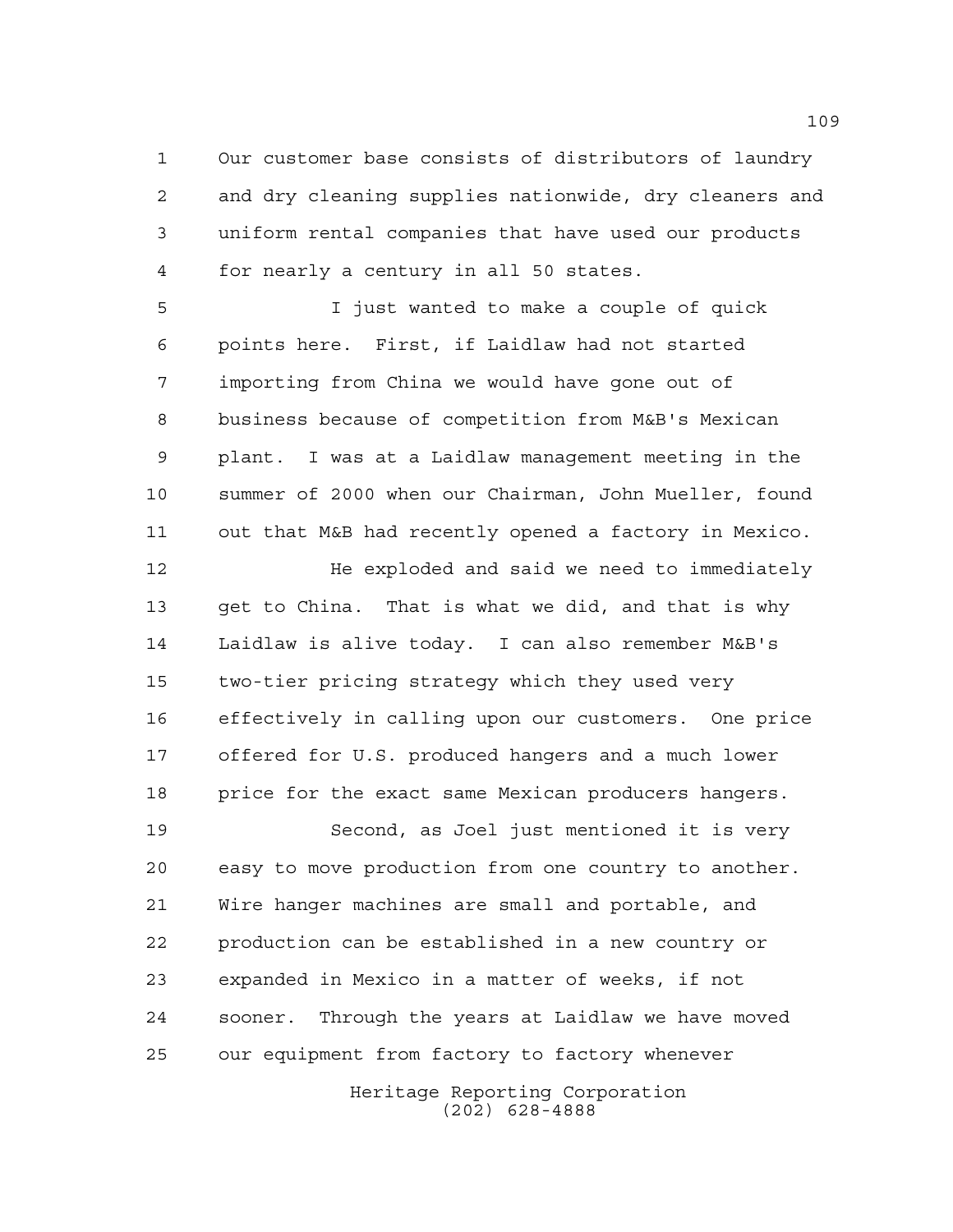necessary. Thank you.

 MR. PERRY: Now, I've asked Ed McLoud to speak.

 MR. MCLOUD: Good afternoon. My name is Ed McLoud. I'm the National Accounts Manager for Fabricare Choice Distributor Group. Fabricare Choice is a nationwide business cooperative consisting of 20 independent distributors in the laundry and dry cleaning supply business. Our members collectively operate 44 warehouse locations across the United States servicing every major market, which includes over 20,000 dry cleaners and several hundred uniform rental businesses.

 The Group's board of directors in conjunction with members that participated in an announced teleconference on Wednesday, August 8, 2007, unanimously opposed this petition presented today seeking antidumping duties on wire hangers from China. Agreement was found that: 1) placing antidumping duties on Chinese wire hangers would harm member distributors unfairly; and that 2) the likely impact and harm the industry would experience should antidumping duties be placed on Chinese wire hangers would be significant and extreme benefitting just one U.S. company at the risk of financially harming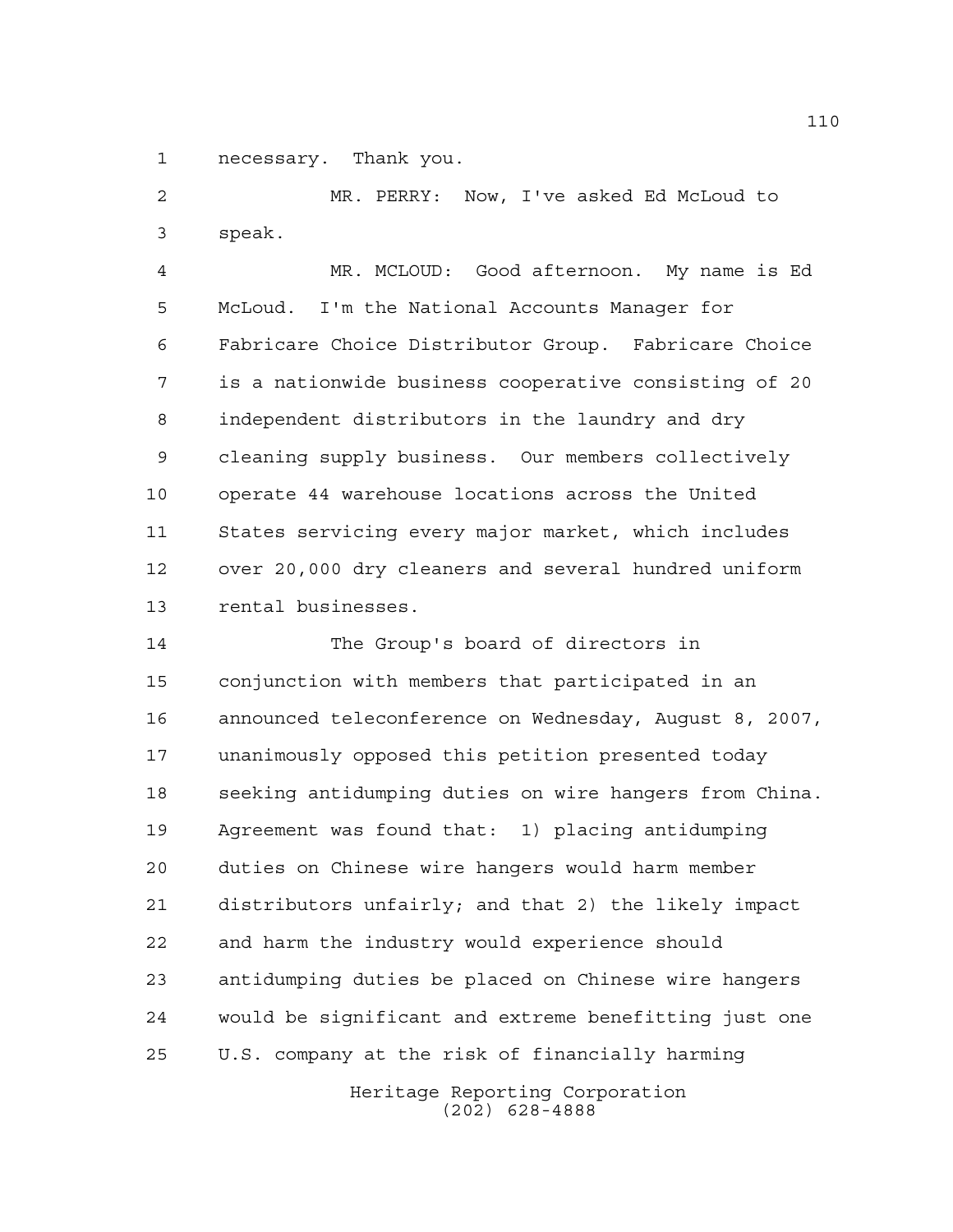thousands of other businesses and affecting cost increases to millions of consumers.

 For many decades supply distributors had limited sources for wire hangers, all domestically produced. In 1999, M&B Hanger made a conscious decision to move a large portion of their hanger production to Mexico. Around the same time other domestic wire hanger producers were traveling to China purchasing Chinese made wire hangers.

 This scenario left both the distributor and end users with little option. Wire hanger products were now going to come from either Mexico or China. Many distributors found that the Chinese hanger business model worked much better for us. Whereas distributors were once blocked from servicing the uniform rental industries we can now compete.

 Imposing duties would result in protecting the Petitioner while handicapping numerous distributors across the country. Duty consideration on product cost alone does not take into consideration the costs transferred to the distributor such as sales representative expenses, delivery expense,

 warehousing, inventory costs, billing, collections and other related expenses absorbed by the distributor.

Antidumping duties would dramatically impact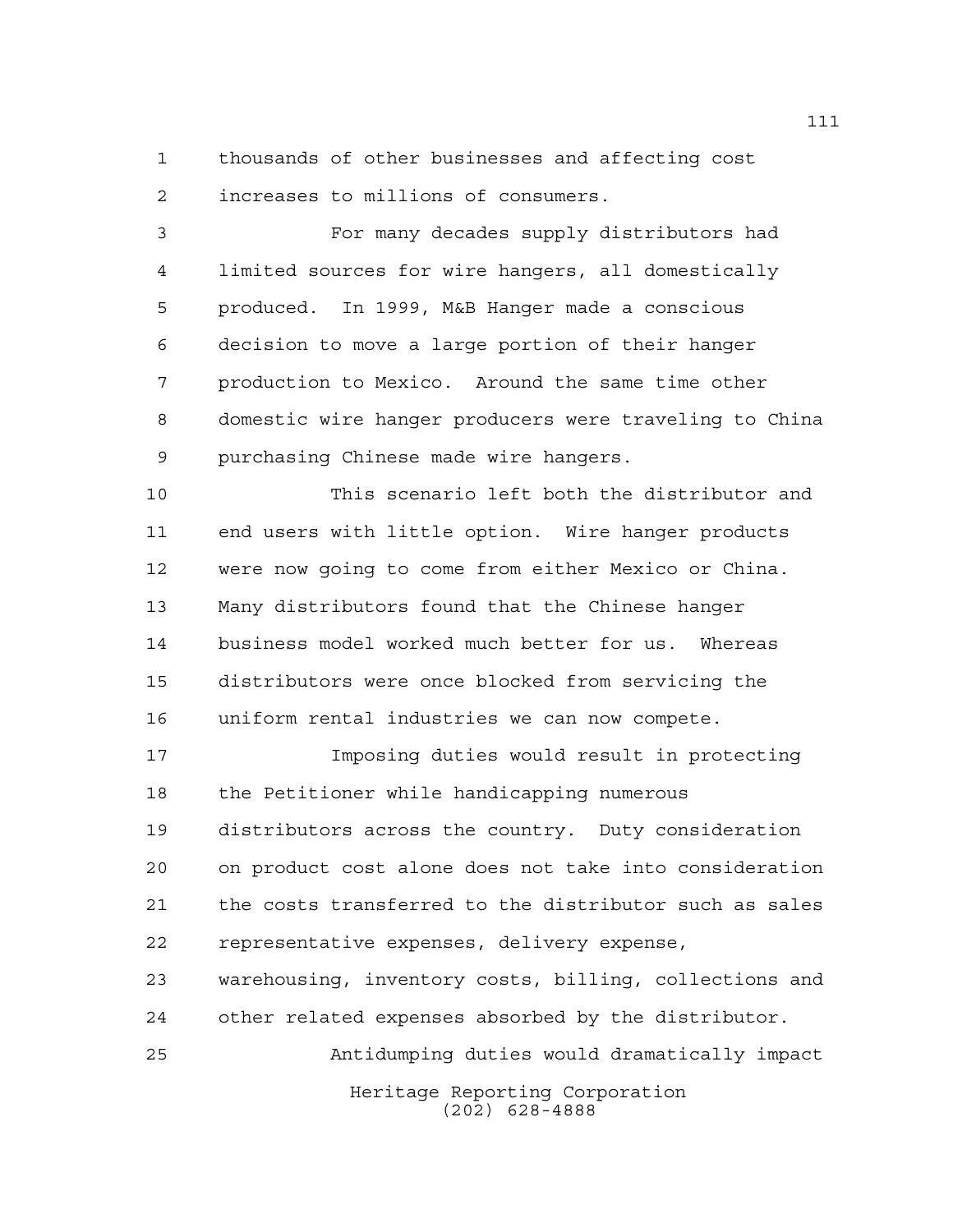distributors with significant loss of sales and profit margins while attempting to protect just one company. Wire hanger costs to the uniform rental industry represents their second largest supply cost just under their washroom chemicals. Any increase in this category would be noticed and likely would trigger increases to their customers who are blue-collar and casual apparel workers.

 With small profit margins and minimal wire hanger inventory even a short-term market disruption would be devastating to these operations. The typical dry cleaner is a small neighborhood business owned by a hard working entrepreneur. His wire hanger costs are his single largest supply item representing 25 percent or greater of his total supplies.

 The vast majority of these owners are totally unaware that this hearing is even taking place or how the potential economic repercussions would affect them, and even if they were aware most owners could not afford to close their shop to attend. Rather, the typical dry cleaner owner trusts his government to make decisions on his behalf that are in his best interests.

Heritage Reporting Corporation (202) 628-4888 When cleaners feel this trust has been breached these 27,000 quiet businessmen have a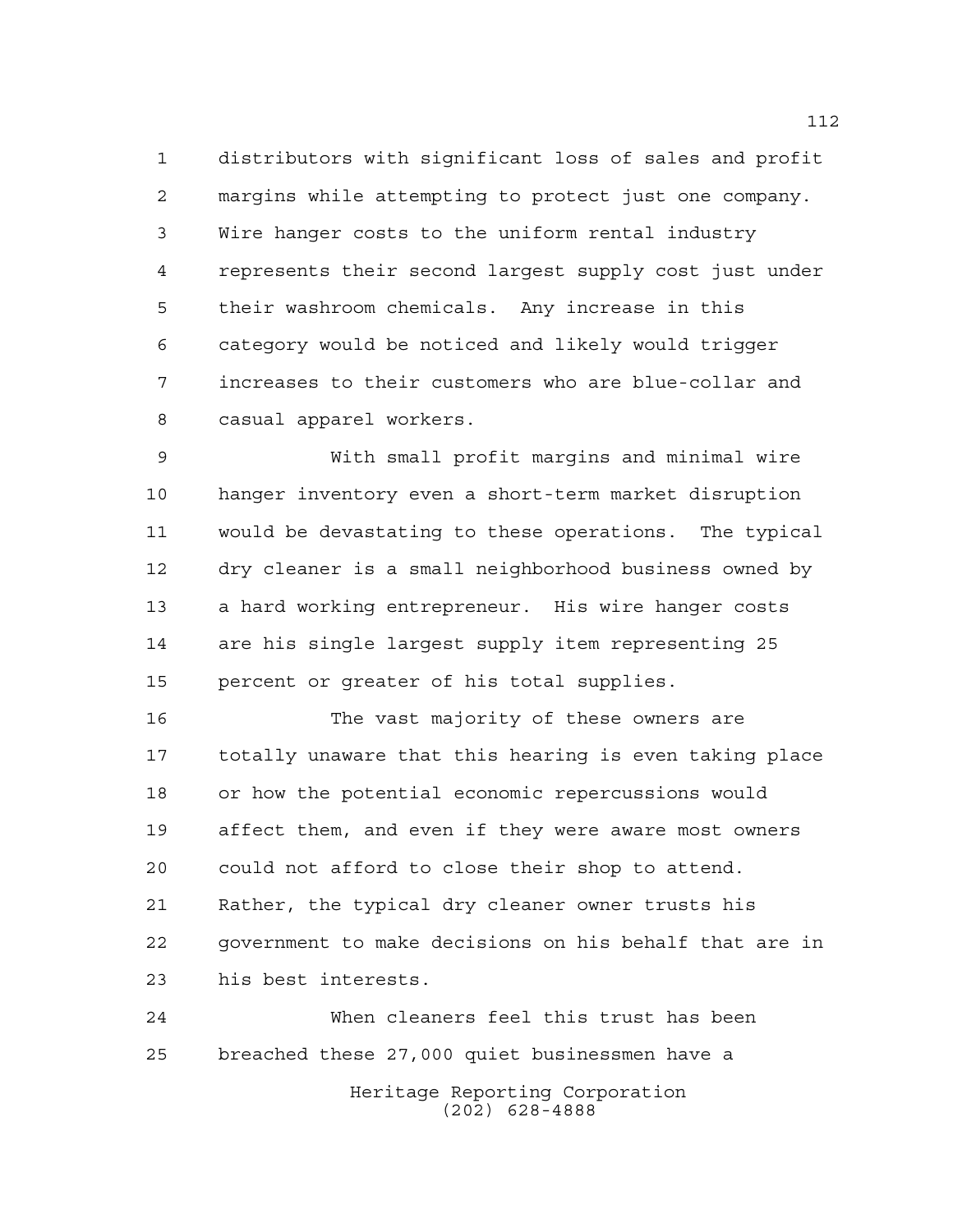reputation for being heard. Any dry cleaner that has purchased an M&B product in the last few years has likely received that product in a made in Mexico or made in China box. They will not understand any better than the rest of us why wire hanger prices were raised to accommodate just one company's Mexican production to the detriment of so many.

 We believe this petition is without merit, and an antidumping duty is an unfounded remedy that would serve to enhance one importer while harming a multitude of businesses in the same industry. Thank you.

13 MR. PERRY: Mr. Zhong.

 MR. ZHONG: Thank you. Mr. Carpenter, and member of ITC, my name is Weixiong Zhong. I'm the President of Market Direct International, LLC. I thank you for the opportunity to testify today in regard of the issue of import Chinese wire hanger. The issue of Chinese wire hanger is very important to thousand and thousand of dry cleaning business owner in the United States.

 For the past several years with my own experience as a dry cleaning supplier company and importer I know thousand and thousands of dry cleaning business in the United States enjoy the low price wire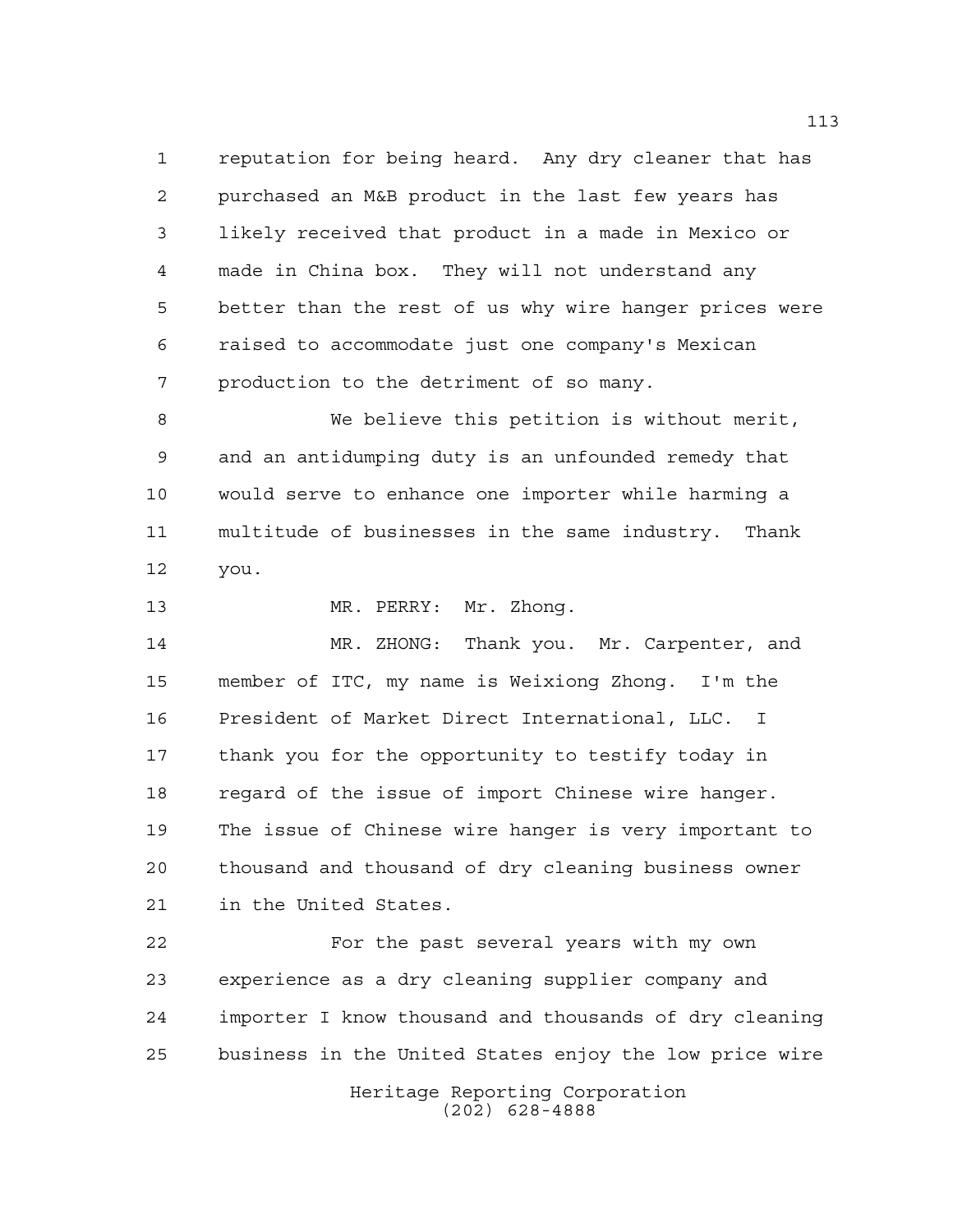hanger due to the low price hanger import from China. Just like President Bush said in the year 2003 it is not in the national economic interest of the United States, and it's not in the public interest if we impose any import restriction on the Chinese wire hanger.

 I notice the party from M&B testified before me, they mainly focus on their own interest not the public's interest and not the national interest at all. Before I come over here I talk to some of my dry cleaning customer. I said someone, somehow, sometime they just don't want the dry cleaning owner enjoy the low price we enjoy right now, they want to discontinue the low price hanger from China, and most of the dry cleaner owner, they don't know nothing about today's hearing and they know nothing about antidumping case going on today.

 I am small business owner as well. I just take time, come over here Washington and do my best and let the Commission member have an understanding about the public interest for thousand and thousand of dry cleaner owner. I really suggest that we should not impose any tariff or take any action against the Chinese wire hanger import. I believe that's for the best interest for the public.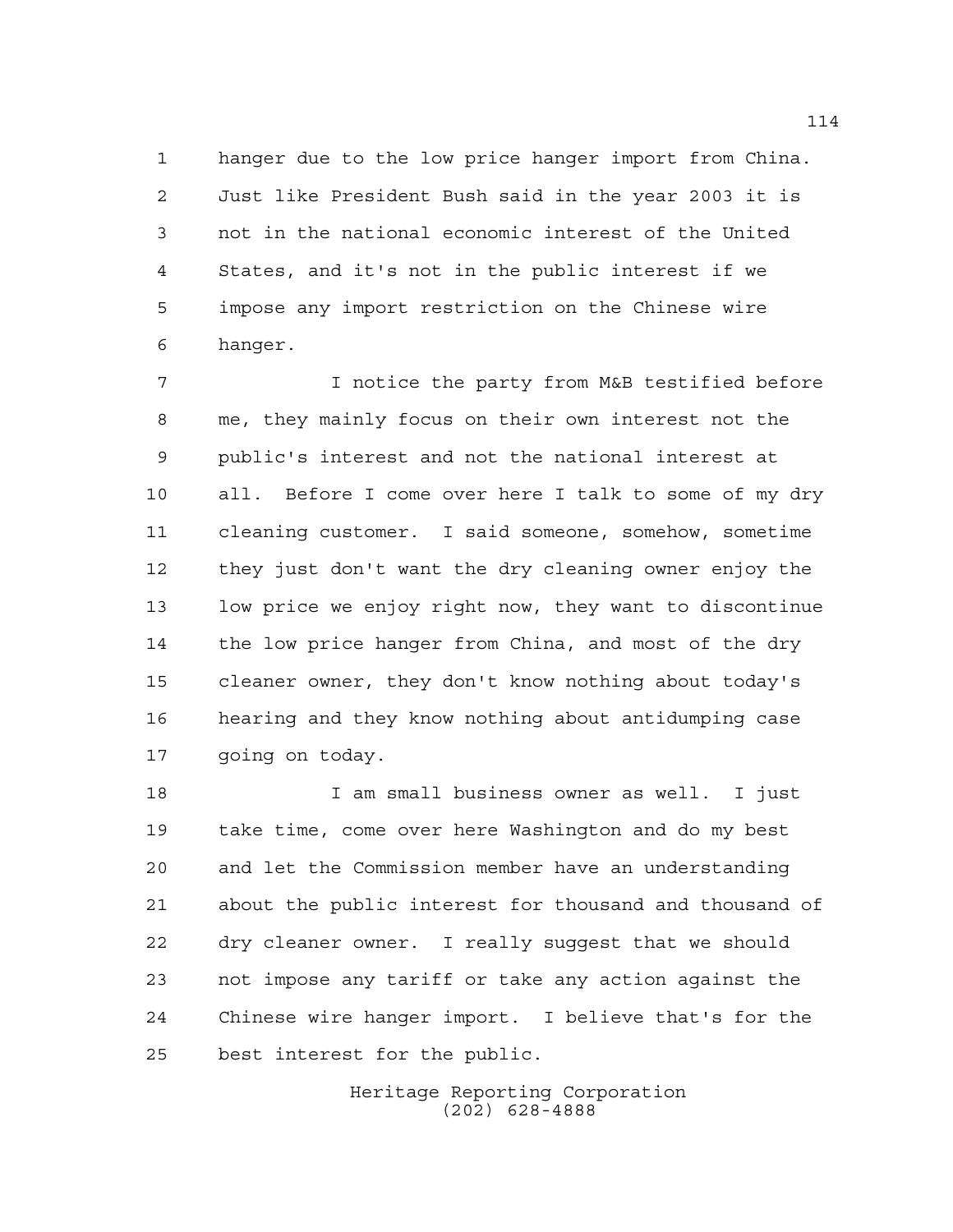Heritage Reporting Corporation (202) 628-4888 1 1 I assume all the people in this room somehow, sometime do take all clothes to a dry cleaning business, and I believe all of us do benefit from the low price Chinese wire hanger as well. That's what I want to say today. Thank you. MR. PERRY: Ready for questions. MR. CARPENTER: Thank you, panel, for your testimony. We'll begin the questions with Mr. Ruggles. MR. RUGGLES: All right. Bill, I'm not sure who, somebody was talking about a Wisconsin supplier. It was Mr. Schultz? MR. SCHULTZ: Yes. MR. RUGGLES: Could you expand on that a little bit, please? What they are, what they do? MR. SCHULTZ: The Monticello, Wisconsin, plant was owned and operated by Laidlaw for 30 years. We shut it down about six months ago. It was sold to another operator who is now doing limited production of specialty hangers. They're doing custom capes, and we're their customer. They also do printed garment bags and a few other ancillary products that are used in our industry and also the hospitality industry. MR. RUGGLES: Okay. Could you supply the name, you know, some contact information and stuff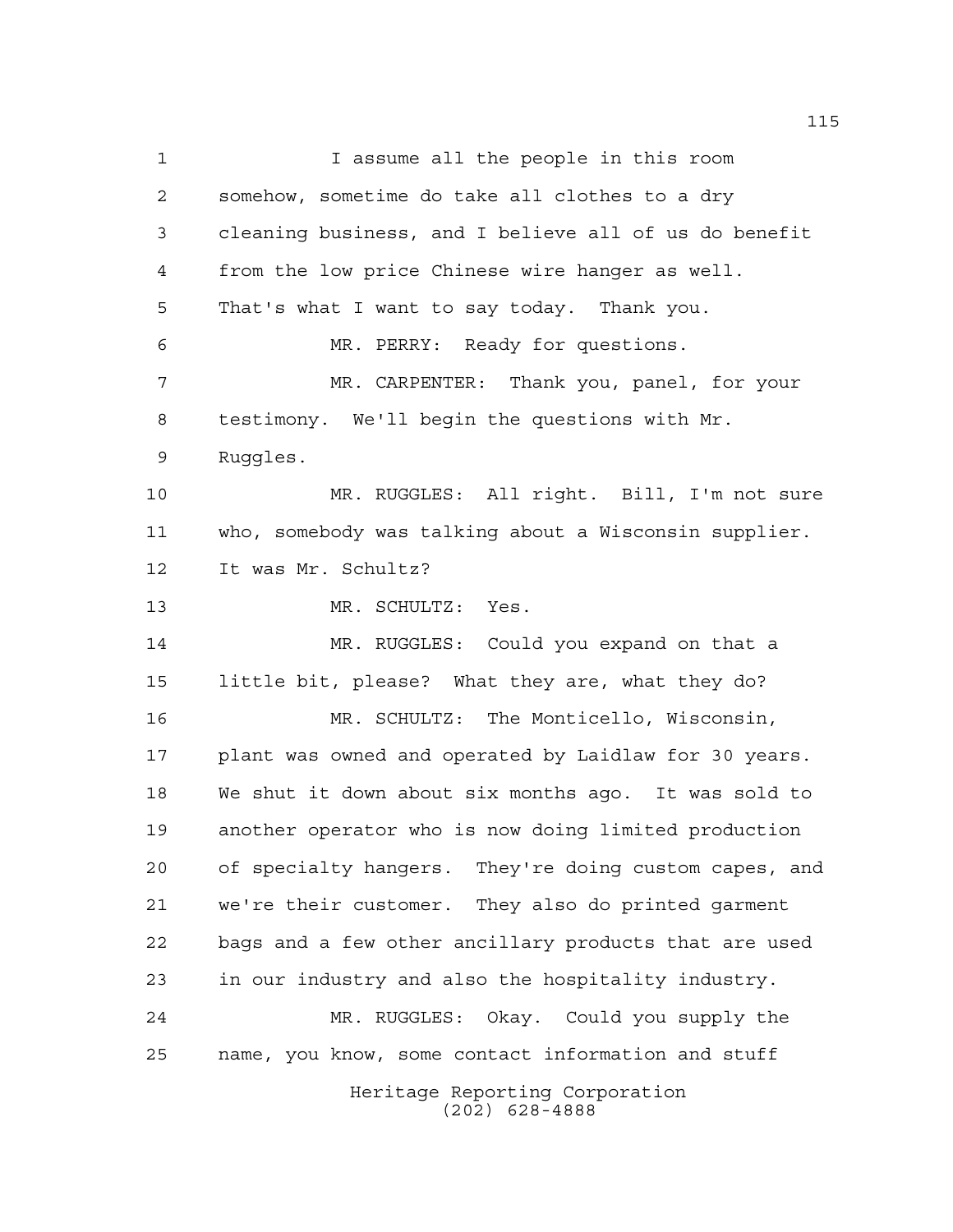about them in postbriefs?

Heritage Reporting Corporation (202) 628-4888 MR. SCHULTZ: Sure. It's Ashanti Industries, and I'll give you the data. MR. RUGGLES: All right. And by any chance if you have any influence with them could you get them to call me? MR. SCHULTZ: Sure. MR. RUGGLES: I'd like to talk to them a little bit, okay? MR. SCHULTZ: Okay. MR. RUGGLES: All right. You keep pounding on the fact that this is to take care of the Mexican operations. Without getting into the proprietary stuff, I don't see it. I need something more out of this. So maybe in the postconference, you'll have all the information because toady you'll have a release of all the questionnaires that we've got at this point, maybe you can expand on that and maybe flush out better because I don't see where you're going with this at this point. MR. NEELEY: Mr. Ruggles, Jeff Neeley. I would say that our point is slightly perhaps different than the point that was made by the importers' group with regard to Mexico. While it may or may not be true that as I said earlier that M&B will move to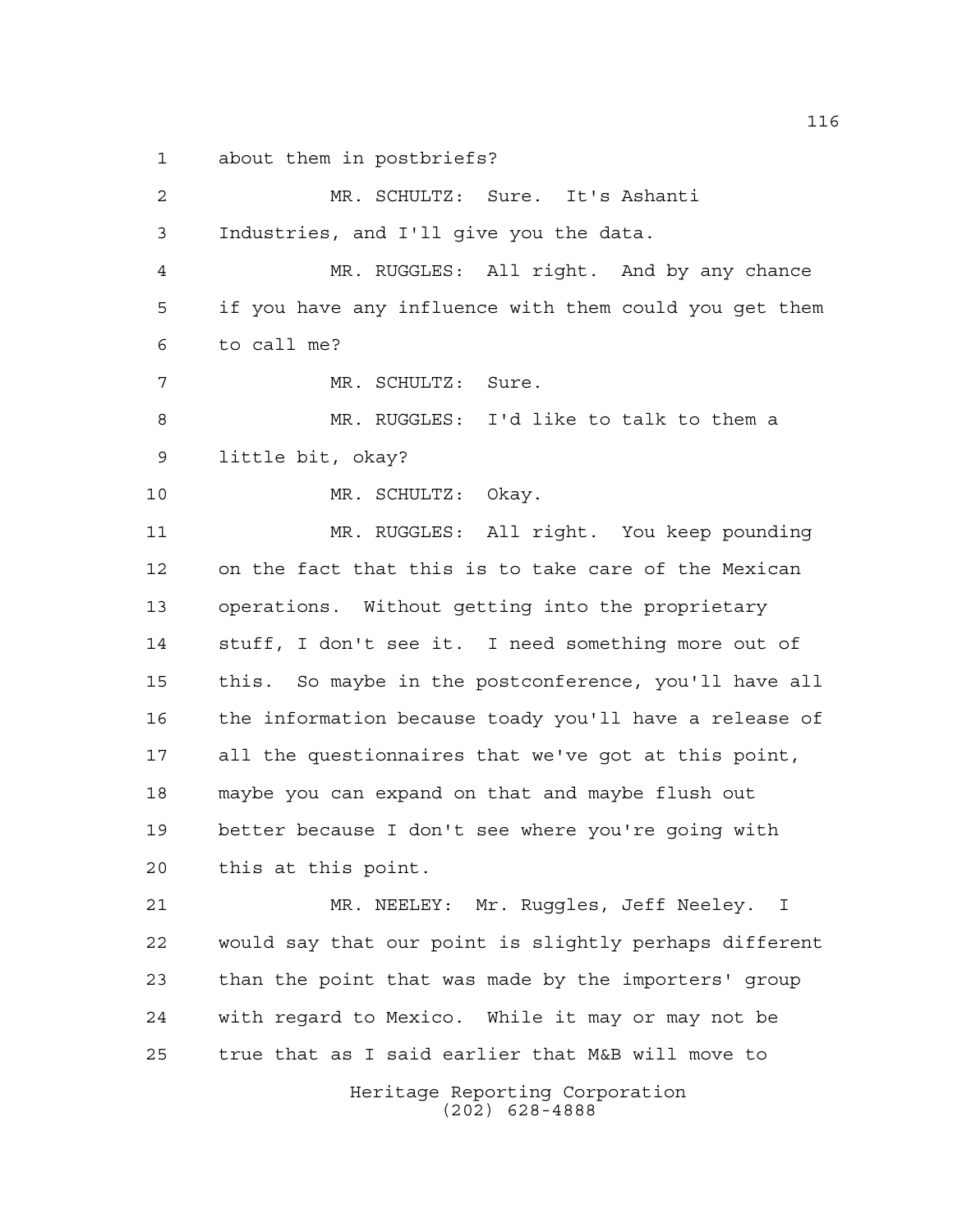Mexico and this is all about Mexico from their point of view, I really think that's a sideshow.

 I mean, I think the real issue in this case has to do with causation and has to do with the Bratsk analysis, and that's really where we're coming from in this. You know, there's an overlap between the arguments, but our argument I think is just a little bit different on that. I know what you're saying about the data. We appreciate that. As I said our argument is a little bit different on that I think. MR. CARPENTER: Mr. Haldenstein?

 MR. HALDENSTEIN: I had a question for Mr. Neeley. I think you referred to a, whatever, world market for hangers, and I heard this morning from Mr. Magrath. From what I heard from the Petitioners it sounded like it was potentially China, and the U.S., and maybe Mexico and that was pretty much it, but you were suggesting there was a world market and that --

 MR. NEELEY: Yes, and we'll explore this specific a bit more in the postconference brief, but when I say world market, yes, I don't think there are that many present producers in the world industry.

 I don't think we're disagreeing with that necessarily, but what we're saying is because of the low barriers to entry and because the machines are at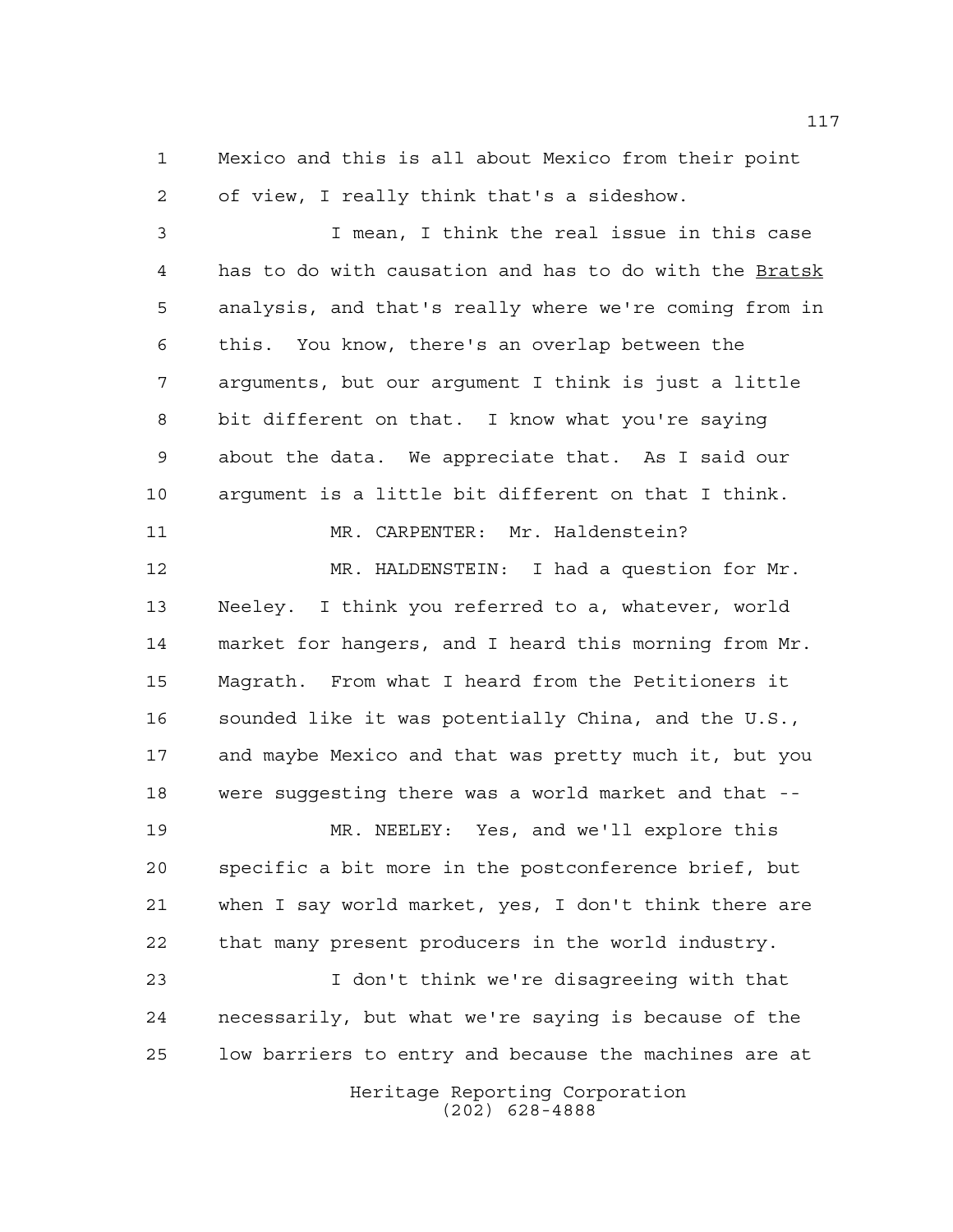such a low cost because the machines can be moved so easily, I mean, M&B itself talked about moving the machines down from Virginia to Mexico, for example, there's a world price that's created by that.

 It has to do with the fact that there are lots of potential entrants into this industry at a very low cost and in a very short period of time. That's what's creating the price levels not where they are right at the moment. Where they are right at the moment is only one factor. I think you also need to look at how easy it is to shift to other places. That's what we're trying to say.

 MR. HALDENSTEIN: But hasn't China been a significant factor in the market, though, with their pricing?

 MR. NEELEY: Well, they've been a significant factor. What I'm saying is that it doesn't really have to do with China. I mean, it has to do with the fact that this machinery is readily available, can be easily bought, easily put somewhere else.

 Yes, the Chinese have been obviously very successful in the market, you can look at the data, but the reason for the prices doesn't have anything to do with China, it has to do with the ready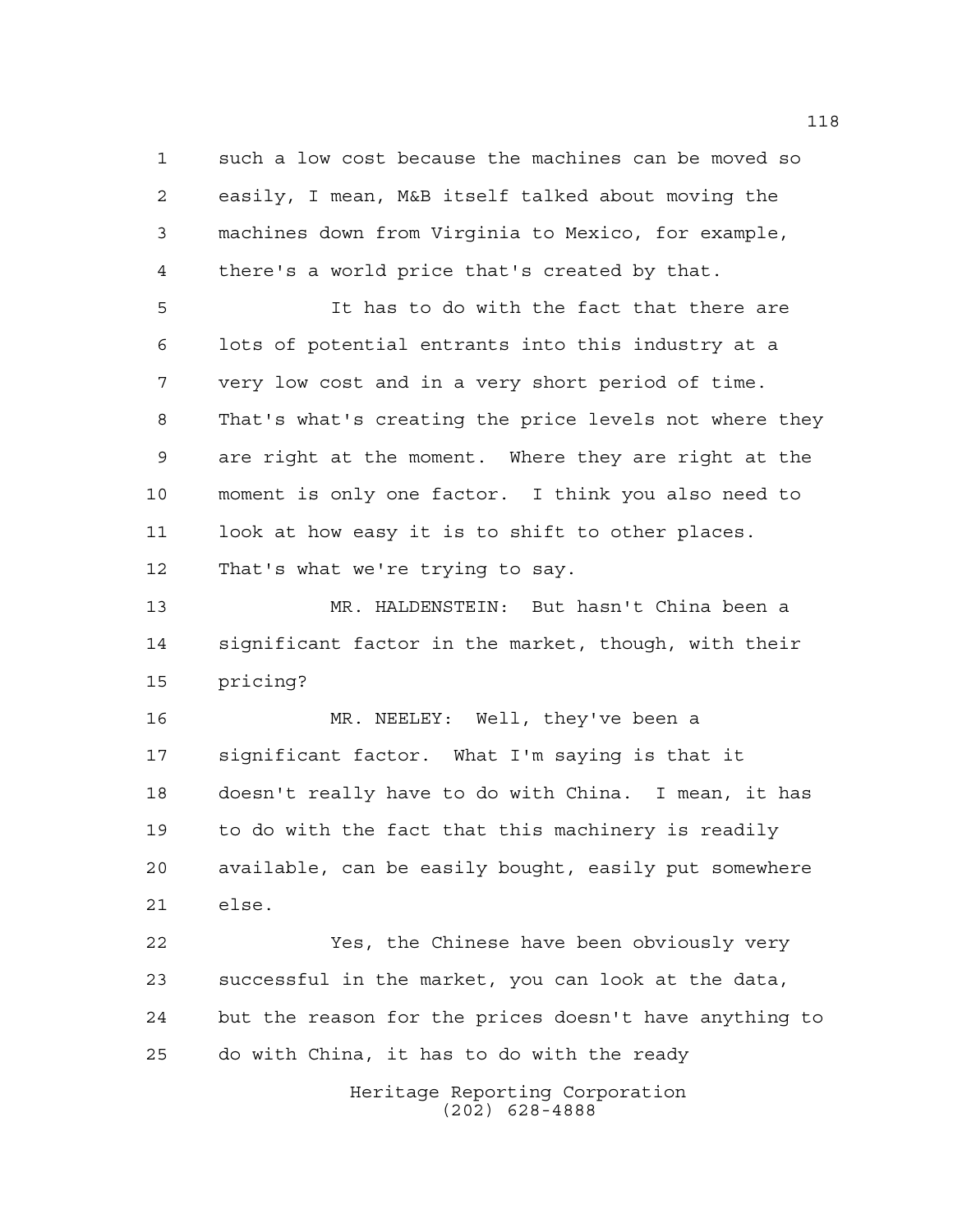availability of the machinery and a very low tech technology.

 MR. HALDENSTEIN: There haven't been any other entrants into the market in these other countries, though, to compete with the Chinese. MR. NEELEY: There haven't been any other entrants. I mean, China is a big country. At the moment there hasn't been the necessity to do that, but the potential for other people to come into this market is I think very obvious, and that's what drives the price levels. MR. HALDENSTEIN: Okay. 13 MR. PERRY: Mr. Greene -- MR. HALDENSTEIN: Mr. Zhong? MR. ZHONG: Mr. Michael Haldenstein? MR. HALDENSTEIN: Yes? MR. ZHONG: Yes. I wanted to add something about the factory transfer to the third-country. As all we know wire hanger industry is a low tech industry, is very easy to transfer to a third-country. Because I have very close relationship with some of the Chinese factory I know some of those factory are already considering moving the factory to Vietnam or India, yes, and the total set up time probably about three to six month or six to nine month to set up a

> Heritage Reporting Corporation (202) 628-4888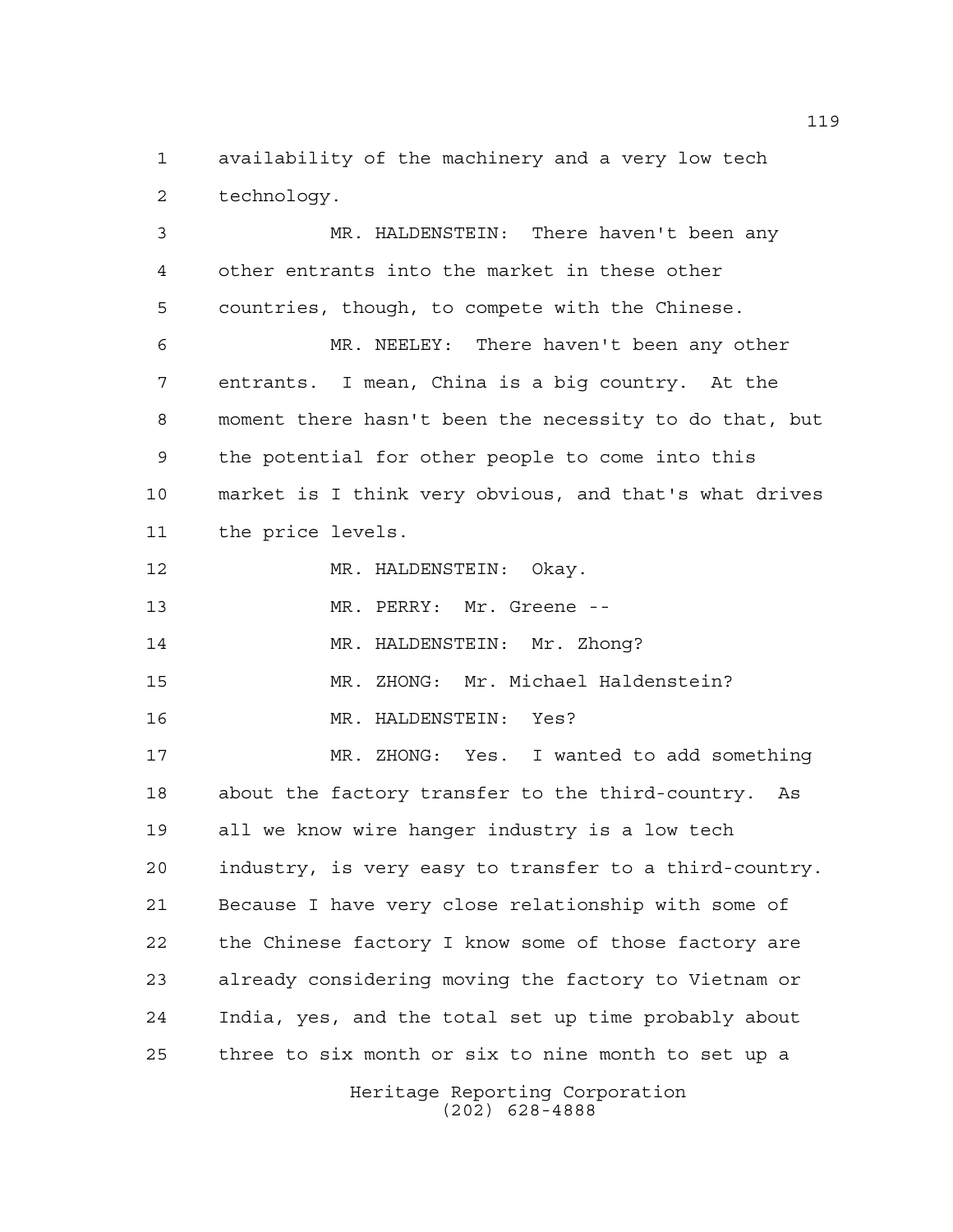factory and produce probably 10, or 15, or 20

 container a month, that capacity, for the first year. A year, the volume is going up, yes. I mean, the market is a global market economic right now because right now in China they have about 40 or 45 manufacturer in China. The market competition is very tough, and some of those factor they are consider moving the factory to the third-country with lower labor cost. There is not like something we don't know, yes. Is a fact already. It's a work in process, yes. MR. PERRY: Mr. Greene, Tom and I would like to add one point. I'm involved in a case on tissue paper right now. The company is located in Guilin. In response to the dumping orders they moved their machines seven hours south into Vietnam, and wages are

lower in Vietnam than China.

Tom?

 MR. SCHULTZ: I think what we've got here is an existence proof. We know there's at least two low cost countries that can produce this product. If you eliminate one of them even though it's the largest one that doesn't mean that this cannot be produced at other countries that have the same factory costs. So we think the most likely first

> Heritage Reporting Corporation (202) 628-4888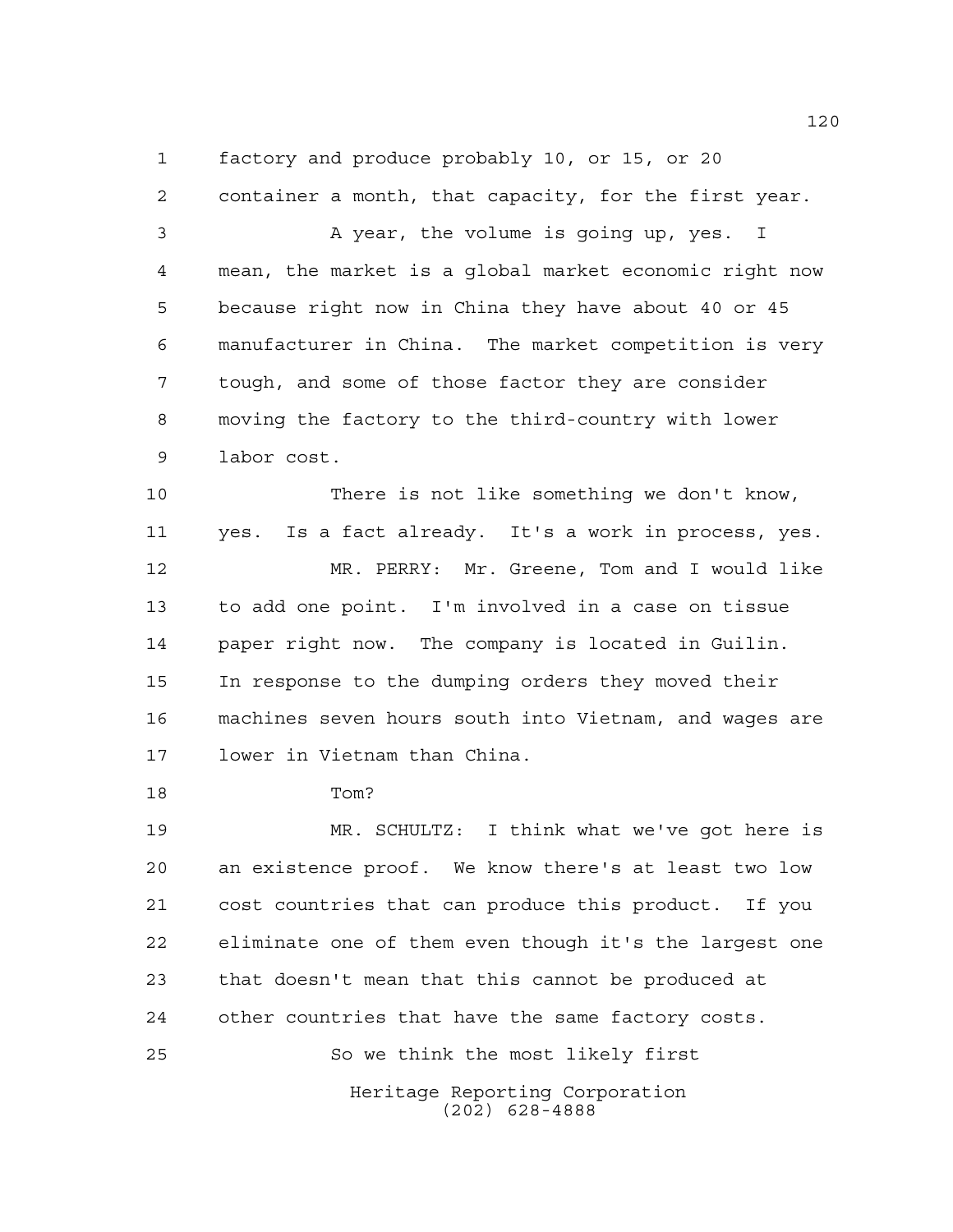Heritage Reporting Corporation (202) 628-4888 beneficiary is Mexico because they're already doing it, and they've got equivalent costs, but there's other much lower cost countries available other than Mexico that with a little bit of time can take over the mantle of China. We'll be having the same talk two years from now and complaining about Vietnam or India. So China just happens to have the magic combination of factory costs today. Doesn't mean that they'll necessarily have that in the future. MR. HALDENSTEIN: Thank you. No further questions. 12 MR. CARPENTER: Mr. Greene? MR. GREENE: Bill Greene, Office of Economics. I just have a couple of questions. The Petitioners indicated that U.S. demand for hangers had been flat since 2004. Would you agree with that characterization? MR. SCHULTZ: I disagree. 19 MR. GREENE: Okay. How so? MR. SCHULTZ: If you look at the ITC 2004 study they had a consumption of about 3.6 billion. Today, our estimates is consumption about three billion, so there's been a decline of about 100 million hangers per year over the last four or five years. Further, we think that at the time of the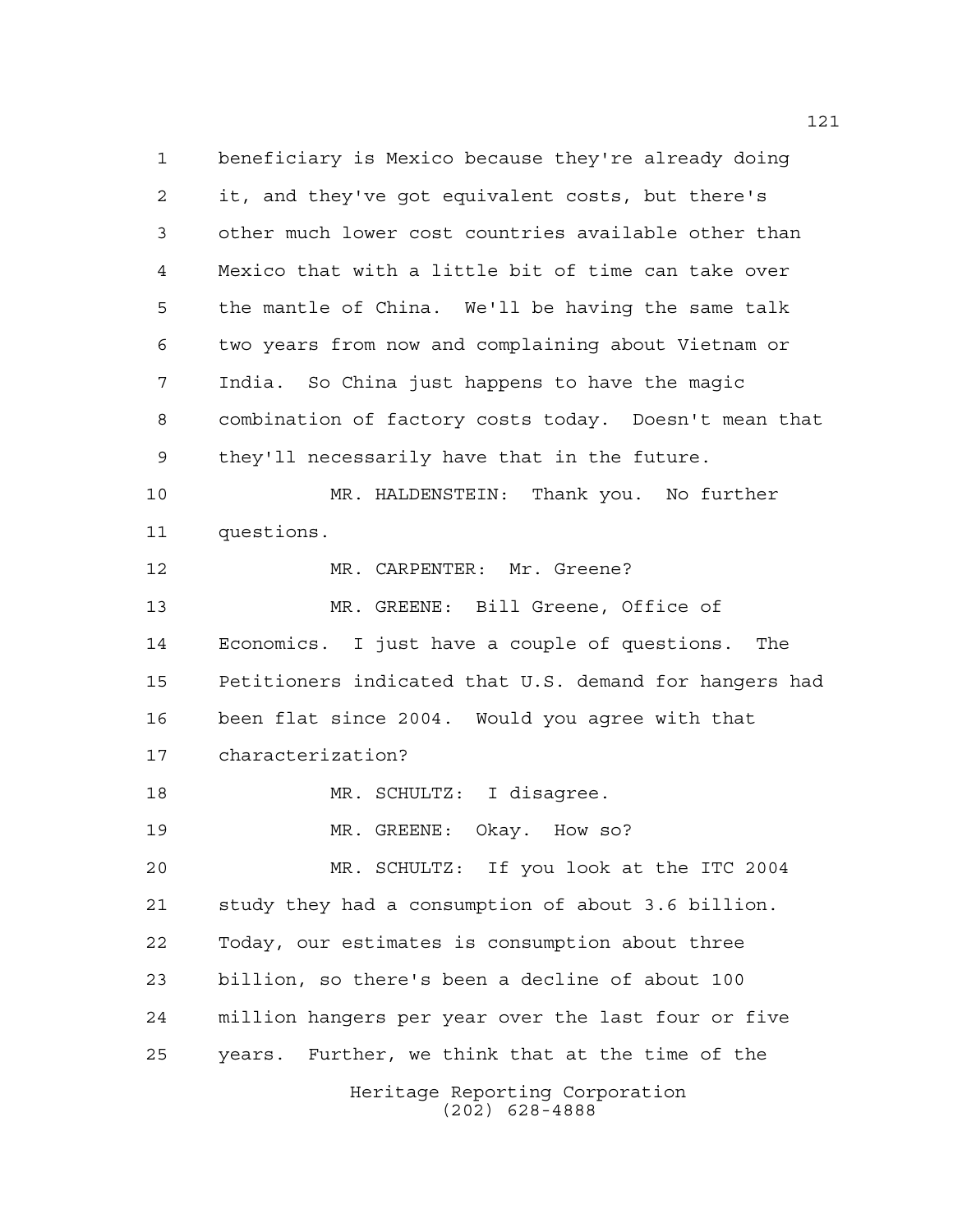Heritage Reporting Corporation (202) 628-4888 original ITC study the split was one-third uniform plants, two-thirds dry cleaners. We now believe in the industry that it's 50/50. So the dry cleaning business has declined while the uniform business has either stayed flat or increased slightly. MR. GREENE: What would you characterize the change to? MR. SCHULTZ: People don't wear suits. 10 MR. GREENE: Okay. MR. SCHULTZ: Has nothing to do with hangers. MR. GREENE: The Petitioners also said that their raw material prices were pretty constant except for an increase in the price of steel. Would you agree with that characterization? MR. SCHULTZ: No, I don't. 18 MR. GREENE: Okay. How so? MR. SCHULTZ: One of the primary drivers between the United States and China is not labor costs, labor costs is a relatively small component, particularly for the commodity hangers we're talking about, it's steel cost. In the last three months steel costs in China have gone up by 30 percent. There was a spike. As a result, our costs from our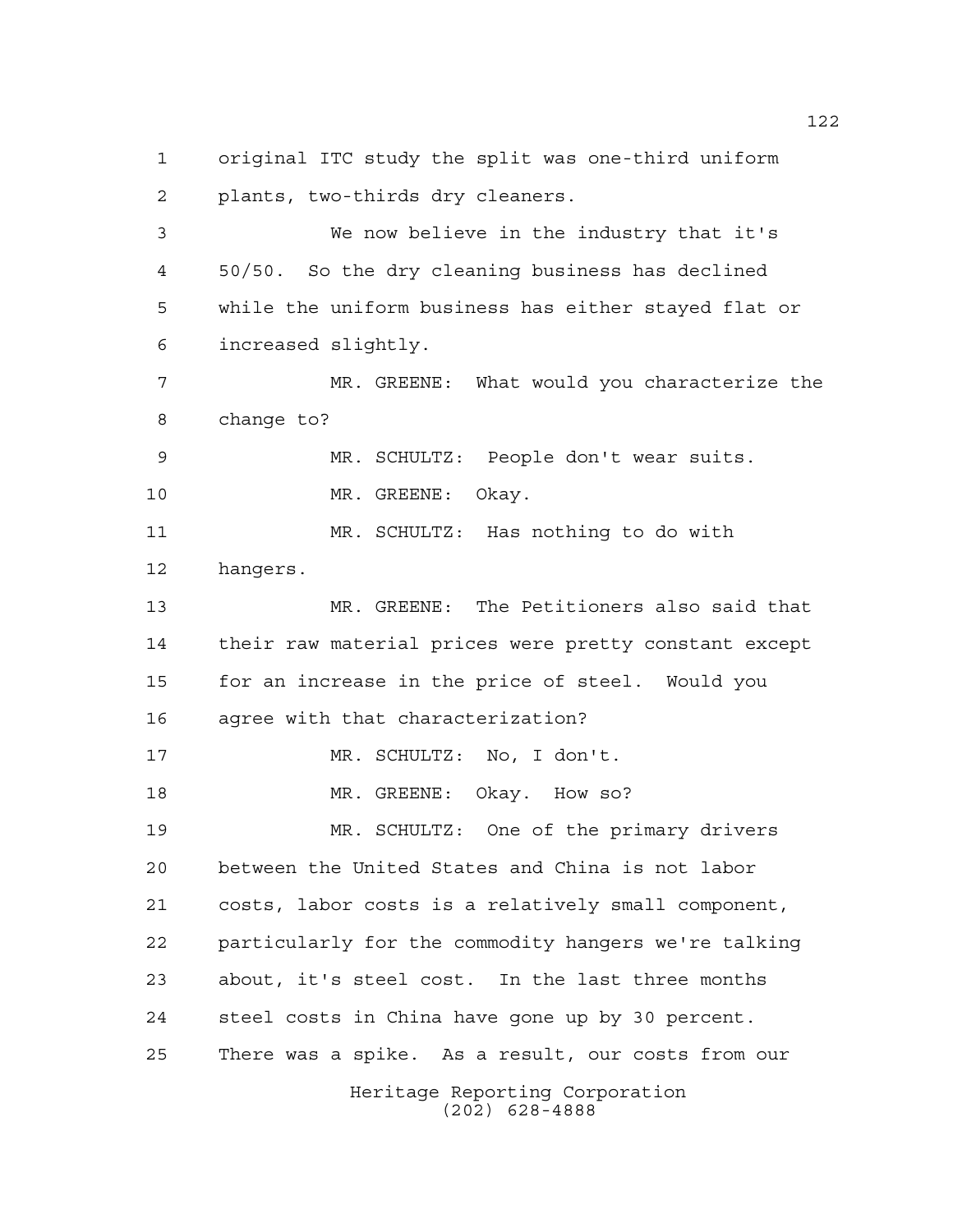manufacturers have gone up by 12 percent, and we've had to go give price increases to all of our customers.

 So the idea that there's a bottomless pit of product in China is incorrect. They're driven by the cost of steel and labor like everybody else, and they're reacting to market forces just as people in Mexico or the United States do. So, no. Prices are right now going up because steel costs are going up. MR. GREENE: Okay. Could you tell me how prices are normally negotiated? MR. SCHULTZ: I think Brent McWilliams would be a better -- MR. GREENE: And, Mr. McWilliams, you also talked about the two-tiered price system. 16 MR. MCWILLIAMS: Right. MR. GREENE: Could you give me a little bit more information on, you know, you characterized M&B's prices as two-tiered for imports and domestic? MR. MCWILLIAMS: Sure. Okay. As M&B testified this morning the customer base is the same, so you have the dry cleaning distributors on one side and then you've got the uniform rental accounts on the

rental accounts have been sold direct by the

other side. For the last 20, 25 years the uniform

Heritage Reporting Corporation (202) 628-4888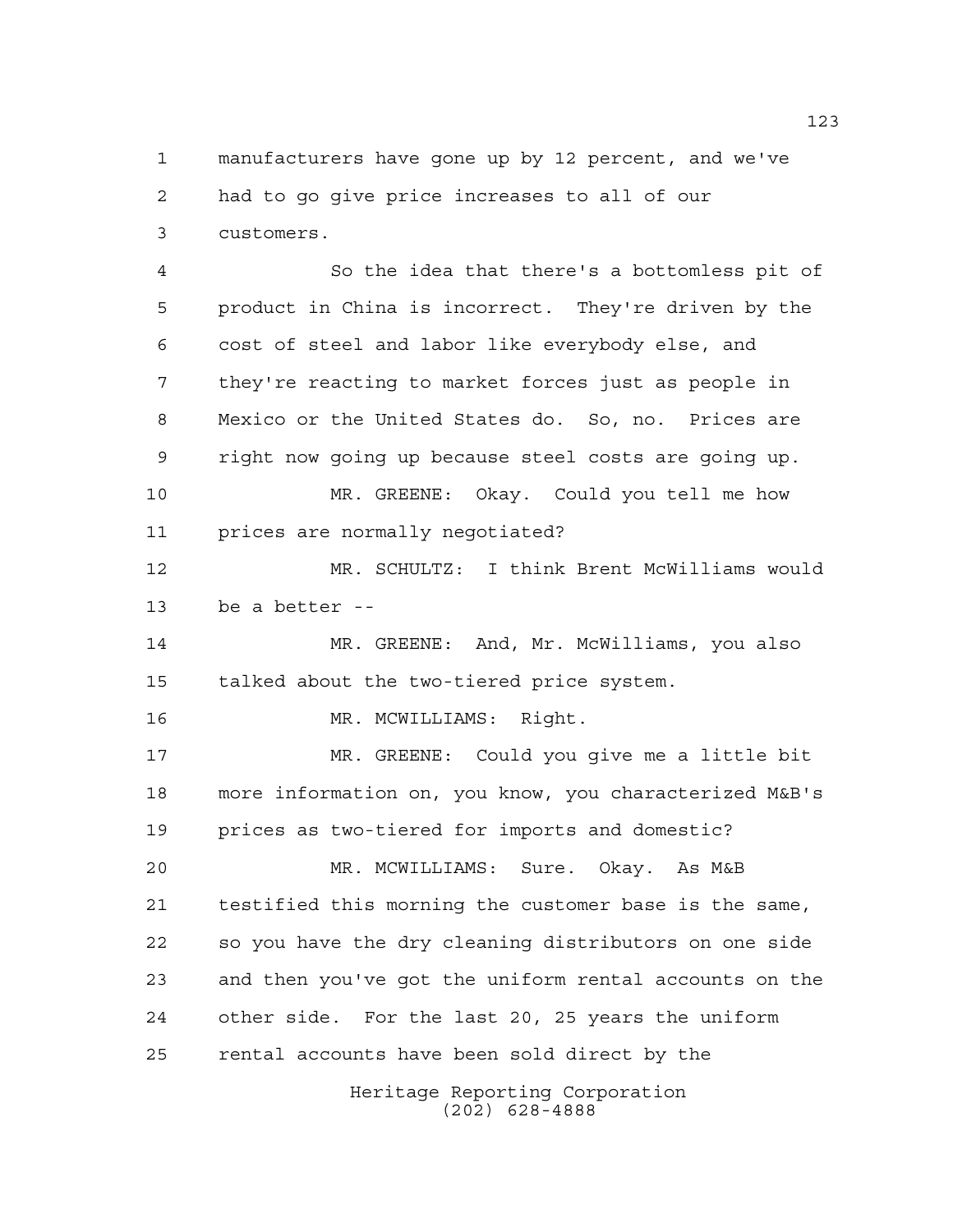manufacturers and the dry cleaners were sold by the distributors.

 Normally, the uniform rental accounts are quoted a price, and then you can find out what that price is or you can quote your own price, and there will be some people that will tell you if you're in the ballpark or not. At that point you can elect to go after the business or not to go after it. Uniform rental prices do not change unless there is a price increase, and then they'll ask everybody to requote.

 Normally, once you get a uniform rental account unless you've got poor quality or you've got a personality problem with that manager you're going to keep that business. As they testified this morning, with the distributors it's pretty much week to week. We've set up price lists for the distributors. Ours are buying containers now rather than buying from our plants, but pretty much they're checking us on a weekly basis or a couple of times a month wanting to know if the prices have changed and what's going on.

 So it's still a relationship business, but there's more attention now paid to price. As far as the two-tiered pricing comment, for a number of years after they got set up in Mexico our distributors would tell us that the M&B representative was just in,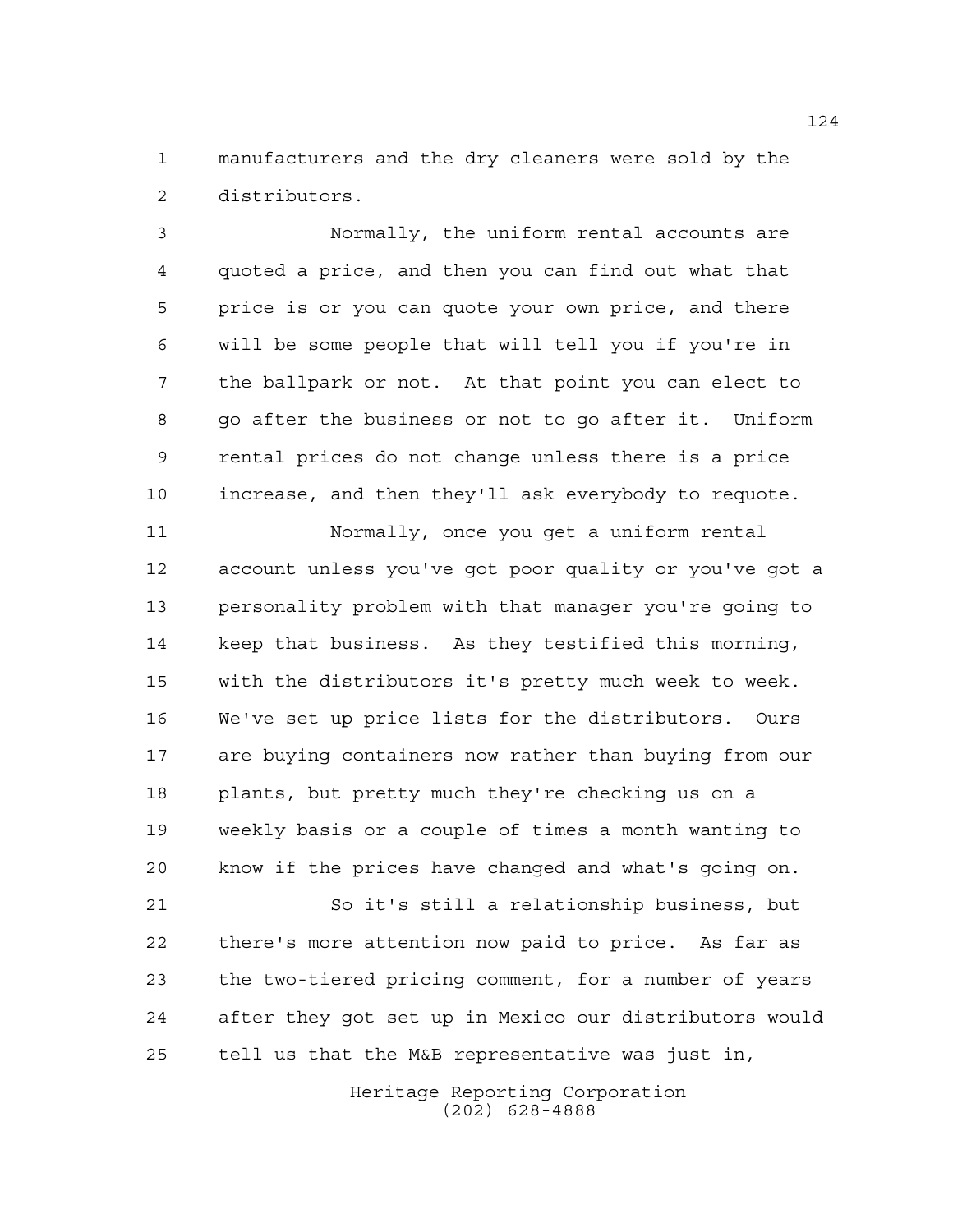didn't happen to be him because he wasn't with them, and they've offered us, you know, this is the price. I said that's ridiculous, there's no way.

 They said well, this is the price if we buy Mexican product, this is the price if we buy from Alabama. So it's very obvious they were using the Mexican advantage at that time to try to get our business.

 MR. GREENE: Okay. Thank you. There was another comment on the difference in the cost of hangers based on sales forces and the fact that the importers don't have to, you know, use a lot of the manpower and what not that the domestic producers --

 MR. MCWILLIAMS: Right. What I'm referring to are the costs incurred by the individual supply distributors. They have many more salespeople on the street, they have the cost of warehousing, they are the ones who are actually delivering the goods to the end user, and so while we're talking about raw cost of hangers we're not including any of those additional costs that are incurred by the distributors per se. MR. GREENE: Thank you. MR. CARPENTER: Mr. Yost? MR. YOST: Good afternoon. Mr. Schultz, you've mentioned a couple of

> Heritage Reporting Corporation (202) 628-4888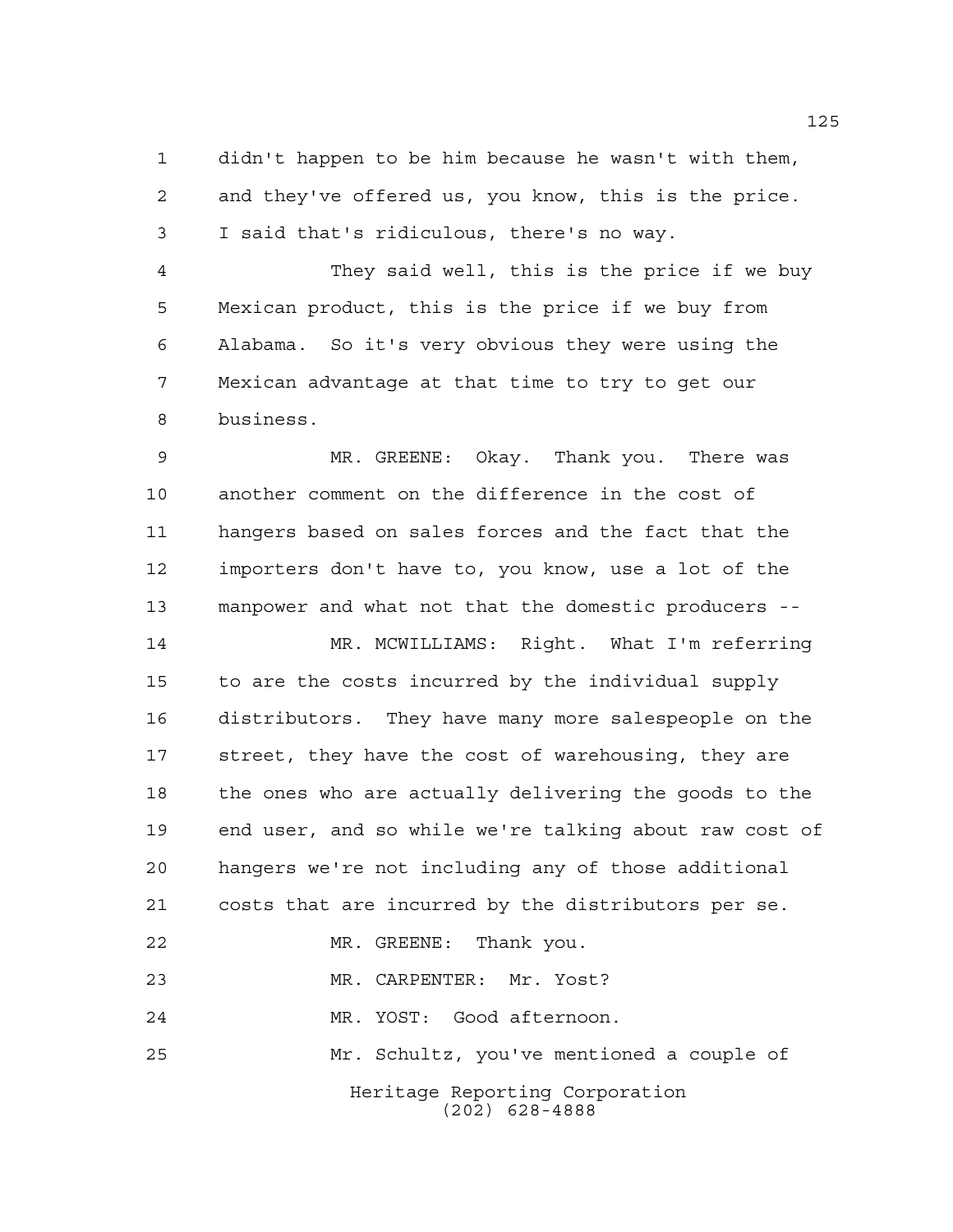times I think in Slides 4 and 5 or perhaps 5 and 6, 4 and 5, sorry, the domestic costs. Help me understand what that's composed of.

 MR. SCHULTZ: Okay. The domestic cost is fully-loaded factory level FOB cost per thousand including direct labor, factory overhead, material costs. It excludes freight out, SG&A costs or corporate allocations. So it should be exactly comparable to the CIF value of imports.

 MR. YOST: Okay. And is that for commodity hangers, your term, or would that be for all hangers?

 MR. SCHULTZ: Since 95 percent of all shipments are commodity hangers I'd say that it really doesn't matter. It's the weighted average of all hangers produced by the factories, 95 percent of which are commodity.

 MR. YOST: Okay. And would that be for all of Laidlaw's former U.S. plants?

 MR. SCHULTZ: The Metropolis plant had an average cost of about \$45 per thousand, so the \$42 per thousand was actually the lower of the two plants.

 MR. YOST: I see. Okay. All right. Thank you very much.

MR. CARPENTER: Ms. Taylor?

MS. TAYLOR: Thank you.

Heritage Reporting Corporation (202) 628-4888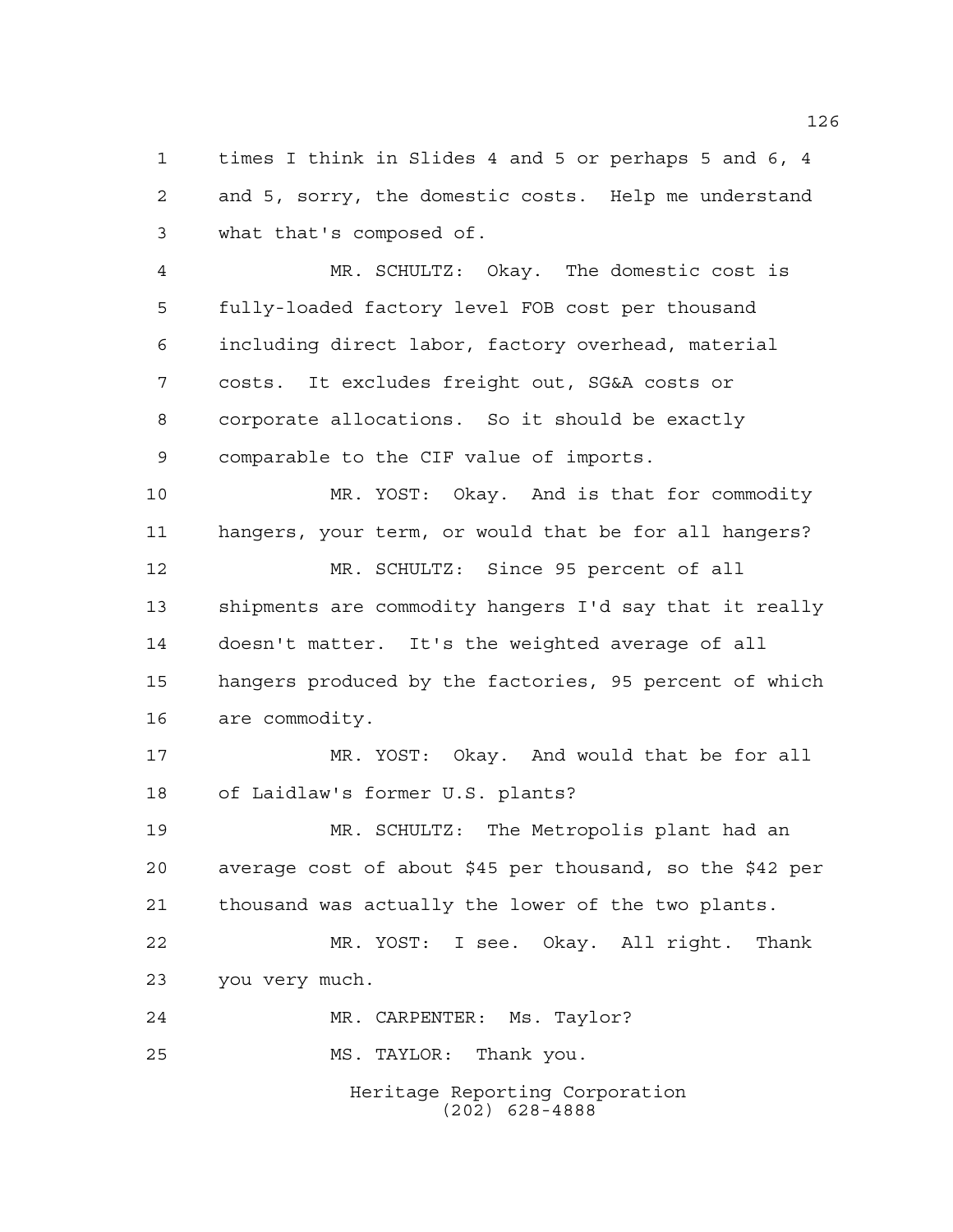Mr. Schultz, I'm looking at the first slide in your presentation, the special use versus commodity type hangers.

MR. SCHULTZ: Yes.

 MS. TAYLOR: Make sure I understand that you're saying that the hangers made in the United States are only these special use hangers. Is that correct?

 MR. SCHULTZ: Let me make sure the definition of special use hangers is clear. It can be based on product characteristics, for example, custom. Only one customer will buy it because it's got his name on it. It can be a small volume specialty item like a drapery hanger which is sold in very small volumes and no large factory will carry.

 It can be associated with a particular customer who thinks buying America is worth something more than the commodity market price or it could be something associated with having local stock available for overnight delivery. So, for example, M&B's shipments of 300 boxes of hangers is usually a fill in in emergency kind of business which could include what we consider commodity products but is being serviced in a specialty service way.

Heritage Reporting Corporation (202) 628-4888 Most of our business is container direct to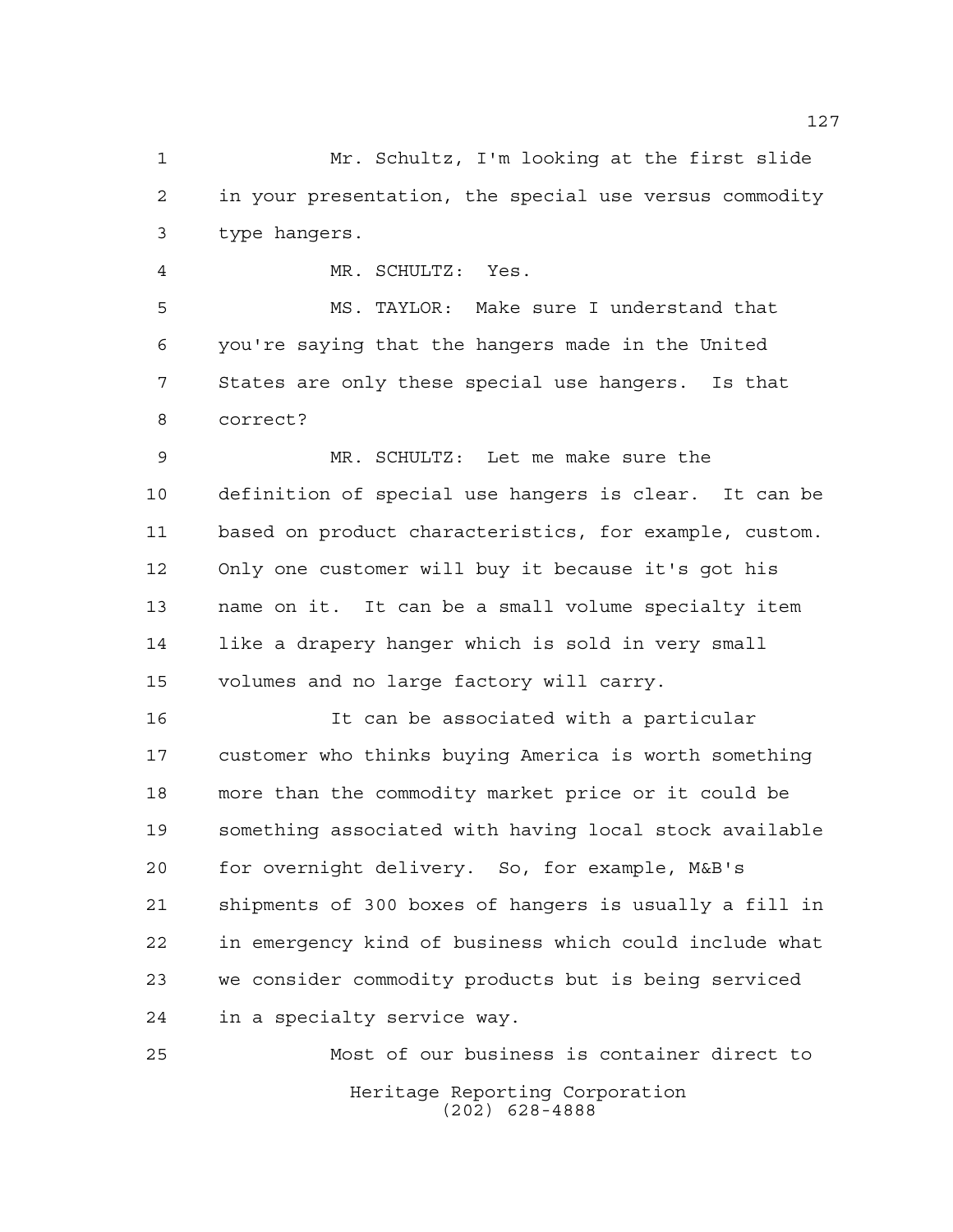customers. It's the lowest cost way to supply hangers, and that's how they compete in the marketplace.

 So as a result I would say that if you looked at M&B's production I wouldn't be surprised to find what you would call generic commodity products, but they are being served in a specialty way, either product availability, small quantities, higher service levels or some kind of relationship built over the years with a customer who is willing to pay a premium for a long time supplier.

 MS. TAYLOR: All right. Help me out. I'm still trying to understand, as far as the types of hangers are concerned.

MR. SCHULTZ: Right.

 MS. TAYLOR: Any of these types or all of these types made in the U.S.?

Heritage Reporting Corporation MR. SCHULTZ: In special use I'd say that by far the majority, I'd say 80 percent, are made in the United States because of their characteristics with a limited amount made in China for people that are willing to wait or have compromised their service needs. In terms of commodity I'd say that if you looked at M&B or our old plant 30 or 40 percent might be a commodity type product but is being produced at a

(202) 628-4888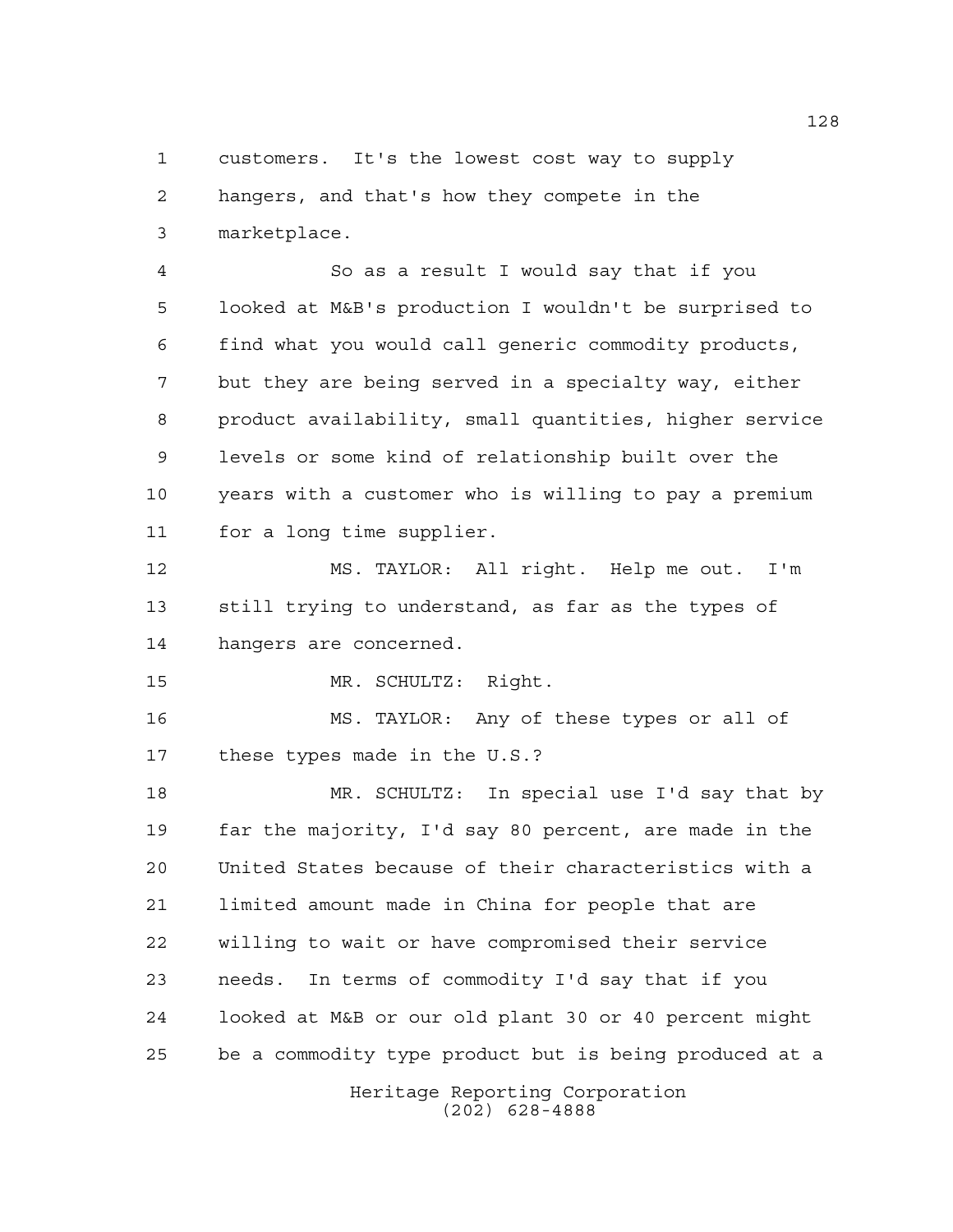high service level as a fill in or some other element. So the product itself might be considered commodity where, i.e., 99 percent of all the volume of that particular product comes from China, but there still will be some made and sold in the United States at United States factories because of the service element. MS. TAYLOR: All right. So we're not talking about say a technology difference between the U.S. and China? MR. SCHULTZ: There's no technology difference. They use the same machines.

 MS. TAYLOR: All right. What about, you spoke earlier, the Petitioners' side, talking about differences in the production process saying that the finishing, I guess if you can call it that, and putting the capes on, and the struts on and making the tubes is done manually in China and done by machine here. Would you agree with that?

 MR. SCHULTZ: Absolutely. In China labor cost is 83 cents an hour, at our plants it's \$14 an hour. You can make things in China by hand cheaper than you can with machines over there because electricity is expensive and unreliable and labor is cheap, though it's been changing recently. There's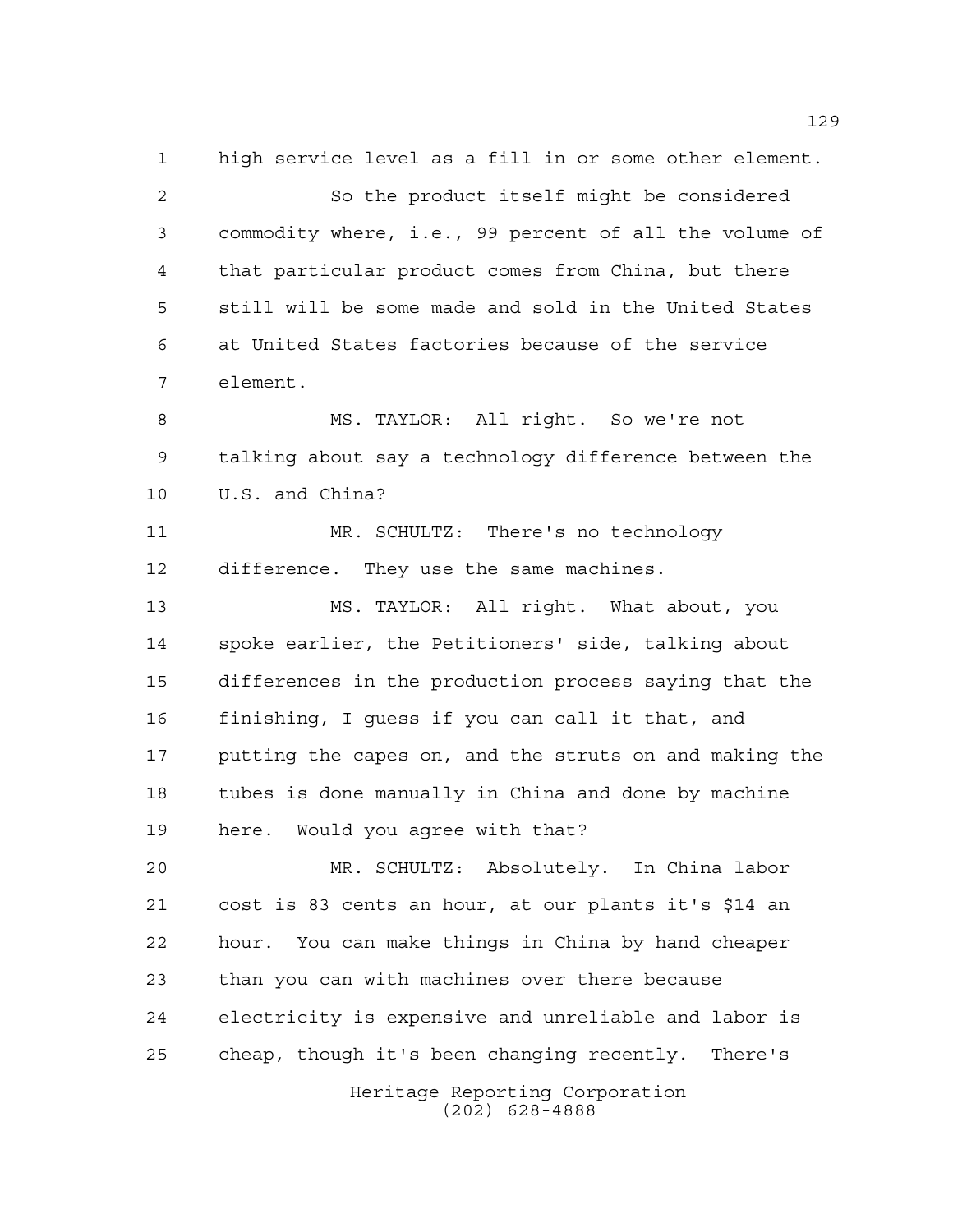Heritage Reporting Corporation been a shift towards machines since they have had trouble getting enough labor for some of this work. MS. TAYLOR: All right, but the machinery itself and the fabrication of the wire, making it into the hanger, is the same in both countries if I understand you correctly? MR. SCHULTZ: Yes. MS. TAYLOR: All right. Thank you. I have no further questions. MR. CARPENTER: Mr. Corkran? MR. CORKRAN: Thank you. Douglas Corkran, Office of Investigations. Thank you to all our panelists today. It's been a very good, very enlightening presentation. Very helpful in many ways. I think my first question probably goes to Mr. Neeley and Mr. Perry. I know your arguments are complimentary, I know they overlap and not identical, but I did want to look a little bit at the question of markets other than Mexico and China. I shouldn't say markets, suppliers, other than Mexico and China. I think in particular, Mr. Neeley, you may have made the point most strongly about the need to look at potential imports from other countries. You had also been arguing in terms of historical as well

(202) 628-4888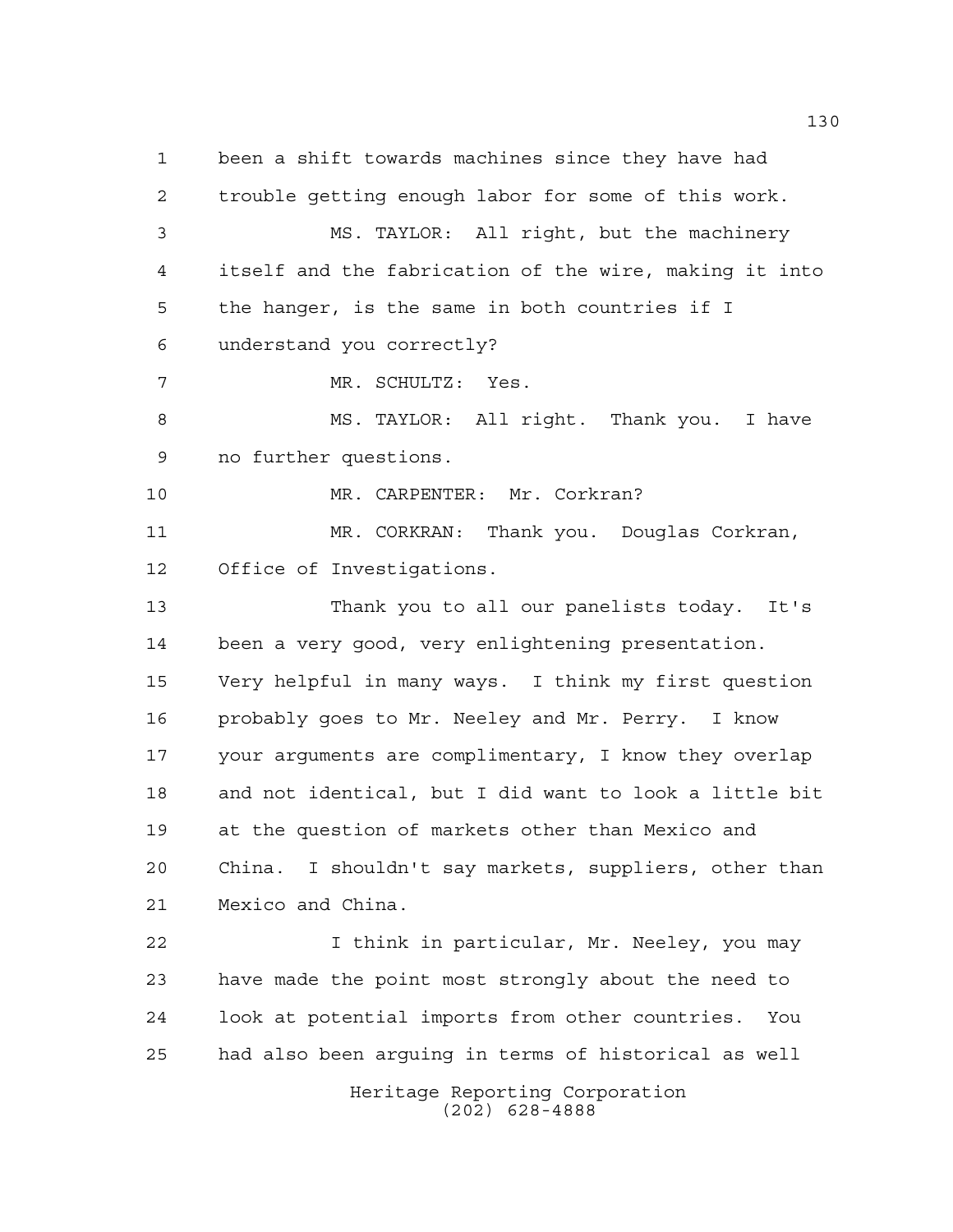as forward looking elements of the Bratsk analysis. What I was wondering is at least looking historically has there been any other supplier of note besides China or Mexico?

 I mean, when I look back at the 421 import data even when China was a much smaller supplier than it was at present the volumes from other countries were very, very small even when they wouldn't be competing with Chinese imports to any great degree. So I just wondered if you could maybe flesh that out just a little bit more?

 MR. NEELEY: Yes. I mean, I guess what we're trying to say is that when you look at the world market for this product, which is what we're describing, you've got developed countries like the United States which plainly aren't competitive anymore with Mexico, with China, with Vietnam, with Malaysia, with Indonesia, with probably 20 other countries that you can think of, and so, I mean, that's the economic fact of life.

 Whether those folks are here yet or not because the machines have been moved there seems to us not to be the most important point. The machines can be very easily moved there. The machines in fact as Mr. Zhong said maybe will be moved there regardless of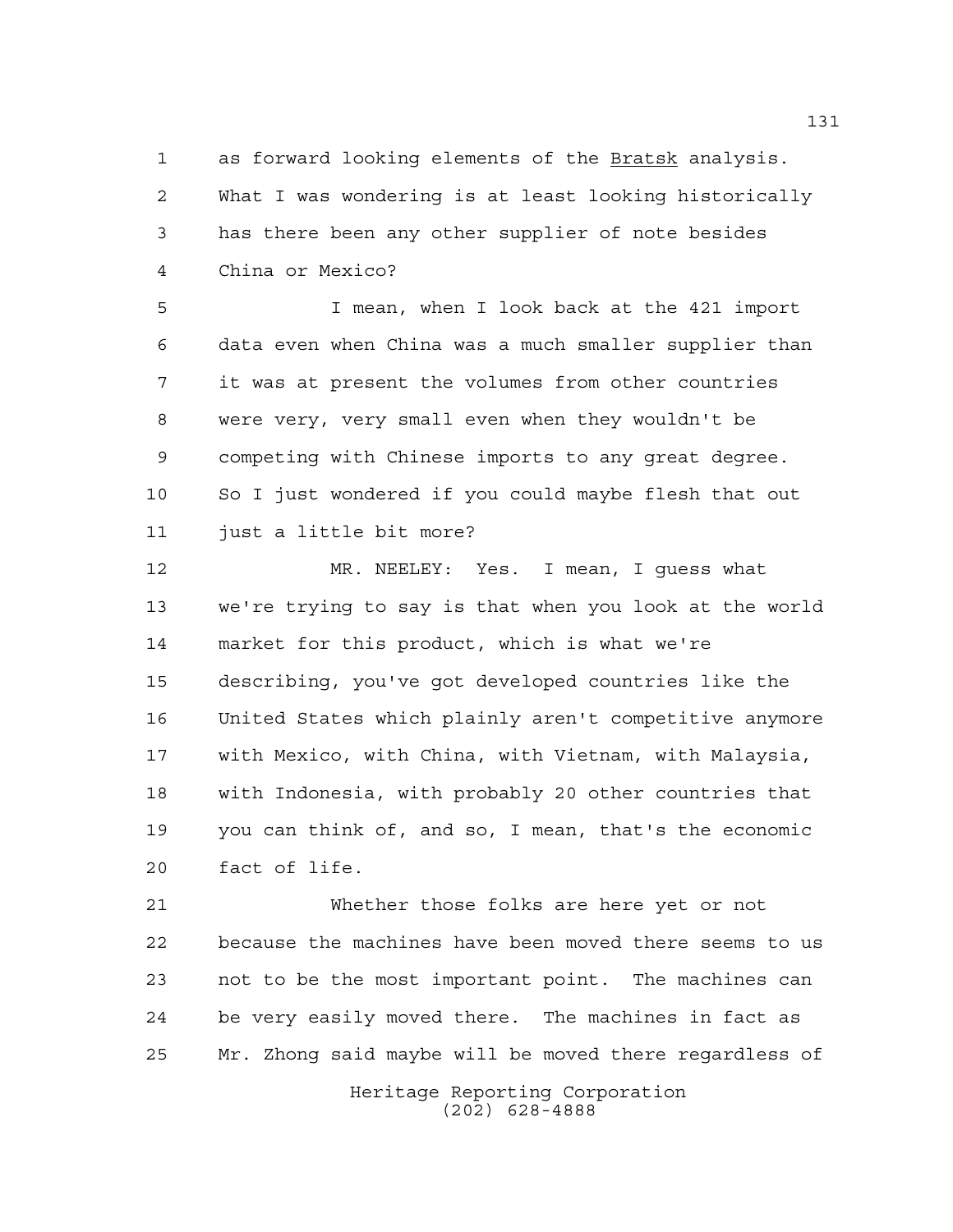what happens in this case, but certainly if what happened in this case is that there are duties imposed.

 I mean, what we're saying is that's what drives the price is that the world has effectively passed by the United States for this particular low priced, low cost, low technology industry. But I don't disagree with you that historically there haven't been a lot of other entrants, but, you know, there's only so many hangers that you can consume in the United States or elsewhere I guess.

 MR. PERRY: I just would add I kind of view it a little bit differently. As we know after Gerald Metals basically the Commission tried to differentiate Gerald Metals out on the basis of facts by saying this is a very factual specific case. The Court of Appeals for the Federal Circuit in Bratsk said no, it's not. We want you to imply this analysis.

 I'm quoting again from what the Court said, and this is why I came, that it's not only just the past, it's looking forward. It's the old benefit analysis. This was the analysis made by Leiber, Rumsfeld, Crawford, and you may not like it, but that's kind of where the Court's going because, I mean, this is the quotation, and I see this as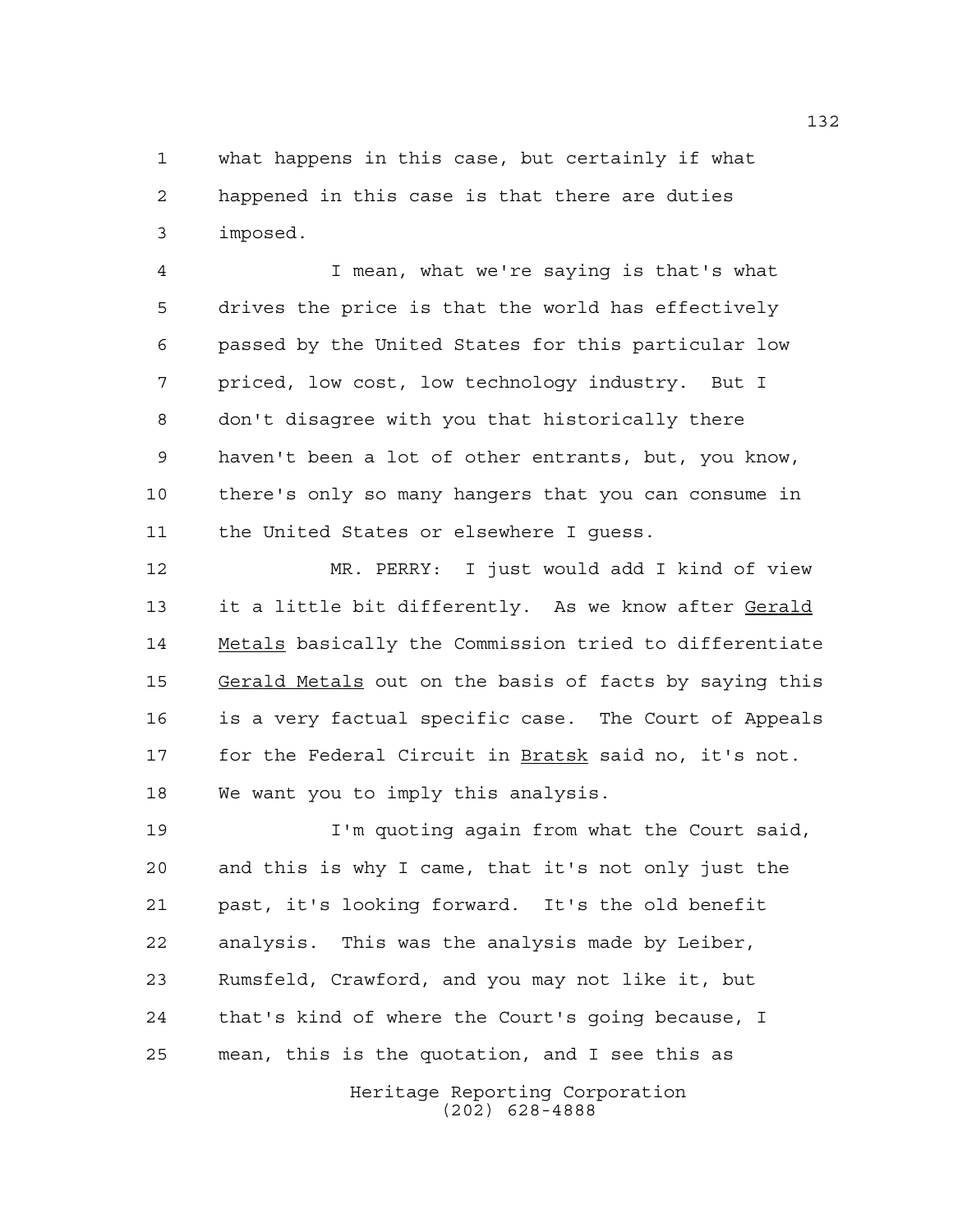holding.

| 2              | "Where commodity products are at issue and             |
|----------------|--------------------------------------------------------|
| $\mathfrak{Z}$ | fairly traded, price competitive, nonsubject imports   |
| 4              | are in the market, the Commission must explain," it's  |
| 5              | no wiggle room there, "why the elimination of the      |
| 6              | subject imports would benefit," would benefit          |
| 7              | indicates the future, "the domestic industry instead   |
| 8              | of resulting in the nonsubject import's replacement of |
| 9              | the subject import's market share without any          |
| 10             | beneficial impact on domestic producers."              |
| 11             | They're trying to basically say is the                 |
| 12             | domestic industry going to be better off by this order |
| 13             | or not? Will it be helped? What we're saying here is   |
| 14             | no, and that there are fundamental problems in the     |
| 15             | marketplace, and the fundamental problem is that the   |
| 16             | cost of the U.S. product is too high. Not only is the  |
| 17             | Chinese lower, Mexico is lower, but this gentleman can |
| 18             | take his small machines and move them over to Vietnam  |
| 19             | and they'll be lower there, too.                       |
| 20             | Now, maybe I'm not getting the whole aspect            |
| 21             | of the case, and I want to read it again especially    |
| 22             | after what Jeff has said, but I looked at that         |
| 23             | quotation, and that's where I came up with this        |
| 24             | analysis. That's where I'm coming from.                |
| 25             | MR. CORKRAN: Yes. I don't think we were                |
|                | Heritage Reporting Corporation<br>$(202)$ 628-4888     |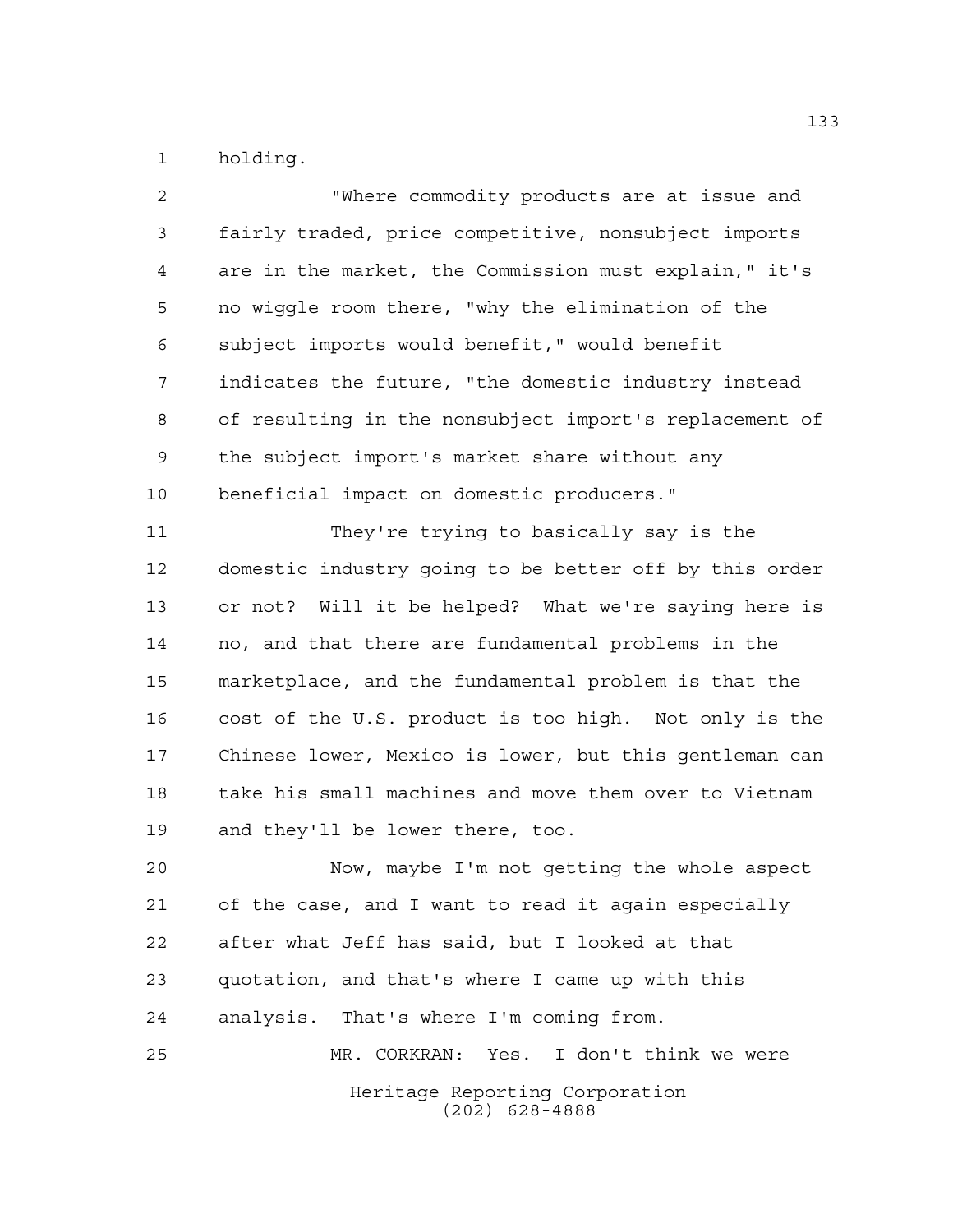really in that much disagreement on what he said. I mean, I think the reason that the Court is saying that is because when you look forward you say what would happen. You're also by necessity talking about causation. You know, it's a but for kind of thing. Well, if there'd be no benefit going forward then there probably wasn't anything going on going to the past because something else was holding prices down and not just the Chinese imports.

 So, I mean, I think it's part and parcel of the same thing. I don't think we should cut it too finely. All I'm saying is that I do agree with Mr. Waite that it's a causation analysis, and that's fundamentally what we're talking about. But how you get there, I mean, looking forward tells you something about what's going on now, too, so I don't think it's that different.

 I also agree with what Mr. Perry said, and I think this is very important, is that the Commission 20 was really criticized in **Bratsk** for taking such a 21 narrow view of Gerald Metals, and I suggest that the Commission shouldn't take an equally narrow view of Bratsk in this case. Although Mr. Waite now would like to narrow it a little bit, he argued a little bit differently in Bratsk versus Gerald.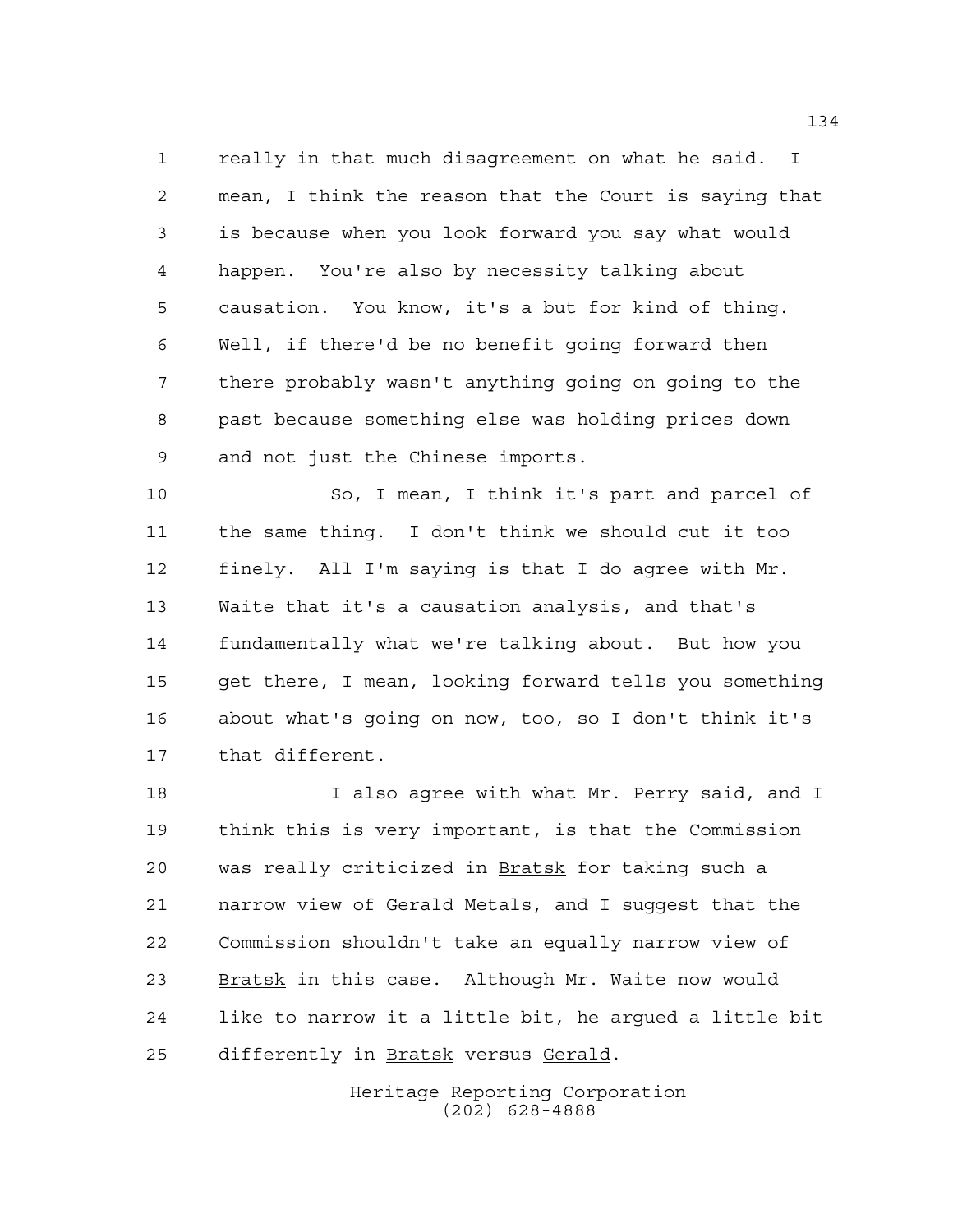But I think you have to look at what's going on with the economics, which I think is really what 3 Bratsk and Gerald Metals are about is what are the economic fundamentals of the industry? I do have a question related to that. It's probably one that is best addressed in the postconference brief, but I would like to throw it out right now, though, which is building on that very last statement but throughout the testimony the discussion of other countries who are currently or could be low cost suppliers.

 The question that keeps coming up in my mind is there is at least one difference that I can see right now which would be that China is alleged to be selling in the U.S. market at less than fair value. I mean, while there's a cost element to that the allegation is that there are sales in the U.S. market at less than fair value, not simply that they're a low cost supplier.

 But, again, I think that's probably more of a briefing type question unless you want to answer it right now.

 MR. NEELEY: No. We'll address that in the brief. I think it's the cost element that's driving it, though, but, yes.

Heritage Reporting Corporation (202) 628-4888 MR. ZHONG: May I add something about point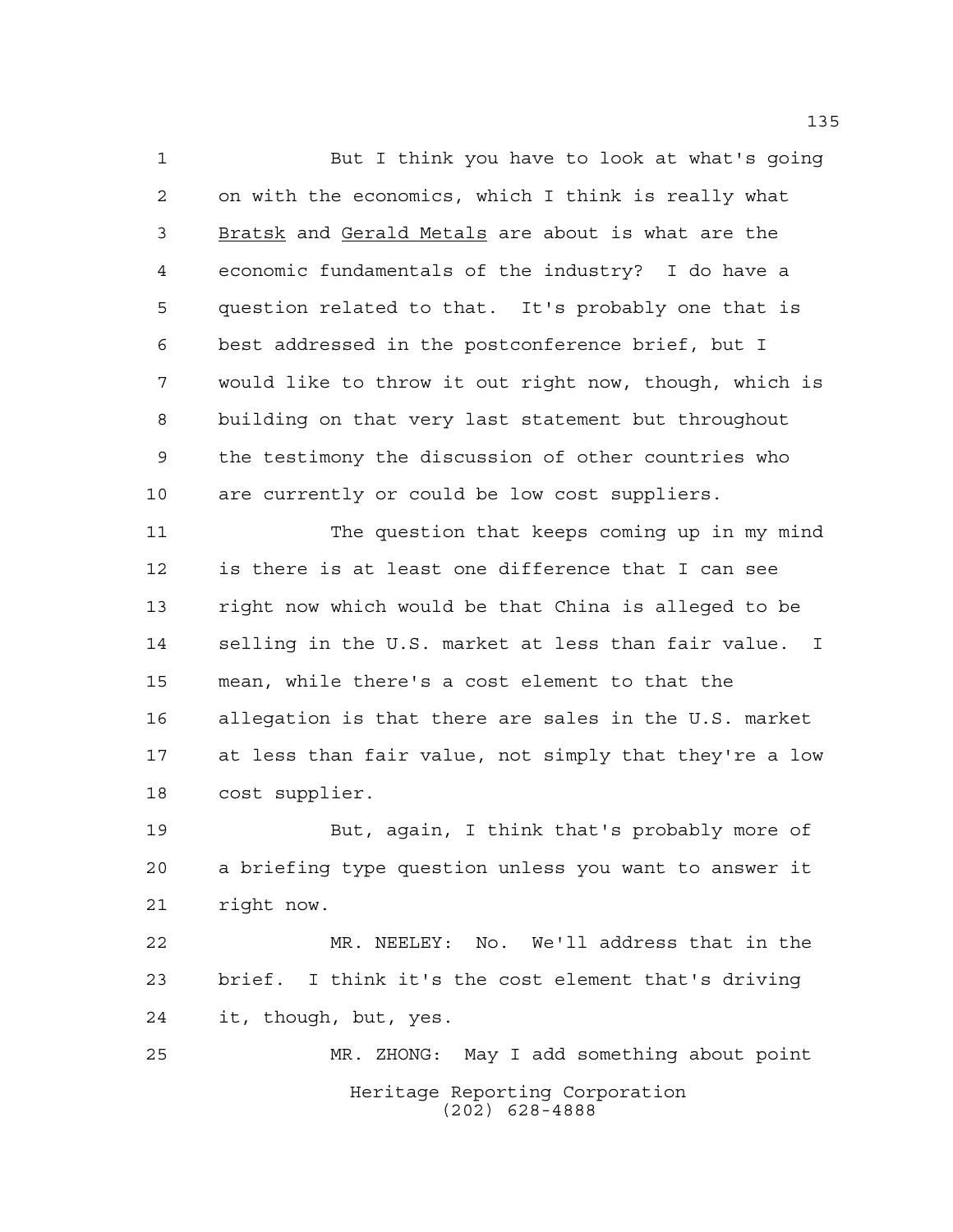you just mentioned earlier? Because I have very close relationship with one of the factory in China I know most of those factories they are private company, they are not state company like 20, 30 years before, and they are all profit driven. For example, I'll give you one good example.

 One of the factory like four years ago they only produced two, or three, or four container a month, but after four year they make money otherwise they will expand their facility, they build a new factory and right now they can produce about 35 to 55 container a month. Of course they make money. If you don't make money they cannot build new factory.

 They even buy the new machine and hire more people. They are all private owned and all profit driven. They are not stupid, they losing money to cut the -- of course they compete to each other. They lower the price of course, but consider that they still make money. They're not selling below cost. They're not state owned company like before. No, they are not. They're all market driven, profit driven company.

Heritage Reporting Corporation MR. CORKRAN: That's a very good segue into a question I had about a term that was used, and I apologize because I didn't jot down who used this

(202) 628-4888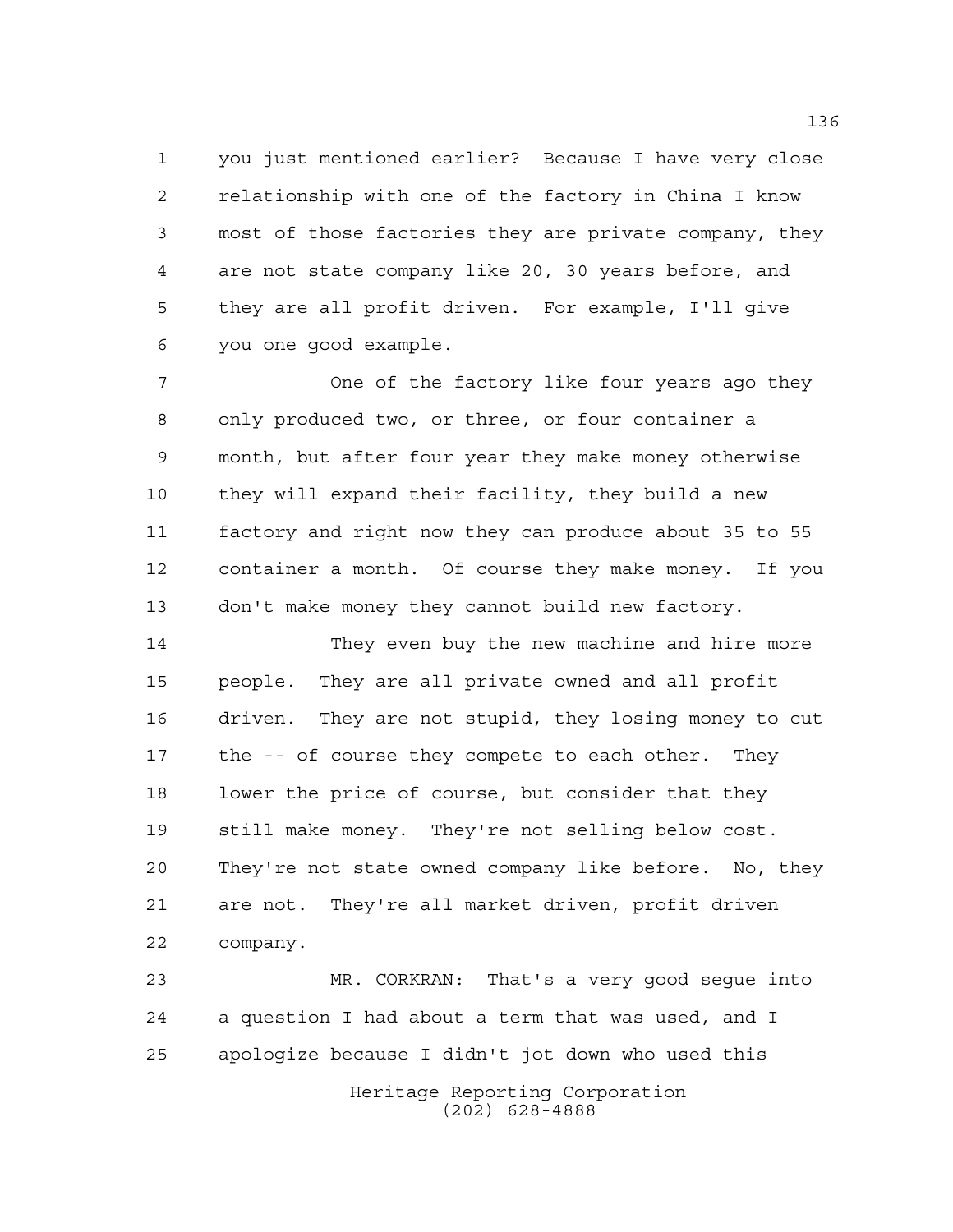term, but it was the Chinese hanger business model. In fact, I think it was used in contrast to I believe the Mexican hanger business model. Can you provide a little more detail on what's meant by that term?

 MR. MCLOUD: Actually, I used that in reference to distribution once again in that as has been stated prior to the move of the hanger business overseas the distributors were precluded from the uniform hanger industry which they've pointed out was at one time one-third of the total volume. It's now one-half.

12 By expanding the options that distributors have they can now participate directly if they so choose in importing and selling directly to the end user whereas before the distributors were really reliant upon the manufacturers to distribute their products to individual dry cleaners, and they were shut out of that what is now half the entire market.

 MR. CORKRAN: I'm sorry. Let me make sure I understand that properly. In the past U.S. producers sold directly to the industrial laundry business, but has is increasingly become open to distributors? Am I paraphrasing that correctly?

 MR. MCLOUD: Yes. Yes. That's exactly correct.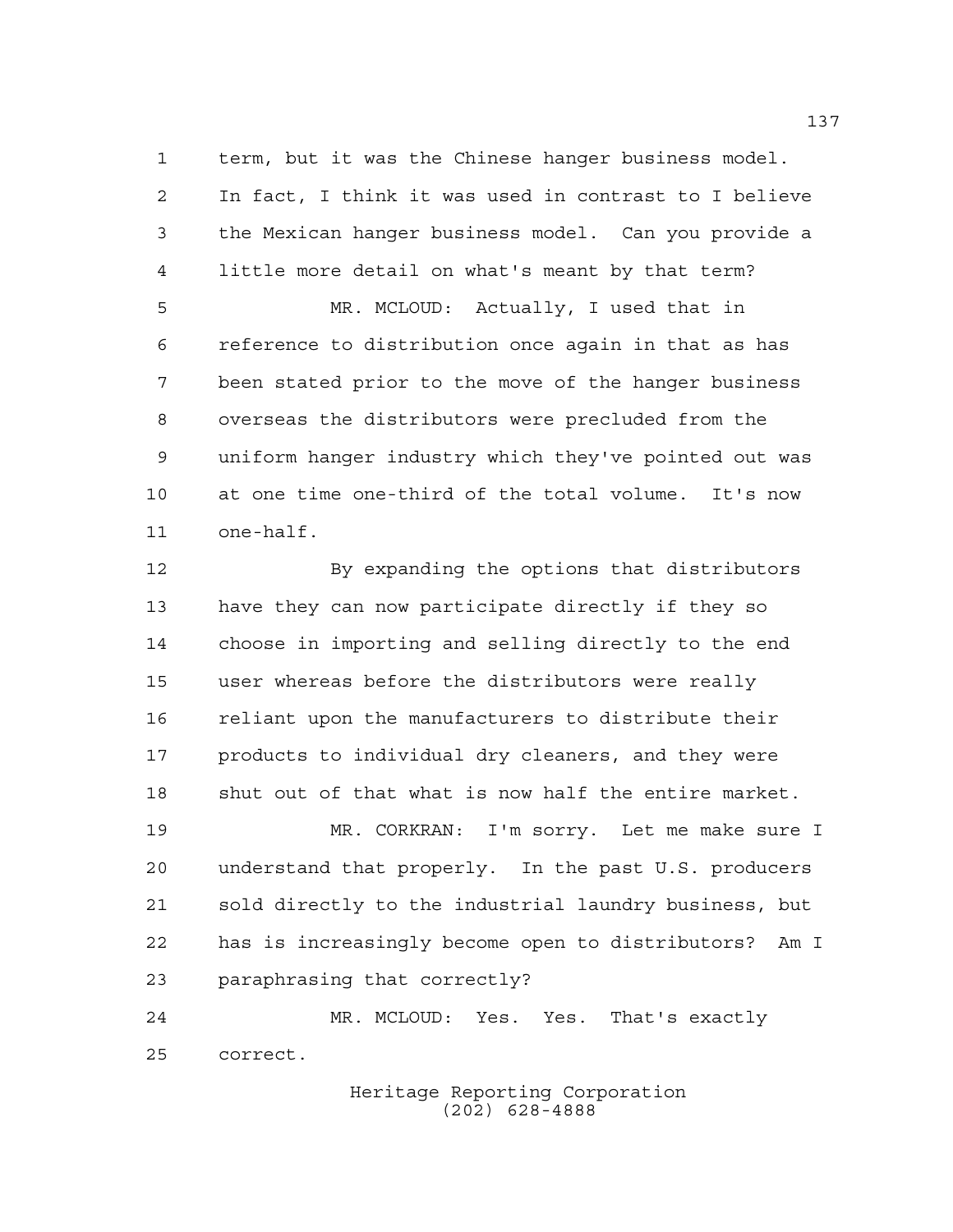MR. CORKRAN: Mr. Zhong, could I ask you just a couple of questions about your operations as well? Do you primarily import or do you purchase from importers? Can you provide some detail about the nature of your business?

 MR. ZHONG: I bring import and also I'm wholesaler and retailer as well. I supply to the dry cleaning owner, and I also supply to certain parts of the United States to the supplier.

 MR. CORKRAN: And when you're deciding how to source your hangers are you entertaining multiple offers, or do you have one or two suppliers that you typically go to, or do you request quotes from a large number of individuals?

 MR. ZHONG: The main concern is about the product, but also you have to consider the service level because the time zones difference tell our different time zones. Some part, they provide good service parts. For example, the English level, they provide to here. When sometime in America like during the day time they are at night time.

 The manufacturer in China, they might not be able to provide a good service level, like they're not open, but some other manufacturer they 24/7 service level, plus they have very good English translator.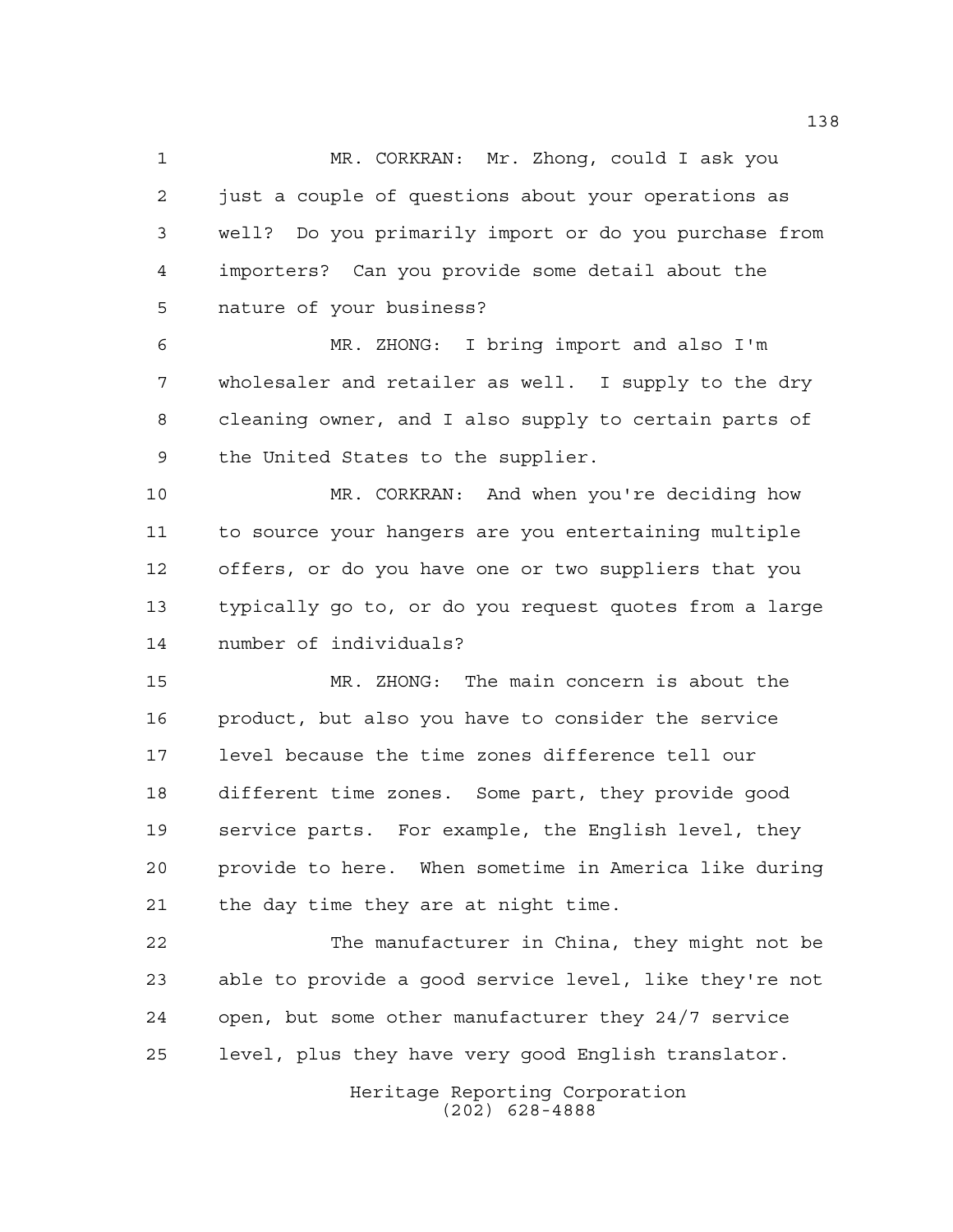1 MR. CORKRAN: Thank you. That's very helpful. I believe my final question goes to the witnesses from Laidlaw and from United, and that was in terms of the employees who were producing wire hangers in the United States in your domestic operations were they absorbed within the business elsewhere? What happened to your employees who were producing wire hangers in the United States?

 MR. SCHULTZ: The employees for the factories that we had were laid off, and they're now employed in other industries. We don't have the overhead or the structure to support the kind of people that we had before, so they're back in the economy doing something else.

 MR. GOLDMAN: Joel Goldman, United Wire Hanger. Basically, the same. The employees that were terminated have been absorbed by the economy and other industries.

 MR. CORKRAN: Thank you very much. I have no further questions, but I do appreciate very much your testimony today.

 MR. CARPENTER: I believe that concludes the staff's questions. Again, thank you very much, panel, for your testimony and your responses to our questions. At this point we'll take a short break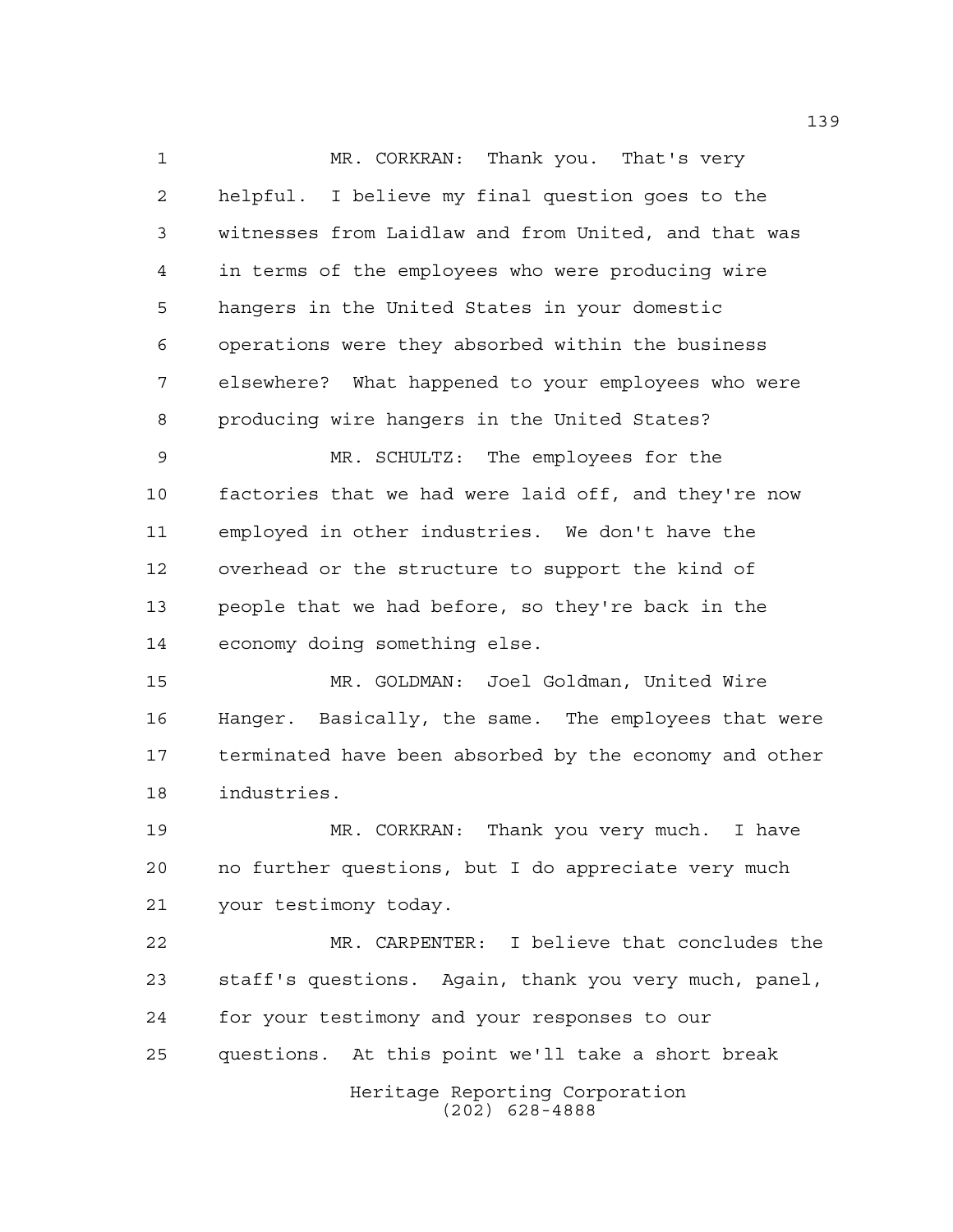until 1:05, and we'll have the closing statements beginning with the Petitioners.

 (Whereupon, a short recess was taken.) MR. CARPENTER: Welcome back, Mr. Waite. If everyone could take a seat, please, we'll proceed whenever you're ready.

 MR. WAITE: Thank you, Mr. Carpenter. There is an adage among trial lawyers, I'm told, that if you're in a case, and the facts are against you, argue the law. If you're in a case, and the law is against you, argue the facts.

 I think we've just heard this morning the Chinese hanger corollary to that adage, which is, when the law is against you, when the law doesn't support the arguments that you're making, when the facts are overwhelmingly against you, argue the motives of the other side and argue the motives of the other side based on information that is not attributed, that has no verified source, and simply wave as many red flags as you may and hope that some of those red flags may remain in the memory of the decision-makers in this case.

Heritage Reporting Corporation Well, you and I are too experienced in these cases to be misled by that kind of a tactic. First, let me say that there has been a lot of discussion of

(202) 628-4888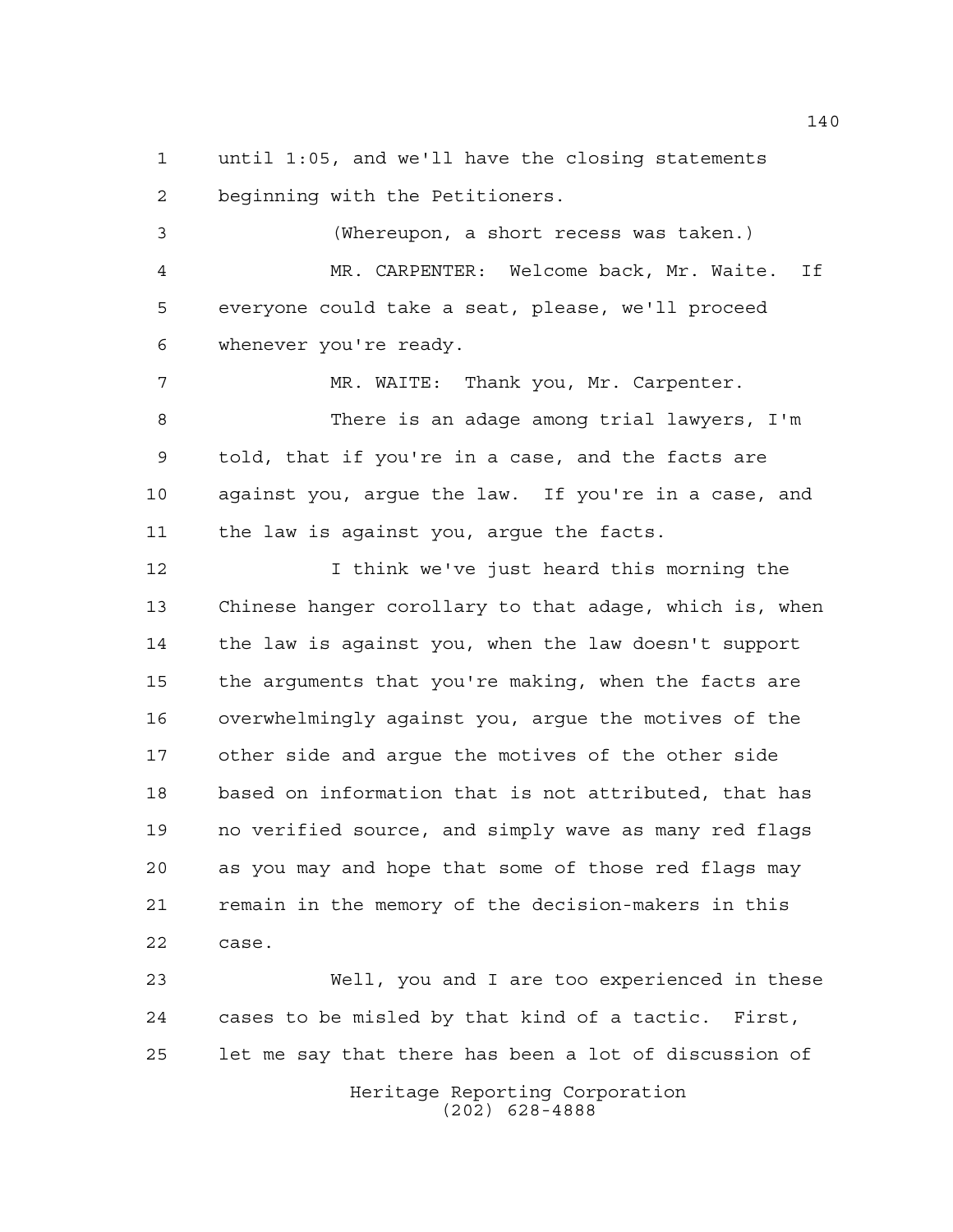the 421 case in this proceeding, and, I think,

 rightfully so. Certainly, the discussion of the 421 case that talks about how the industry operates, how hangers are made, like product analysis, and the like, because those haven't changed, but the discussion of the 421 case that focuses on the ostensible reasons for the president's decision to take no action, as you know, I know, and presumably counsel for the Respondents know, is completely irrelevant.

 This is a Title VII case. Whether or not the domestic industry will be benefited going forward, whether or not there are, in undeveloped corners of the world, numerous entrepreneurs waiting for Chinese hanger machines to arrive on their doorstep is simply something that is not taken under consideration.

 But, nevertheless, I would like to address some of the points that they made just to show you that, in fact, the Commission considered those points in its analysis and rejected them. Unfortunately, in that case, the president ranked the Commission. In this case, nobody ranks the Commission in making its decision.

Heritage Reporting Corporation (202) 628-4888 I think I heard every one of the Respondents' witnesses, save maybe one or two, quote from the Federal Register notice over the president's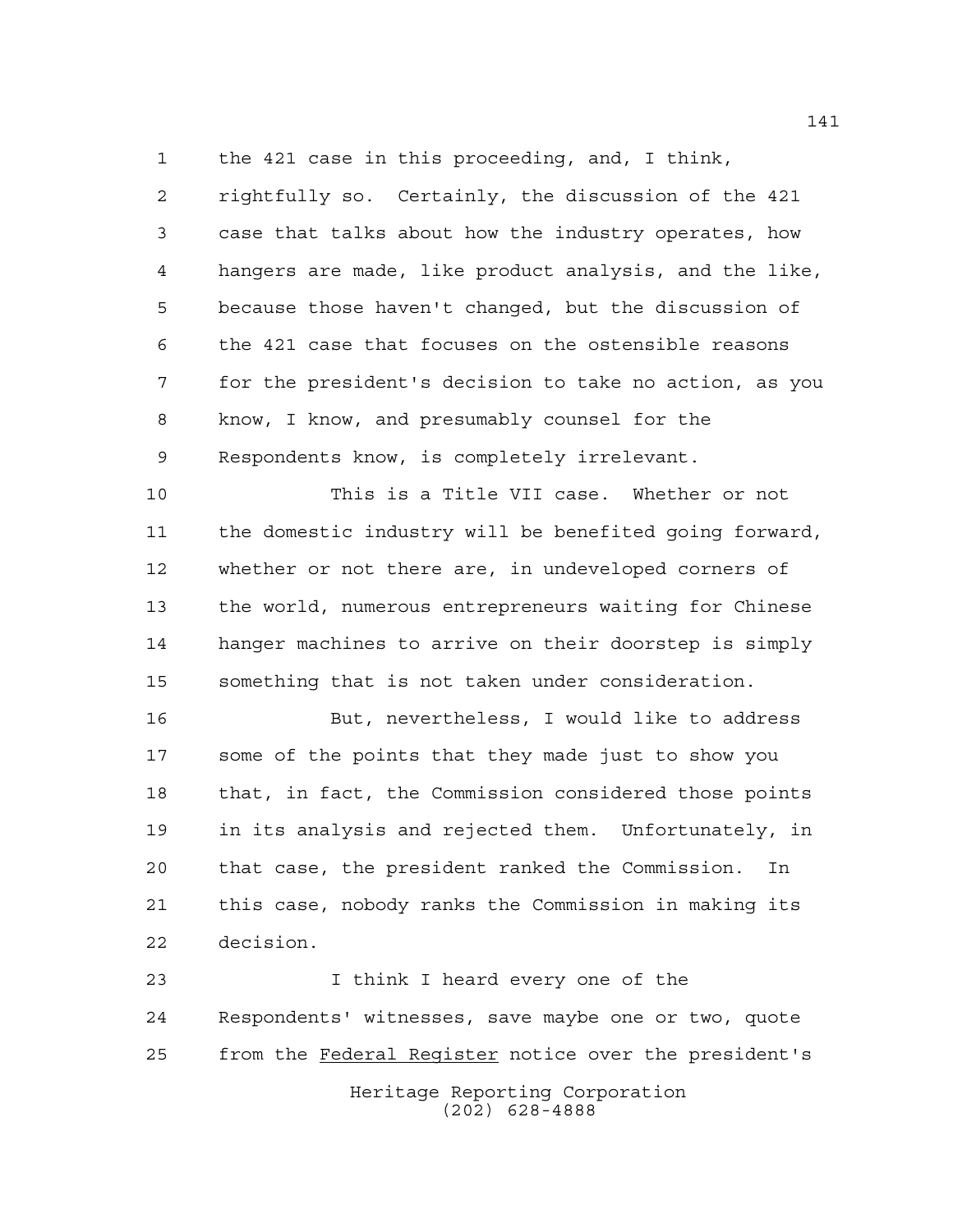signature of his determination, and that is there is a strong possible that if additional tariffs on Chinese wire hangers were imposed, production would simply shift to third countries. Again, that standard, that analysis, that consideration, is irrelevant to a Title VII case.

 But recall what the Commission said when those same arguments were made before it, a body that has, with deference and respect, far more experience than the president in analyzing economic issues like this, the Commission said, there is no basis to conclude that relief would be sufficient to induce producers in China to move facilities to another country.

 Further, the point was made, and we're all sensitive to this, if dumping duties are assessed on a product, there are consequences. The reason why dumping duties are assessed is because there is behavior that's inconsistent with internationally agreed norms that China and the United States have subscribed to, and the point was made by a number of the witnesses, including Mr. Zhong, and I welcomed his participation today -- I think he was very candid and forthcoming, and I'll have a few more things to say about his testimony in a moment -- the point was made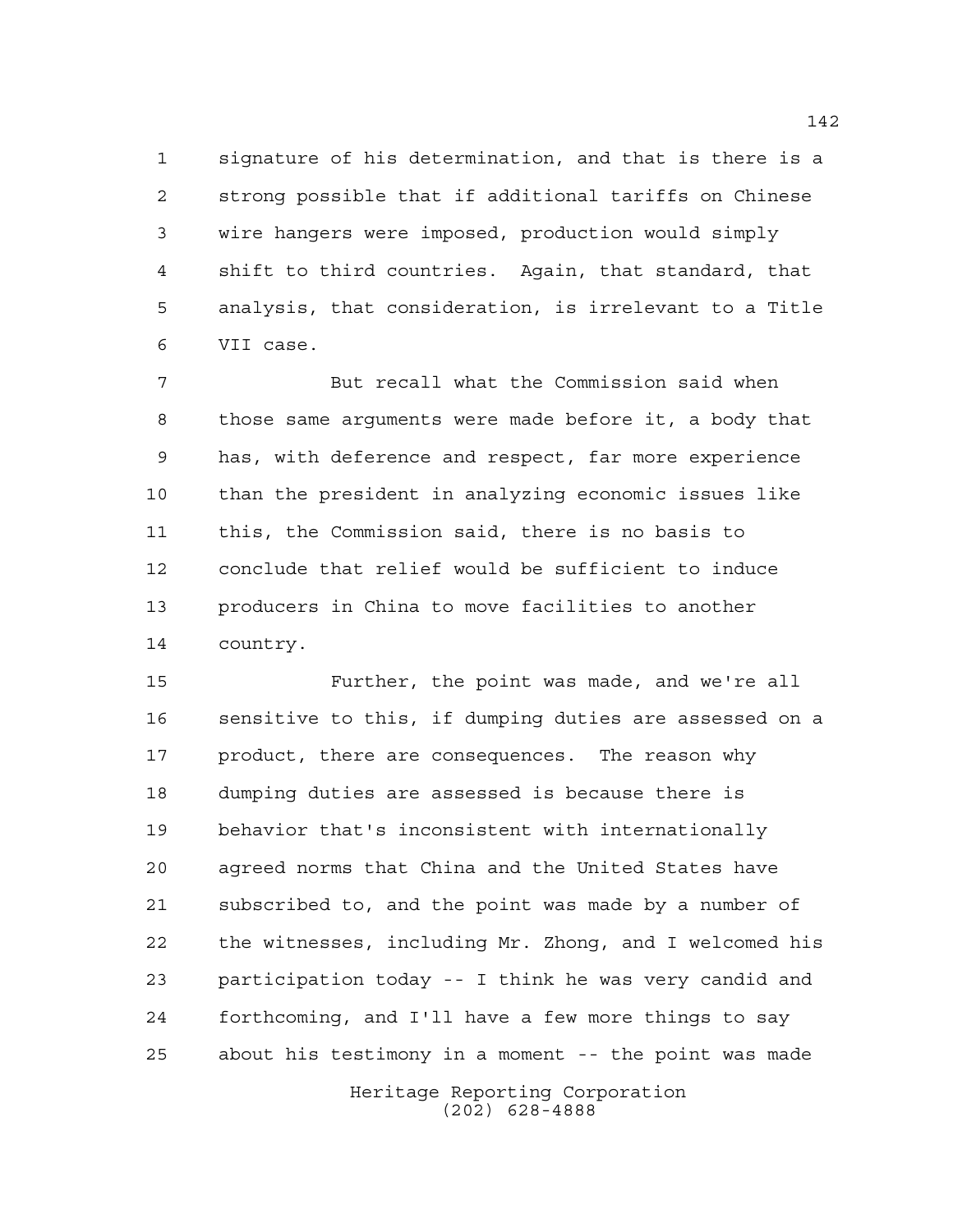that there would be a negative impact, and I'm quoting now from the president's determination, "a negative impact on thousands of small, family-owned dry cleaning businesses across the United States."

 One of the Respondents' witnesses, and I believe it was Mr. Schultz, said that, over the past four years, because of the availability of dumped imports from China, his customers, that is, the dry cleaning industry, had a cost advantage of about \$1,000. They saved a thousand bucks over four years because they could buy dumped imports from China.

 Two hundred fifty bucks a year; that doesn't strike me as being a crippling kind of impact, and, in any event, again, that's not an issue for the Commission in this case. The Commission does not look at downstream industries. The Commission does not look at the impact of the remedy on the economy as a whole. That, again, is irrelevant and, indeed, not only irrelevant; under the law, the Commission is precluded from looking at those factors.

 Again, when the Commission did address that issue in the 421 case, what did it say? It said that increased duties that it had recommended should have no more than a minimal impact on downstream users of steel wire garment hangers, mainly dry cleaners, as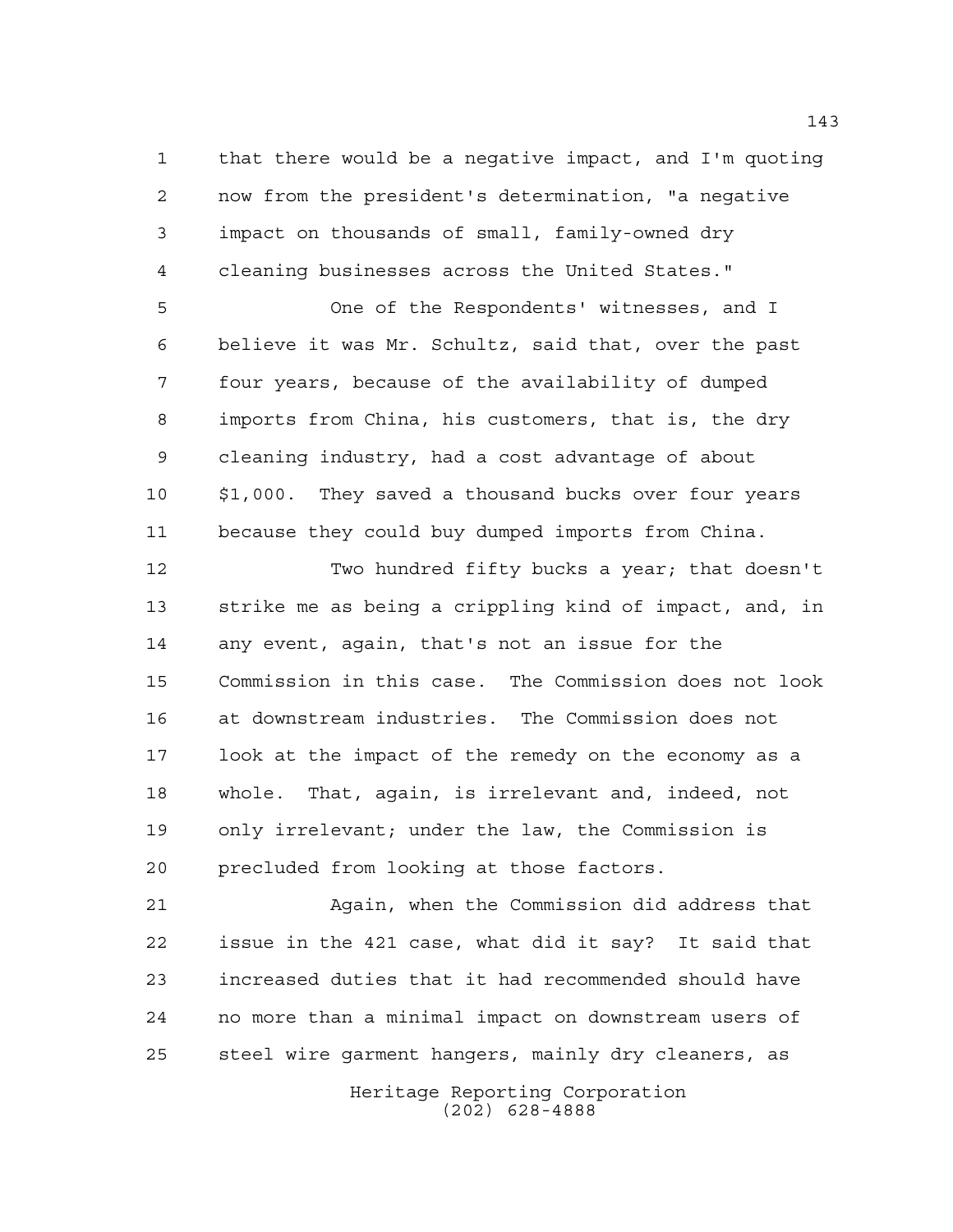this product makes up only a small percentage of their overall costs. I think you heard a little bit of ambivalence this morning about the cost of hangers to dry cleaners.

 You, I am sure, and I know I, go to discount dry cleaners as well as the neighborhood mom and pop dry cleaners, and we know what it costs. You've seen what hanger prices are. That is an infinitesimal -- it's not even a rounding figure, in your consideration of whether you're going to have a garment dry cleaned, either at a discount or your neighborhood dry cleaner.

 Then the point was made, and this may have some residual relevance, although I think not when you look at the facts involving the POI in this case, that domestic producers also import, and, again, in the president's Federal Register notice, it was stated that "a substantial part of the surge in imports during the most recent period measured was brought in by domestic producers themselves."

 Again, the Commission considered that, and it recognized that those imports were brought in for defensive purposes, for survival purposes, and, in fact, despite the statement in the president's release, the domestic producers who brought that petition and supported that relief accounted for less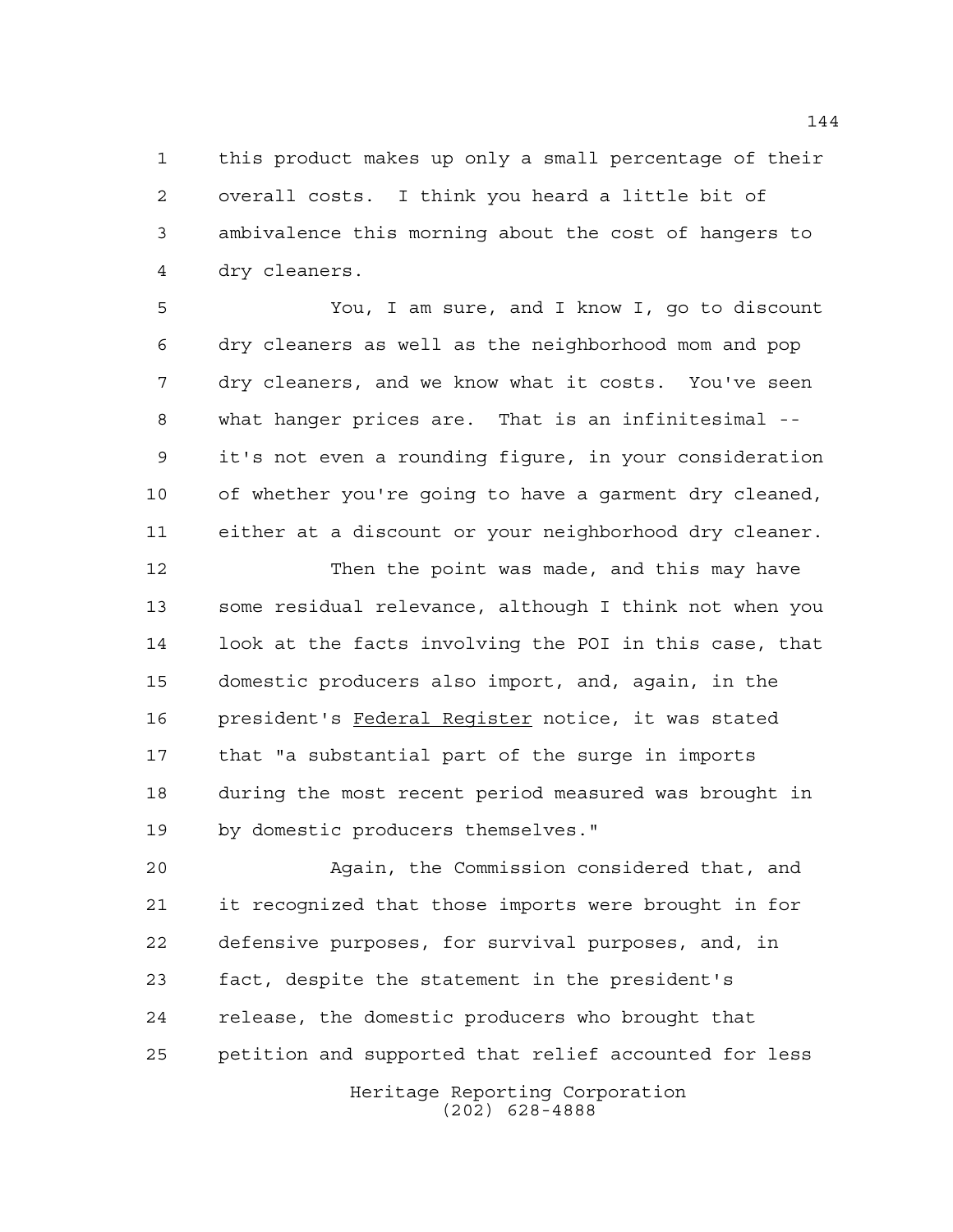than 10 percent of all imports in the 421 period of investigation.

 I read with interest Mr. Schultz's presentation this morning. I recall seeing a movie on a flight -- I think it was to Germany some years ago, and I believe the name of the movie was "The Tail Wags the Dog," and the argument about Mexico vis-à-vis China brought back that title to my memory.

 First of all, I would note, Mr. Carpenter, there is no attribution of source or where this information came from. It simply says "a presentation," and Mr. Schultz, in his presentation, said, "I think this is our experience," whatever. There is nothing in here that would indicate to me, at least, where this information came from, whether it's valid, whether it's representative.

 But be that as it may, I think that Ms. Taylor, in looking at this, when she was asking about the first page of the presentation, allegedly two- hanger businesses, was getting at the correct point, and that is this appears to be a like-product kind of argument, but it really isn't because these products are all the same. They are trying to make a like- product argument by saying everything that the domestic industry makes in the United States is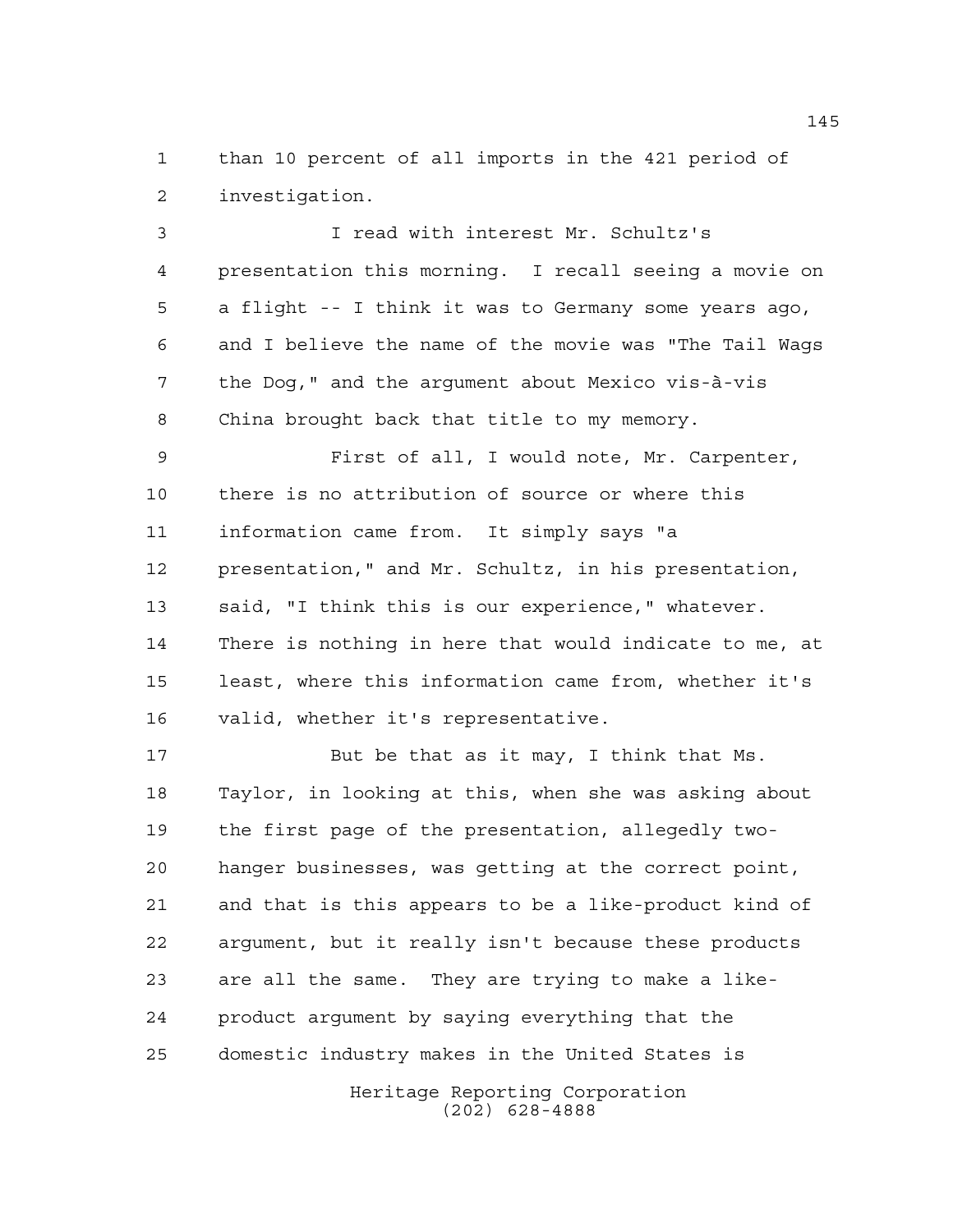different. It's a different like product than what we import from China. You've seen the record. You've seen the products. It's simply not true.

 The information about the share of Mexican imports in Mr. Magnus's operation, I can't discuss because it's proprietary, but you've seen the figures, you've seen the questionnaire responses that we've provided, and, as I said earlier this morning, the majority, the significant majority, of Mr. Magnus's U.S. sales of hangers during the POI were from hangers produced in either South Hill, Virginia, before that plant was closed, or Leeds, Alabama, which is still in operation.

 This notion that 90 percent of his sales are coming from Mexico, again, is a figment of someone's imagination, but there is certainly nothing in this document to support it.

 But I guess my favorite part of this report are these photographs that were presented as somehow being probative in this case. I'm not going to address about why people aren't sitting around outside in the middle of the day when, presumably, they should be inside working. I'm from upstate New York, and I have my own prejudices about how my countrymen in the South live and operate, and one of them even said to

> Heritage Reporting Corporation (202) 628-4888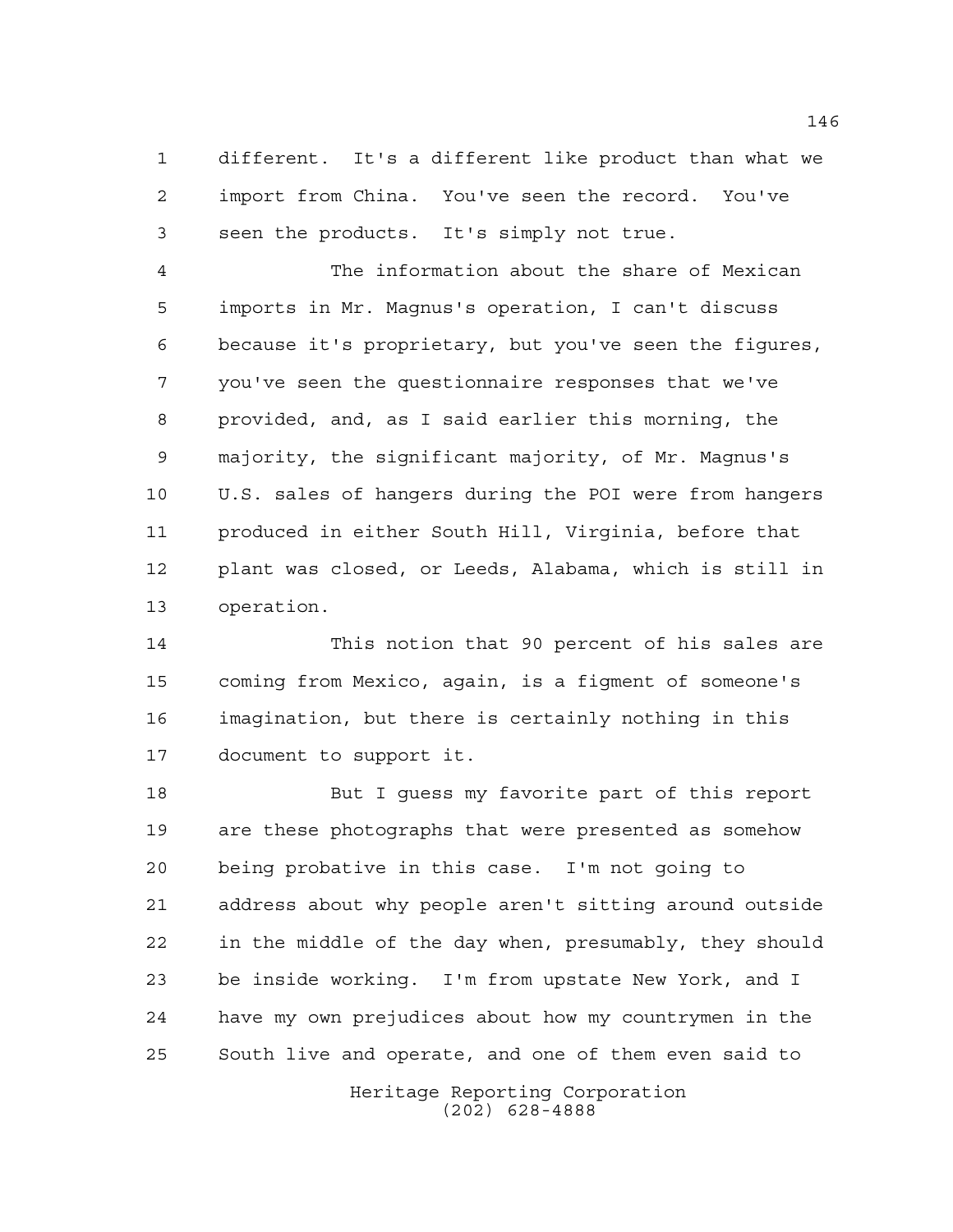me once, "Well, you know, Fred, in this part of the world, people still don't wear shoes."

 Well, I believe, however, that people in Alabama work just as hard and just as diligently and just as seriously as people in upstate New York, and the fact that there is nobody standing outside whenever this photo was taken simply suggests to me that there is not a lot of truancy going on at M&B Hanger.

 My favorite is this last photograph, which purports to be sign in front of property for lease. Look at that sign. The sign says it's put up by a realty company. Mr. Magnus tells me this is not on his property, and, in fact, it's pointing to warehouses down the road that are owned by Filetta's Realty. They are up for lease, and, indeed, if this case develops the way it should, under the law, Mr. Magnus may well be leasing some of that property himself to move some of the machinery he has sitting in his warehouse to make more hangers. But, again, that sort of underscores the lack of credibility of this paper.

 Another point, and this goes to another theme that we heard repeatedly from the Respondents, and that is, all of these other producers around the

> Heritage Reporting Corporation (202) 628-4888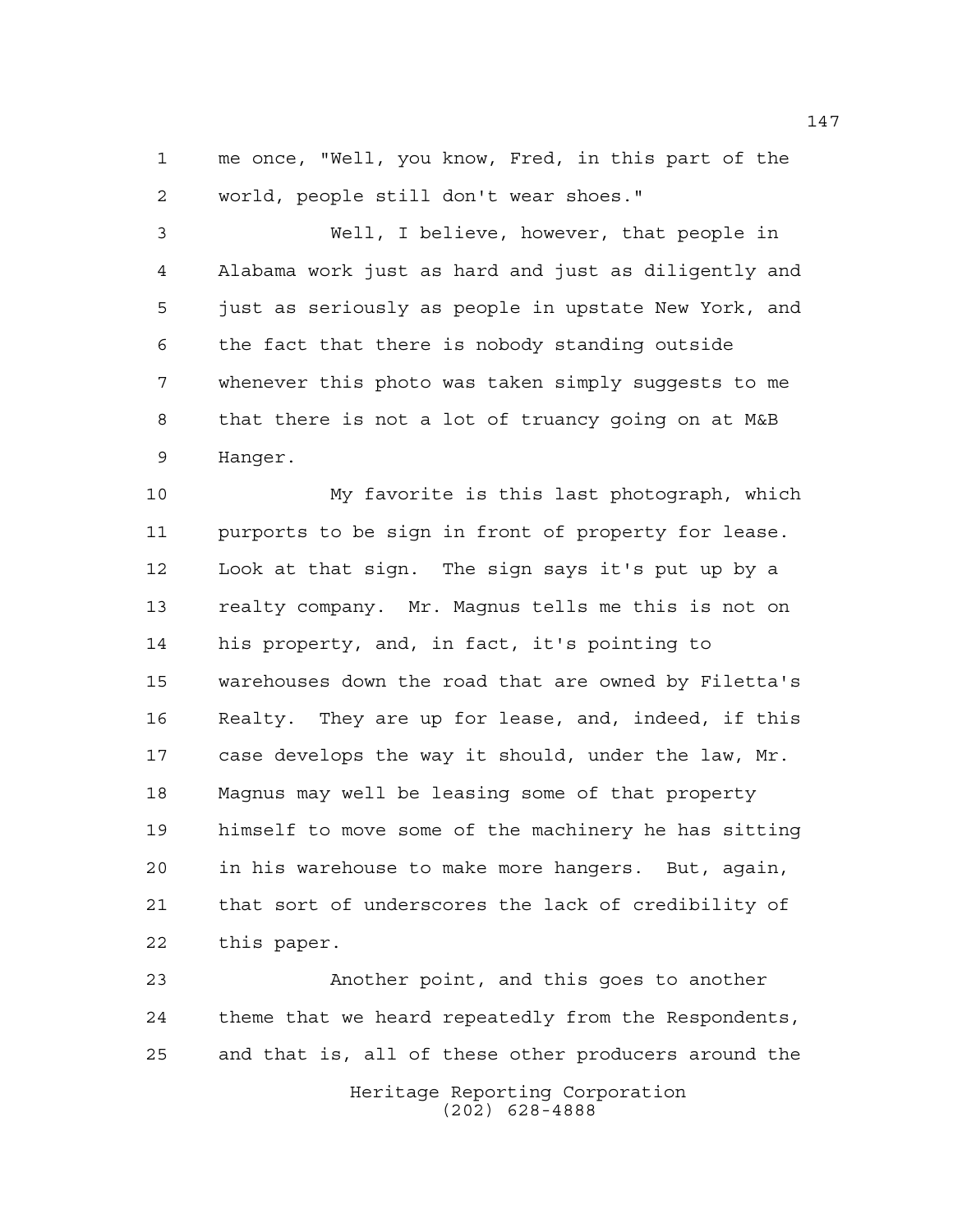world, they are not there. You've seen the import stats. If there were other producers, they would be in this market, and they are simply not.

 When you look at the import data and, particularly, at the average unit values, you can see that some of those other producers who are already shipping into the United States are not shipping in steel wire garment hangers, the subject of this investigation. They are shipping in a much higher- grade product that's probably a permanent garment hanger.

 In terms of the impact on the economy as a whole, I just project that it's about 13 cents per person per year. I would also note that Mr. Magnus tells me, in the last six months, he has actually hired some additional people in Leeds, as he anticipates he hopes to be able to ramp up production.

**He told you there is a lot of machinery**  sitting where it always has. All he has to do is plug it in, bring in people. He has got other machinery that he can move into his plant. It's 100,000 square feet under cover. He has got a warehouse, another 25,000 square feet. He has got, I've forgotten, how many acres of land. He has got the capability to do it.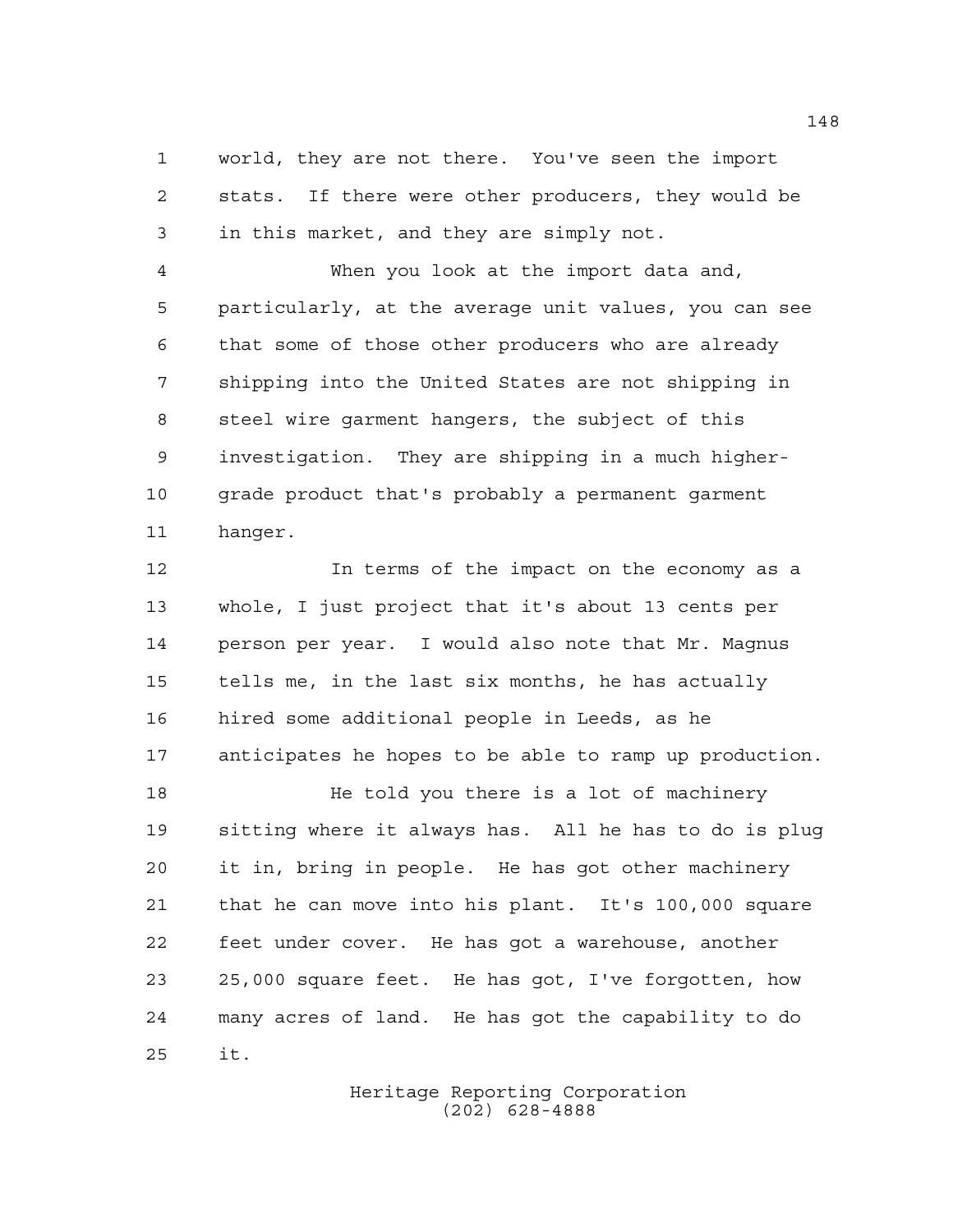What I don't think he told you is that he has no equipment mothballed down in Mexico, and, again, if you look at the Mexican and U.S. operations of M&B, look at the capacity of the two plants, you tell me, Mr. Magnus's business, which is the more important plant, which is the more important asset for 7 his company, and with Bratsk --

 MR. CARPENTER: Mr. Waite, your time is up. If you could wrap up, please.

 MR. WAITE: I was going to wrap it up with Bratsk by saying, we will certainly address that, but I've heard a lot of misconstruction of the Bratsk case. I thought it was limited to reporters in American Metal Market, but I can see that some of my brethren in the bar, unfortunately, have adopted that as well.

 Thank you, Mr. Carpenter. I'm sorry I ran over my time. I know we're all anxious to leave.

MR. CARPENTER: Thank you, Mr. Waite.

Mr. Perry? Mr. Neeley?

 MR. PERRY: Just a couple of quick points here. Mr. Waite's statements are very interesting. He said, Neither the law or the facts are with us. The problem is there is somebody that does rank the Commission, and it's the Court of Appeals for the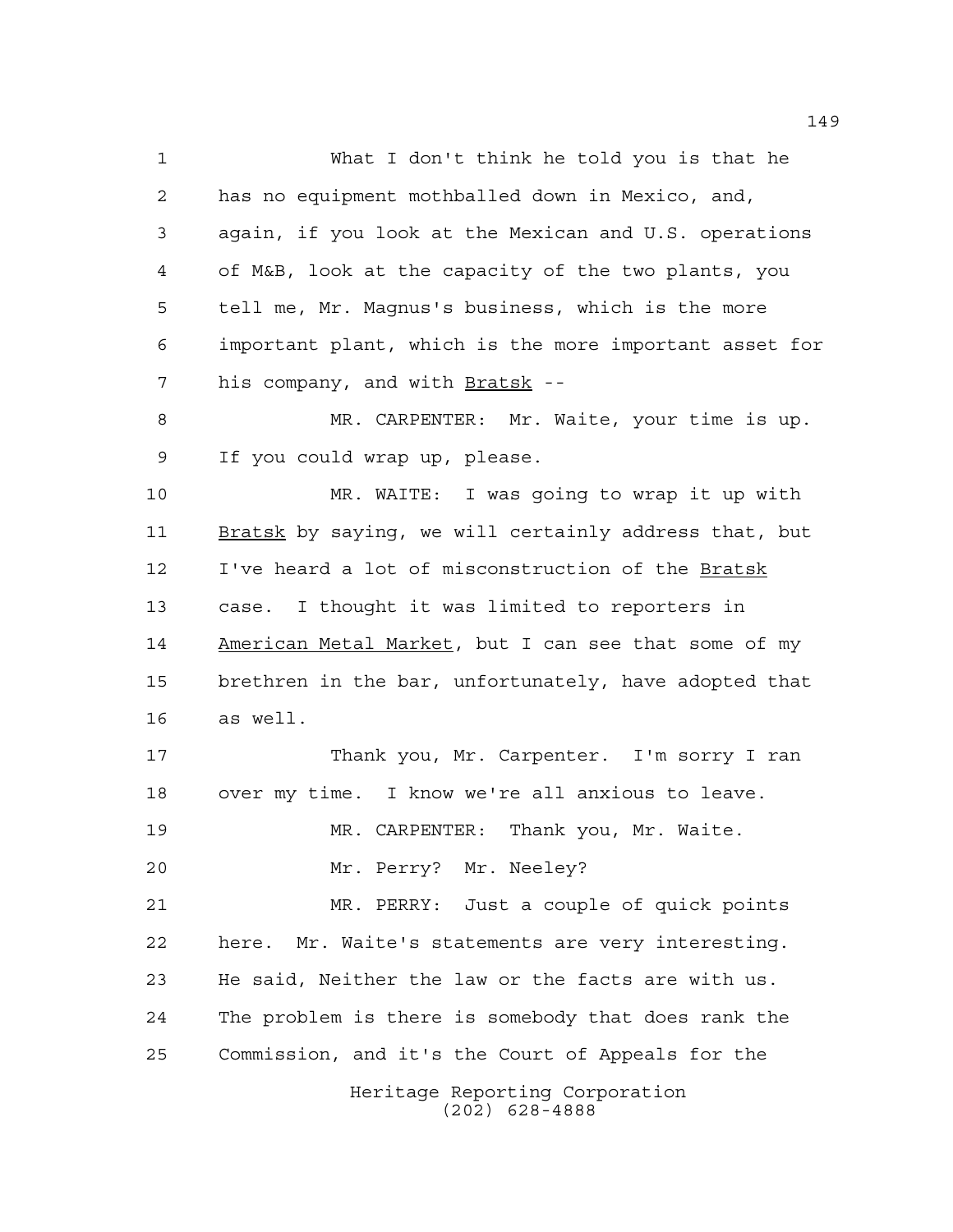Federal Circuit, and the Court of Appeals for the Federal Circuit decided to create -- they based it on their methodology, and I know very well that the Commission does not like Bratsk, but it's there.

 Then the Commission must take this into account, and I think part of the reason was the Court is looking at the antidumping law as a remedial statute. It's not a punitive statute.

 So one of the questions the Court is asking is, will this remedy the unfair act? Will it benefit the U.S. industry? If it doesn't, then there is no material injury or threat of material injury by reason of the subject imports, and I think that was a really good point about the background and the statistics that we supplied in Tom Schultz's PowerPoint. We'll get into that in a little more detail in our post- conference brief and submit that information to you. Thank you very much.

 MR. NEELEY: I'll just add a couple of quick points as well.

 First of all, you did not hear from us, certainly from the Chinese industry, that we were questioning the motives of the U.S. industry. I don't think you heard one word about that. What we said was we were questioning their economic analysis, and we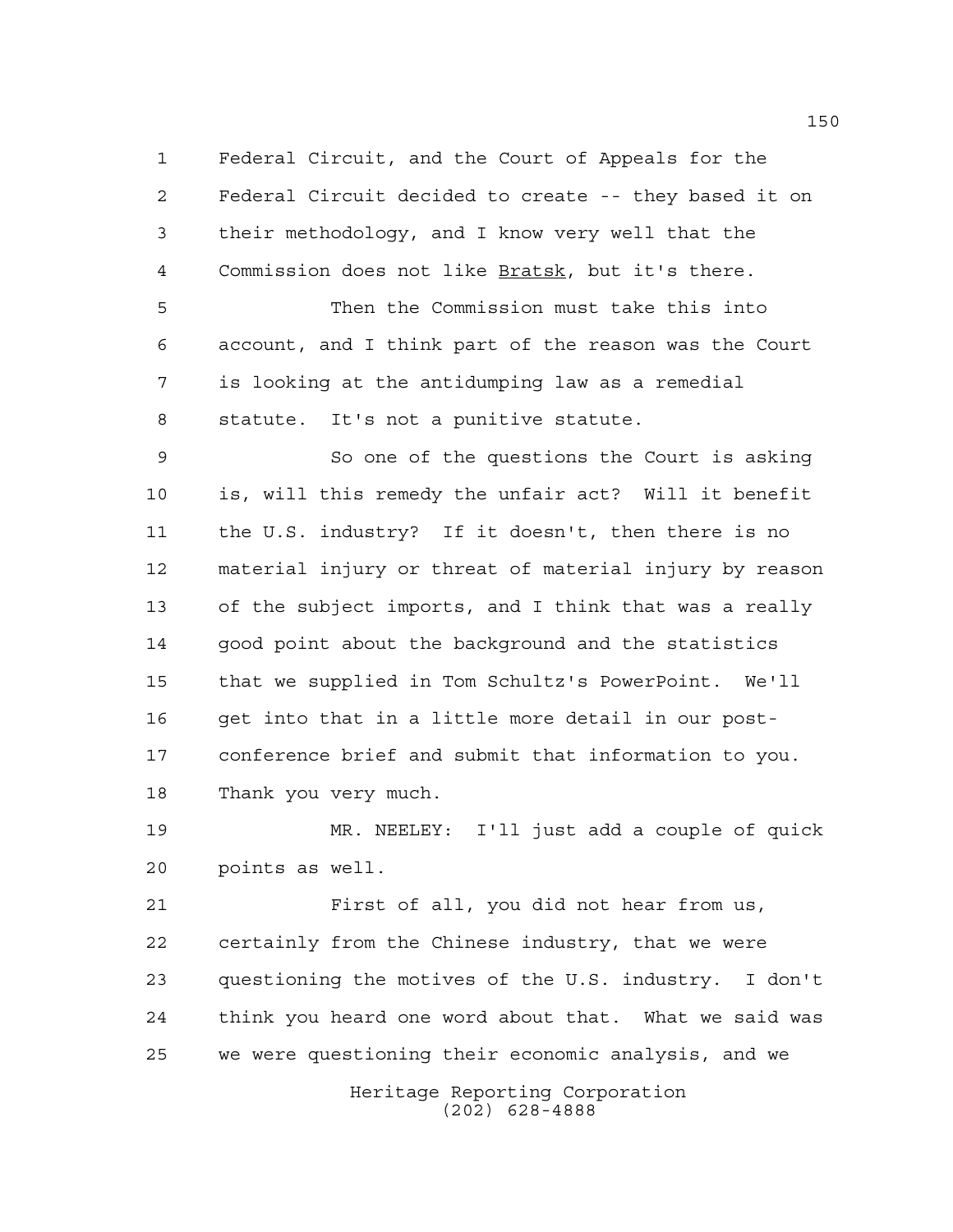were questioning, under Bratsk, what would happen, what would have happened, what is holding prices down. It was an economic analysis, not a question of motives, at least from our point of view.

 Secondly, Mr. Waite said, quoting, and others quoting, the presidential analysis in the Section 421 case was irrelevant or not important, but when you read that, it really bears a remarkable resemblance to what the Court of Appeals for the Federal Circuit said in Bratsk. I mean, it's almost word for word.

 So while he may say, well, it's different than what the Commission did in the 421, and that may be the case, it is not very different than what the Court of Appeals said in Bratsk, and I think he has 16 got a very large problem because of that.

 I would also like to touch, just real briefly, on Mr. Zhong's testimony because Mr. Waite did bring it up, and Mr. Zhong said, and he is, obviously, a person who is concerned about the impact of this case on dry cleaners and on small businessmen, and rightfully so -- I can sympathize with him on that, but what we think, and this is our economic analysis, is that reaction, that negative impact, would be fairly short. Mr. Zhong himself said that.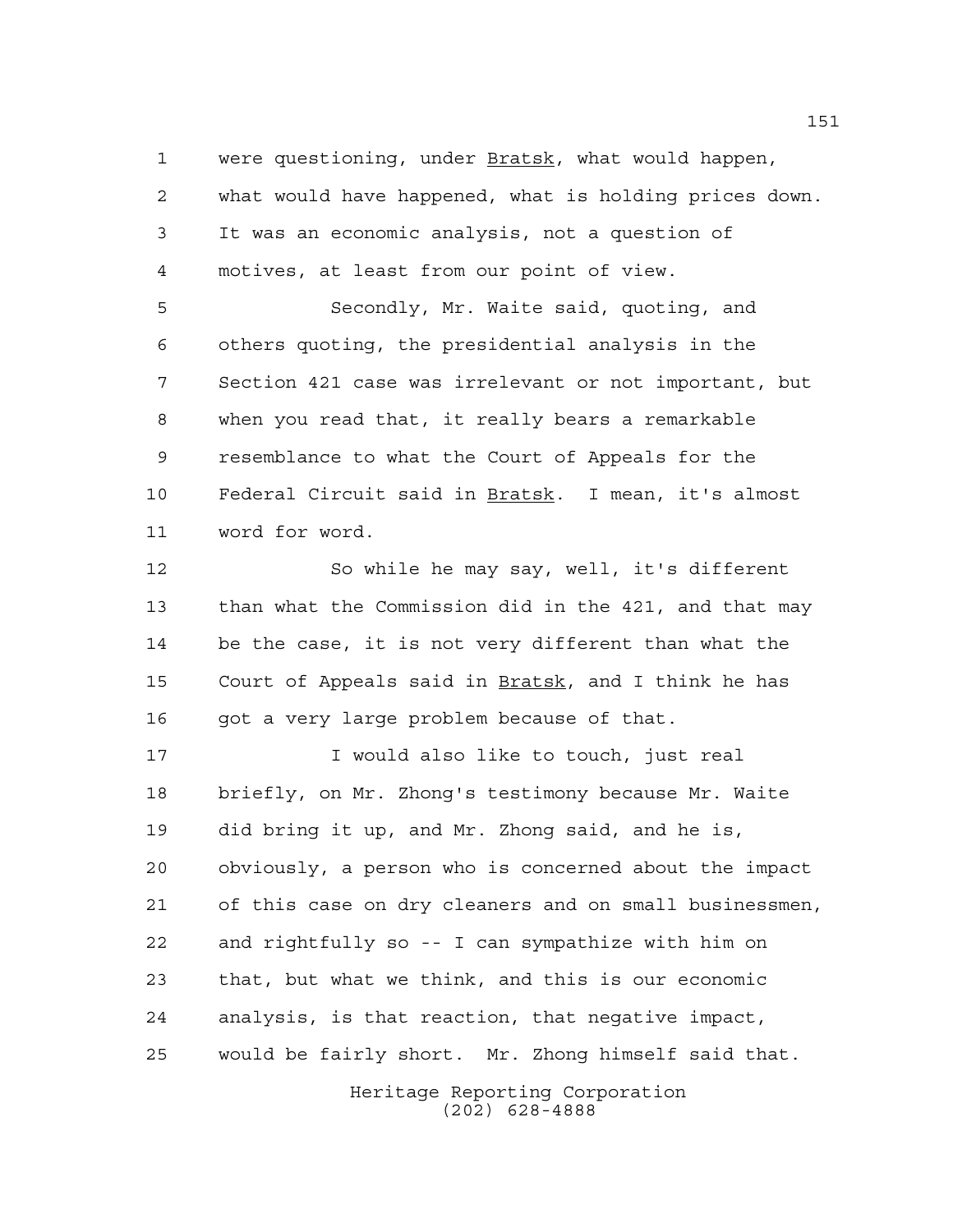He said three to six months.

| 2  | As part of our analysis, in our post-                  |
|----|--------------------------------------------------------|
| 3  | conference brief, we'll try to get some numbers on     |
| 4  | that, but the reality is, as Mr. Zhong himself pointed |
| 5  | out, it's going to be a very short-term relief, if     |
| 6  | any, and it my disrupt his people. He doesn't like     |
| 7  | that, and I can understand that, but the economics     |
| 8  | that are driving this are this is a low-cost industry, |
| 9  | it's a low-tech industry, and virtually no barriers to |
| 10 | entry, and so we'll address that further in our post-  |
| 11 | conference brief. Thank you.                           |
| 12 | MR. CARPENTER: Thank you, Mr. Perry and Mr.            |
| 13 | Neeley.                                                |
| 14 | On behalf of the Commission and the staff, I           |
| 15 | want to thank the witnesses who came here today, as    |
| 16 | well as counsel, for sharing your insights with us and |
| 17 | helping us develop the record in this investigation.   |
| 18 | Before concluding, let me mention that there           |
| 19 | should be an APO release available for you to pick up  |
| 20 | in the secretary's office on your way out. Also, the   |
| 21 | deadline for the submission of corrections to the      |
| 22 | transcript and for briefs in the investigation has     |
| 23 | been moved to Monday, August 27. If briefs contain     |
| 24 | business-proprietary information, a public version is  |
| 25 | due on Auqust 28th. Because of Commerce's              |
|    | Heritage Reporting Corporation<br>$(202)$ 628-4888     |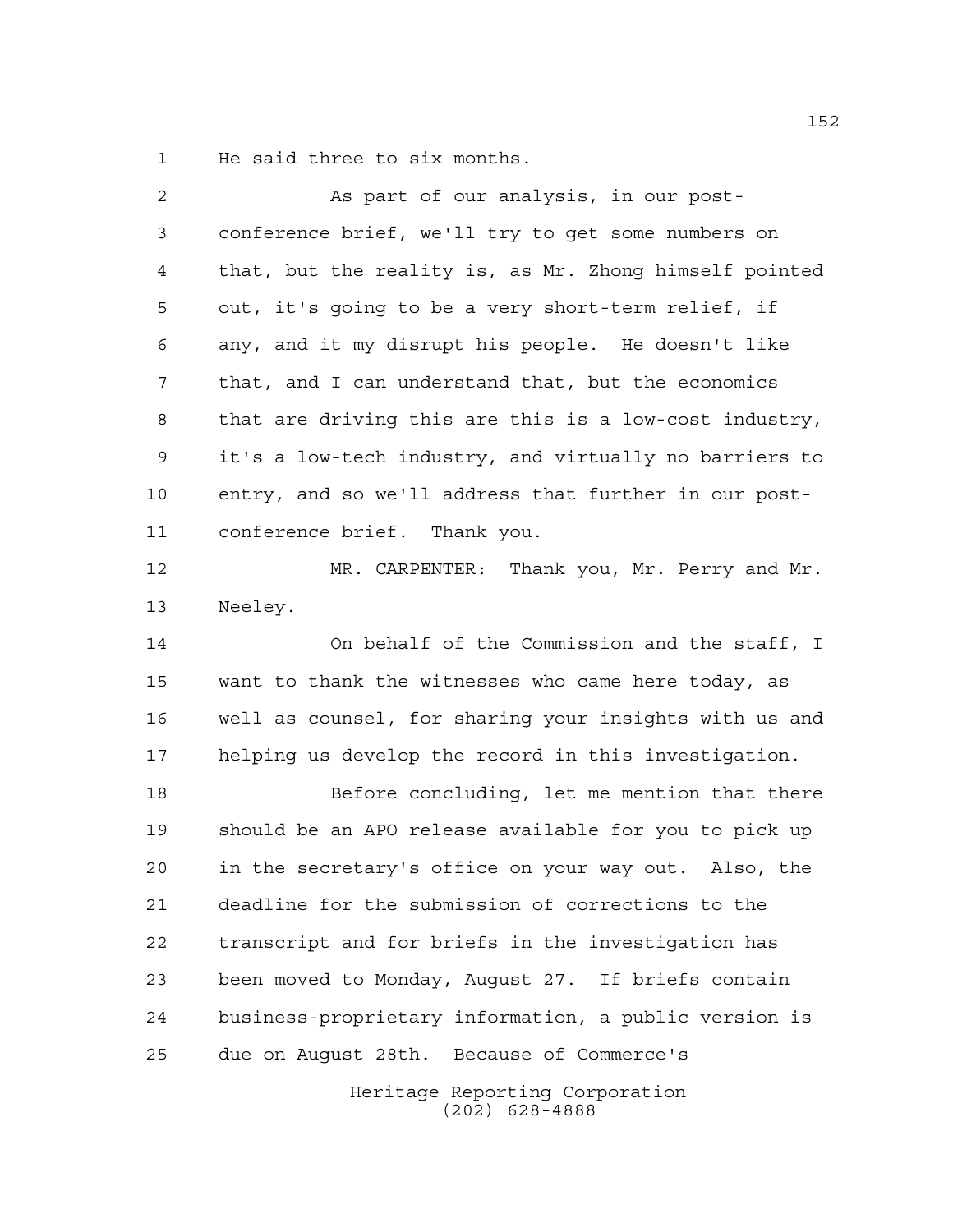| $\mathbf 1$    | postponement of initiation, staff will notify parties  |  |  |  |  |  |
|----------------|--------------------------------------------------------|--|--|--|--|--|
| $\overline{a}$ | of the schedule for the remainder of the investigation |  |  |  |  |  |
| 3              | as soon as it's finalized.                             |  |  |  |  |  |
| $\overline{4}$ | Thank you for coming. This conference is               |  |  |  |  |  |
| 5              | adjourned.                                             |  |  |  |  |  |
| 6              | (Whereupon, at 1:23 p.m., the preliminary              |  |  |  |  |  |
| $\overline{7}$ | conference in the above-entitled matter was            |  |  |  |  |  |
| $\,8\,$        | concluded.)                                            |  |  |  |  |  |
| 9              | $\frac{1}{2}$                                          |  |  |  |  |  |
| 10             | //                                                     |  |  |  |  |  |
| 11             | //                                                     |  |  |  |  |  |
| 12             | //                                                     |  |  |  |  |  |
| 13             | //                                                     |  |  |  |  |  |
| 14             | //                                                     |  |  |  |  |  |
| 15             | //                                                     |  |  |  |  |  |
| 16             | //                                                     |  |  |  |  |  |
| 17             | //                                                     |  |  |  |  |  |
| 18             | //                                                     |  |  |  |  |  |
| 19             | //                                                     |  |  |  |  |  |
| 20             | $\frac{\sqrt{2}}{2}$                                   |  |  |  |  |  |
| 21             | $\frac{\sqrt{2}}{2}$                                   |  |  |  |  |  |
| 22             | $\frac{\sqrt{2}}{2}$                                   |  |  |  |  |  |
| 23             | $\frac{1}{2}$                                          |  |  |  |  |  |
| 24             | $\frac{1}{2}$                                          |  |  |  |  |  |
| 25             | $\!/\!$                                                |  |  |  |  |  |
|                |                                                        |  |  |  |  |  |